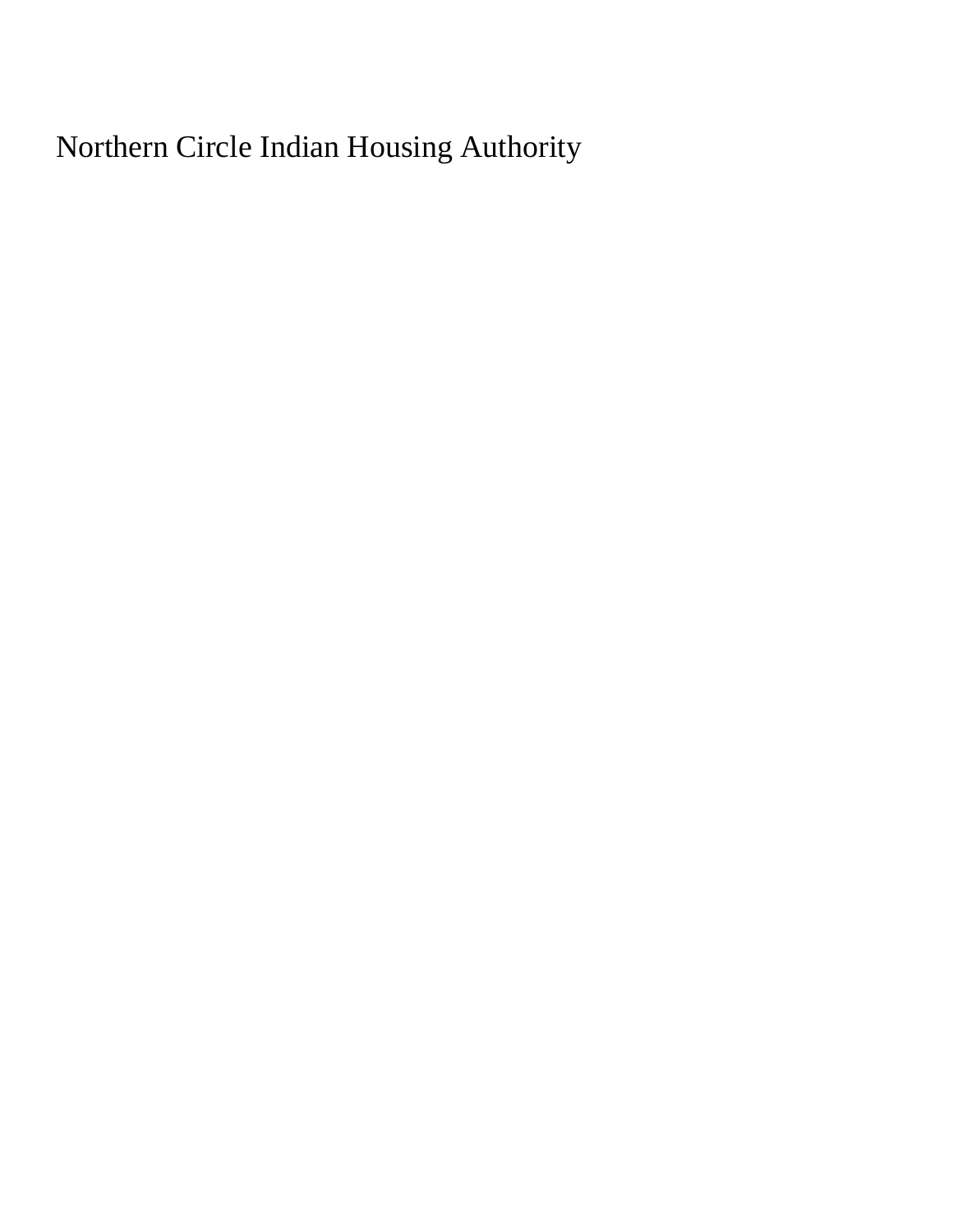Public reporting burden for the collection of information is estimated to average 30 minutes. This includes the time for collecting, reviewing, and reporting the data. The information will be used to allocate funds under the IHBG program. Response to this request for information is required in order to receive the benefits to be derived. This agency may not collect this information, and you are not required to complete this form unless it displays a currently valid OMB control number.

# **Indian Housing Block Grant Formula Data for the Berry Creek Rancheria of Maidu Indians**

This document provides notice to the Tribe and/or Tribally designated housing entity (TDHE) of the data to be used in calculating its Indian Housing Block Grant (IHBG) program allocation for Fiscal Year (FY) 2023. It also provides an estimate of the Tribe's FY 2023 allocation.

Please carefully review your Tribe's data and report any changes and corrections to the IHBG Formula Customer Service Center as described below. All Tribes/TDHEs are responsible for reporting data changes and corrections. According to 24 CFR 1000.315(b), the Formula Response Form (FRF) is the only mechanism that a recipient shall use to report changes to the number of Formula Current Assisted Stock (FCAS). In addition, Tribes/TDHEs should use the FRF to report changes and corrections to the following:

- Formula Area.
- Overlapping Formula Areas.
- Tribal Enrollment and Formula Area Population Cap.

#### **Submission Deadlines**

The submission must be postmarked or faxed by **August 1, 2022**, for consideration in the FY 2023 allocation. Please postmark or fax changes and corrections with appropriate supporting documentation to the IHBG Formula Customer Service Center by **August 1, 2022**, for inclusion in the FY 2023 allocation. Please note that while HUD requires requests for formula changes to be submitted by August 1<sup>st</sup>, HUD may consider subsequent requests from Tribes that have been directly affected by changes resulting from other Tribes' requests submitted prior to the August 1 deadline. Subsequent requests received in prior FYs may be carried into future FYs if processing of such requests is not finalized in the current FY. For questions regarding appropriate documentation, please contact the IHBG Formula Customer Service Center at the address listed below.

The results of any successful changes to Fair Market Rent (FMR), Total Development Cost (TDC), and the U.S. Census Bureau Population Estimates data should also be submitted by August 1, 2022. Details on the procedures to be followed if you wish to challenge these data elements are contained in the Appendices to the most recent published document "*Challenging U.S. Decennial Census Data: Guidelines for the Indian Housing Block Grant Formula.*" This document can be obtained from the IHBG Formula Customer Service Center or at: [https://portal.hud.gov/hudportal/HUD?src=/](https://portal.hud.gov/hudportal/HUD?src=/program_offices/public_indian_housing/ih/codetalk/onap/ihbgformula) 

[program\\_offices/public\\_indian\\_housing/ih/codetalk/onap/ihbgformula.](https://portal.hud.gov/hudportal/HUD?src=/program_offices/public_indian_housing/ih/codetalk/onap/ihbgformula)

The FRF also includes other data elements used to calculate the Needs component of the Formula. Tribes/TDHEs wishing to challenge these data elements should review the **Needs section** of this form. Each year, Tribes/TDHEs are reminded that March 30 is the deadline for the next FY's Census challenge. The Needs data in this document will include previously approved Census challenges, if still eligible for use in the FY 2023 allocation, as well as available Census data. If applicable, check the Needs section to verify that successful challenges have been incorporated. Needs data for FY 2024 is included in Attachment A

Previous editions are obsolete Page 1 of 123 Form HUD-4117 (7/19)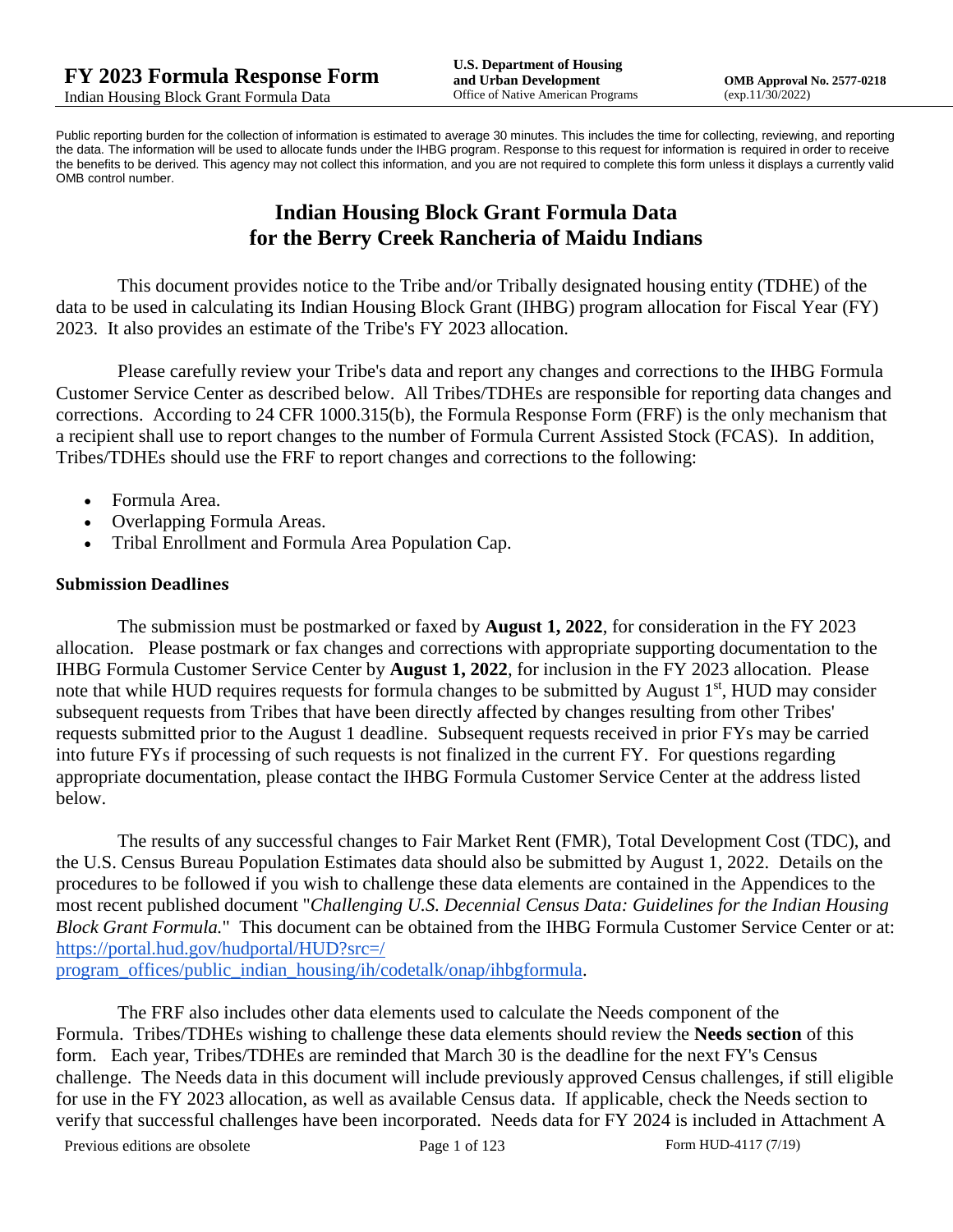of this form. Should you wish to initiate a challenge to your Needs data for FY 2024, please consult the guide, "*Challenging U.S. Decennial Census Data: Guidelines for the Indian Housing Block Grant Formula.*" The guide outlines procedures for conducting a Census challenge.

#### **Failure to Report**

Please note that pursuant to §1000.315 and §1000.319, recipients are responsible for verifying and reporting changes to their FCAS on the FRF to ensure that data used for the IHBG Formula are accurate. Reporting shall be completed in accordance with requirements in subpart D and the FRF. If a recipient receives an overpayment of funds because it failed to report such changes on the FRF in a timely manner, the recipient shall be required to repay the funds within five fiscal years. HUD shall subsequently distribute the funds to all Indian Tribes in accordance with the next IHBG Formula allocation. A recipient will not be provided back funding for any units that the recipient failed to report on the FRF in a timely manner. HUD shall have three years from the date a FRF is sent out to take action against any recipient that fails to correct or make appropriate changes on that FRF. Review of FCAS will be accomplished by HUD as a component of A-133 audits, routine monitoring, FCAS target monitoring or other reviews.

The deadline for responding with changes to the data on the FRF is August 1. Any changes reported after the August 1 deadline are not timely under §1000.315 and §1000.319. Accordingly, no back funding is authorized based on changes reported after August 1; nor will untimely reported units be included in the FY 2023 allocation.

#### **Appeals Process**

Tribes/TDHEs may appeal HUD decisions regarding data used in the IHBG formula and HUD formula determinations in accordance with §1000.336(d).

#### **Technical Assistance**

Should you have questions, please contact the IHBG Formula Customer Service Center at:

2614 Chapel Lake Drive Gambrills, MD 21054 Phone: 800-410-8808 Fax: 202-393-6411 E-mail: IHBGformula@firstpic.org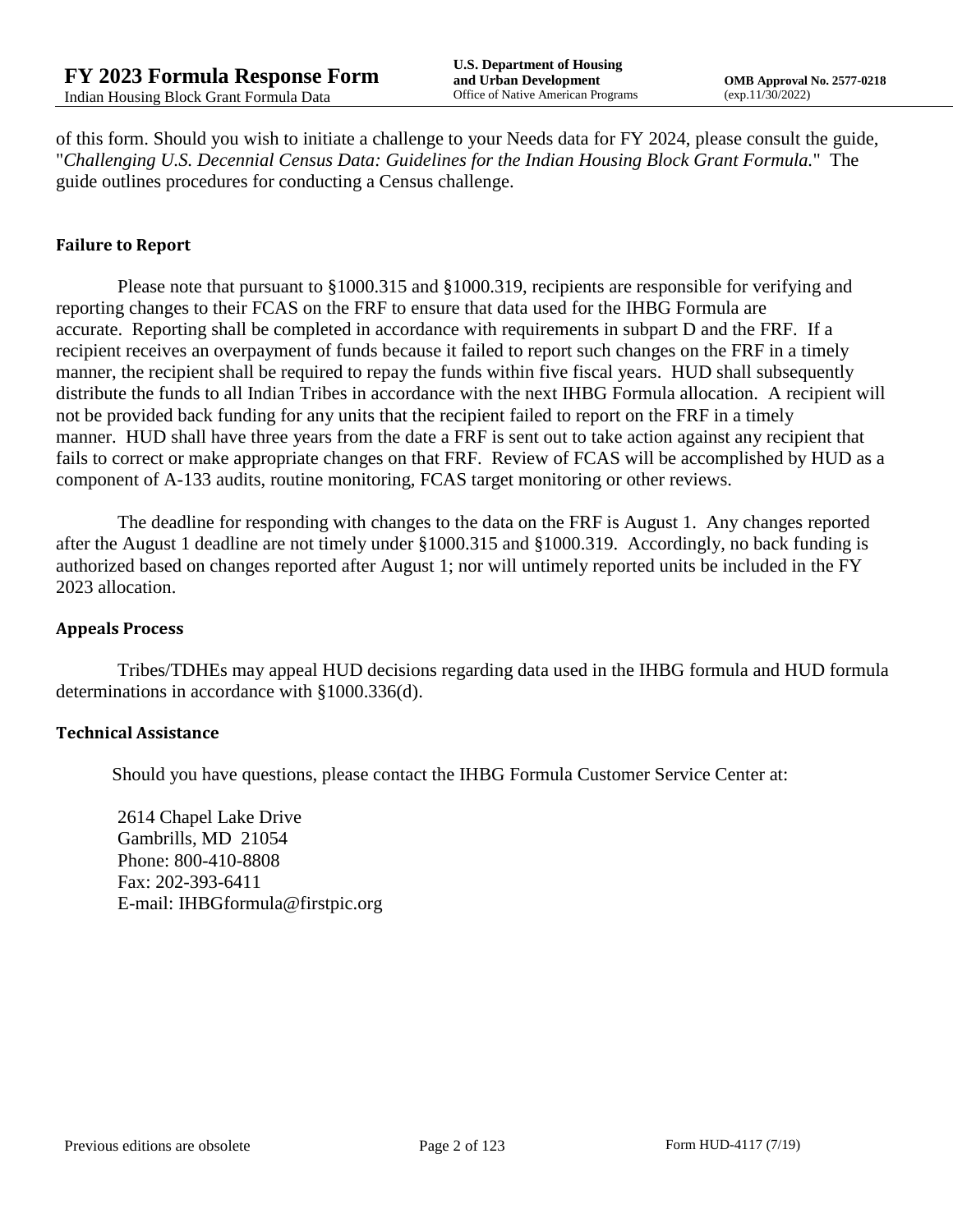# **Berry Creek Rancheria of Maidu Indians Formula Current Assisted Stock Homeownership and Rental**

HUD records show your Tribe/TDHE having the following Formula Current Assisted Stock (FCAS) funded by 1937 Housing Act programs. Please compare the project numbers, number of units, type of units, and Date of Full Availability (DOFA) with your records. Then postmark or fax any changes and corrections, including updated information, to the IHBG Formula Customer Service Center by **August 1, 2022**, for inclusion in the FY 2023 allocation. **Please note:** If a unit becomes ineligible as FCAS between the date in which you report and September 30, HUD will need to recover the over-funding that the recipient received for that unit unless the recipient submits an additional Appendix A1 before September 30 that indicates the unit's eligibility status.

The unit counts reported below include:

- Low Rent, Mutual Help and Turnkey III units funded under 1937 Housing Act (i.e., units that were subject to an Annual Contributions Contract (ACC)).
- Units converted prior to October 1, 1997, as the type of unit to which it was converted.
- Units converted on or after October 1, 1997, as the type of unit funded on the latest ACC.

The unit counts reported below <u>do not</u> include:

- Units built with NAHASDA, HOME, or ICDBG funds.
- Units built with BIA, State, or tribal funds.
- Units built over the number specified in the original ACC for Projects with DOFA after October 1, 1997.
- Units not used as housing dwelling units, including units used for non-dwelling purposes and unoccupied units not being made available for occupancy.
- Units previously reported as having been conveyed, conveyance eligible (paid-off but not conveyed), or demolished.

A unit that is conveyance eligible will be removed from HUD's FCAS data when it becomes eligible for conveyance. If a legal impediment prevented the conveyance, the Tribe/TDHE needs to make reasonable efforts to overcome the legal impediment as required in §1000.318(b). When the unit is conveyed, it is up to the Tribe/TDHE to report to the IHBG Formula Customer Service Center when the unit is conveyed or when the 2-year time period is up, and to provide all necessary documentation for HUD to re-evaluate the unit to see if it remained eligible as FCAS beyond the conveyance eligibility date. If the Tribe/TDHE has demonstrated it made reasonable efforts to convey in the face of a legal impediment as required by §1000.318(b), then HUD will revise the FCAS data for the preceding years and calculate the appropriate adjustment pursuant to the formula at §1000.319. No homeownership unit will be considered FCAS 24 months after the date the unit became conveyance eligible, unless the Tribe, TDHE, or IHA provides evidence from a third party, such as a court or state or federal government agency, documenting that a legal impediment continues to prevent conveyance, and assuming that the Tribe made reasonable efforts to overcome any existing legal impediments during the preceding 24 months in accordance with §1000.318(b).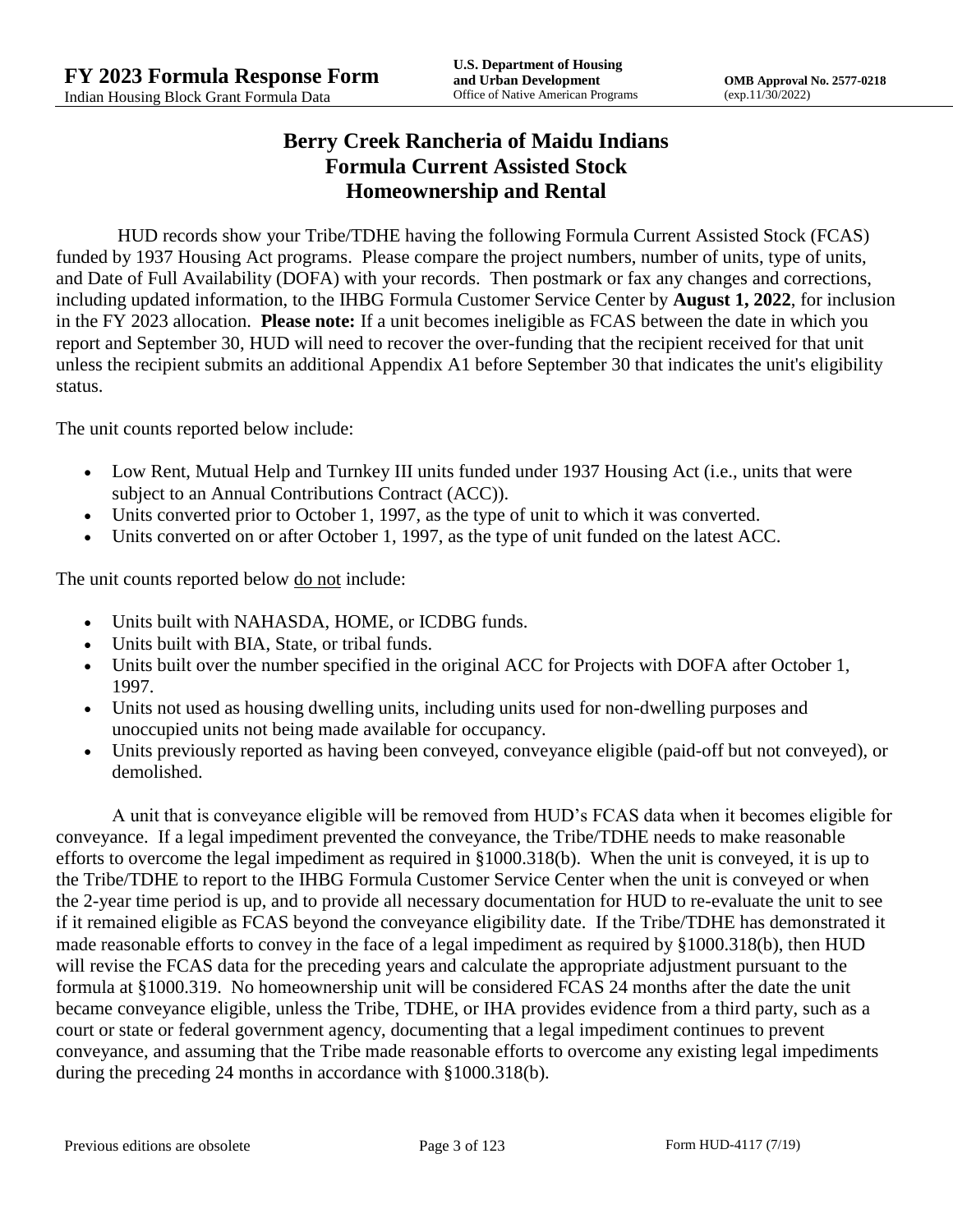Please note changes and corrections to the unit counts on the table below and also complete and submit appropriate forms as follows:

- Use **Appendix A1** to report units that are conveyance eligible or conveyed.
- Use **Appendix A2** to report changes due to DOFA of FCAS units.
- Use **Appendix A3** to report changes due to conversion of FCAS units.
- Use **Appendix A4** to report demolished and rebuilt FCAS units.
- Use **Appendix A5** to report all other FCAS changes.

**NOTE:** In accordance with Section 302(b)(1) of the *Native American Housing Assistance and Self-Determination Act (NAHASDA)*, 25 U.S.C. § 4152(b)(1), Mutual Help and Turnkey III units developed under the United States Housing Act of 1937 that are conveyed or eligible to be conveyed prior to October 1 of the calendar year immediately preceding the FY for which funds are provided cease to be eligible as FCAS beginning that FY unless the Tribe can demonstrate that the unit has not been conveyed for reasons beyond its control. By the terms of their Mutual Help and Occupancy Agreements (MHOA), such units are eligible for conveyance no later than 25 years from the inception of those agreements, which generally corresponds to the Date of Full Availability (DOFA). **Accordingly, all units in any project that reached its DOFA in FY 1997<sup>1</sup> , are presumptively no longer considered FCAS, and HUD is removing them from its FCAS data for the Tribe in the table below as indicated with a (\*).** If your Tribe believes that any of these units are still eligible for FCAS, please identify the project and unit number and provide the necessary information in accordance with the FRF as follows:

- 1. If the unit was converted to and is currently managed as a Low Rent (LR) unit, provide the information required in Appendix A3.
- 2. If there is a subsequent homebuyer, or the unit is still within the term of its lease-to-own agreement, please provide the information required in Appendix A5, including the date that the current agreement was signed and the termination date of the agreement.

<sup>&</sup>lt;sup>1</sup>All units in projects that reached DOFA prior to FY 1997 were previously removed from FCAS on an FRF for FY 2014 or later, and are only listed on the FRF if the Tribe/TDHE submitted unit level information documenting continued eligibility. Unit eligibility will be re-challenged every three years to assure appropriate treatment.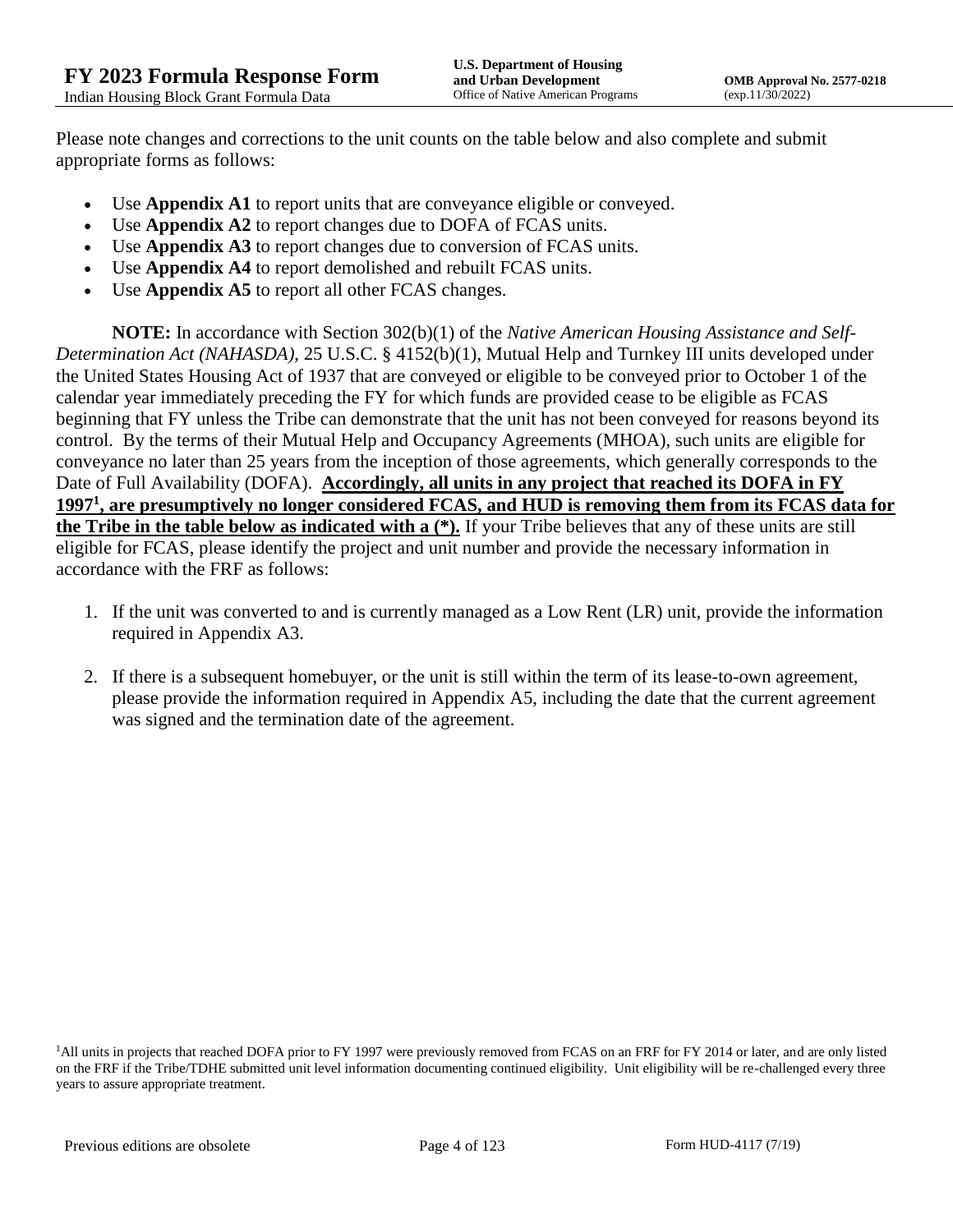Indian Housing Block Grant Formula Data

**OMB Approval No. 2577-0218**<br>(exp.11/30/2022)

| <b>Project</b> | <b>Low Rent</b> | <b>Mutual Help</b> | <b>TurnKey III</b> |                    | <b>DOFA</b> |
|----------------|-----------------|--------------------|--------------------|--------------------|-------------|
| <b>Number</b>  |                 |                    |                    | <b>Development</b> |             |
| CA99B130017    |                 |                    |                    |                    | 10/31/1992  |
| CA99B130018    |                 |                    |                    |                    | 10/31/1992  |
| CA99B130023    |                 |                    |                    |                    | 12/31/1995  |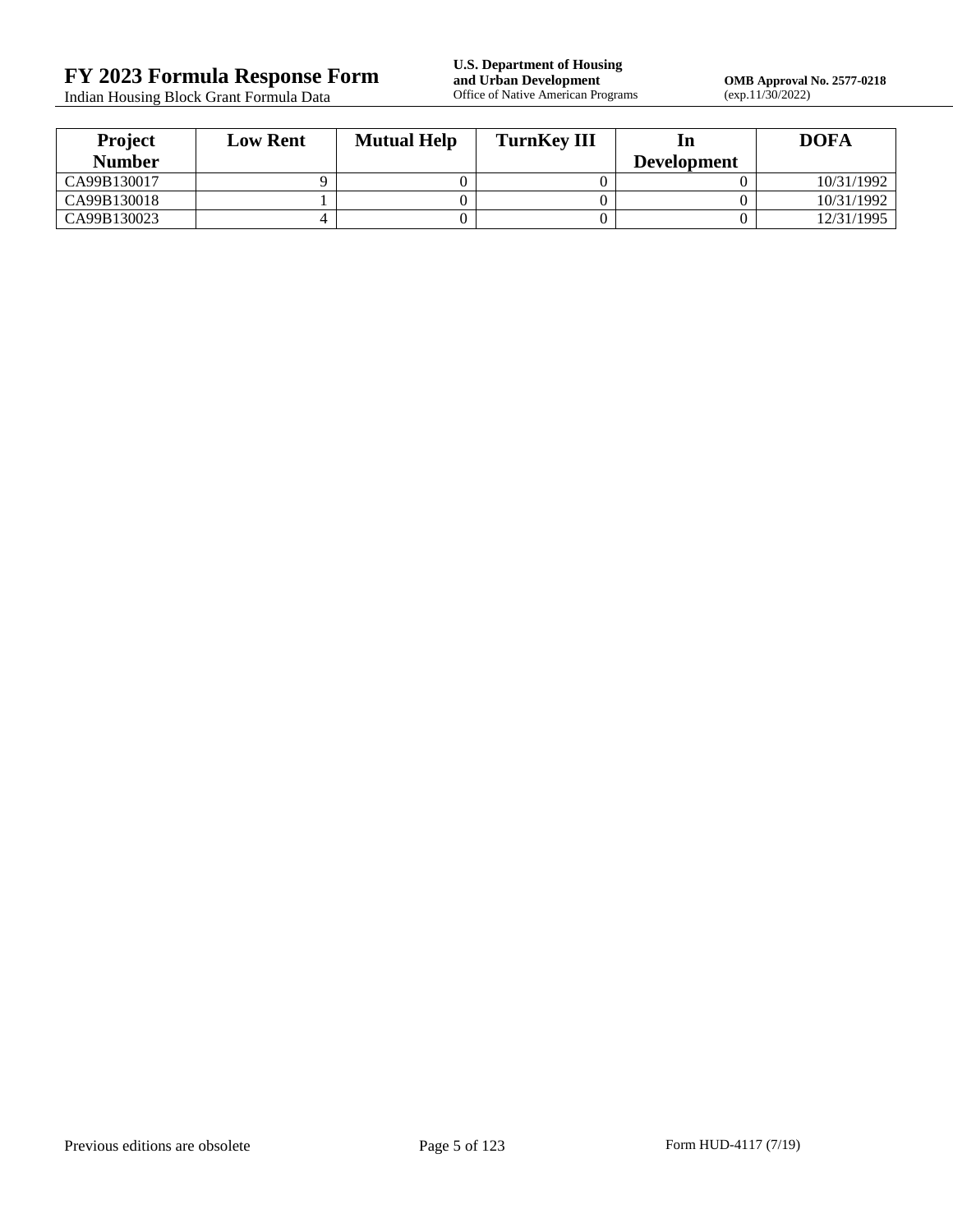## **Berry Creek Rancheria of Maidu Indians Formula Current Assisted Stock Section 8**

Under the IHBG Formula, your Tribe's FCAS count includes the following Section 8 units:

## **Number of units: 0**

By regulation, Section 8 units are counted under the IHBG formula after their contracts expire only if the Tribe/TDHE continues to manage the assistance in a manner similar to the Section 8 program.

If you no longer provide or operate an equivalent number of Section 8, please make corrections to the total above and on the table below.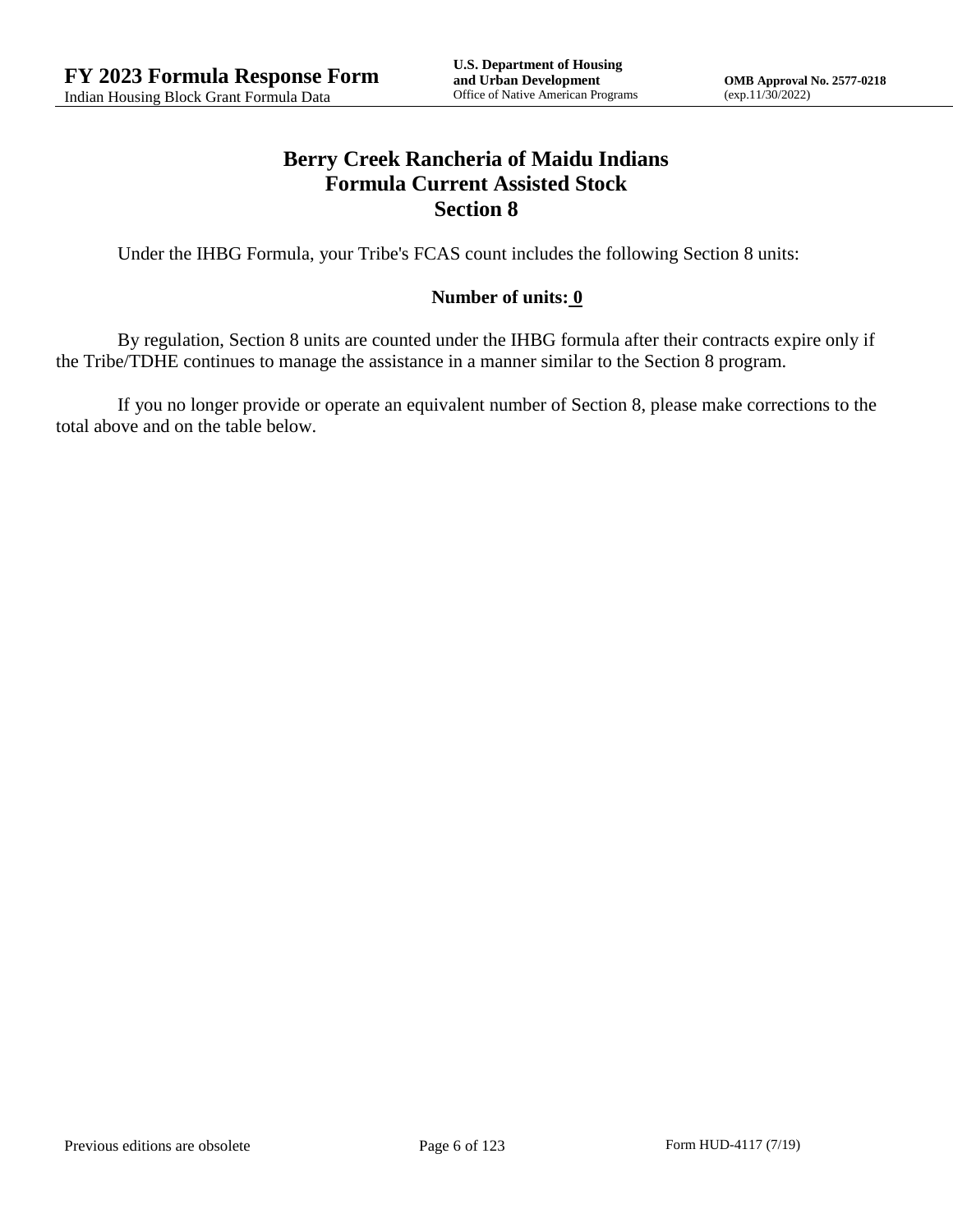## **Berry Creek Rancheria of Maidu Indians**

## **Adjustment Factors**

#### **Inflation Rate Factor**

Inflation rate is adjusted annually and is a national figure used to adjust the amount of subsidy for FCAS.

#### **1.91%**

#### **Local Area Cost Adjustments**

Allowable Expense Level (AEL), Fair Market Rent (FMR), and Total Development Cost (TDC) are used to adjust the amount of subsidy for FCAS to reflect local conditions. TDC is also used to adjust the Needs component to reflect local costs.

| Annual Expense Level (AEL):   | \$380     |
|-------------------------------|-----------|
| Fair Market Rent (FMR):       | \$1,177   |
| Total Development Cost (TDC): | \$542,391 |

In accordance with §1000.336(a)(7)(b), AEL cannot be challenged. However instructions for challenging the FMR and TDC are provided in the document "*Challenging U.S. Decennial Census Data: Guidelines for the Indian Housing Block Grant Formula*" available through the IHBG Formula Customer Service Center. Tribes successfully challenging FMR and TDC data elements must submit the revised figures to the IHBG Formula Customer Service Center by August 1, 2022. Please note that while HUD requires requests for formula changes to be submitted by August 1<sup>st</sup>, HUD may consider subsequent requests from Tribes that have been directly affected by changes resulting from other Tribes' requests submitted prior to the August 1 deadline. Subsequent requests received in prior FYs may be carried into future FYs if processing of such requests is not finalized in the current FY.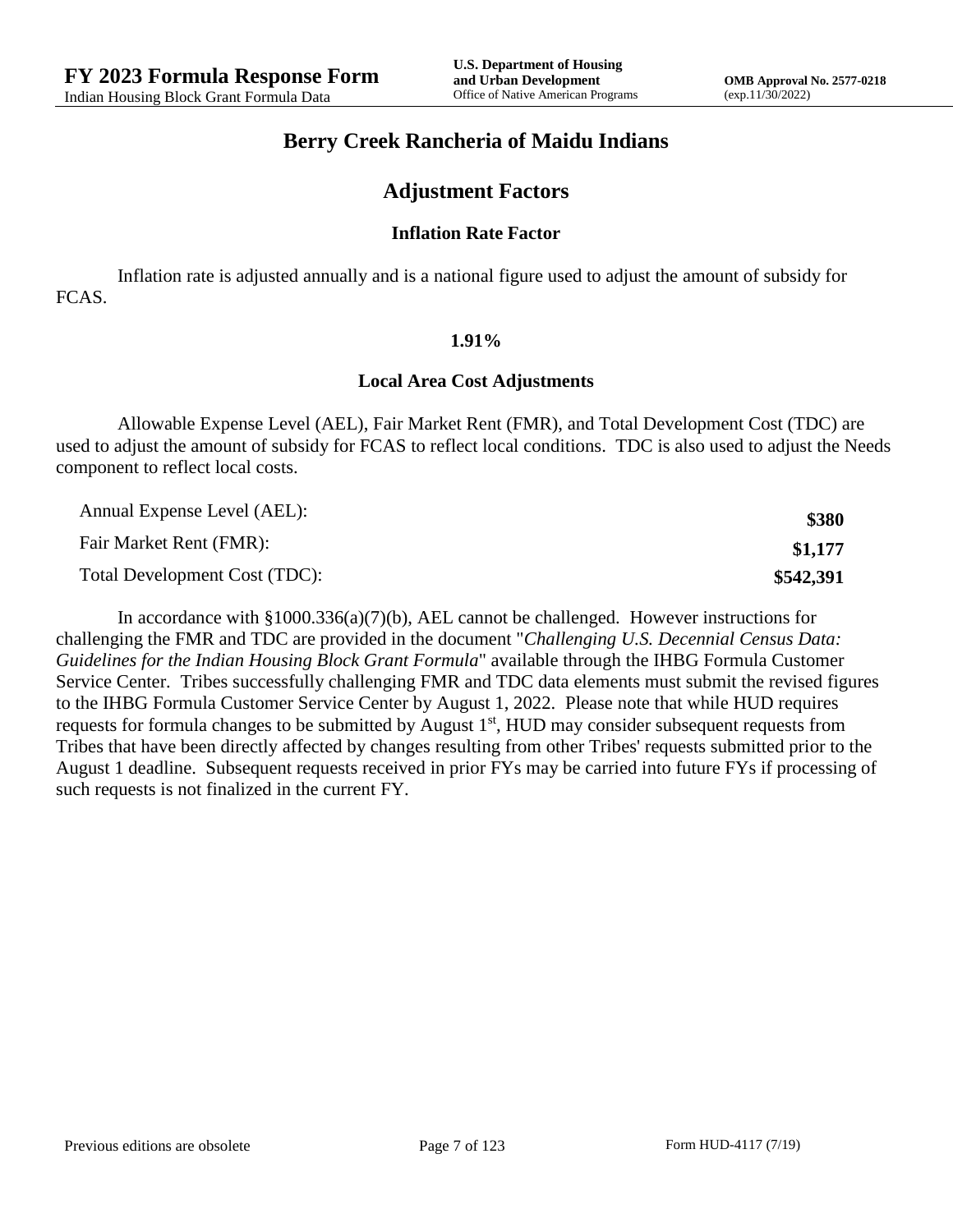# **Berry Creek Rancheria of Maidu Indians Formula Area**

In accordance with §1000.302 Formula Area (1)…."Formula Areas are:"

- 1. Reservations for federally recognized Indian Tribes, as defined by the U.S. Census;
- 2. Trust lands;
- 3. Department of the Interior Near-Reservation Service Areas;
- 4. Former Indian Reservation Areas in Oklahoma Indian Areas, as defined by the U.S. Census as Oklahoma Tribal Statistical Areas (OTSAs);
- 5. Congressionally Mandated Service Areas;
- 6. State Tribal Areas as defined by the U.S. Census as State Designated American Indian Statistical Areas (SDAISAs);
- 7. Tribal Designated Statistical Areas (TDSAs);
- 8. California Tribal Jurisdictional Areas established or reestablished by Federal court judgment; and
- 9. Alaska formula areas described in §1000.302 Formula area (4).

Formula areas may include additional geographic units if the Tribe demonstrates that it is providing substantial housing services in accord with §1000.302 Formula area (2) & (3) and §1000.302 substantial housing services.

The geographic areas currently contained in your Formula Area are listed below.

| <b>Formula Area</b>                                       | <b>Estimated Change in American Indian and Alaska</b><br><b>Native (AIAN) population since 2010 Census</b> |
|-----------------------------------------------------------|------------------------------------------------------------------------------------------------------------|
| Berry Creek Rancheria and Off-Reservation Trust Land, CA- | $-0.95%$                                                                                                   |
| Butte County, California+                                 |                                                                                                            |
| Balance - Butte County, CA+                               | $-0.95%$                                                                                                   |

A "+" next to a geographic area listed above indicates that the area overlaps with other Tribe(s). For overlapping areas, be sure to review the information in the next section, "Overlapping Formula Areas." Balance of county refers to any land in a county outside reservations or trust lands.

If any of these areas do not meet the above criteria or are not covered under §1000.302 Formula area (2), please make changes and corrections in Appendices B1 and B2.

If you wish to request other geographic areas beyond those identified above to be added to your Tribe's Formula Area, please complete the Formula Area table in **Appendices B1 and/or B2.** HUD will review this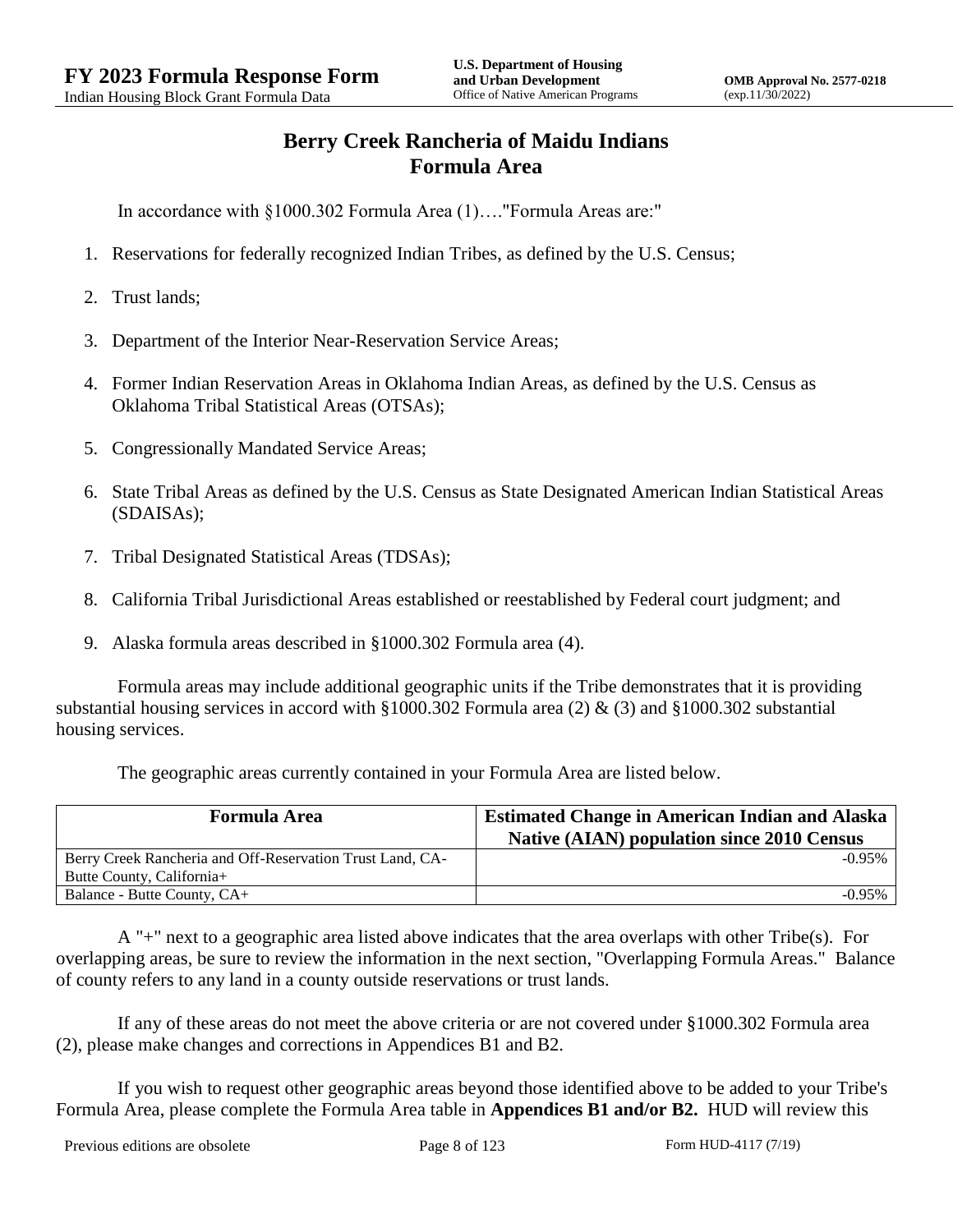submission based on §1000.302 Formula area (2) & (3) and §1000.302 substantial housing services and determine whether or not to include these areas. HUD will make its judgment using as its guide whether this addition is fair and equitable for all Tribes receiving a formula allocation. Please note that if Formula Area expansions are approved based on substantial housing services, Tribes must continue to provide investment levels consistent with the definition of substantial housing services in accordance with §1000.302 substantial housing services (2).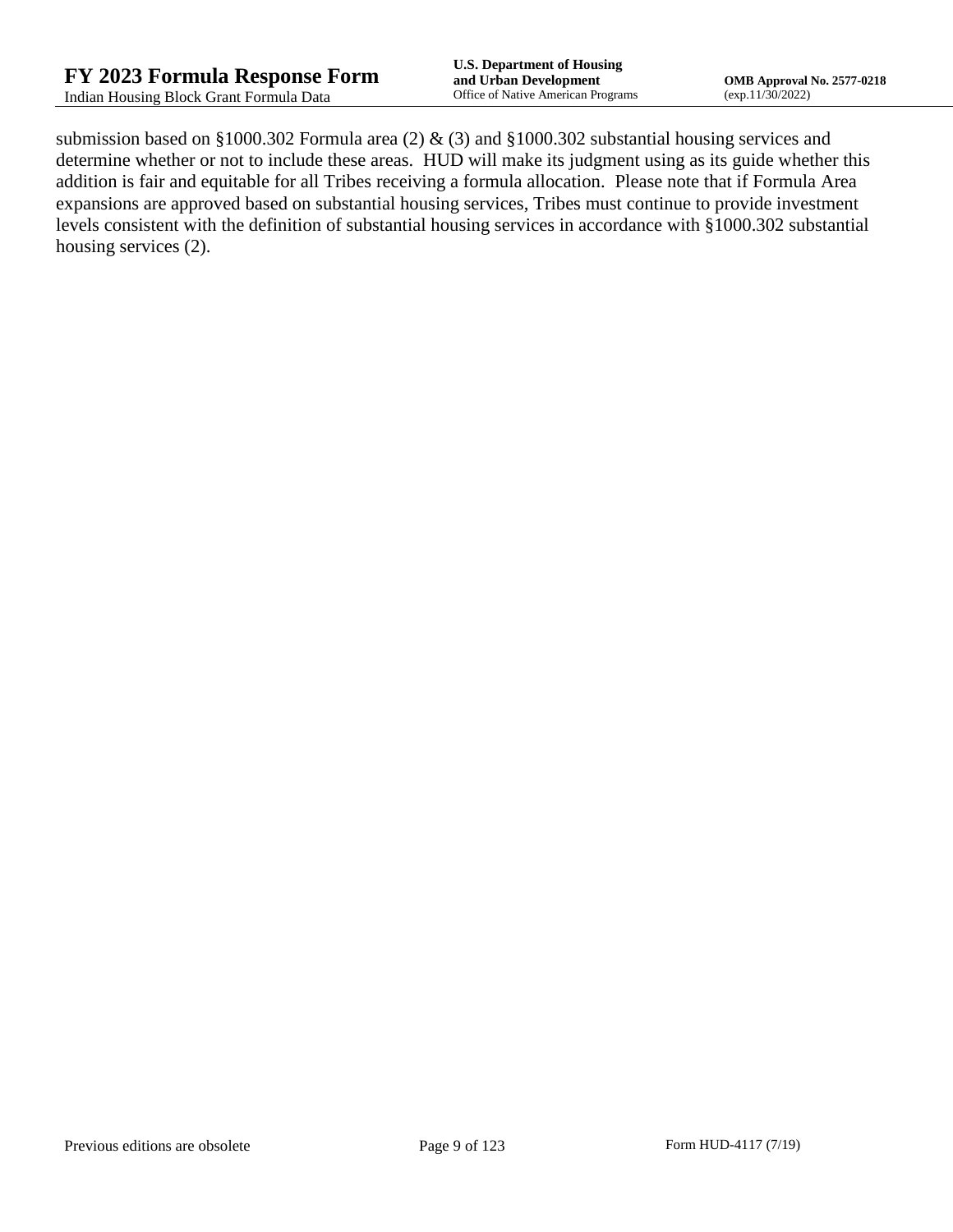## **Berry Creek Rancheria of Maidu Indians Overlapping Formula Areas**

#### **Only for Tribes with a "+" next to the geographic area (see previous section on Formula Area)**

In cases where Tribes are overlapped, Needs data (population and household) for the entire Formula Area of all Tribes involved in the overlap are shared. If your Formula Area is overlapped, you are likely receiving a share of the Needs data for areas beyond those listed as being part of your Tribe's Formula Area.

Currently, your Tribe is sharing Needs data as a result of overlapping Formula Areas with the following Tribes:

### **Enterprise Rancheria of Maidu Indians Mechoopda Indian Tribe of Chico Rancheria Mooretown Rancheria of Maidu Indians**

HUD uses Bureau of Indian Affairs (BIA) estimates for Total Resident Service Area Indian Population (TRSAIP) to proportionately allocate Needs data to the affected Tribes.

## **The TRSAIP being used for your Tribe is: 427**

If you wish to correct your Tribe's TRSAIP, please contact your BIA Area Office. HUD will only accept written correspondence from the BIA to correct TRSAIP figures (see Appendix D to the document "*Challenging U.S. Decennial Census Data: Guidelines for the Indian Housing Block Grant Formula*" available through the IHBG Formula Customer Service Center).

HUD recognizes that Tribes may be able to provide better data for overlapping areas. Therefore, HUD is requesting that each Tribe provide its Tribal Enrollment within each of the geographic areas described in the preceding section as overlapping.

If all Tribes in an overlapping area submit corrected information to HUD, HUD will then use this information to divide the funds for the affected area. Otherwise, HUD will continue to use the BIA TRSAIP estimates to make the allocations. On the form in Appendix C, list the overlapping geographic area (indicated earlier under the Formula Area section by a "+" next to the geographic area) and your Tribe's enrollment in the area.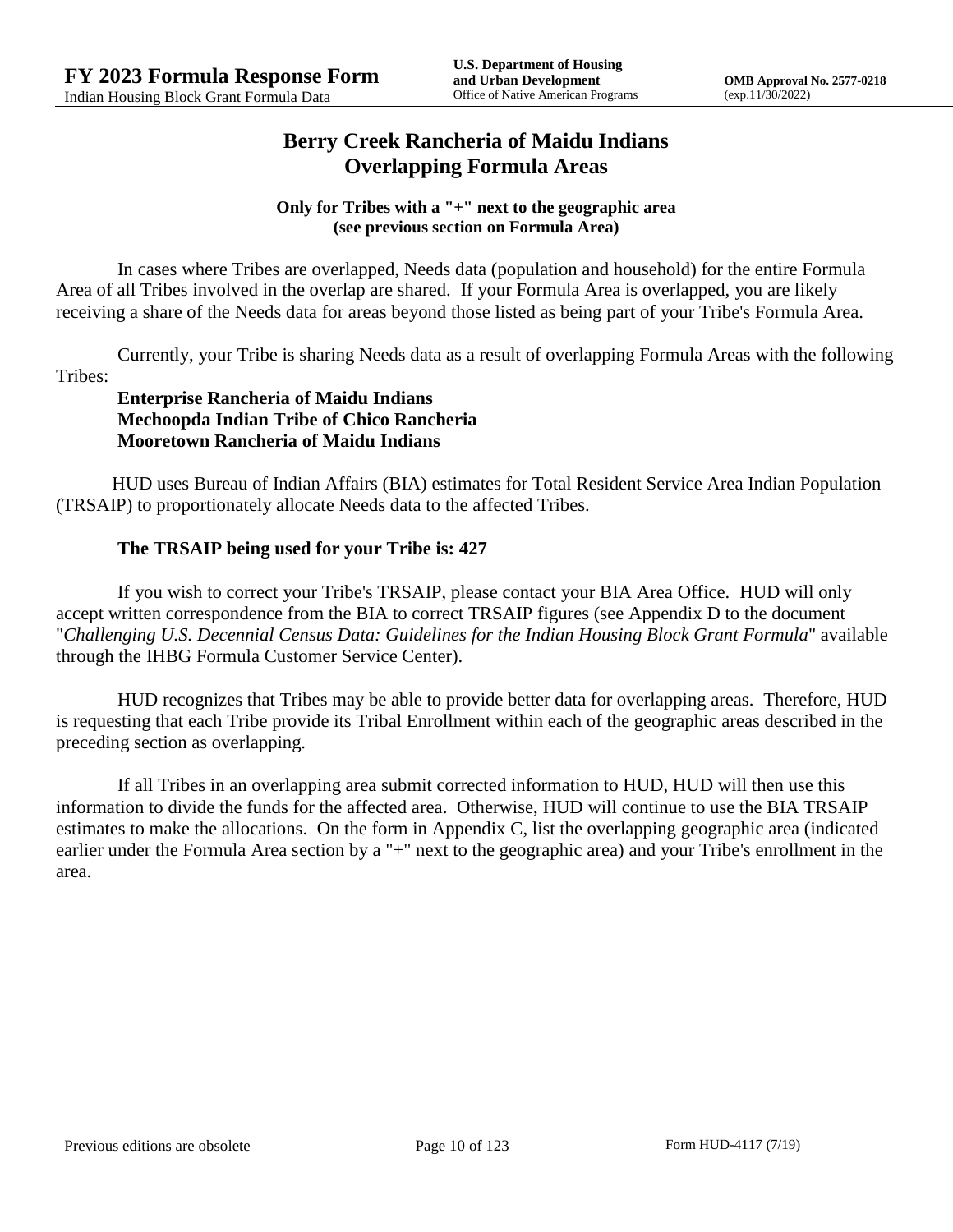## **Berry Creek Rancheria of Maidu Indians Tribal Enrollment & Formula Area Population Cap**

In accordance with §1000.302 (5), Tribal Enrollment is used to cap AIAN persons in calculating Needs data. A cap is placed at twice Tribal Enrollment. If there is a "\*" next to "AIAN persons" in the Needs section, your Tribe's data have been "capped."

### **The enrollment being used for your Tribe (or Alaska Village or Corporation) is: 626**

If your Tribe's enrollment is different than what is listed above, please follow the instructions in Appendix D for correcting your Tribe's enrollment.

If a cap has been applied to your Tribe and you are providing housing services to more than twice as many AIAN members of other Tribes as members of your own Tribe, please follow the instructions in Appendix D for correcting your Tribe's Population Cap.

Please note that Formula Area Population Cap Adjustments must be submitted on an annual basis to the IHBG Formula Customer Service Center for approval. The requests must be postmarked or faxed by August 1 of this year.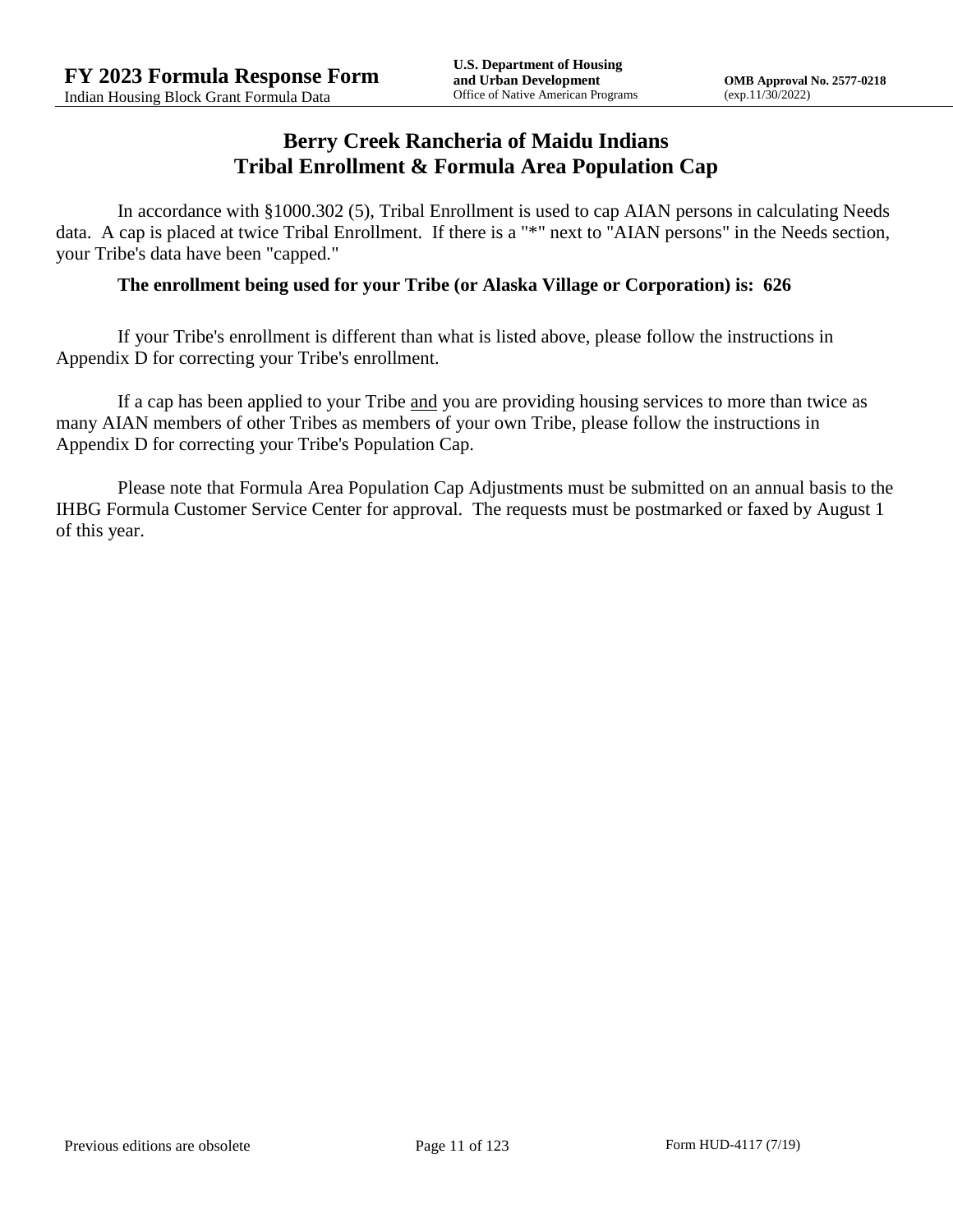# **Berry Creek Rancheria of Maidu Indians Needs Data**

Listed below are the data currently being used to calculate the Needs component of your Tribe's allocation based on your Tribe's "Formula Area" (see Formula Area section of this document).

The data used are from a special tabulation. This tabulation:

- Counts individuals reported as AIAN. The AIAN person count variable comes from the Decennial Census and is aged using Census population estimates. For the FY 2010 Decennial Census, data for reservations, trust lands, and remote Alaska will receive an undercount adjustment of 4.88%. For all other Needs variables, in FY 2023 HUD will use the 5-year rolling average from 2014 to 2018 ACS data. The ACS data will be updated every year. Therefore, in FY 2024, the ACS data will be from 2015 to 2019. These data sources apply unless Tribes have approved Census Challenges in place. **No, your Tribe does not have an approved Census Challenge.**
- The FY 2023 estimate is calculated with the Needs component based on single race (AIAN alone) Census data and multi-race (AIAN alone and in combination with other race(s)) Census data. The amount of the allocation for each Indian Tribe was determined to be the greater of the two resulting allocation amounts.

The growth adjustment factor and the undercount adjustments used for your Formula Area are listed next to each Formula Area in the table listing your Tribe's Formula Area.

After adjusting for population growth and undercount, sharing of Needs data among Tribes in cases of overlapping Formula Areas and application of the Population Cap (see note below), your Tribe's Needs component is based on **multi-race data**. The Needs data are:

| AIAN persons:                                                               | $*1,252$ |
|-----------------------------------------------------------------------------|----------|
| AIAN households with annual income less than 30% of median income:          | 68       |
| AIAN households with annual income between 30% and 50% of median income:    | 105      |
| AIAN households with annual income between 50% and 80% of median income:    | 95       |
| AIAN households which are overcrowded or without kitchen or plumbing:       | 22       |
| AIAN households with housing cost burden greater than 50% of annual income: | 111      |
| Housing Shortage (number of low-income AIAN households less total number    | 255      |
| of NAHASDA and Current Assisted Stock):                                     |          |

Note: If there is a "\*" next to "AIAN persons" above, the Tribe's data have been "capped." This occurs when the AIAN population in the Tribe's Formula Area is greater than twice its total Tribal Enrollment.

If you think these data do not reflect your Needs:

 Check to see if the Formula Area, as listed previously, is correct for your Tribe. If the Formula Area is not correct, submit that correction.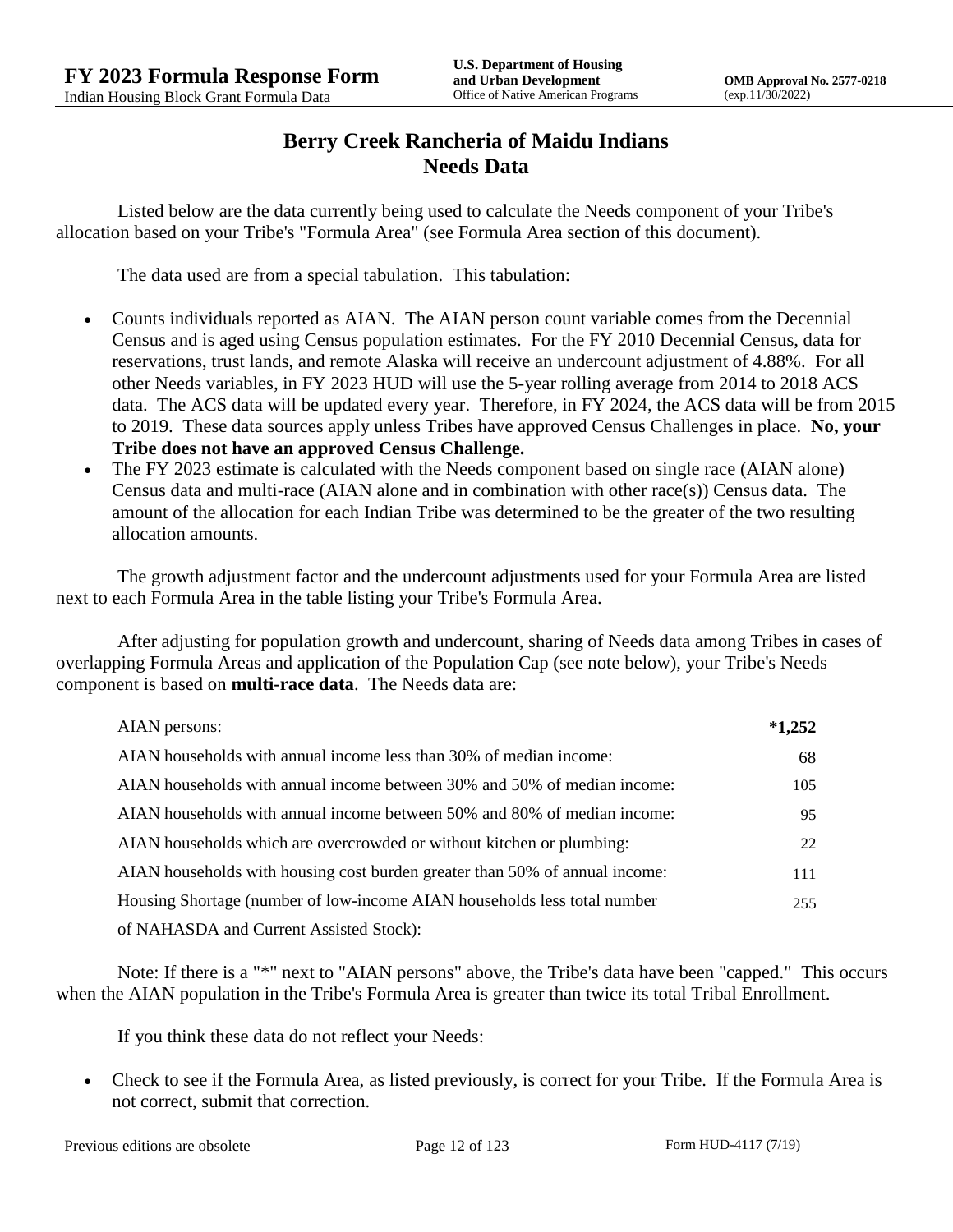- Check to see if the Formula Area for your Tribe overlaps that of another Tribe. If it does, you may wish to contact the IHBG Formula Customer Service Center to obtain detailed information on how the Needs data are being shared.
- If you still disagree, you may wish to submit a Census challenge. To determine if submitting a Census challenge would be appropriate for your Tribe, please review the *FY 2023 Needs Data* above and the FY *2024 Needs Data* on Attachment A for a full presentation on the Needs data available for your Tribe, 3and then read the document "*Challenging U.S. Decennial Census Data: Guidelines for the Indian Housing Block Grant Formula*" at: https://portal.hud.gov/hudportal/HUD?src=/program\_offices/ [public\\_indian\\_housing/ih/codetalk/onap/ihbgformula.](https://portal.hud.gov/hudportal/HUD?src=/program_offices/public_indian_housing/ih/codetalk/onap/ihbgformula)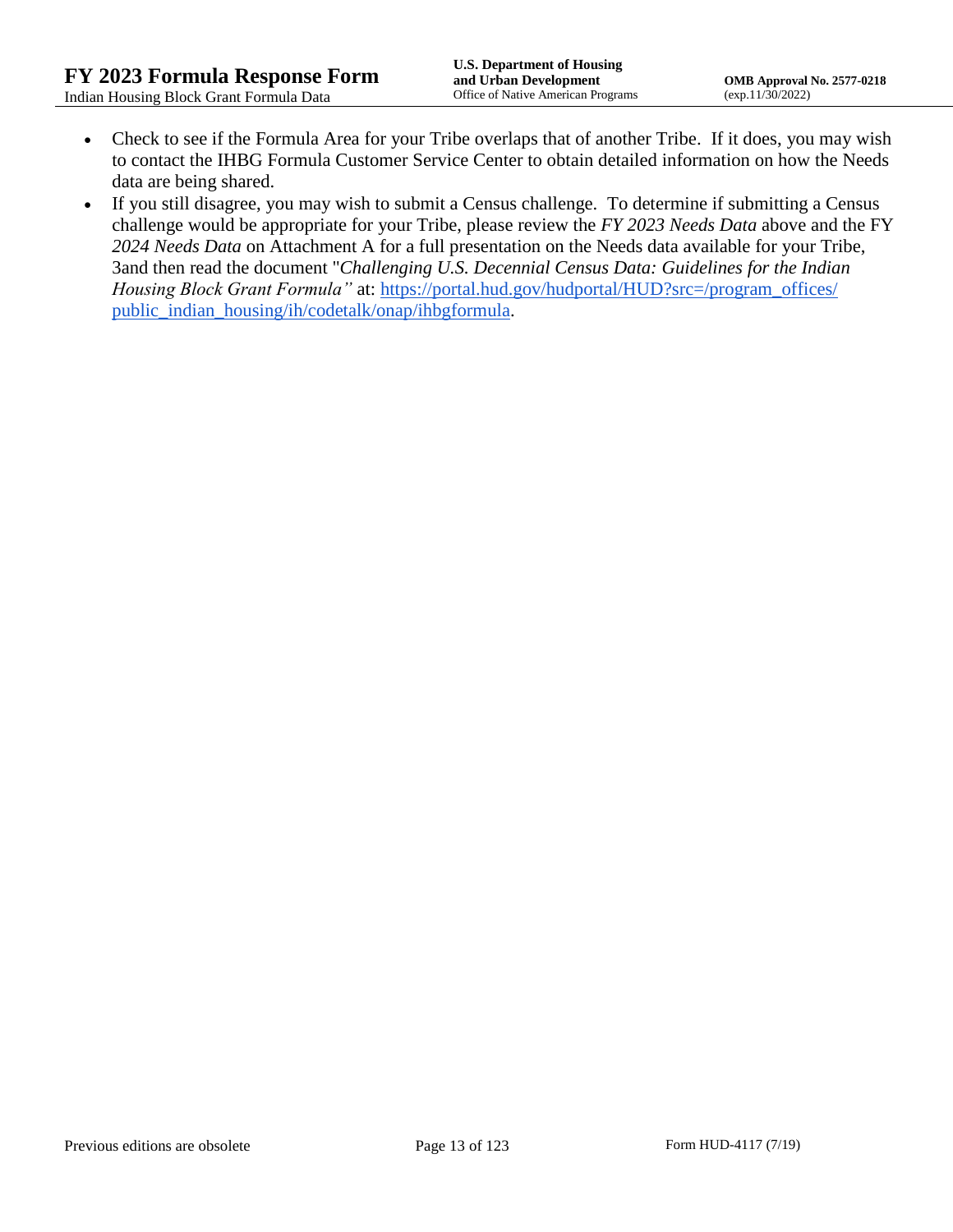## **Berry Creek Rancheria of Maidu Indians Preliminary Allocation Amount**

#### *(Based on an estimated \$772,000,000 appropriation)*

This is only a preliminary estimate to be used for planning purposes based on an estimated \$772,000,000 appropriation for the IHBG program. It will change based on corrections to the data used for all Tribes (any change in one Tribe's data affects the allocation for all Tribes) and/or actual FY 2023 appropriations.

| FCAS Component <sup>2</sup> :                                                                               | \$158,911        |
|-------------------------------------------------------------------------------------------------------------|------------------|
| Needs Component <sup>3</sup> :                                                                              | \$464,549        |
| §1000.331 Phase Down Adjustments to<br>Moderate Impact of Introduction of New Data<br>Source <sup>4</sup> : | $-$ \$218        |
| §1000.340 (b) Adjustments to achieve FY<br>1996 Base Year Amount <sup>5</sup> :                             | $-$ \$4,972      |
| <b>Preliminary Current Year Allocation</b><br><b>Estimate:</b>                                              | \$618,270        |
| Adjustments for over- or under-funding in<br>prior years <sup>6</sup> :                                     | \$0              |
| <b>Initial Allocation Estimate:</b>                                                                         | \$618,270        |
| §1000.342 Undisbursed Funds Adjustment <sup>7</sup> :                                                       | To be Determined |
| §1000.329 Minimum Allocation Adjustment <sup>8</sup> :                                                      | To be Determined |
| <b>FY 2023 Final Allocation Estimate:</b>                                                                   | \$618,270        |

2 If an "M" appears following the FCAS component, it means that the modernization subsidy on which FCAS was based was calculated using the alternative definition in §1000.316(b)(2), which states that "for Indian Tribes with an Indian Housing Authority (IHA) that owned or operated fewer than 250 public housing units on October 1, 1997, the modernization allocation equals the amount of funds received under the assistance program authorized by Section 14 of the 1937 Act (not including funds provided as emergency assistance) for FYs 1992 through 1997." If an "A" appears, it means that your Tribe had an IHA that owned or operated fewer than 250 public housing units on October 1, 1997, but was entitled to a larger modernization amount using the original method of calculation (§1000.316(b)(1)) and your allocation was adjusted to take this into account, as called for in  $\S1000.340(a)$ . If no "M" or "A" appears, the modernization subsidy was calculated using the original method described in §1000.316(b)(1).

 $3$ The Needs component includes adjustments needed to achieve minimum funding as called for in §1000.328. The minimum allocation in any FY to an Indian Tribe under the Needs component of the IHBG Formula shall equal 0.007826% of the available appropriations for that FY after set asides. In this allocation, the minimum Needs allocation is \$60,417. To be eligible for the minimum allocation, an Indian Tribe must receive less than \$200,000 under the FCAS component of the IHBG Formula for the FY, and must demonstrate the presence of any households at or below 80 percent of median income.

4 In accordance with §1000.331, to minimize the impact of funding changes based on the introduction of a new data source, if, solely as a direct result of the introduction of a new data source, an Indian Tribe's allocation under the Needs component of the formula is less than 90 percent of the amount it received under the Needs component in the immediate previous FY, the Indian Tribe's Needs allocation shall be adjusted to 90% of the previous year's Needs allocation.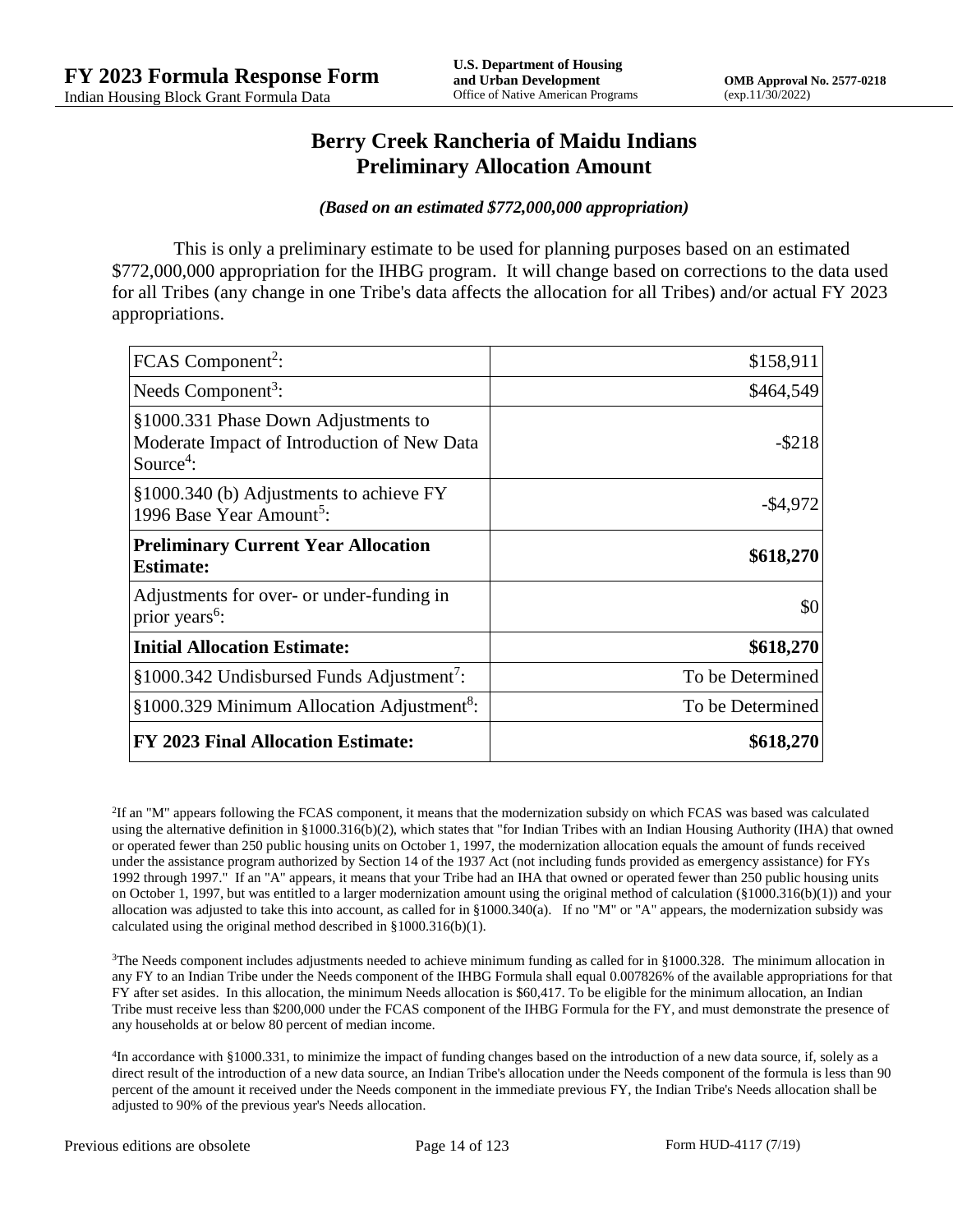<sup>5</sup> According to §1000.340, if a Tribe is allocated less funding under the formula than an IHA received on its behalf in FY 1996 for operating subsidy and modernization, its allocation is increased to the amount received in FY 1996 for operating subsidy and modernization.

<sup>6</sup> Adjustments refer to corrections made to prior year formula allocations. Most are repayment agreements with HUD, usually for overfunding received by the Tribe in prior years due to late reporting of paid-off and conveyed FCAS. Funds recovered through repayments are reallocated among all Tribes in the following FY through the formula. Adjustments are also occasionally made as a result of HUD errors in entering Tribes' information or in calculating formula allocations.

 $^7$  In accordance with §1000.342, Tribes with an initial allocation amount of \$5 million or greater may be subject to a reduction depending on the amount they have in HUD's Line of Credit Control System (LOCCS) on the first day of FY 2023. The amount of the reduction would be redistributed among other Tribes in proportion to their Needs calculation.

<sup>8</sup> In accordance with §1000.329, if carryover funds are available in any given year, HUD will hold the lesser amount of \$3 million or available carryover funds for additional allocations to Tribes with allocations less than 0.011547 percent of that year's appropriation. If the set-aside carryover funds are insufficient to fund all eligible Tribes at 0.011547 percent of that year's appropriations, the minimum total allocation shall be reduced to an amount which can be fully funded with carryover funds.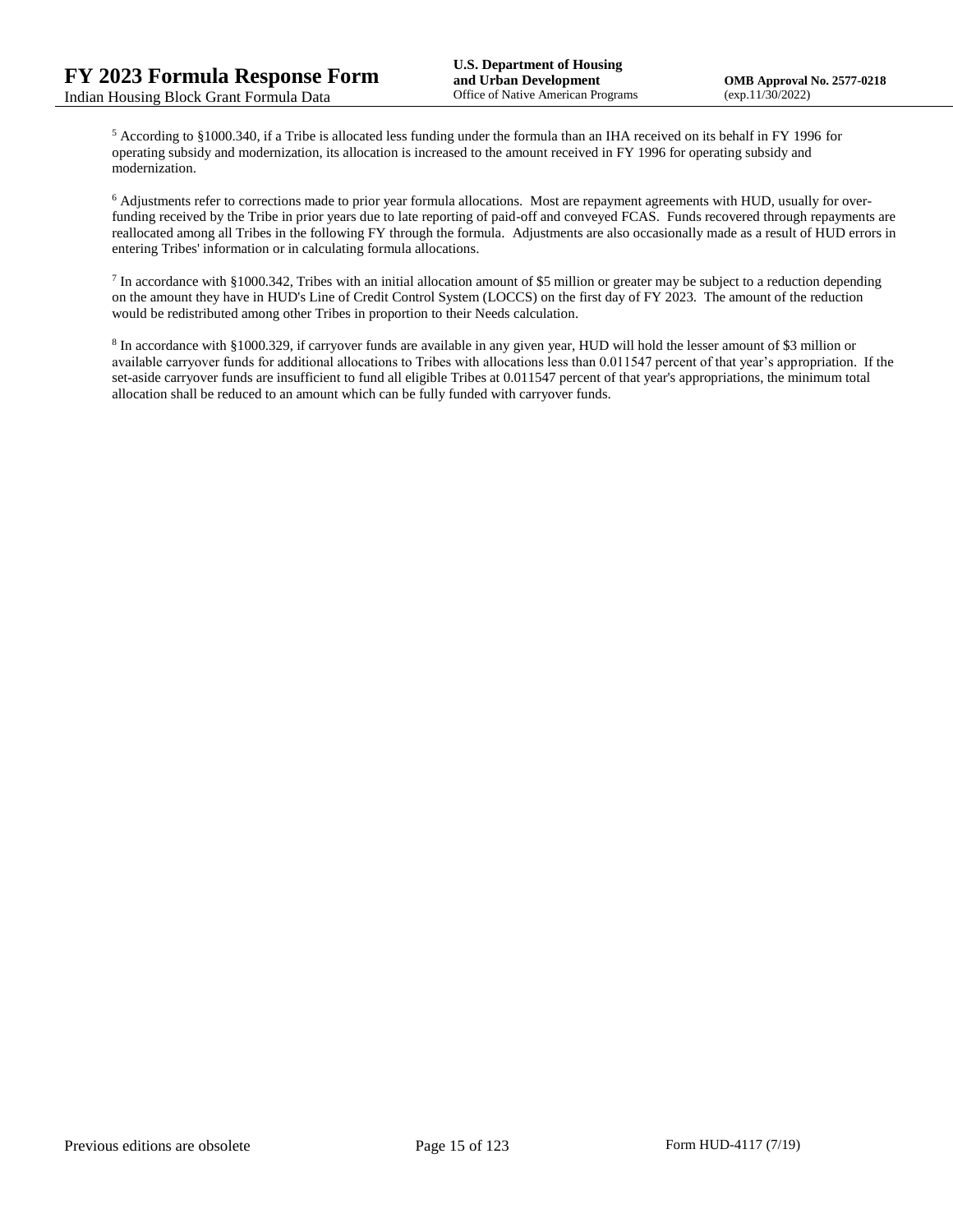# **Attachment A: FY 2024 Indian Housing Block Grant (IHBG) Needs Data**

The Needs data which will be used to estimate your Fiscal Year (FY) 2024 Indian Housing Block Grant (IHBG) formula allocation are shown below:

| <b>Need Variable</b>   | <b>Adjusted 2010 Decennial</b>   |            | <b>Tribe Submitted</b>  |            |
|------------------------|----------------------------------|------------|-------------------------|------------|
|                        | <b>Census and 2015 to 2019</b>   |            | <b>Census Challenge</b> |            |
|                        | <b>American Community Survey</b> |            | (if applicable)         |            |
|                        | <b>Single Race</b>               | Multi Race | <b>Single Race</b>      | Multi Race |
| American Indian and    | 877                              | 1,663      |                         |            |
| Alaska Native (AIAN)   |                                  |            |                         |            |
| $persons*$             |                                  |            |                         |            |
| <b>AIAN</b> households | 43                               | 132        |                         |            |
| with annual income     |                                  |            |                         |            |
| less than 30% of       |                                  |            |                         |            |
| median income          |                                  |            |                         |            |
| <b>AIAN</b> households | 37                               | 117        |                         |            |
| with annual income     |                                  |            |                         |            |
| between 30% and        |                                  |            |                         |            |
| 50% of median          |                                  |            |                         |            |
| income                 |                                  |            |                         |            |
| <b>AIAN</b> households | 53                               | 141        |                         |            |
| with annual income     |                                  |            |                         |            |
| between 50% and        |                                  |            |                         |            |
| 80% of median          |                                  |            |                         |            |
| income                 |                                  |            |                         |            |
| <b>AIAN</b> households | 11                               | 25         |                         |            |
| which are              |                                  |            |                         |            |
| overcrowded or         |                                  |            |                         |            |
| without kitchen or     |                                  |            |                         |            |
| plumbing               |                                  |            |                         |            |
| <b>AIAN</b> households | 45                               | 144        |                         |            |
| with housing cost      |                                  |            |                         |            |
| burden greater than    |                                  |            |                         |            |
| 50% of annual income   |                                  |            |                         |            |

\* The Decennial Census AIAN population data is adjusted for undercounts on reservation/trust lands and for remote Alaska. It is also adjusted for population change through FY 2019 based on the most recent Census county-level population projections. The count shown is the same as was used in FY 2022, since any further update is dependent on the introduction of the 2020 Decennial Census.

**Note:** The Housing Shortage Needs variable is not shown because it is based on the sum of lowincome households less the total number of Current Assisted Stock (CAS), and CAS is not provided on this document for review. However, it will be provided on your Tribe's FY 2024 Formula Response Form.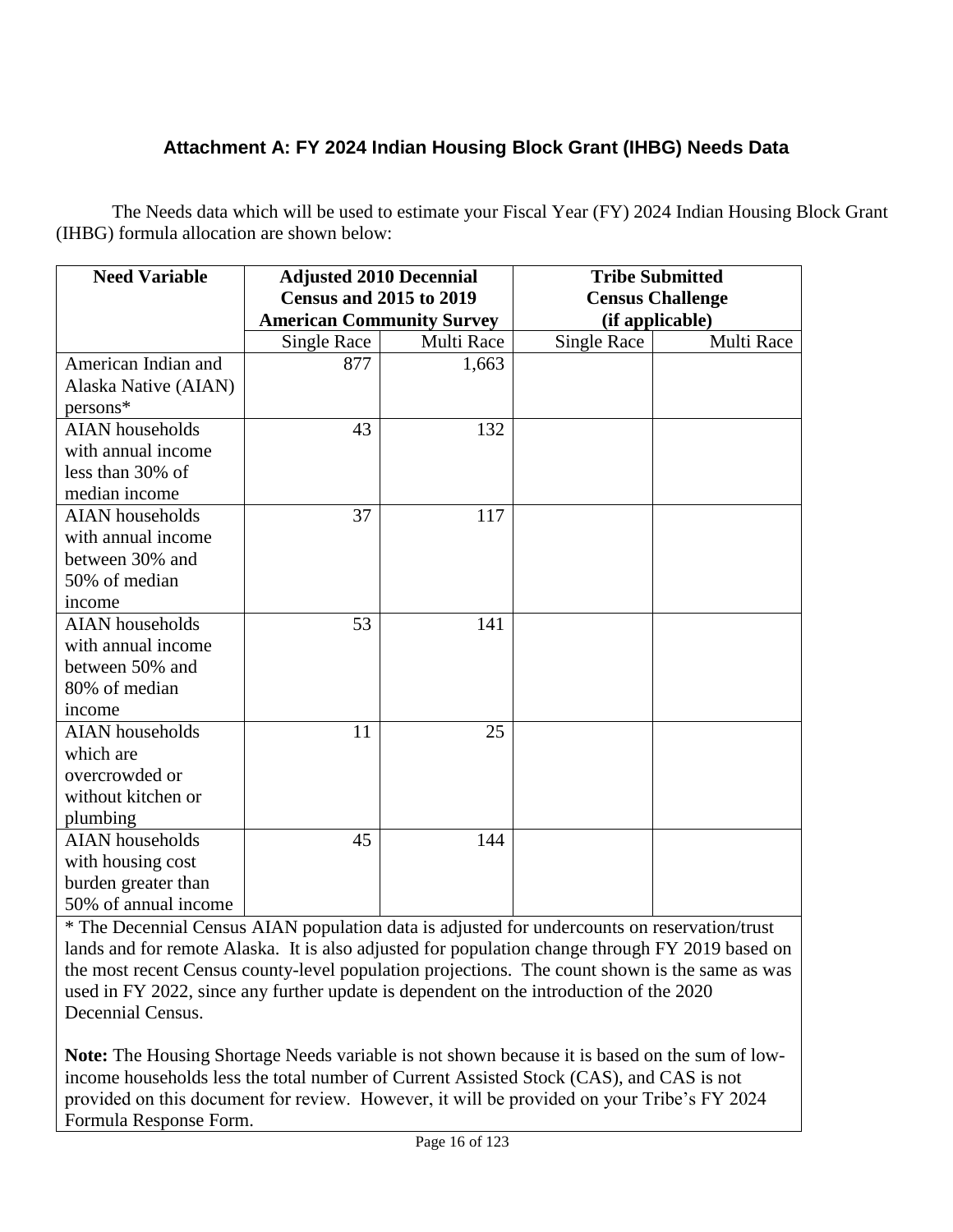All of the data above reflects the total Needs for your Formula Area prior to the application of the population cap. Therefore, these figures may be much higher than the amounts shown on your Tribe's Formula Response Form. If you share Formula Area with other Tribes, the data shown are your share of the Needs data in your combined overlapping Formula Areas.

If you have an approved Census challenge it will be shown in the table above, and that data will be used unless the Tribe specifically requests a return to the standard Census data set prior to March 30, 2023. If you believe you have an approved Census challenge but it is not shown in the table above, please contact the IHBG Formula Customer Service Center.

If you think these data do not reflect the Tribe's need:

- 1. Check to see if the Formula Area, as listed on your FY 2023 Formula Response Form, is correct for your Tribe. If the Formula Area is not correct, you may submit that correction no later than the August 1, 2022, the deadline for the FY 2023 allocation, or August 1, 2023, the deadline for the FY 2024 allocation.
- 2. Check to see if the Formula Area for your Tribe overlaps that of another Tribe. If it does, you may wish to contact the IHBG Formula Customer Service Center to obtain detailed information on how the Needs data are being shared.
- 3. If you still disagree, you may wish to submit a Census challenge no later than March 30, 2023 for the FY 2024 IHBG allocation. If so, please review the guidelines in "Challenging U.S. Census Data: Guidelines for the Indian Housing Block Grant Formula." [https://portal.hud.gov/hudportal/HUD?src=/program\\_offices/public\\_indian\\_housing/ih/codetalk/onap/ih](https://portal.hud.gov/hudportal/HUD?src=/program_offices/public_indian_housing/ih/codetalk/onap/ihbgformula) [bgformula.](https://portal.hud.gov/hudportal/HUD?src=/program_offices/public_indian_housing/ih/codetalk/onap/ihbgformula)

Should you have questions, please contact the IHBG Formula Customer Service Center at:

2614 Chapel Lake Drive Gambrills, MD 21054 Phone: 800-410-8808 Fax: 202-393-6411 E-mail: IHBGformula@firstpic.org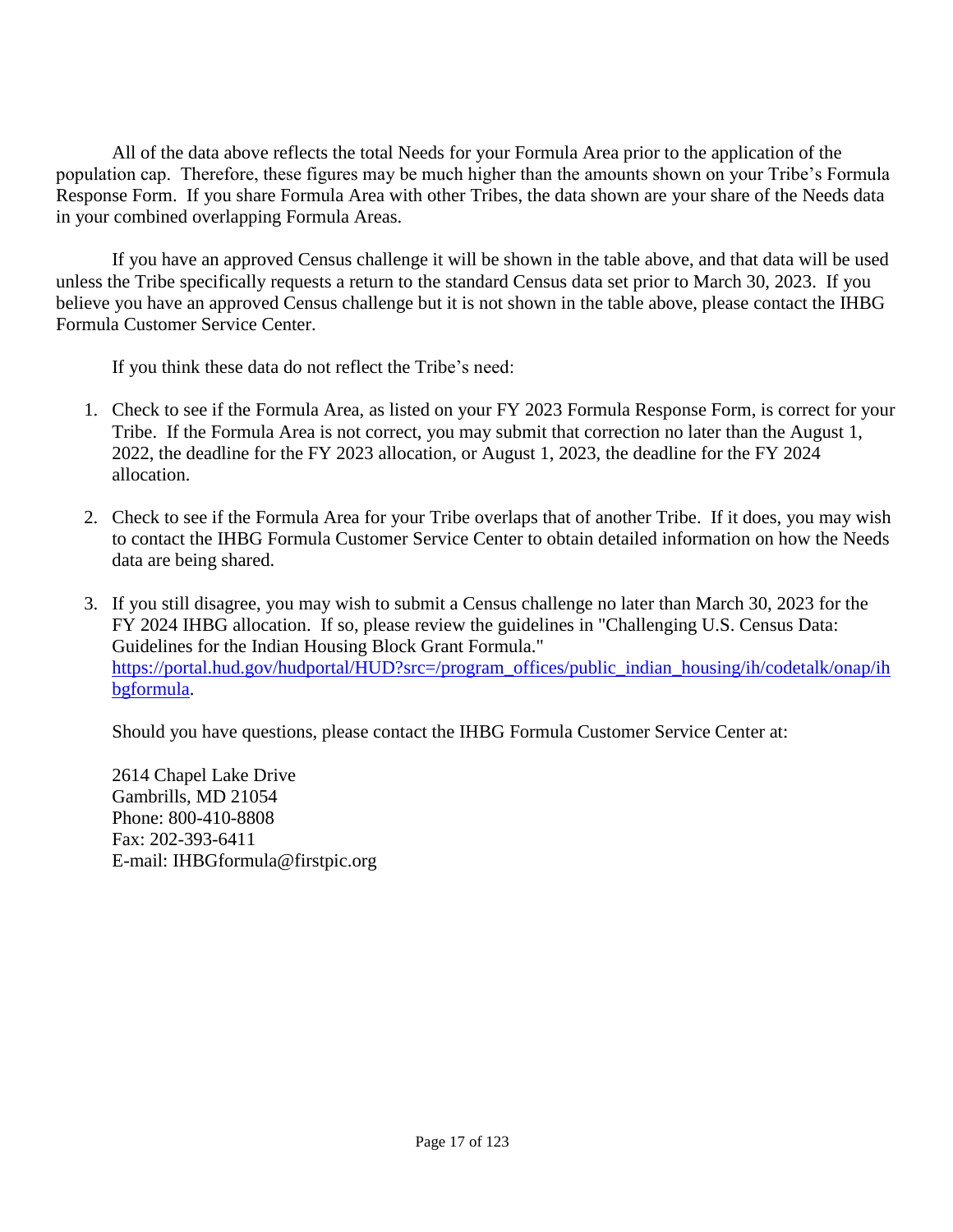Public reporting burden for the collection of information is estimated to average 30 minutes. This includes the time for collecting, reviewing, and reporting the data. The information will be used to allocate funds under the IHBG program. Response to this request for information is required in order to receive the benefits to be derived. This agency may not collect this information, and you are not required to complete this form unless it displays a currently valid OMB control number.

# **Indian Housing Block Grant Formula Data for the Guidiville Rancheria**

This document provides notice to the Tribe and/or Tribally designated housing entity (TDHE) of the data to be used in calculating its Indian Housing Block Grant (IHBG) program allocation for Fiscal Year (FY) 2023. It also provides an estimate of the Tribe's FY 2023 allocation.

Please carefully review your Tribe's data and report any changes and corrections to the IHBG Formula Customer Service Center as described below. All Tribes/TDHEs are responsible for reporting data changes and corrections. According to 24 CFR 1000.315(b), the Formula Response Form (FRF) is the only mechanism that a recipient shall use to report changes to the number of Formula Current Assisted Stock (FCAS). In addition, Tribes/TDHEs should use the FRF to report changes and corrections to the following:

- Formula Area.
- Overlapping Formula Areas.
- Tribal Enrollment and Formula Area Population Cap.

#### **Submission Deadlines**

The submission must be postmarked or faxed by **August 1, 2022**, for consideration in the FY 2023 allocation. Please postmark or fax changes and corrections with appropriate supporting documentation to the IHBG Formula Customer Service Center by **August 1, 2022**, for inclusion in the FY 2023 allocation. Please note that while HUD requires requests for formula changes to be submitted by August 1<sup>st</sup>, HUD may consider subsequent requests from Tribes that have been directly affected by changes resulting from other Tribes' requests submitted prior to the August 1 deadline. Subsequent requests received in prior FYs may be carried into future FYs if processing of such requests is not finalized in the current FY. For questions regarding appropriate documentation, please contact the IHBG Formula Customer Service Center at the address listed below.

The results of any successful changes to Fair Market Rent (FMR), Total Development Cost (TDC), and the U.S. Census Bureau Population Estimates data should also be submitted by August 1, 2022. Details on the procedures to be followed if you wish to challenge these data elements are contained in the Appendices to the most recent published document "*Challenging U.S. Decennial Census Data: Guidelines for the Indian Housing Block Grant Formula.*" This document can be obtained from the IHBG Formula Customer Service Center or at: [https://portal.hud.gov/hudportal/HUD?src=/](https://portal.hud.gov/hudportal/HUD?src=/program_offices/public_indian_housing/ih/codetalk/onap/ihbgformula) 

[program\\_offices/public\\_indian\\_housing/ih/codetalk/onap/ihbgformula.](https://portal.hud.gov/hudportal/HUD?src=/program_offices/public_indian_housing/ih/codetalk/onap/ihbgformula)

The FRF also includes other data elements used to calculate the Needs component of the Formula. Tribes/TDHEs wishing to challenge these data elements should review the **Needs section** of this form. Each year, Tribes/TDHEs are reminded that March 30 is the deadline for the next FY's Census challenge. The Needs data in this document will include previously approved Census challenges, if still eligible for use in the FY 2023 allocation, as well as available Census data. If applicable, check the Needs section to verify that successful challenges have been incorporated. Needs data for FY 2024 is included in Attachment A

Previous editions are obsolete Page 18 of 123 Form HUD-4117 (7/19)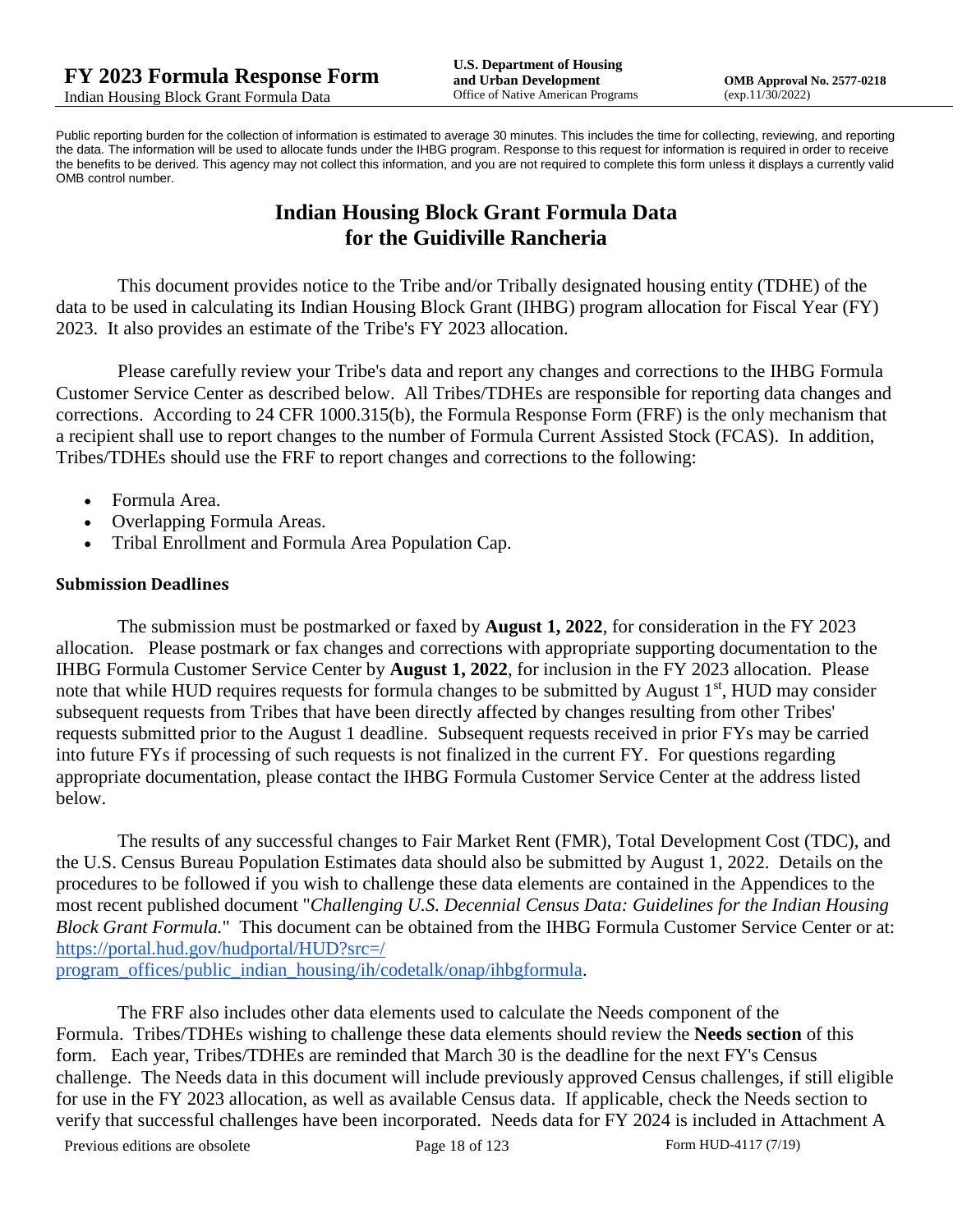of this form. Should you wish to initiate a challenge to your Needs data for FY 2024, please consult the guide, "*Challenging U.S. Decennial Census Data: Guidelines for the Indian Housing Block Grant Formula.*" The guide outlines procedures for conducting a Census challenge.

#### **Failure to Report**

Please note that pursuant to §1000.315 and §1000.319, recipients are responsible for verifying and reporting changes to their FCAS on the FRF to ensure that data used for the IHBG Formula are accurate. Reporting shall be completed in accordance with requirements in subpart D and the FRF. If a recipient receives an overpayment of funds because it failed to report such changes on the FRF in a timely manner, the recipient shall be required to repay the funds within five fiscal years. HUD shall subsequently distribute the funds to all Indian Tribes in accordance with the next IHBG Formula allocation. A recipient will not be provided back funding for any units that the recipient failed to report on the FRF in a timely manner. HUD shall have three years from the date a FRF is sent out to take action against any recipient that fails to correct or make appropriate changes on that FRF. Review of FCAS will be accomplished by HUD as a component of A-133 audits, routine monitoring, FCAS target monitoring or other reviews.

The deadline for responding with changes to the data on the FRF is August 1. Any changes reported after the August 1 deadline are not timely under §1000.315 and §1000.319. Accordingly, no back funding is authorized based on changes reported after August 1; nor will untimely reported units be included in the FY 2023 allocation.

#### **Appeals Process**

Tribes/TDHEs may appeal HUD decisions regarding data used in the IHBG formula and HUD formula determinations in accordance with §1000.336(d).

#### **Technical Assistance**

Should you have questions, please contact the IHBG Formula Customer Service Center at:

2614 Chapel Lake Drive Gambrills, MD 21054 Phone: 800-410-8808 Fax: 202-393-6411 E-mail: IHBGformula@firstpic.org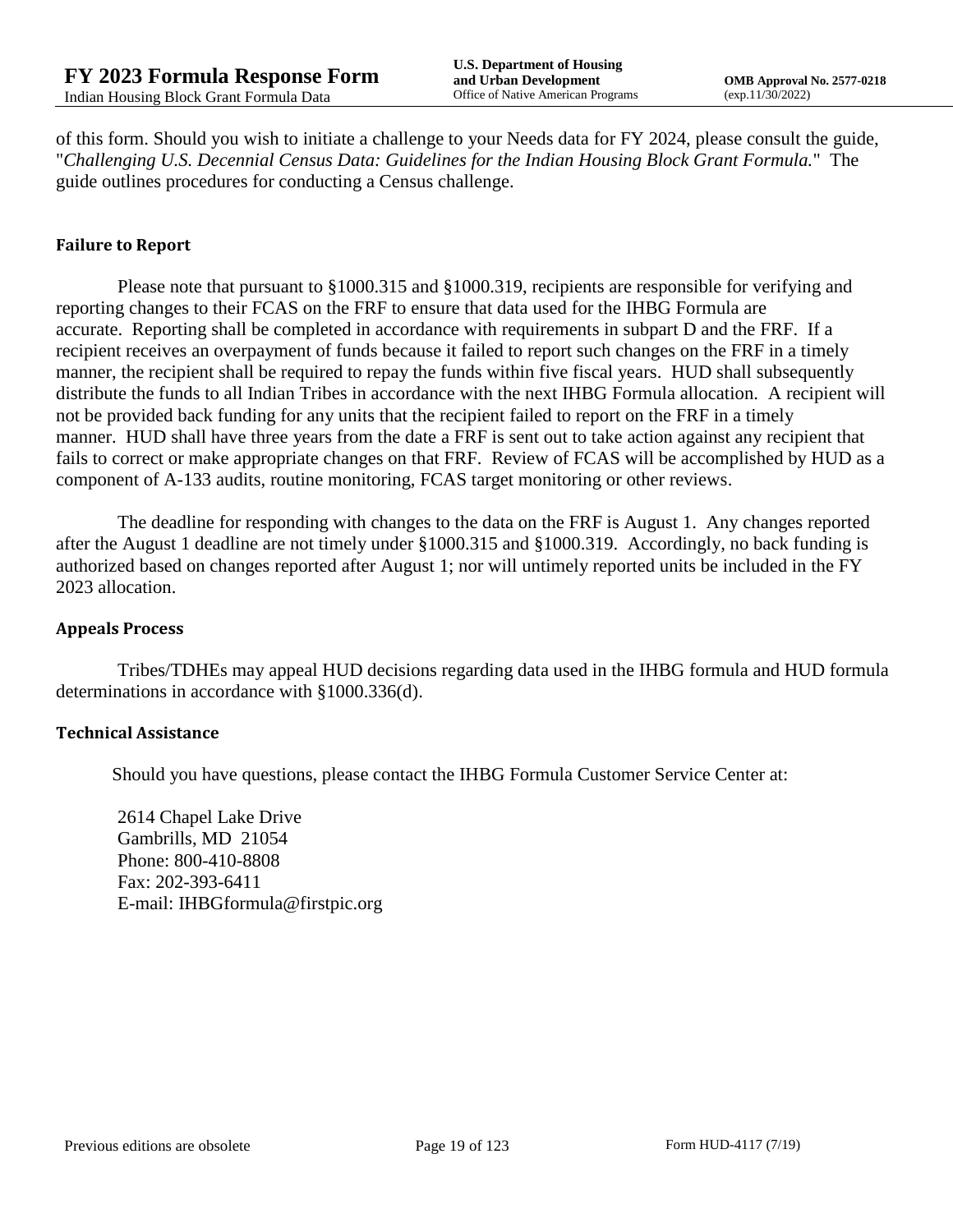# **Guidiville Rancheria Formula Current Assisted Stock Homeownership and Rental**

HUD records show your Tribe/TDHE having the following Formula Current Assisted Stock (FCAS) funded by 1937 Housing Act programs. Please compare the project numbers, number of units, type of units, and Date of Full Availability (DOFA) with your records. Then postmark or fax any changes and corrections, including updated information, to the IHBG Formula Customer Service Center by **August 1, 2022**, for inclusion in the FY 2023 allocation. **Please note:** If a unit becomes ineligible as FCAS between the date in which you report and September 30, HUD will need to recover the over-funding that the recipient received for that unit unless the recipient submits an additional Appendix A1 before September 30 that indicates the unit's eligibility status.

The unit counts reported below include:

- Low Rent, Mutual Help and Turnkey III units funded under 1937 Housing Act (i.e., units that were subject to an Annual Contributions Contract (ACC)).
- Units converted prior to October 1, 1997, as the type of unit to which it was converted.
- Units converted on or after October 1, 1997, as the type of unit funded on the latest ACC.

The unit counts reported below <u>do not</u> include:

- Units built with NAHASDA, HOME, or ICDBG funds.
- Units built with BIA, State, or tribal funds.
- Units built over the number specified in the original ACC for Projects with DOFA after October 1, 1997.
- Units not used as housing dwelling units, including units used for non-dwelling purposes and unoccupied units not being made available for occupancy.
- Units previously reported as having been conveyed, conveyance eligible (paid-off but not conveyed), or demolished.

A unit that is conveyance eligible will be removed from HUD's FCAS data when it becomes eligible for conveyance. If a legal impediment prevented the conveyance, the Tribe/TDHE needs to make reasonable efforts to overcome the legal impediment as required in §1000.318(b). When the unit is conveyed, it is up to the Tribe/TDHE to report to the IHBG Formula Customer Service Center when the unit is conveyed or when the 2-year time period is up, and to provide all necessary documentation for HUD to re-evaluate the unit to see if it remained eligible as FCAS beyond the conveyance eligibility date. If the Tribe/TDHE has demonstrated it made reasonable efforts to convey in the face of a legal impediment as required by §1000.318(b), then HUD will revise the FCAS data for the preceding years and calculate the appropriate adjustment pursuant to the formula at §1000.319. No homeownership unit will be considered FCAS 24 months after the date the unit became conveyance eligible, unless the Tribe, TDHE, or IHA provides evidence from a third party, such as a court or state or federal government agency, documenting that a legal impediment continues to prevent conveyance, and assuming that the Tribe made reasonable efforts to overcome any existing legal impediments during the preceding 24 months in accordance with §1000.318(b).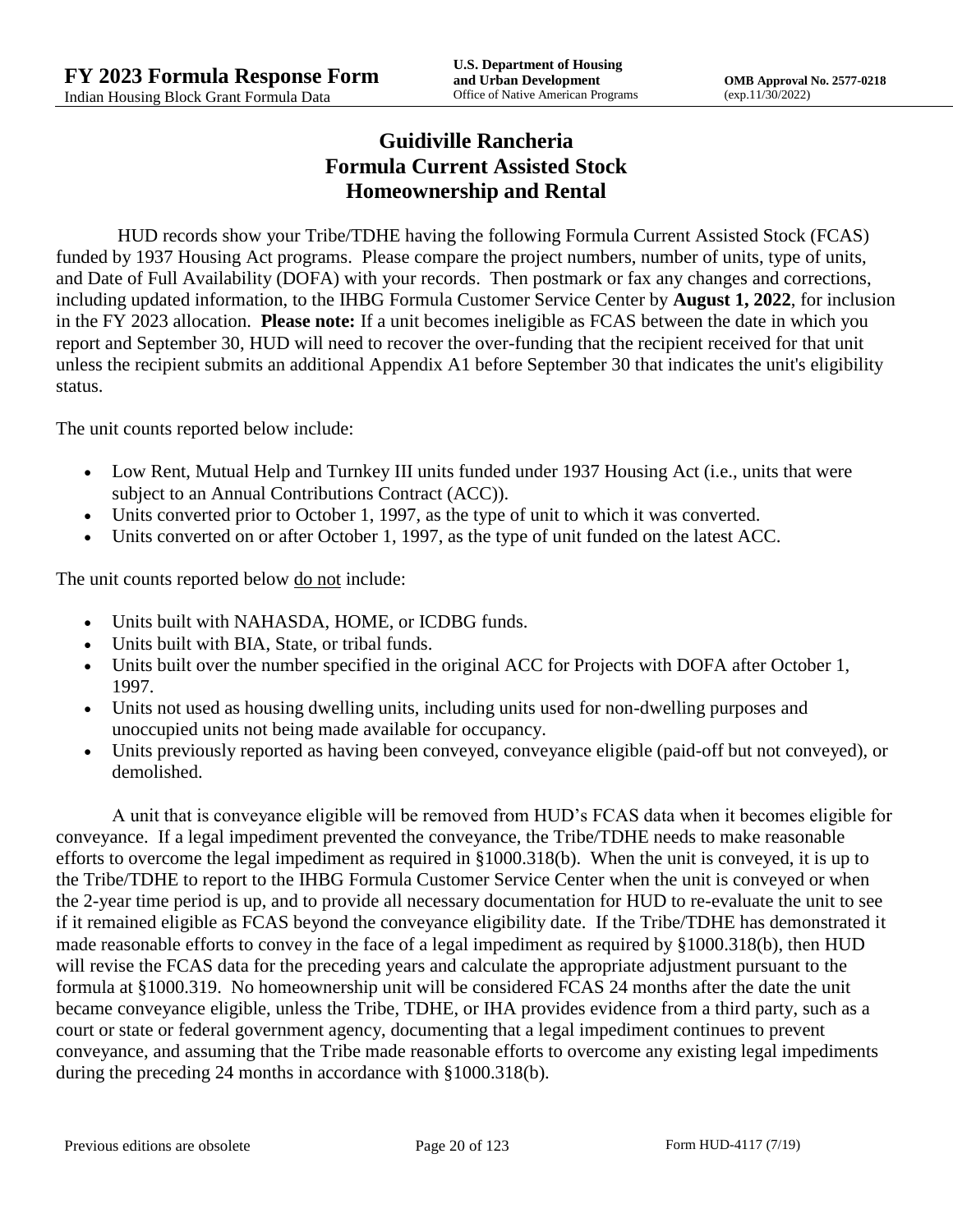Please note changes and corrections to the unit counts on the table below and also complete and submit appropriate forms as follows:

- Use **Appendix A1** to report units that are conveyance eligible or conveyed.
- Use **Appendix A2** to report changes due to DOFA of FCAS units.
- Use **Appendix A3** to report changes due to conversion of FCAS units.
- Use **Appendix A4** to report demolished and rebuilt FCAS units.
- Use **Appendix A5** to report all other FCAS changes.

**NOTE:** In accordance with Section 302(b)(1) of the *Native American Housing Assistance and Self-Determination Act (NAHASDA)*, 25 U.S.C. § 4152(b)(1), Mutual Help and Turnkey III units developed under the United States Housing Act of 1937 that are conveyed or eligible to be conveyed prior to October 1 of the calendar year immediately preceding the FY for which funds are provided cease to be eligible as FCAS beginning that FY unless the Tribe can demonstrate that the unit has not been conveyed for reasons beyond its control. By the terms of their Mutual Help and Occupancy Agreements (MHOA), such units are eligible for conveyance no later than 25 years from the inception of those agreements, which generally corresponds to the Date of Full Availability (DOFA). **Accordingly, all units in any project that reached its DOFA in FY 1997<sup>1</sup> , are presumptively no longer considered FCAS, and HUD is removing them from its FCAS data for the Tribe in the table below as indicated with a (\*).** If your Tribe believes that any of these units are still eligible for FCAS, please identify the project and unit number and provide the necessary information in accordance with the FRF as follows:

- 1. If the unit was converted to and is currently managed as a Low Rent (LR) unit, provide the information required in Appendix A3.
- 2. If there is a subsequent homebuyer, or the unit is still within the term of its lease-to-own agreement, please provide the information required in Appendix A5, including the date that the current agreement was signed and the termination date of the agreement.

<sup>1</sup>All units in projects that reached DOFA prior to FY 1997 were previously removed from FCAS on an FRF for FY 2014 or later, and are only listed on the FRF if the Tribe/TDHE submitted unit level information documenting continued eligibility. Unit eligibility will be re-challenged every three years to assure appropriate treatment.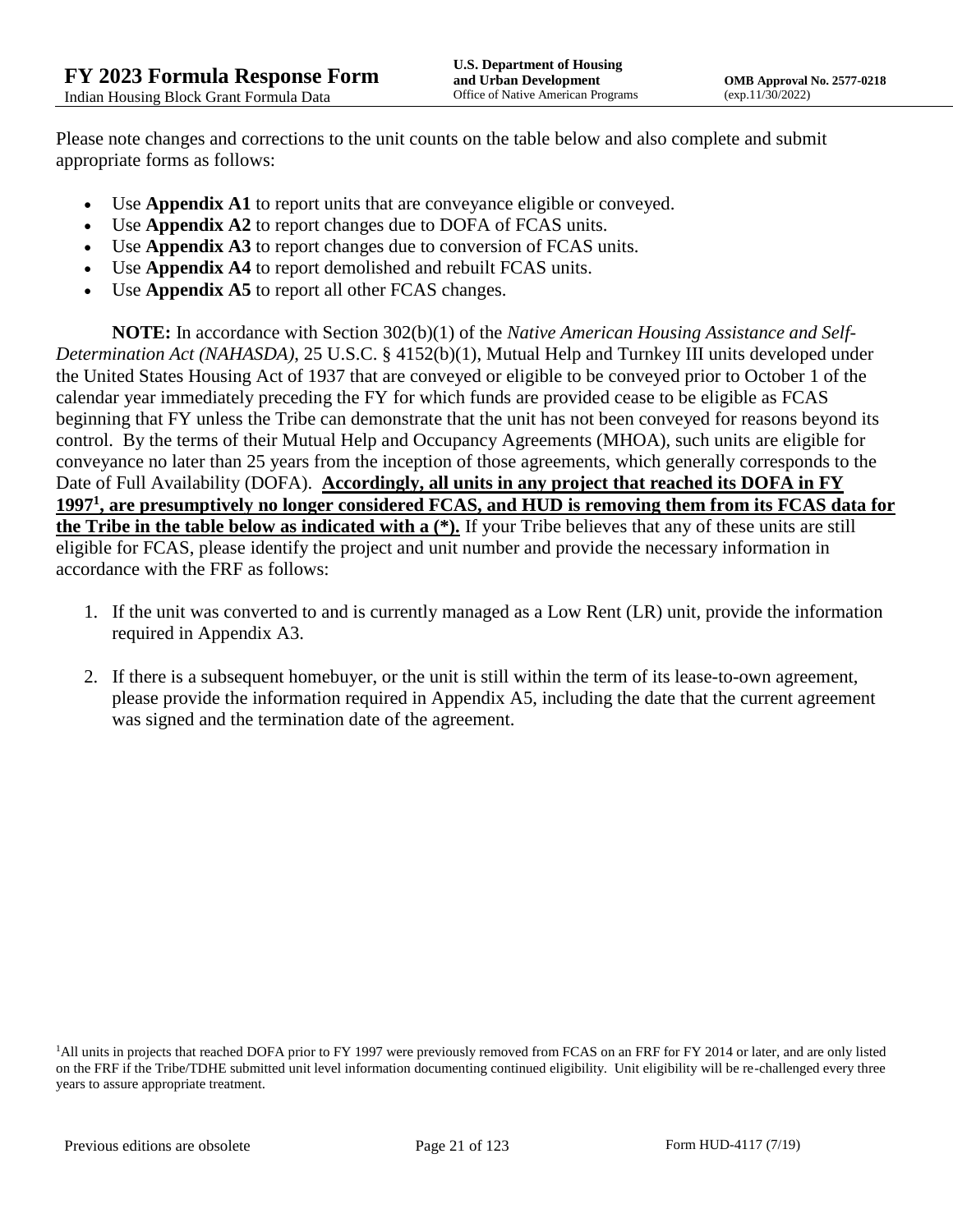Indian Housing Block Grant Formula Data

**FY 2023 Formula Response Form**<br> **FY 2023 Formula Response Form**<br> **Indian Housing Block Grant Formula Data**<br> **Office of Native American Programs** 

**OMB Approval No. 2577-0218**<br>(exp.11/30/2022)

| <b>Project</b><br>Number | <b>Low Rent</b> | <b>Mutual Help</b> | <b>TurnKey III</b> | ln                 | <b>DOFA</b> |
|--------------------------|-----------------|--------------------|--------------------|--------------------|-------------|
| CA99B130026              |                 |                    |                    | <b>Development</b> | 7/1/201     |
| CA99B130026              |                 |                    |                    |                    | 1/1/2001    |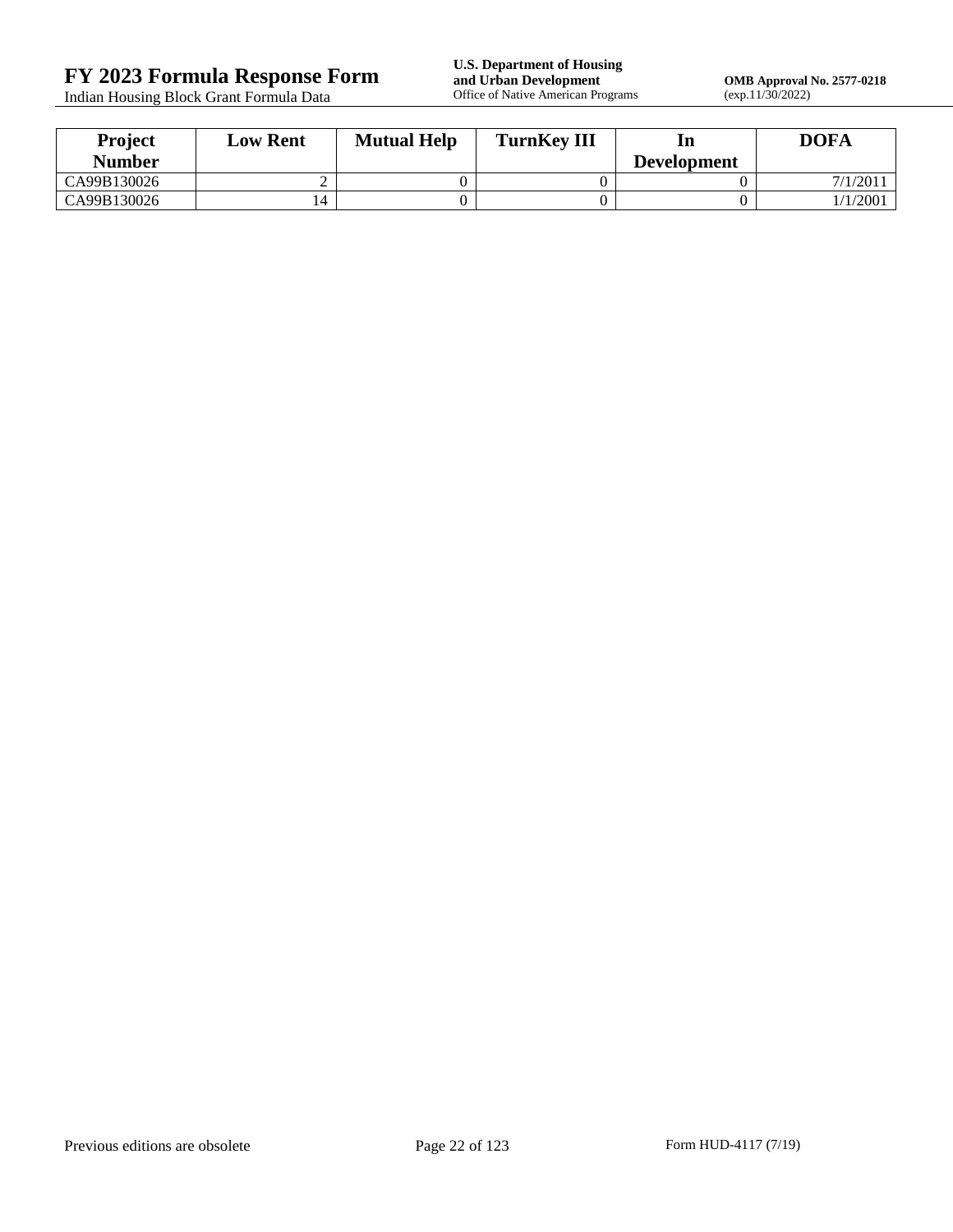# **Guidiville Rancheria Formula Current Assisted Stock Section 8**

Under the IHBG Formula, your Tribe's FCAS count includes the following Section 8 units:

## **Number of units: 0**

By regulation, Section 8 units are counted under the IHBG formula after their contracts expire only if the Tribe/TDHE continues to manage the assistance in a manner similar to the Section 8 program.

If you no longer provide or operate an equivalent number of Section 8, please make corrections to the total above and on the table below.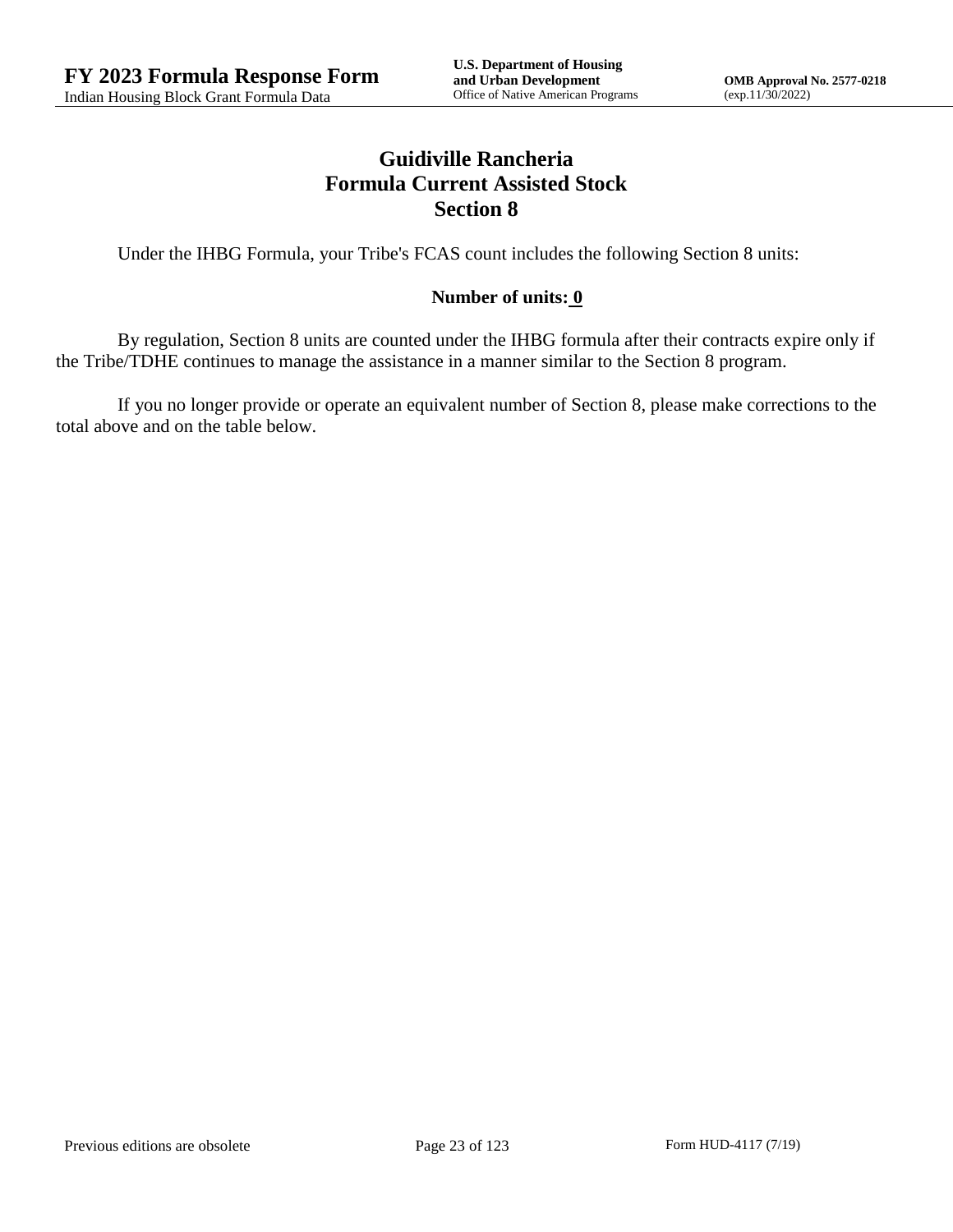## **Guidiville Rancheria**

## **Adjustment Factors**

#### **Inflation Rate Factor**

Inflation rate is adjusted annually and is a national figure used to adjust the amount of subsidy for FCAS.

#### **1.91%**

#### **Local Area Cost Adjustments**

Allowable Expense Level (AEL), Fair Market Rent (FMR), and Total Development Cost (TDC) are used to adjust the amount of subsidy for FCAS to reflect local conditions. TDC is also used to adjust the Needs component to reflect local costs.

| Annual Expense Level (AEL):   | \$380     |
|-------------------------------|-----------|
| Fair Market Rent (FMR):       | \$1,245   |
| Total Development Cost (TDC): | \$552,890 |

In accordance with §1000.336(a)(7)(b), AEL cannot be challenged. However instructions for challenging the FMR and TDC are provided in the document "*Challenging U.S. Decennial Census Data: Guidelines for the Indian Housing Block Grant Formula*" available through the IHBG Formula Customer Service Center. Tribes successfully challenging FMR and TDC data elements must submit the revised figures to the IHBG Formula Customer Service Center by August 1, 2022. Please note that while HUD requires requests for formula changes to be submitted by August 1<sup>st</sup>, HUD may consider subsequent requests from Tribes that have been directly affected by changes resulting from other Tribes' requests submitted prior to the August 1 deadline. Subsequent requests received in prior FYs may be carried into future FYs if processing of such requests is not finalized in the current FY.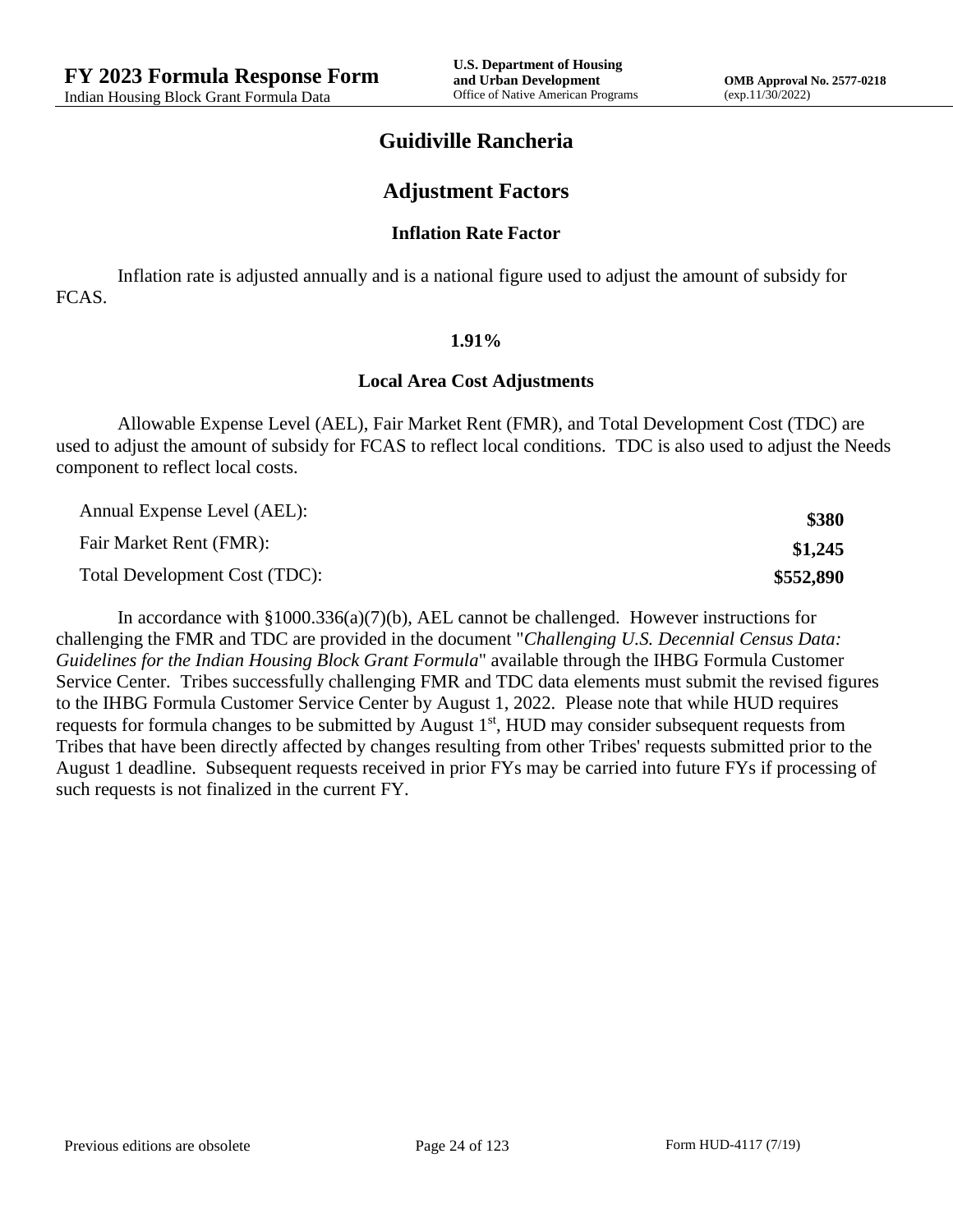# **Guidiville Rancheria Formula Area**

In accordance with §1000.302 Formula Area (1)…."Formula Areas are:"

- 1. Reservations for federally recognized Indian Tribes, as defined by the U.S. Census;
- 2. Trust lands;
- 3. Department of the Interior Near-Reservation Service Areas;
- 4. Former Indian Reservation Areas in Oklahoma Indian Areas, as defined by the U.S. Census as Oklahoma Tribal Statistical Areas (OTSAs);
- 5. Congressionally Mandated Service Areas;
- 6. State Tribal Areas as defined by the U.S. Census as State Designated American Indian Statistical Areas (SDAISAs);
- 7. Tribal Designated Statistical Areas (TDSAs);
- 8. California Tribal Jurisdictional Areas established or reestablished by Federal court judgment; and
- 9. Alaska formula areas described in §1000.302 Formula area (4).

Formula areas may include additional geographic units if the Tribe demonstrates that it is providing substantial housing services in accord with §1000.302 Formula area (2) & (3) and §1000.302 substantial housing services.

The geographic areas currently contained in your Formula Area are listed below.

| <b>Formula Area</b>                                                                      | <b>Estimated Change in American Indian and Alaska</b><br><b>Native (AIAN) population since 2010 Census</b> |
|------------------------------------------------------------------------------------------|------------------------------------------------------------------------------------------------------------|
| Guidiville Rancheria and Off-Reservation Trust Land, CA-<br>Mendocino County, California | 2.44%                                                                                                      |

A "+" next to a geographic area listed above indicates that the area overlaps with other Tribe(s). For overlapping areas, be sure to review the information in the next section, "Overlapping Formula Areas." Balance of county refers to any land in a county outside reservations or trust lands.

If any of these areas do not meet the above criteria or are not covered under §1000.302 Formula area (2), please make changes and corrections in Appendices B1 and B2.

If you wish to request other geographic areas beyond those identified above to be added to your Tribe's Formula Area, please complete the Formula Area table in **Appendices B1 and/or B2.** HUD will review this submission based on §1000.302 Formula area (2)  $\&$  (3) and §1000.302 substantial housing services and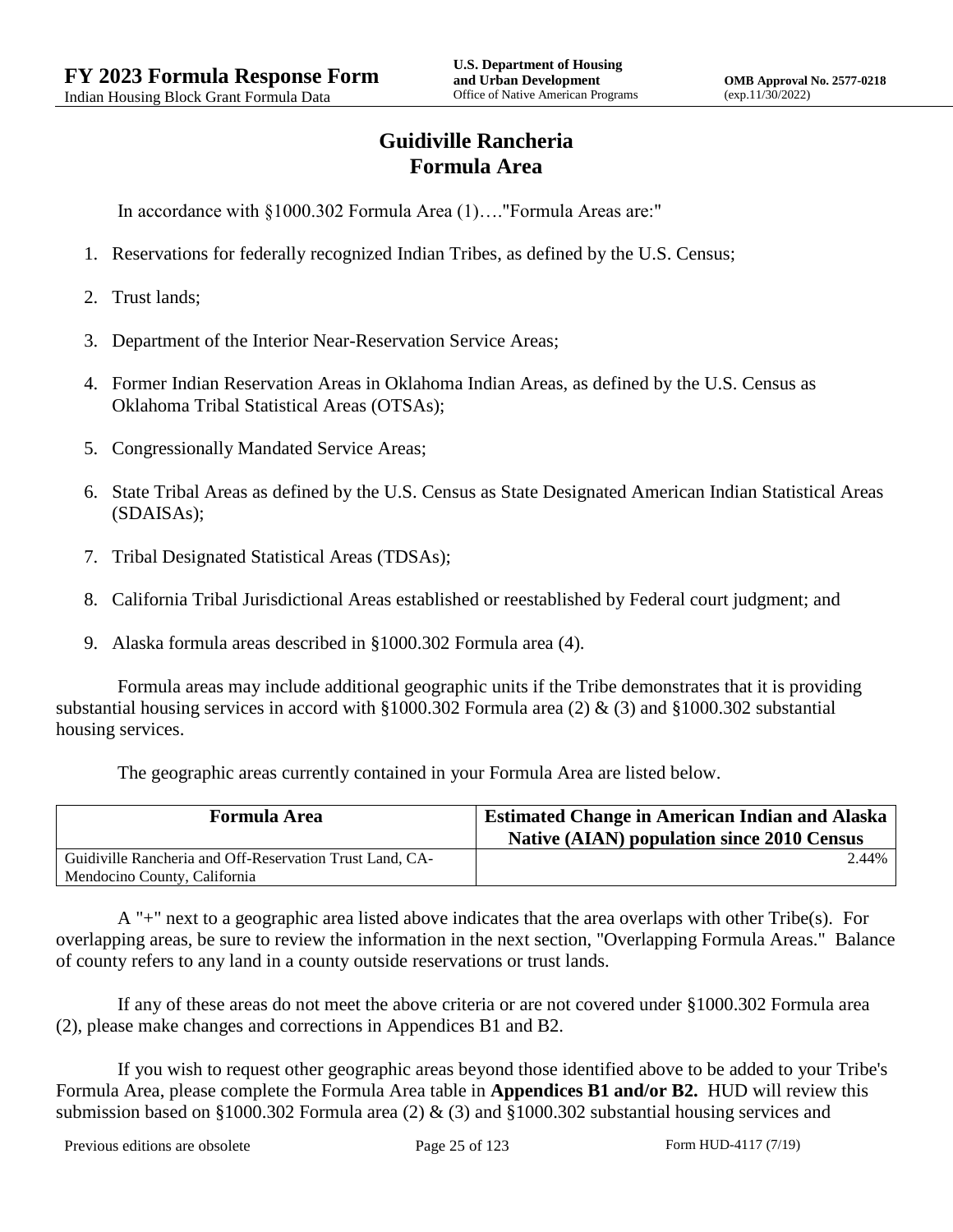determine whether or not to include these areas. HUD will make its judgment using as its guide whether this addition is fair and equitable for all Tribes receiving a formula allocation. Please note that if Formula Area expansions are approved based on substantial housing services, Tribes must continue to provide investment levels consistent with the definition of substantial housing services in accordance with §1000.302 substantial housing services (2).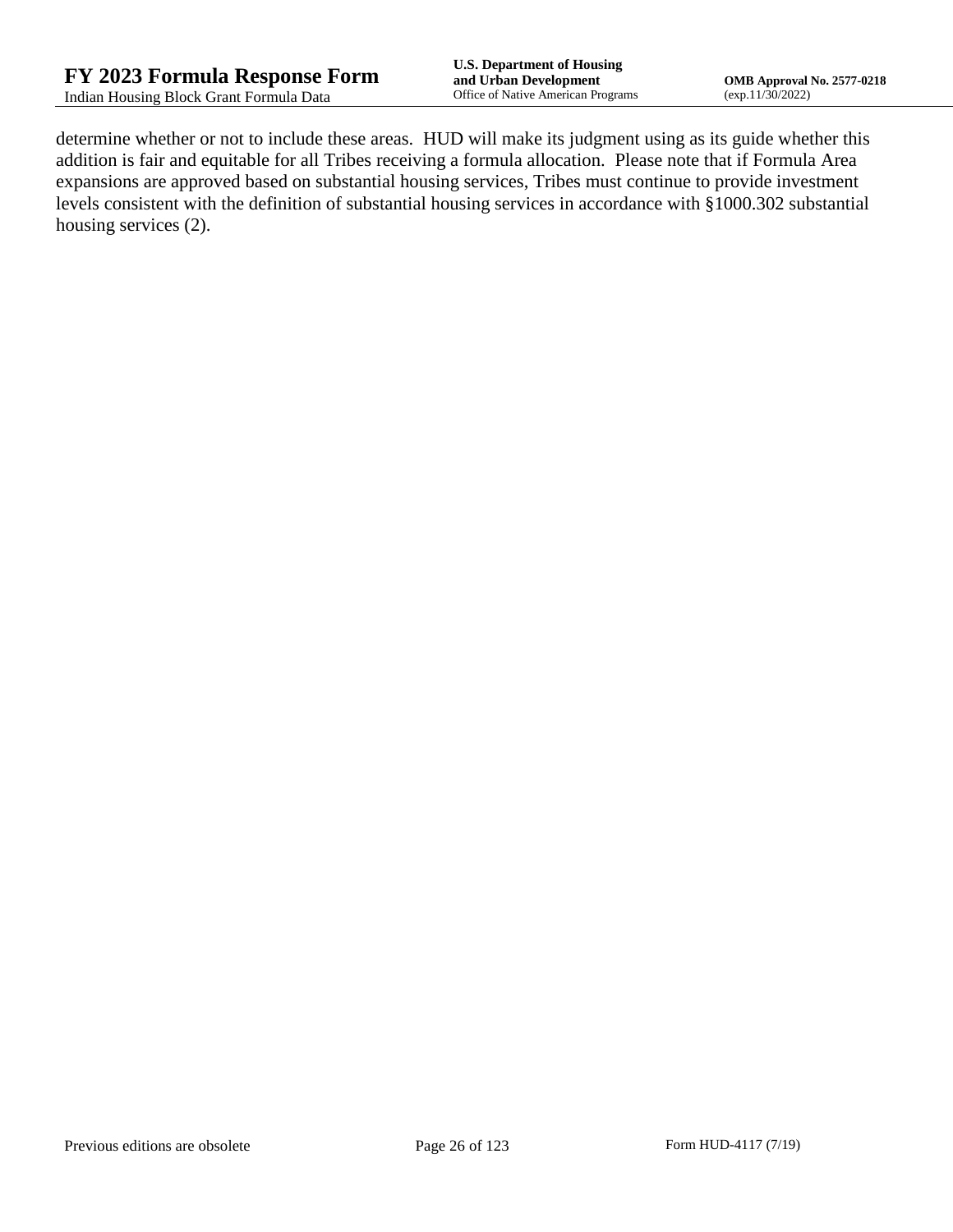## **Guidiville Rancheria Overlapping Formula Areas**

#### **Only for Tribes with a "+" next to the geographic area (see previous section on Formula Area)**

In cases where Tribes are overlapped, Needs data (population and household) for the entire Formula Area of all Tribes involved in the overlap are shared. If your Formula Area is overlapped, you are likely receiving a share of the Needs data for areas beyond those listed as being part of your Tribe's Formula Area.

Currently, your Tribe is sharing Needs data as a result of overlapping Formula Areas with the following Tribes:

### **None**

HUD uses Bureau of Indian Affairs (BIA) estimates for Total Resident Service Area Indian Population (TRSAIP) to proportionately allocate Needs data to the affected Tribes.

## **The TRSAIP being used for your Tribe is: 114**

If you wish to correct your Tribe's TRSAIP, please contact your BIA Area Office. HUD will only accept written correspondence from the BIA to correct TRSAIP figures (see Appendix D to the document "*Challenging U.S. Decennial Census Data: Guidelines for the Indian Housing Block Grant Formula*" available through the IHBG Formula Customer Service Center).

HUD recognizes that Tribes may be able to provide better data for overlapping areas. Therefore, HUD is requesting that each Tribe provide its Tribal Enrollment within each of the geographic areas described in the preceding section as overlapping.

If all Tribes in an overlapping area submit corrected information to HUD, HUD will then use this information to divide the funds for the affected area. Otherwise, HUD will continue to use the BIA TRSAIP estimates to make the allocations. On the form in Appendix C, list the overlapping geographic area (indicated earlier under the Formula Area section by a "+" next to the geographic area) and your Tribe's enrollment in the area.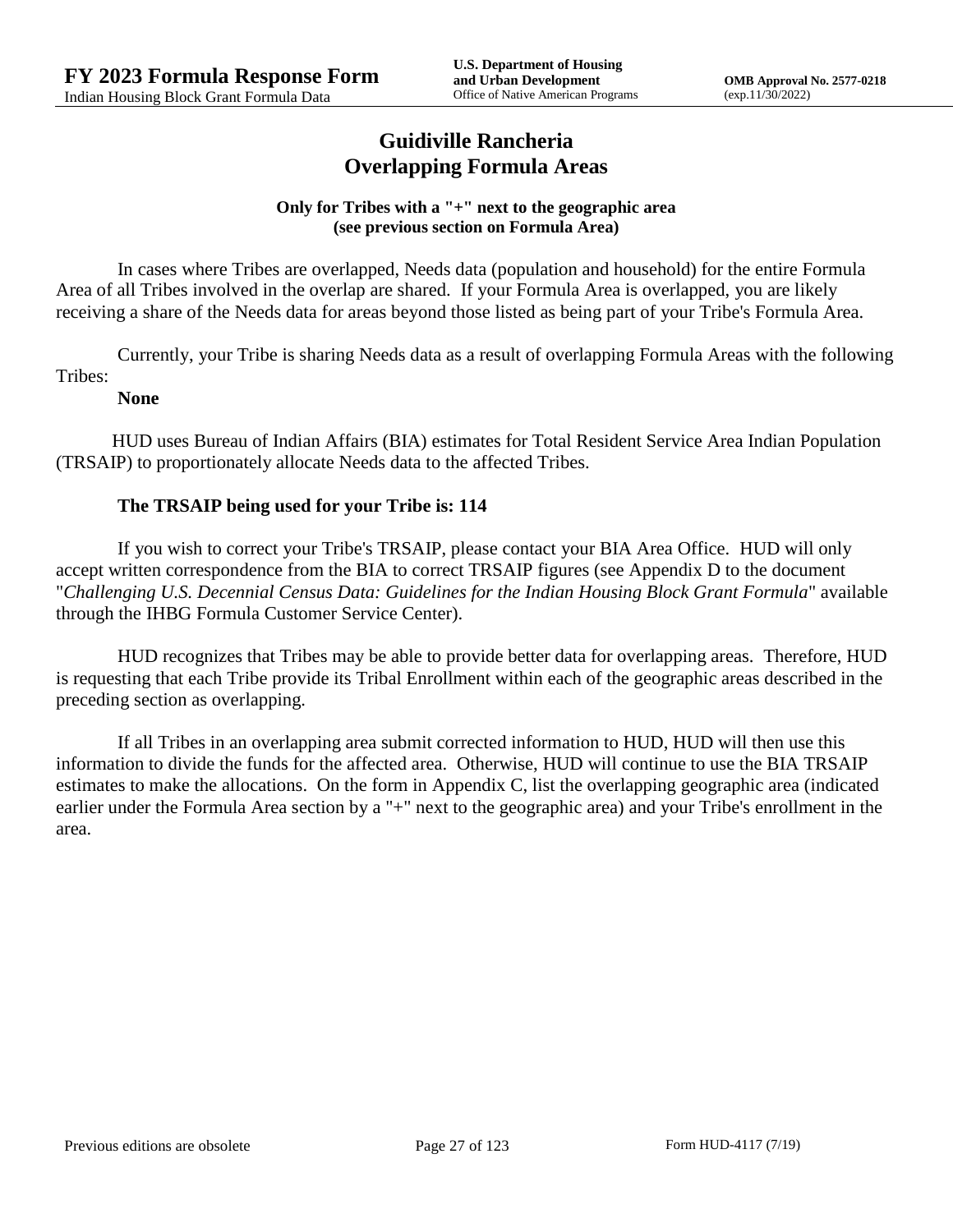## **Guidiville Rancheria Tribal Enrollment & Formula Area Population Cap**

In accordance with §1000.302 (5), Tribal Enrollment is used to cap AIAN persons in calculating Needs data. A cap is placed at twice Tribal Enrollment. If there is a "\*" next to "AIAN persons" in the Needs section, your Tribe's data have been "capped."

#### **The enrollment being used for your Tribe (or Alaska Village or Corporation) is: 143**

If your Tribe's enrollment is different than what is listed above, please follow the instructions in Appendix D for correcting your Tribe's enrollment.

If a cap has been applied to your Tribe and you are providing housing services to more than twice as many AIAN members of other Tribes as members of your own Tribe, please follow the instructions in Appendix D for correcting your Tribe's Population Cap.

Please note that Formula Area Population Cap Adjustments must be submitted on an annual basis to the IHBG Formula Customer Service Center for approval. The requests must be postmarked or faxed by August 1 of this year.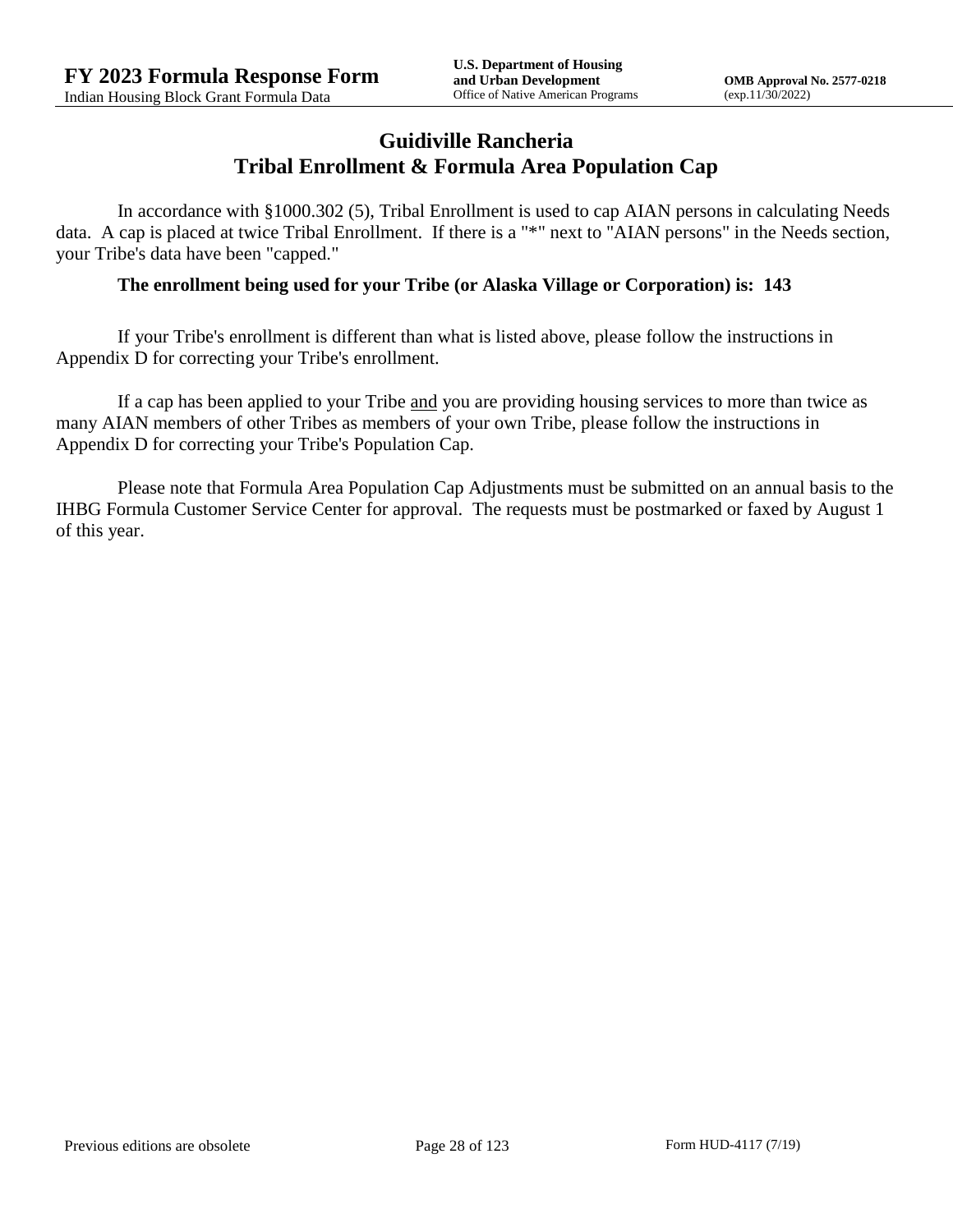# **Guidiville Rancheria Needs Data**

Listed below are the data currently being used to calculate the Needs component of your Tribe's allocation based on your Tribe's "Formula Area" (see Formula Area section of this document).

The data used are from a special tabulation. This tabulation:

- Counts individuals reported as AIAN. The AIAN person count variable comes from the Decennial Census and is aged using Census population estimates. For the FY 2010 Decennial Census, data for reservations, trust lands, and remote Alaska will receive an undercount adjustment of 4.88%. For all other Needs variables, in FY 2023 HUD will use the 5-year rolling average from 2014 to 2018 ACS data. The ACS data will be updated every year. Therefore, in FY 2024, the ACS data will be from 2015 to 2019. These data sources apply unless Tribes have approved Census Challenges in place. **No, your Tribe does not have an approved Census Challenge.**
- The FY 2023 estimate is calculated with the Needs component based on single race (AIAN alone) Census data and multi-race (AIAN alone and in combination with other race(s)) Census data. The amount of the allocation for each Indian Tribe was determined to be the greater of the two resulting allocation amounts.

The growth adjustment factor and the undercount adjustments used for your Formula Area are listed next to each Formula Area in the table listing your Tribe's Formula Area.

After adjusting for population growth and undercount, sharing of Needs data among Tribes in cases of overlapping Formula Areas and application of the Population Cap (see note below), your Tribe's Needs component is based on **single-race data**. The Needs data are:

| AIAN persons:                                                               | 38             |
|-----------------------------------------------------------------------------|----------------|
| AIAN households with annual income less than 30% of median income:          | $\overline{4}$ |
| AIAN households with annual income between 30% and 50% of median income:    | 4              |
| AIAN households with annual income between 50% and 80% of median income:    | 4              |
| AIAN households which are overcrowded or without kitchen or plumbing:       | 4              |
| AIAN households with housing cost burden greater than 50% of annual income: | 4              |
| Housing Shortage (number of low-income AIAN households less total number    | $\Omega$       |
| of NAHASDA and Current Assisted Stock):                                     |                |

Note: If there is a "\*" next to "AIAN persons" above, the Tribe's data have been "capped." This occurs when the AIAN population in the Tribe's Formula Area is greater than twice its total Tribal Enrollment.

If you think these data do not reflect your Needs:

 Check to see if the Formula Area, as listed previously, is correct for your Tribe. If the Formula Area is not correct, submit that correction.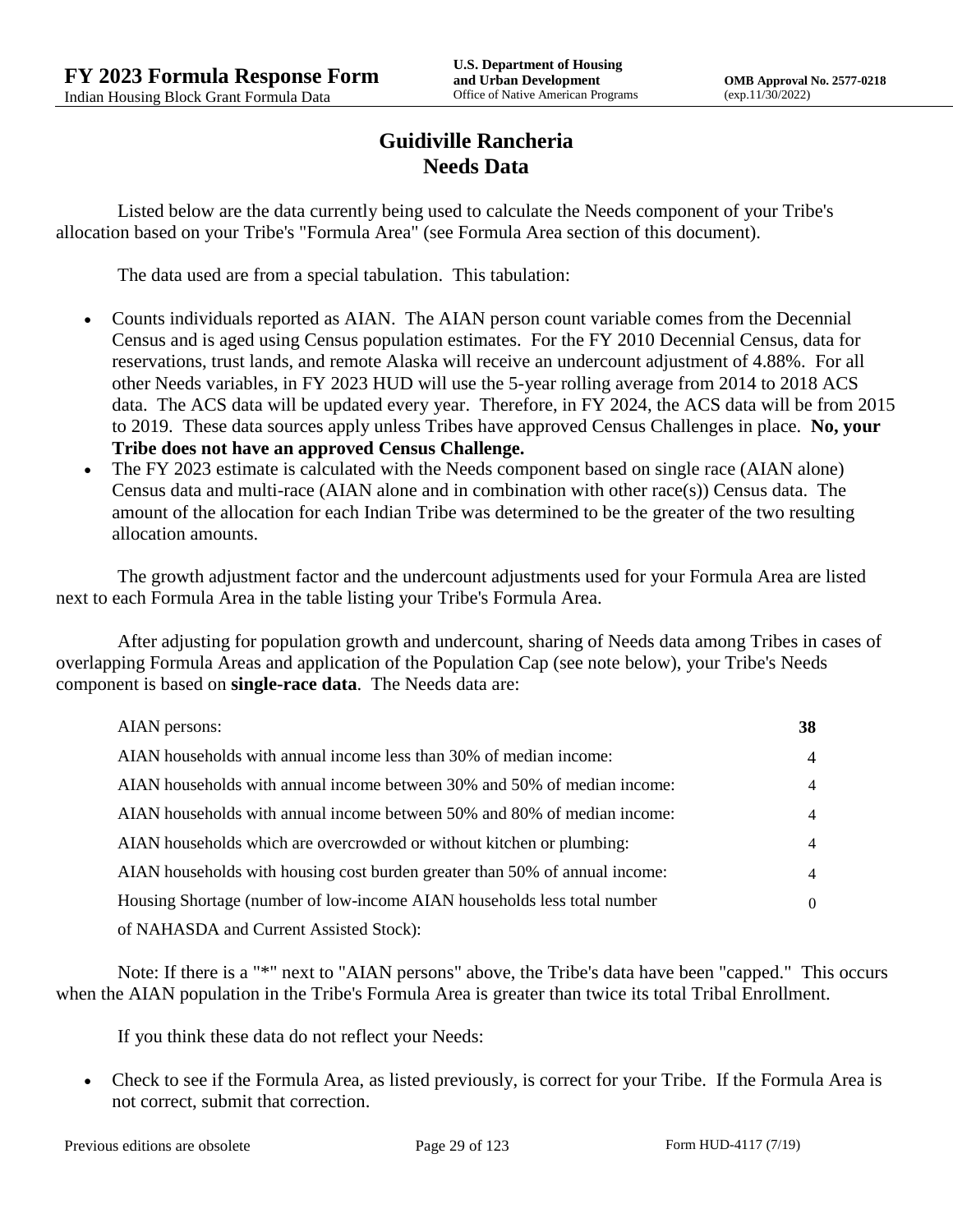- Check to see if the Formula Area for your Tribe overlaps that of another Tribe. If it does, you may wish to contact the IHBG Formula Customer Service Center to obtain detailed information on how the Needs data are being shared.
- If you still disagree, you may wish to submit a Census challenge. To determine if submitting a Census challenge would be appropriate for your Tribe, please review the *FY 2023 Needs Data* above and the FY *2024 Needs Data* on Attachment A for a full presentation on the Needs data available for your Tribe, 3and then read the document "*Challenging U.S. Decennial Census Data: Guidelines for the Indian Housing Block Grant Formula*" at: https://portal.hud.gov/hudportal/HUD?src=/program\_offices/ [public\\_indian\\_housing/ih/codetalk/onap/ihbgformula.](https://portal.hud.gov/hudportal/HUD?src=/program_offices/public_indian_housing/ih/codetalk/onap/ihbgformula)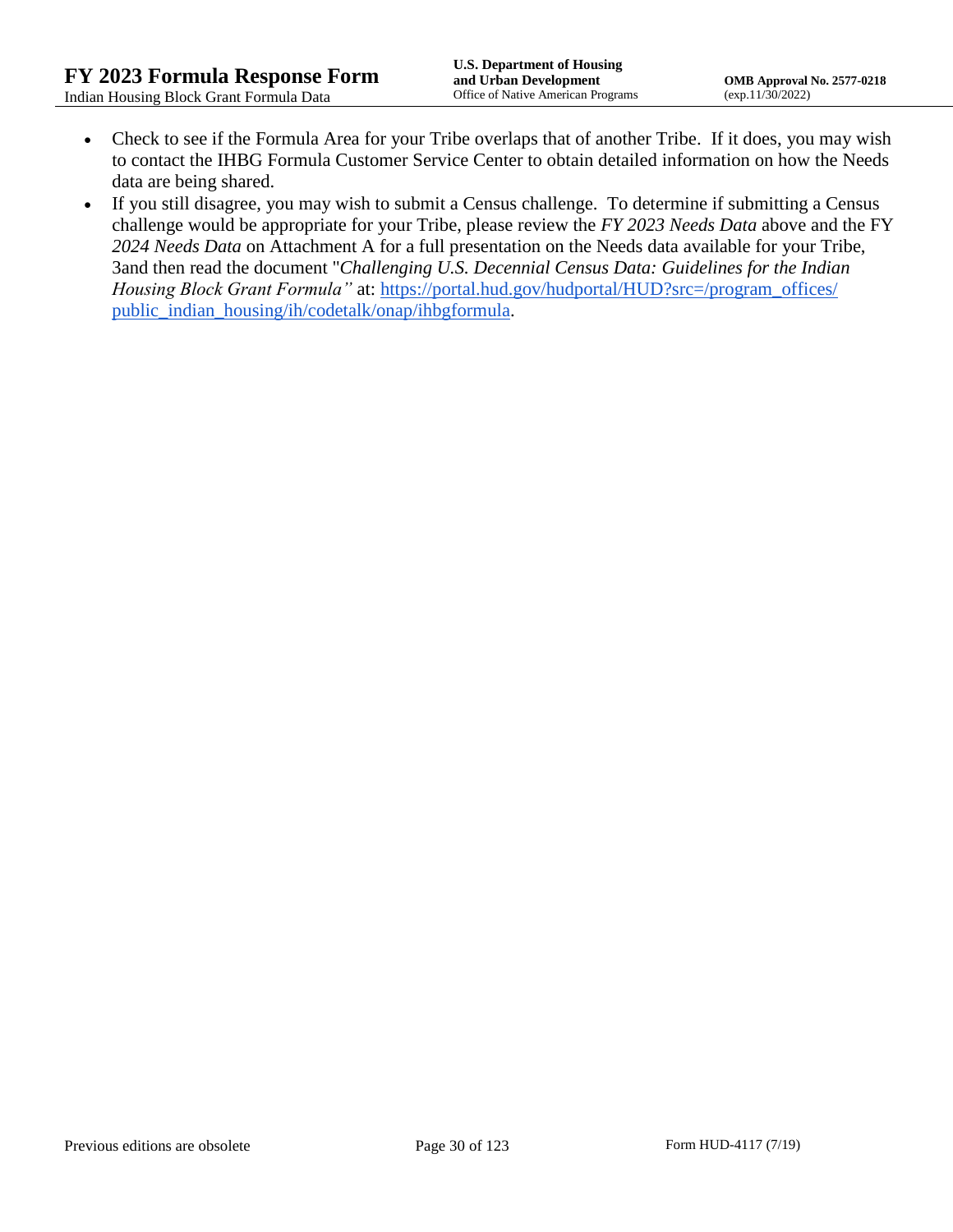## **Guidiville Rancheria Preliminary Allocation Amount**

#### *(Based on an estimated \$772,000,000 appropriation)*

This is only a preliminary estimate to be used for planning purposes based on an estimated \$772,000,000 appropriation for the IHBG program. It will change based on corrections to the data used for all Tribes (any change in one Tribe's data affects the allocation for all Tribes) and/or actual FY 2023 appropriations.

| FCAS Component <sup>2</sup> :                                                                               | \$183,057        |
|-------------------------------------------------------------------------------------------------------------|------------------|
| Needs Component <sup>3</sup> :                                                                              | \$60,417         |
| §1000.331 Phase Down Adjustments to<br>Moderate Impact of Introduction of New Data<br>Source <sup>4</sup> : | \$7,583          |
| §1000.340 (b) Adjustments to achieve FY<br>1996 Base Year Amount <sup>5</sup> :                             | \$0              |
| <b>Preliminary Current Year Allocation</b><br><b>Estimate:</b>                                              | \$251,057        |
| Adjustments for over- or under-funding in<br>prior years <sup>6</sup> :                                     | \$0              |
| <b>Initial Allocation Estimate:</b>                                                                         | \$251,057        |
| §1000.342 Undisbursed Funds Adjustment <sup>7</sup> :                                                       | To be Determined |
| §1000.329 Minimum Allocation Adjustment <sup>8</sup> :                                                      | To be Determined |
| <b>FY 2023 Final Allocation Estimate:</b>                                                                   | \$251,057        |

2 If an "M" appears following the FCAS component, it means that the modernization subsidy on which FCAS was based was calculated using the alternative definition in §1000.316(b)(2), which states that "for Indian Tribes with an Indian Housing Authority (IHA) that owned or operated fewer than 250 public housing units on October 1, 1997, the modernization allocation equals the amount of funds received under the assistance program authorized by Section 14 of the 1937 Act (not including funds provided as emergency assistance) for FYs 1992 through 1997." If an "A" appears, it means that your Tribe had an IHA that owned or operated fewer than 250 public housing units on October 1, 1997, but was entitled to a larger modernization amount using the original method of calculation (§1000.316(b)(1)) and your allocation was adjusted to take this into account, as called for in  $\S1000.340(a)$ . If no "M" or "A" appears, the modernization subsidy was calculated using the original method described in §1000.316(b)(1).

 $3$ The Needs component includes adjustments needed to achieve minimum funding as called for in §1000.328. The minimum allocation in any FY to an Indian Tribe under the Needs component of the IHBG Formula shall equal 0.007826% of the available appropriations for that FY after set asides. In this allocation, the minimum Needs allocation is \$60,417. To be eligible for the minimum allocation, an Indian Tribe must receive less than \$200,000 under the FCAS component of the IHBG Formula for the FY, and must demonstrate the presence of any households at or below 80 percent of median income.

4 In accordance with §1000.331, to minimize the impact of funding changes based on the introduction of a new data source, if, solely as a direct result of the introduction of a new data source, an Indian Tribe's allocation under the Needs component of the formula is less than 90 percent of the amount it received under the Needs component in the immediate previous FY, the Indian Tribe's Needs allocation shall be adjusted to 90% of the previous year's Needs allocation.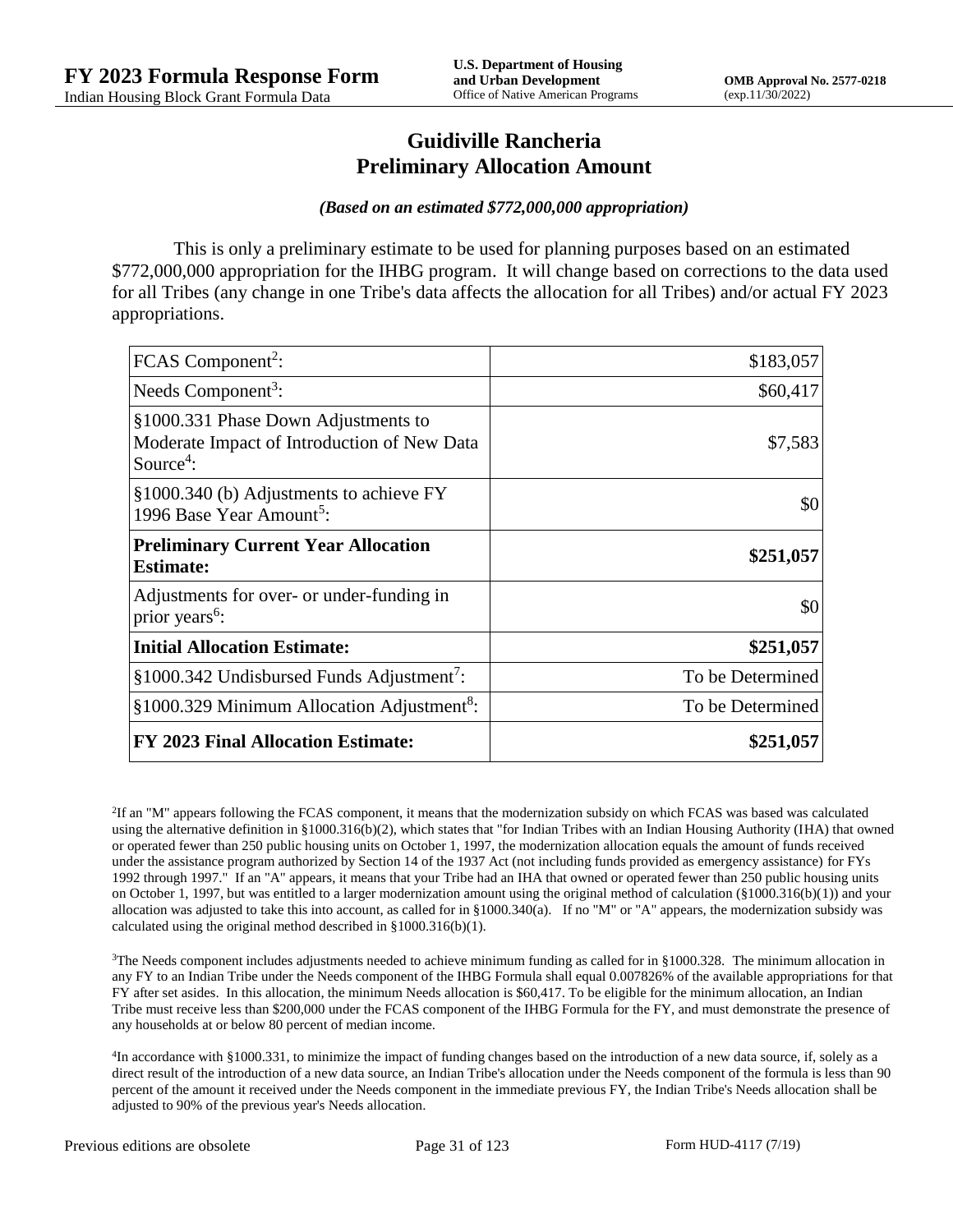<sup>5</sup> According to §1000.340, if a Tribe is allocated less funding under the formula than an IHA received on its behalf in FY 1996 for operating subsidy and modernization, its allocation is increased to the amount received in FY 1996 for operating subsidy and modernization.

<sup>6</sup> Adjustments refer to corrections made to prior year formula allocations. Most are repayment agreements with HUD, usually for overfunding received by the Tribe in prior years due to late reporting of paid-off and conveyed FCAS. Funds recovered through repayments are reallocated among all Tribes in the following FY through the formula. Adjustments are also occasionally made as a result of HUD errors in entering Tribes' information or in calculating formula allocations.

 $^7$  In accordance with §1000.342, Tribes with an initial allocation amount of \$5 million or greater may be subject to a reduction depending on the amount they have in HUD's Line of Credit Control System (LOCCS) on the first day of FY 2023. The amount of the reduction would be redistributed among other Tribes in proportion to their Needs calculation.

<sup>8</sup> In accordance with §1000.329, if carryover funds are available in any given year, HUD will hold the lesser amount of \$3 million or available carryover funds for additional allocations to Tribes with allocations less than 0.011547 percent of that year's appropriation. If the set-aside carryover funds are insufficient to fund all eligible Tribes at 0.011547 percent of that year's appropriations, the minimum total allocation shall be reduced to an amount which can be fully funded with carryover funds.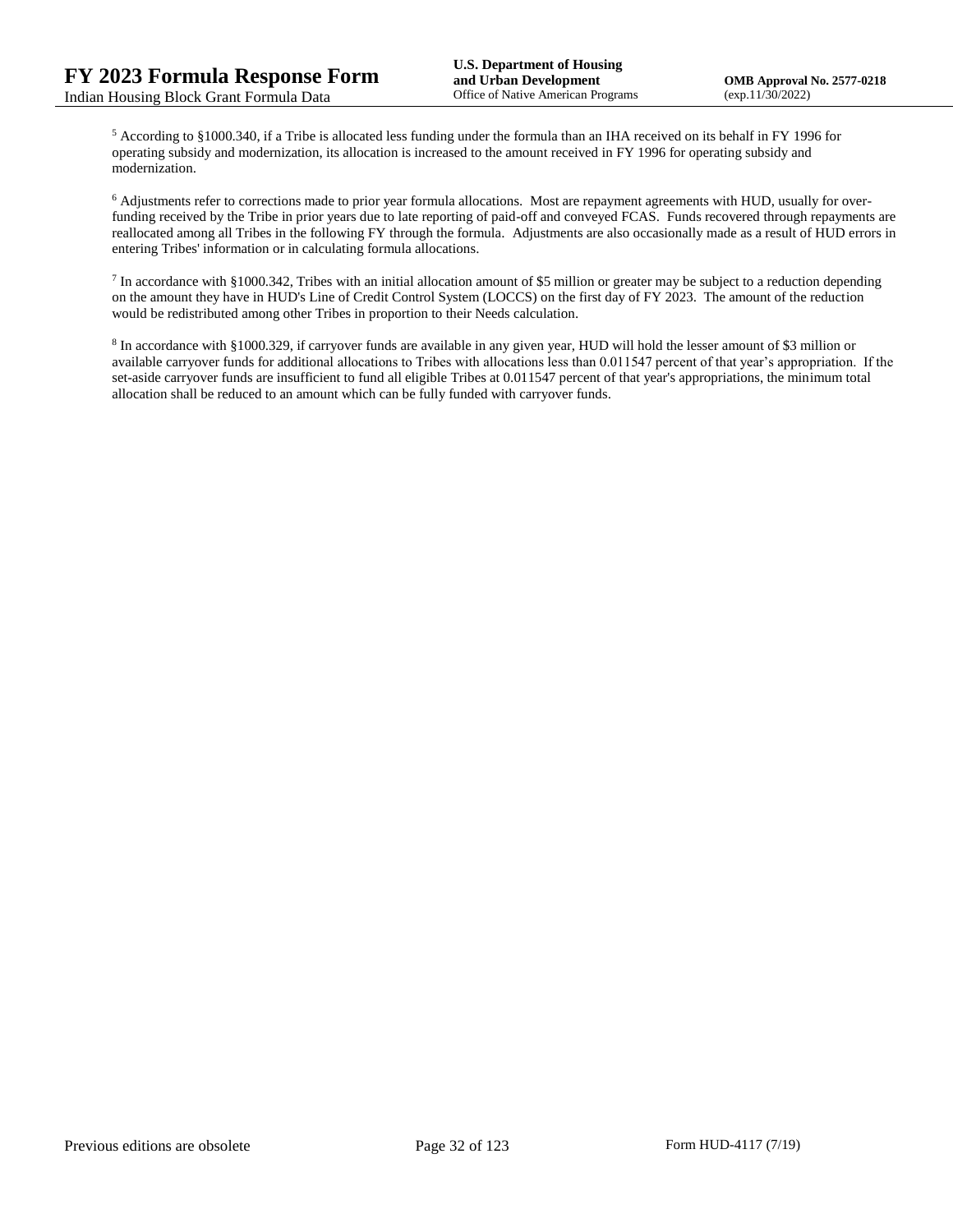# **Attachment A: FY 2024 Indian Housing Block Grant (IHBG) Needs Data**

The Needs data which will be used to estimate your Fiscal Year (FY) 2024 Indian Housing Block Grant (IHBG) formula allocation are shown below:

| <b>Need Variable</b>   | <b>Adjusted 2010 Decennial</b>   |                | <b>Tribe Submitted</b>  |            |
|------------------------|----------------------------------|----------------|-------------------------|------------|
|                        | <b>Census and 2015 to 2019</b>   |                | <b>Census Challenge</b> |            |
|                        | <b>American Community Survey</b> |                | (if applicable)         |            |
|                        | <b>Single Race</b>               | Multi Race     | <b>Single Race</b>      | Multi Race |
| American Indian and    | 38                               | 44             |                         |            |
| Alaska Native (AIAN)   |                                  |                |                         |            |
| persons*               |                                  |                |                         |            |
| <b>AIAN</b> households | $\overline{4}$                   | $\overline{A}$ |                         |            |
| with annual income     |                                  |                |                         |            |
| less than 30% of       |                                  |                |                         |            |
| median income          |                                  |                |                         |            |
| <b>AIAN</b> households | 4                                | $\overline{4}$ |                         |            |
| with annual income     |                                  |                |                         |            |
| between 30% and        |                                  |                |                         |            |
| 50% of median          |                                  |                |                         |            |
| income                 |                                  |                |                         |            |
| <b>AIAN</b> households | 4                                | $\overline{A}$ |                         |            |
| with annual income     |                                  |                |                         |            |
| between 50% and        |                                  |                |                         |            |
| 80% of median          |                                  |                |                         |            |
| income                 |                                  |                |                         |            |
| <b>AIAN</b> households | 4                                | $\overline{A}$ |                         |            |
| which are              |                                  |                |                         |            |
| overcrowded or         |                                  |                |                         |            |
| without kitchen or     |                                  |                |                         |            |
| plumbing               |                                  |                |                         |            |
| <b>AIAN</b> households | 4                                | $\overline{4}$ |                         |            |
| with housing cost      |                                  |                |                         |            |
| burden greater than    |                                  |                |                         |            |
| 50% of annual income   |                                  |                |                         |            |

\* The Decennial Census AIAN population data is adjusted for undercounts on reservation/trust lands and for remote Alaska. It is also adjusted for population change through FY 2019 based on the most recent Census county-level population projections. The count shown is the same as was used in FY 2022, since any further update is dependent on the introduction of the 2020 Decennial Census.

**Note:** The Housing Shortage Needs variable is not shown because it is based on the sum of lowincome households less the total number of Current Assisted Stock (CAS), and CAS is not provided on this document for review. However, it will be provided on your Tribe's FY 2024 Formula Response Form.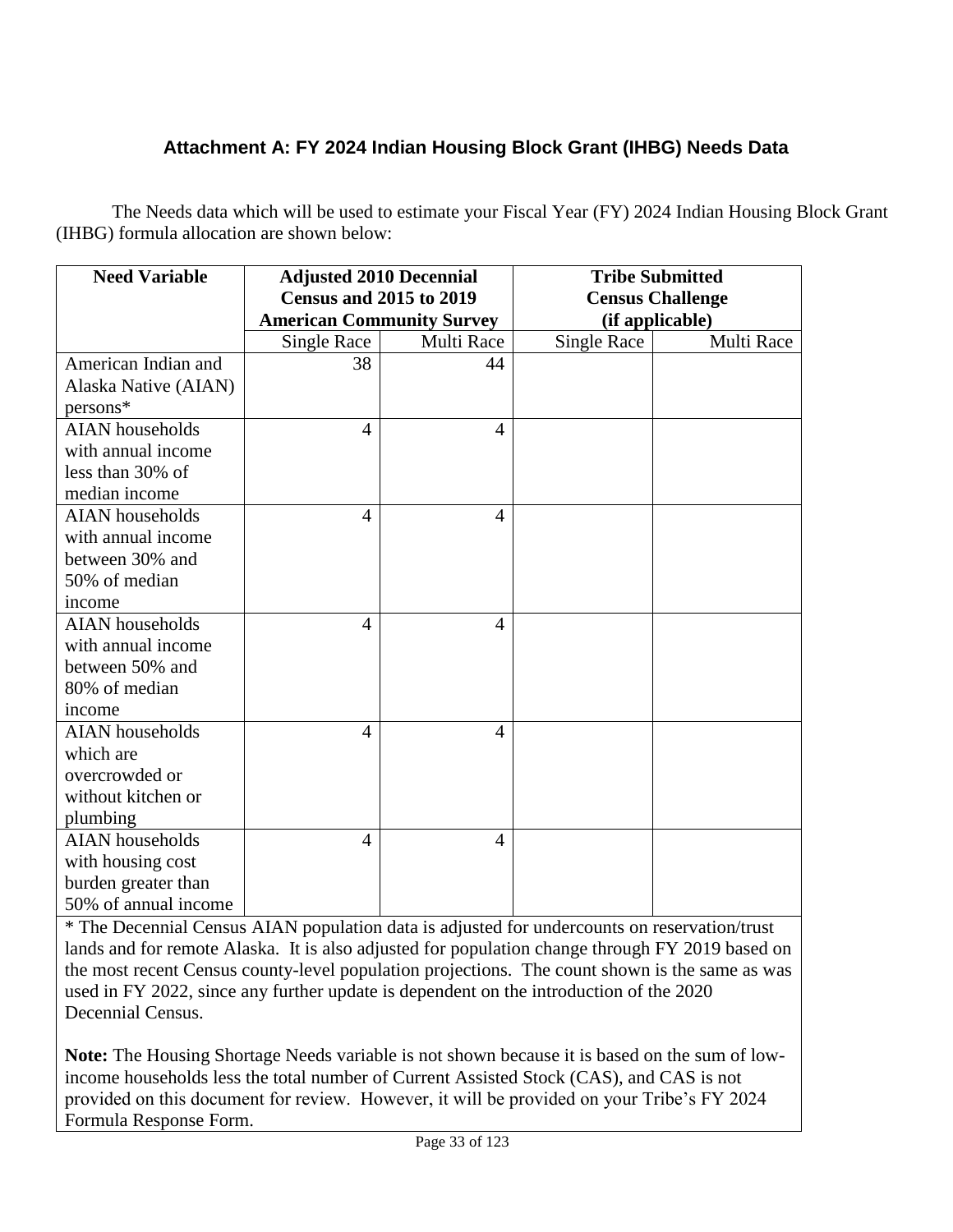All of the data above reflects the total Needs for your Formula Area prior to the application of the population cap. Therefore, these figures may be much higher than the amounts shown on your Tribe's Formula Response Form. If you share Formula Area with other Tribes, the data shown are your share of the Needs data in your combined overlapping Formula Areas.

If you have an approved Census challenge it will be shown in the table above, and that data will be used unless the Tribe specifically requests a return to the standard Census data set prior to March 30, 2023. If you believe you have an approved Census challenge but it is not shown in the table above, please contact the IHBG Formula Customer Service Center.

If you think these data do not reflect the Tribe's need:

- 4. Check to see if the Formula Area, as listed on your FY 2023 Formula Response Form, is correct for your Tribe. If the Formula Area is not correct, you may submit that correction no later than the August 1, 2022, the deadline for the FY 2023 allocation, or August 1, 2023, the deadline for the FY 2024 allocation.
- 5. Check to see if the Formula Area for your Tribe overlaps that of another Tribe. If it does, you may wish to contact the IHBG Formula Customer Service Center to obtain detailed information on how the Needs data are being shared.
- 6. If you still disagree, you may wish to submit a Census challenge no later than March 30, 2023 for the FY 2024 IHBG allocation. If so, please review the guidelines in "Challenging U.S. Census Data: Guidelines for the Indian Housing Block Grant Formula." [https://portal.hud.gov/hudportal/HUD?src=/program\\_offices/public\\_indian\\_housing/ih/codetalk/onap/ih](https://portal.hud.gov/hudportal/HUD?src=/program_offices/public_indian_housing/ih/codetalk/onap/ihbgformula) [bgformula.](https://portal.hud.gov/hudportal/HUD?src=/program_offices/public_indian_housing/ih/codetalk/onap/ihbgformula)

Should you have questions, please contact the IHBG Formula Customer Service Center at:

2614 Chapel Lake Drive Gambrills, MD 21054 Phone: 800-410-8808 Fax: 202-393-6411 E-mail: IHBGformula@firstpic.org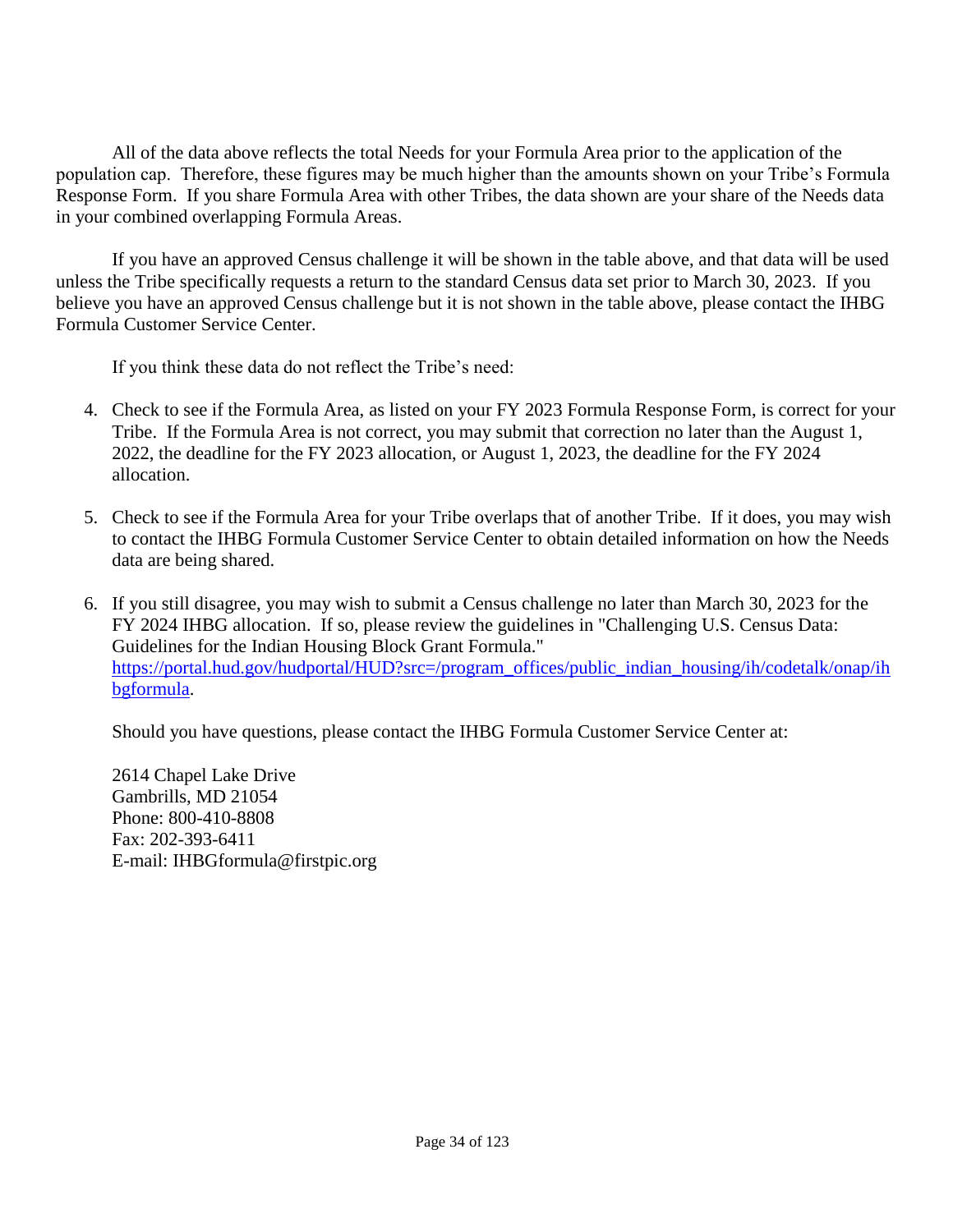Public reporting burden for the collection of information is estimated to average 30 minutes. This includes the time for collecting, reviewing, and reporting the data. The information will be used to allocate funds under the IHBG program. Response to this request for information is required in order to receive the benefits to be derived. This agency may not collect this information, and you are not required to complete this form unless it displays a currently valid OMB control number.

# **Indian Housing Block Grant Formula Data for the Hopland Band of Pomo Indians**

This document provides notice to the Tribe and/or Tribally designated housing entity (TDHE) of the data to be used in calculating its Indian Housing Block Grant (IHBG) program allocation for Fiscal Year (FY) 2023. It also provides an estimate of the Tribe's FY 2023 allocation.

Please carefully review your Tribe's data and report any changes and corrections to the IHBG Formula Customer Service Center as described below. All Tribes/TDHEs are responsible for reporting data changes and corrections. According to 24 CFR 1000.315(b), the Formula Response Form (FRF) is the only mechanism that a recipient shall use to report changes to the number of Formula Current Assisted Stock (FCAS). In addition, Tribes/TDHEs should use the FRF to report changes and corrections to the following:

- Formula Area.
- Overlapping Formula Areas.
- Tribal Enrollment and Formula Area Population Cap.

#### **Submission Deadlines**

The submission must be postmarked or faxed by **August 1, 2022**, for consideration in the FY 2023 allocation. Please postmark or fax changes and corrections with appropriate supporting documentation to the IHBG Formula Customer Service Center by **August 1, 2022**, for inclusion in the FY 2023 allocation. Please note that while HUD requires requests for formula changes to be submitted by August 1<sup>st</sup>, HUD may consider subsequent requests from Tribes that have been directly affected by changes resulting from other Tribes' requests submitted prior to the August 1 deadline. Subsequent requests received in prior FYs may be carried into future FYs if processing of such requests is not finalized in the current FY. For questions regarding appropriate documentation, please contact the IHBG Formula Customer Service Center at the address listed below.

The results of any successful changes to Fair Market Rent (FMR), Total Development Cost (TDC), and the U.S. Census Bureau Population Estimates data should also be submitted by August 1, 2022. Details on the procedures to be followed if you wish to challenge these data elements are contained in the Appendices to the most recent published document "*Challenging U.S. Decennial Census Data: Guidelines for the Indian Housing Block Grant Formula.*" This document can be obtained from the IHBG Formula Customer Service Center or at: [https://portal.hud.gov/hudportal/HUD?src=/](https://portal.hud.gov/hudportal/HUD?src=/program_offices/public_indian_housing/ih/codetalk/onap/ihbgformula) 

[program\\_offices/public\\_indian\\_housing/ih/codetalk/onap/ihbgformula.](https://portal.hud.gov/hudportal/HUD?src=/program_offices/public_indian_housing/ih/codetalk/onap/ihbgformula)

The FRF also includes other data elements used to calculate the Needs component of the Formula. Tribes/TDHEs wishing to challenge these data elements should review the **Needs section** of this form. Each year, Tribes/TDHEs are reminded that March 30 is the deadline for the next FY's Census challenge. The Needs data in this document will include previously approved Census challenges, if still eligible for use in the FY 2023 allocation, as well as available Census data. If applicable, check the Needs section to verify that successful challenges have been incorporated. Needs data for FY 2024 is included in Attachment A

Previous editions are obsolete Page 35 of 123 Form HUD-4117 (7/19)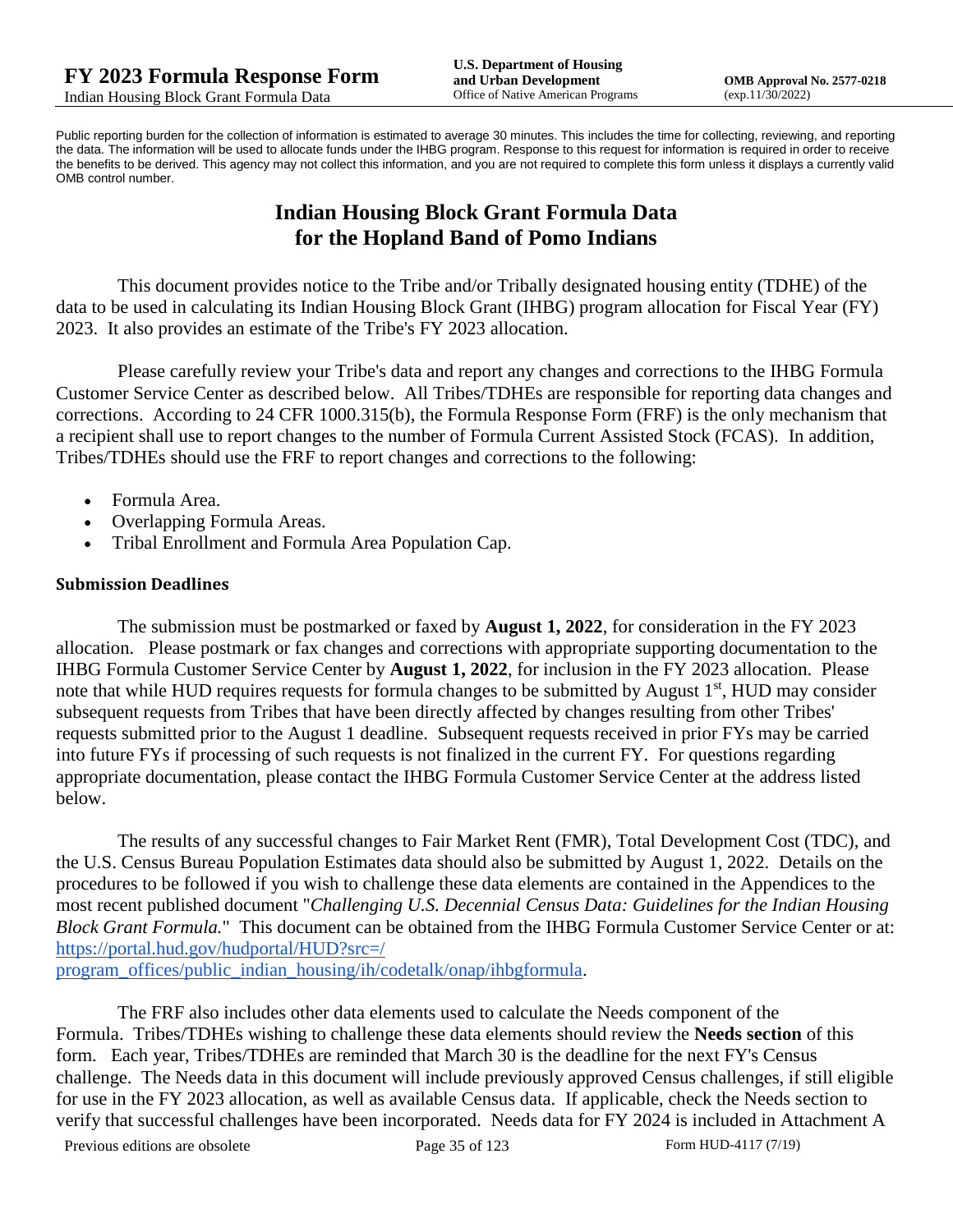of this form. Should you wish to initiate a challenge to your Needs data for FY 2024, please consult the guide, "*Challenging U.S. Decennial Census Data: Guidelines for the Indian Housing Block Grant Formula.*" The guide outlines procedures for conducting a Census challenge.

## **Failure to Report**

Please note that pursuant to §1000.315 and §1000.319, recipients are responsible for verifying and reporting changes to their FCAS on the FRF to ensure that data used for the IHBG Formula are accurate. Reporting shall be completed in accordance with requirements in subpart D and the FRF. If a recipient receives an overpayment of funds because it failed to report such changes on the FRF in a timely manner, the recipient shall be required to repay the funds within five fiscal years. HUD shall subsequently distribute the funds to all Indian Tribes in accordance with the next IHBG Formula allocation. A recipient will not be provided back funding for any units that the recipient failed to report on the FRF in a timely manner. HUD shall have three years from the date a FRF is sent out to take action against any recipient that fails to correct or make appropriate changes on that FRF. Review of FCAS will be accomplished by HUD as a component of A-133 audits, routine monitoring, FCAS target monitoring or other reviews.

The deadline for responding with changes to the data on the FRF is August 1. Any changes reported after the August 1 deadline are not timely under §1000.315 and §1000.319. Accordingly, no back funding is authorized based on changes reported after August 1; nor will untimely reported units be included in the FY 2023 allocation.

#### **Appeals Process**

Tribes/TDHEs may appeal HUD decisions regarding data used in the IHBG formula and HUD formula determinations in accordance with §1000.336(d).

#### **Technical Assistance**

Should you have questions, please contact the IHBG Formula Customer Service Center at:

2614 Chapel Lake Drive Gambrills, MD 21054 Phone: 800-410-8808 Fax: 202-393-6411 E-mail: IHBGformula@firstpic.org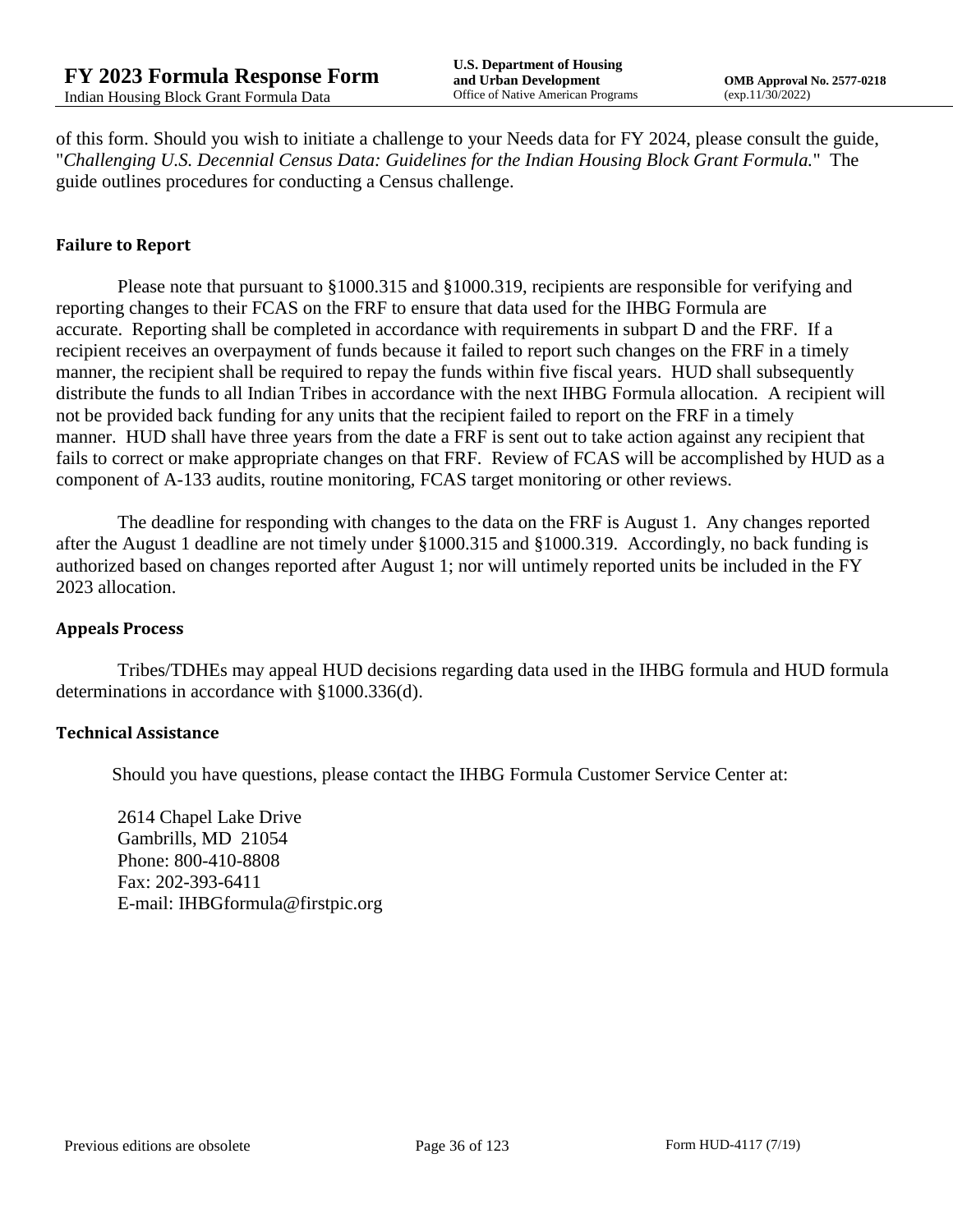# **Hopland Band of Pomo Indians Formula Current Assisted Stock Homeownership and Rental**

HUD records show your Tribe/TDHE having the following Formula Current Assisted Stock (FCAS) funded by 1937 Housing Act programs. Please compare the project numbers, number of units, type of units, and Date of Full Availability (DOFA) with your records. Then postmark or fax any changes and corrections, including updated information, to the IHBG Formula Customer Service Center by **August 1, 2022**, for inclusion in the FY 2023 allocation. **Please note:** If a unit becomes ineligible as FCAS between the date in which you report and September 30, HUD will need to recover the over-funding that the recipient received for that unit unless the recipient submits an additional Appendix A1 before September 30 that indicates the unit's eligibility status.

The unit counts reported below include:

- Low Rent, Mutual Help and Turnkey III units funded under 1937 Housing Act (i.e., units that were subject to an Annual Contributions Contract (ACC)).
- Units converted prior to October 1, 1997, as the type of unit to which it was converted.
- Units converted on or after October 1, 1997, as the type of unit funded on the latest ACC.

The unit counts reported below <u>do not</u> include:

- Units built with NAHASDA, HOME, or ICDBG funds.
- Units built with BIA, State, or tribal funds.
- Units built over the number specified in the original ACC for Projects with DOFA after October 1, 1997.
- Units not used as housing dwelling units, including units used for non-dwelling purposes and unoccupied units not being made available for occupancy.
- Units previously reported as having been conveyed, conveyance eligible (paid-off but not conveyed), or demolished.

A unit that is conveyance eligible will be removed from HUD's FCAS data when it becomes eligible for conveyance. If a legal impediment prevented the conveyance, the Tribe/TDHE needs to make reasonable efforts to overcome the legal impediment as required in §1000.318(b). When the unit is conveyed, it is up to the Tribe/TDHE to report to the IHBG Formula Customer Service Center when the unit is conveyed or when the 2-year time period is up, and to provide all necessary documentation for HUD to re-evaluate the unit to see if it remained eligible as FCAS beyond the conveyance eligibility date. If the Tribe/TDHE has demonstrated it made reasonable efforts to convey in the face of a legal impediment as required by §1000.318(b), then HUD will revise the FCAS data for the preceding years and calculate the appropriate adjustment pursuant to the formula at §1000.319. No homeownership unit will be considered FCAS 24 months after the date the unit became conveyance eligible, unless the Tribe, TDHE, or IHA provides evidence from a third party, such as a court or state or federal government agency, documenting that a legal impediment continues to prevent conveyance, and assuming that the Tribe made reasonable efforts to overcome any existing legal impediments during the preceding 24 months in accordance with §1000.318(b).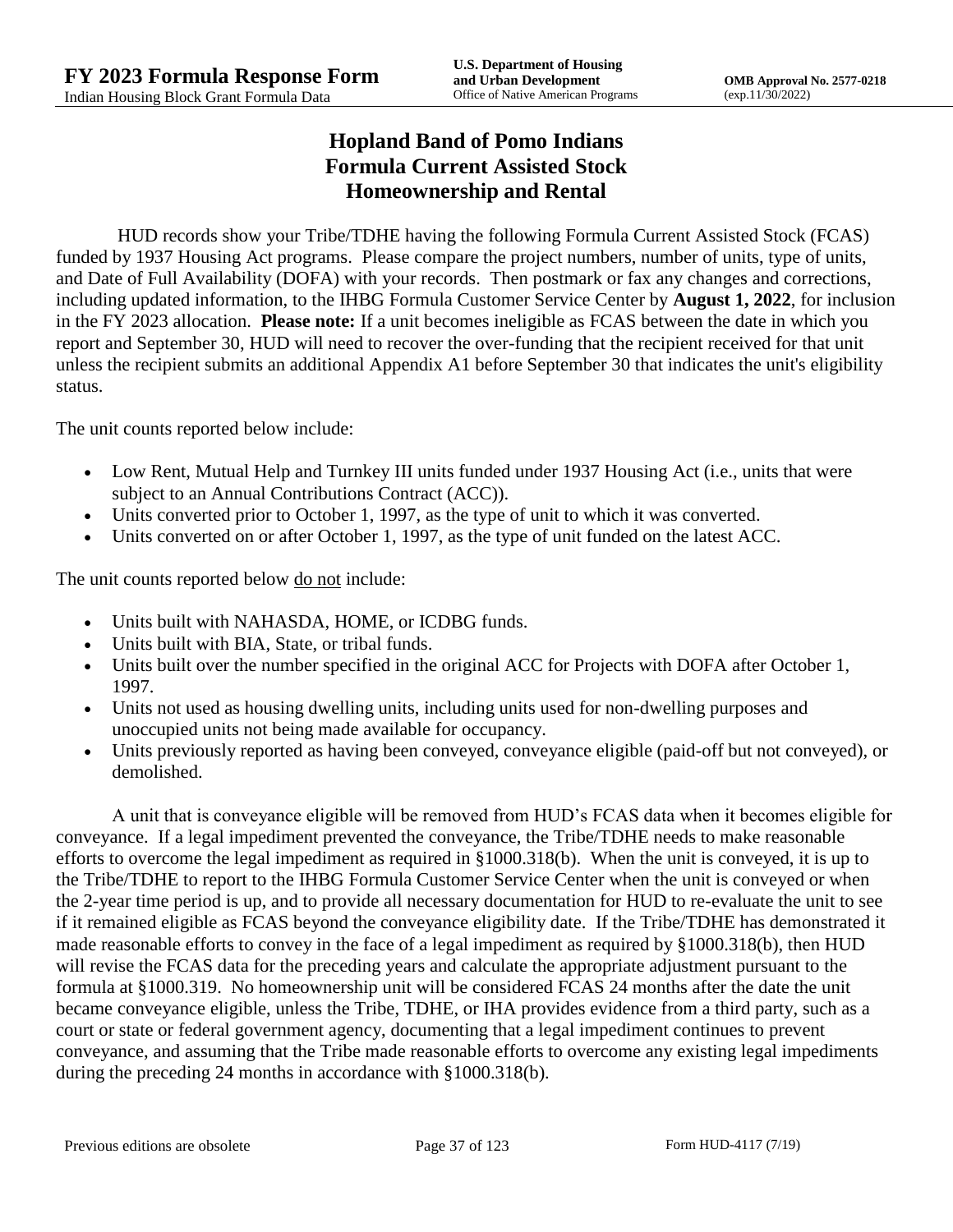Please note changes and corrections to the unit counts on the table below and also complete and submit appropriate forms as follows:

- Use **Appendix A1** to report units that are conveyance eligible or conveyed.
- Use **Appendix A2** to report changes due to DOFA of FCAS units.
- Use **Appendix A3** to report changes due to conversion of FCAS units.
- Use **Appendix A4** to report demolished and rebuilt FCAS units.
- Use **Appendix A5** to report all other FCAS changes.

**NOTE:** In accordance with Section 302(b)(1) of the *Native American Housing Assistance and Self-Determination Act (NAHASDA)*, 25 U.S.C. § 4152(b)(1), Mutual Help and Turnkey III units developed under the United States Housing Act of 1937 that are conveyed or eligible to be conveyed prior to October 1 of the calendar year immediately preceding the FY for which funds are provided cease to be eligible as FCAS beginning that FY unless the Tribe can demonstrate that the unit has not been conveyed for reasons beyond its control. By the terms of their Mutual Help and Occupancy Agreements (MHOA), such units are eligible for conveyance no later than 25 years from the inception of those agreements, which generally corresponds to the Date of Full Availability (DOFA). **Accordingly, all units in any project that reached its DOFA in FY 1997<sup>1</sup> , are presumptively no longer considered FCAS, and HUD is removing them from its FCAS data for the Tribe in the table below as indicated with a (\*).** If your Tribe believes that any of these units are still eligible for FCAS, please identify the project and unit number and provide the necessary information in accordance with the FRF as follows:

- 1. If the unit was converted to and is currently managed as a Low Rent (LR) unit, provide the information required in Appendix A3.
- 2. If there is a subsequent homebuyer, or the unit is still within the term of its lease-to-own agreement, please provide the information required in Appendix A5, including the date that the current agreement was signed and the termination date of the agreement.

<sup>1</sup>All units in projects that reached DOFA prior to FY 1997 were previously removed from FCAS on an FRF for FY 2014 or later, and are only listed on the FRF if the Tribe/TDHE submitted unit level information documenting continued eligibility. Unit eligibility will be re-challenged every three years to assure appropriate treatment.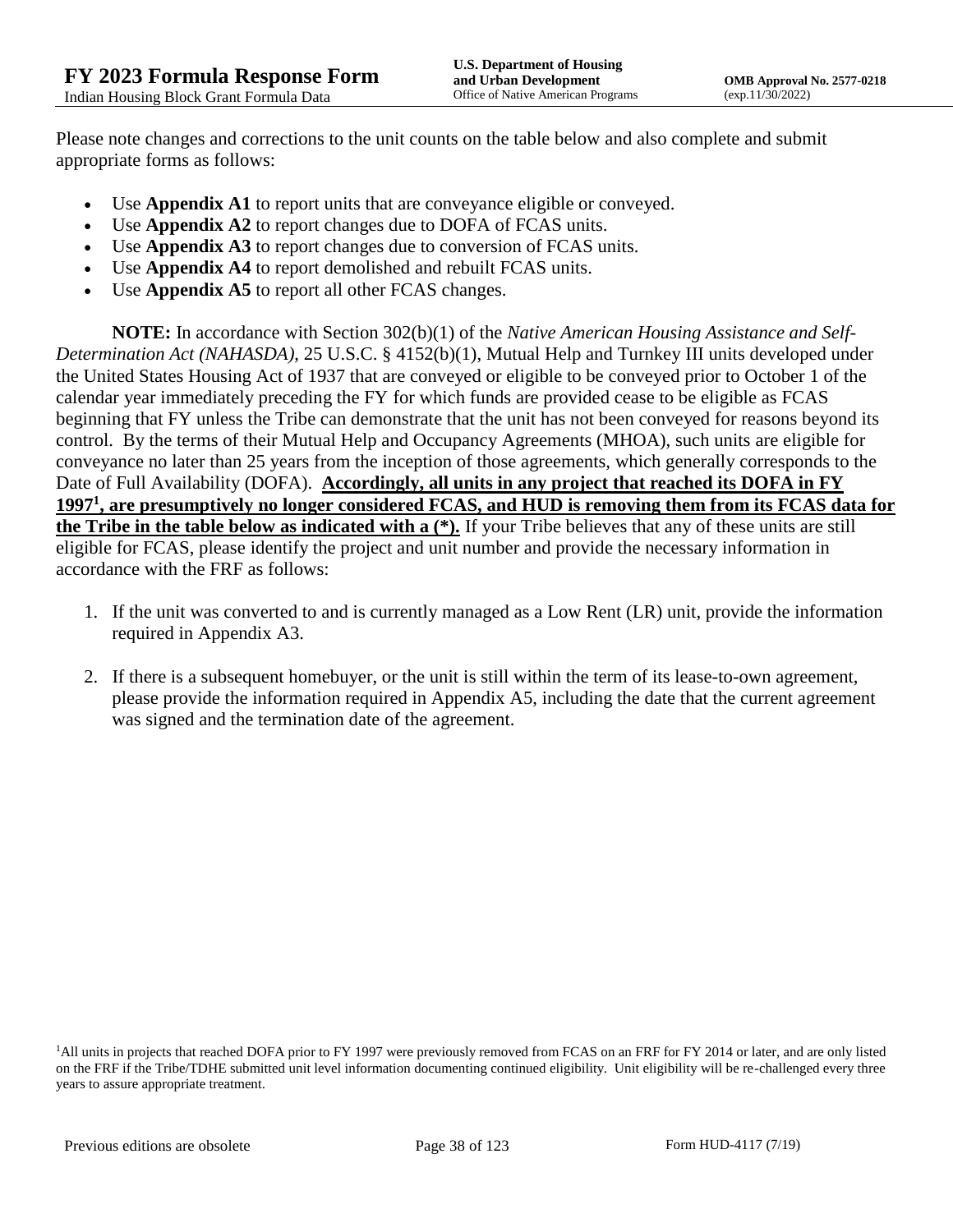Indian Housing Block Grant Formula Data

**FY 2023 Formula Response Form**<br> **FY 2023 Formula Response Form**<br> **Indian Housing Block Grant Formula Data**<br> **Office of Native American Programs** 

**OMB Approval No. 2577-0218**<br>(exp.11/30/2022)

| Project       | <b>Low Rent</b> | <b>Mutual Help</b> | <b>TurnKey III</b> | ln                 | <b>DOFA</b> |
|---------------|-----------------|--------------------|--------------------|--------------------|-------------|
| <b>Number</b> |                 |                    |                    | <b>Development</b> |             |
| CA99B130008   |                 |                    |                    |                    | 3/31/1988   |
| CA99B130010   |                 |                    |                    |                    | 2/29/1988   |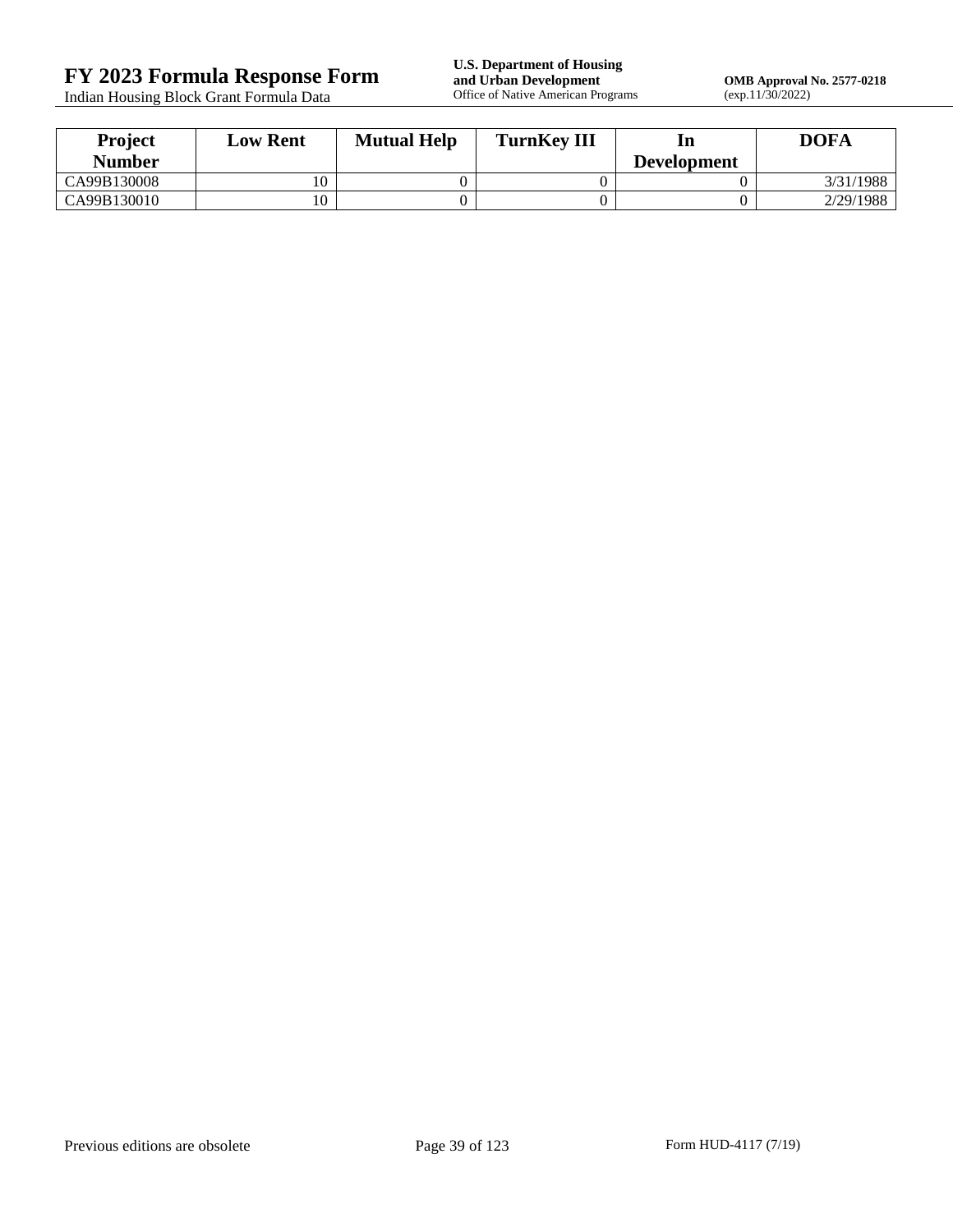# **Hopland Band of Pomo Indians Formula Current Assisted Stock Section 8**

Under the IHBG Formula, your Tribe's FCAS count includes the following Section 8 units:

## **Number of units: 0**

By regulation, Section 8 units are counted under the IHBG formula after their contracts expire only if the Tribe/TDHE continues to manage the assistance in a manner similar to the Section 8 program.

If you no longer provide or operate an equivalent number of Section 8, please make corrections to the total above and on the table below.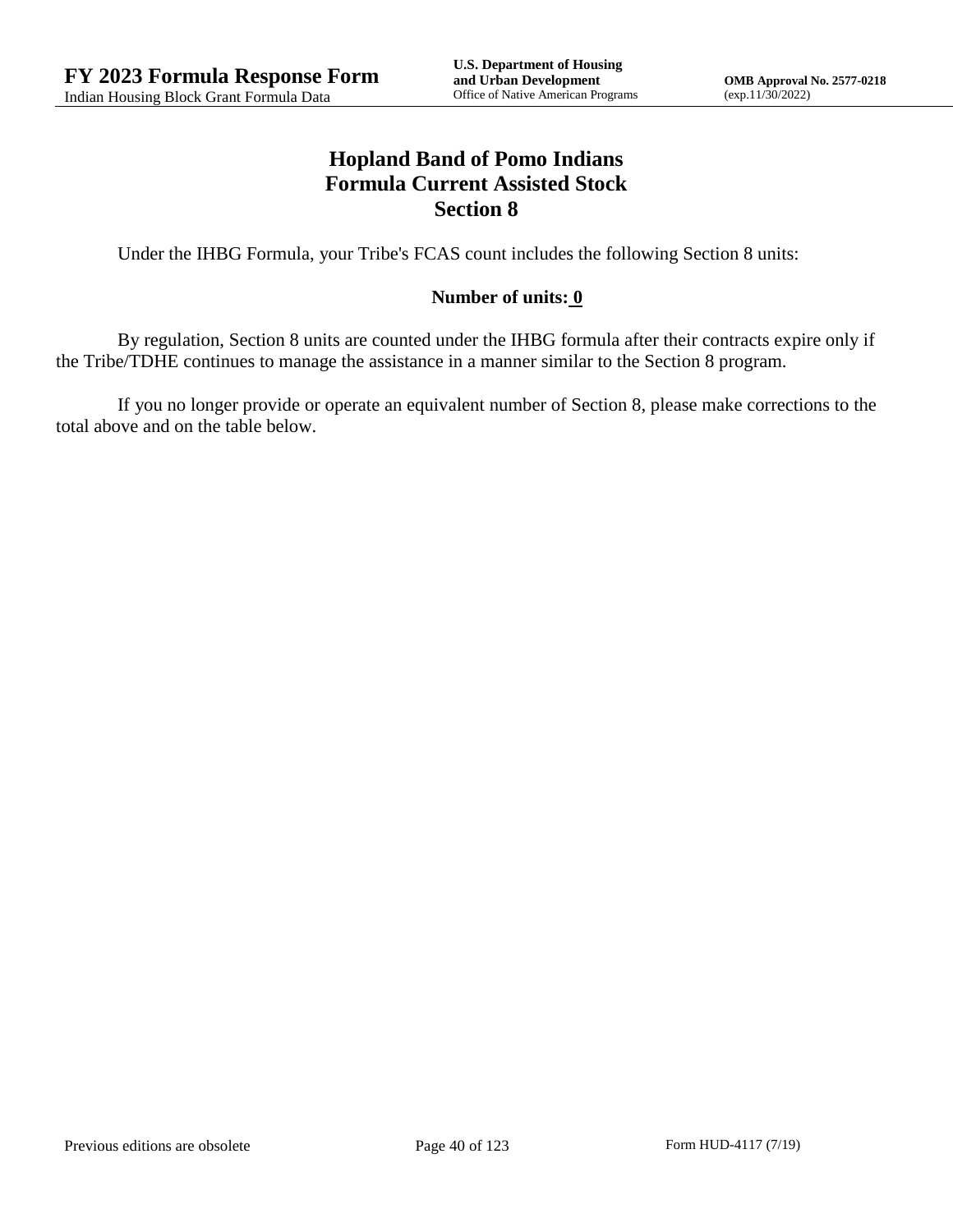## **Hopland Band of Pomo Indians**

## **Adjustment Factors**

#### **Inflation Rate Factor**

Inflation rate is adjusted annually and is a national figure used to adjust the amount of subsidy for FCAS.

#### **1.91%**

#### **Local Area Cost Adjustments**

Allowable Expense Level (AEL), Fair Market Rent (FMR), and Total Development Cost (TDC) are used to adjust the amount of subsidy for FCAS to reflect local conditions. TDC is also used to adjust the Needs component to reflect local costs.

| Annual Expense Level (AEL):   | \$380     |
|-------------------------------|-----------|
| Fair Market Rent (FMR):       | \$2,036   |
| Total Development Cost (TDC): | \$552,890 |

In accordance with §1000.336(a)(7)(b), AEL cannot be challenged. However instructions for challenging the FMR and TDC are provided in the document "*Challenging U.S. Decennial Census Data: Guidelines for the Indian Housing Block Grant Formula*" available through the IHBG Formula Customer Service Center. Tribes successfully challenging FMR and TDC data elements must submit the revised figures to the IHBG Formula Customer Service Center by August 1, 2022. Please note that while HUD requires requests for formula changes to be submitted by August 1<sup>st</sup>, HUD may consider subsequent requests from Tribes that have been directly affected by changes resulting from other Tribes' requests submitted prior to the August 1 deadline. Subsequent requests received in prior FYs may be carried into future FYs if processing of such requests is not finalized in the current FY.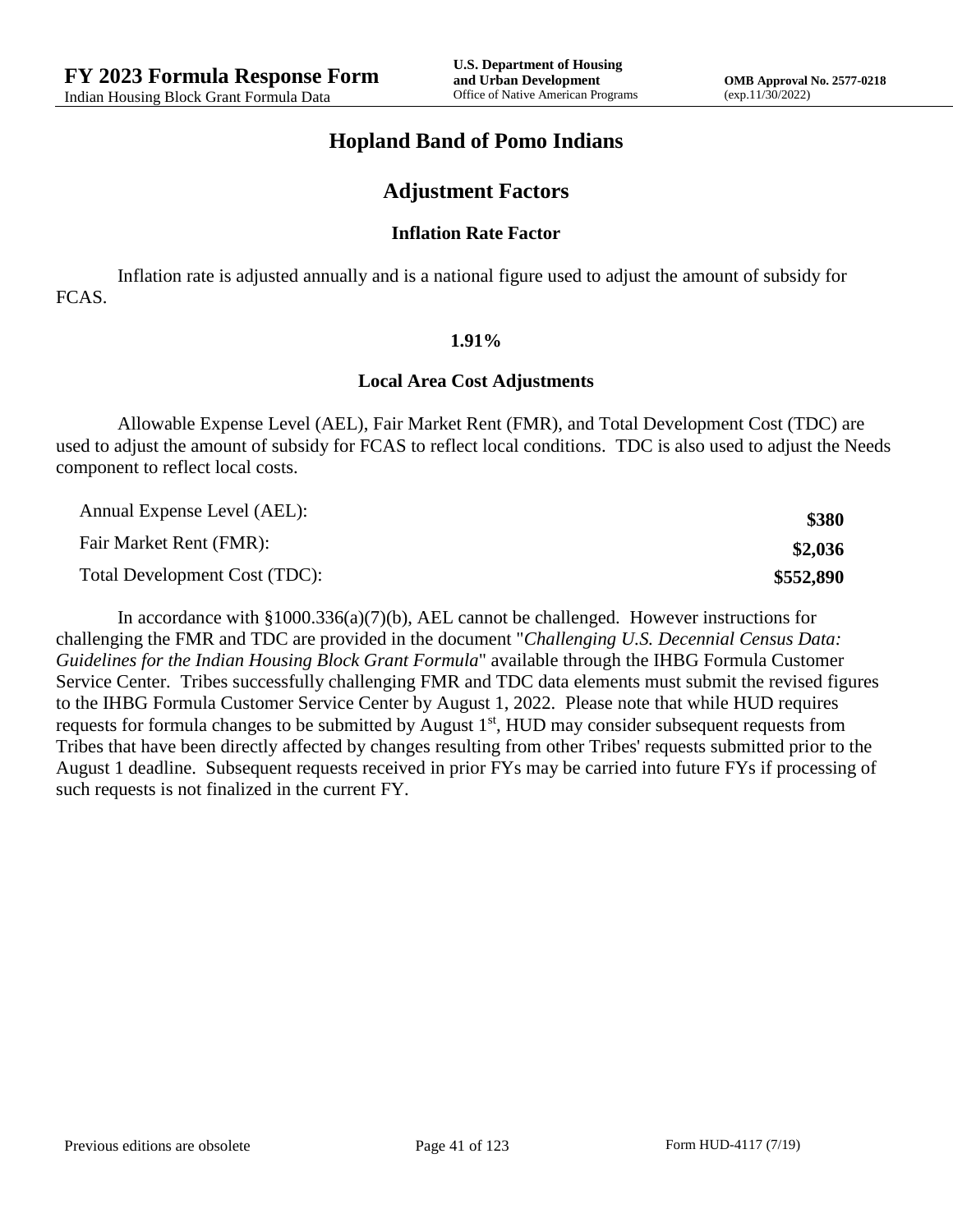# **Hopland Band of Pomo Indians Formula Area**

In accordance with §1000.302 Formula Area (1)…."Formula Areas are:"

- 1. Reservations for federally recognized Indian Tribes, as defined by the U.S. Census;
- 2. Trust lands;
- 3. Department of the Interior Near-Reservation Service Areas;
- 4. Former Indian Reservation Areas in Oklahoma Indian Areas, as defined by the U.S. Census as Oklahoma Tribal Statistical Areas (OTSAs);
- 5. Congressionally Mandated Service Areas;
- 6. State Tribal Areas as defined by the U.S. Census as State Designated American Indian Statistical Areas (SDAISAs);
- 7. Tribal Designated Statistical Areas (TDSAs);
- 8. California Tribal Jurisdictional Areas established or reestablished by Federal court judgment; and
- 9. Alaska formula areas described in §1000.302 Formula area (4).

Formula areas may include additional geographic units if the Tribe demonstrates that it is providing substantial housing services in accord with §1000.302 Formula area (2) & (3) and §1000.302 substantial housing services.

The geographic areas currently contained in your Formula Area are listed below.

| <b>Formula Area</b>                                 | <b>Estimated Change in American Indian and Alaska</b><br><b>Native (AIAN) population since 2010 Census</b> |
|-----------------------------------------------------|------------------------------------------------------------------------------------------------------------|
| Hopland Rancheria, CA-Mendocino County, California+ | $-1.02\%$                                                                                                  |
| Balance - Sonoma Co, CA+                            | .33%                                                                                                       |

A "+" next to a geographic area listed above indicates that the area overlaps with other Tribe(s). For overlapping areas, be sure to review the information in the next section, "Overlapping Formula Areas." Balance of county refers to any land in a county outside reservations or trust lands.

If any of these areas do not meet the above criteria or are not covered under §1000.302 Formula area (2), please make changes and corrections in Appendices B1 and B2.

If you wish to request other geographic areas beyond those identified above to be added to your Tribe's Formula Area, please complete the Formula Area table in **Appendices B1 and/or B2.** HUD will review this submission based on §1000.302 Formula area (2)  $\&$  (3) and §1000.302 substantial housing services and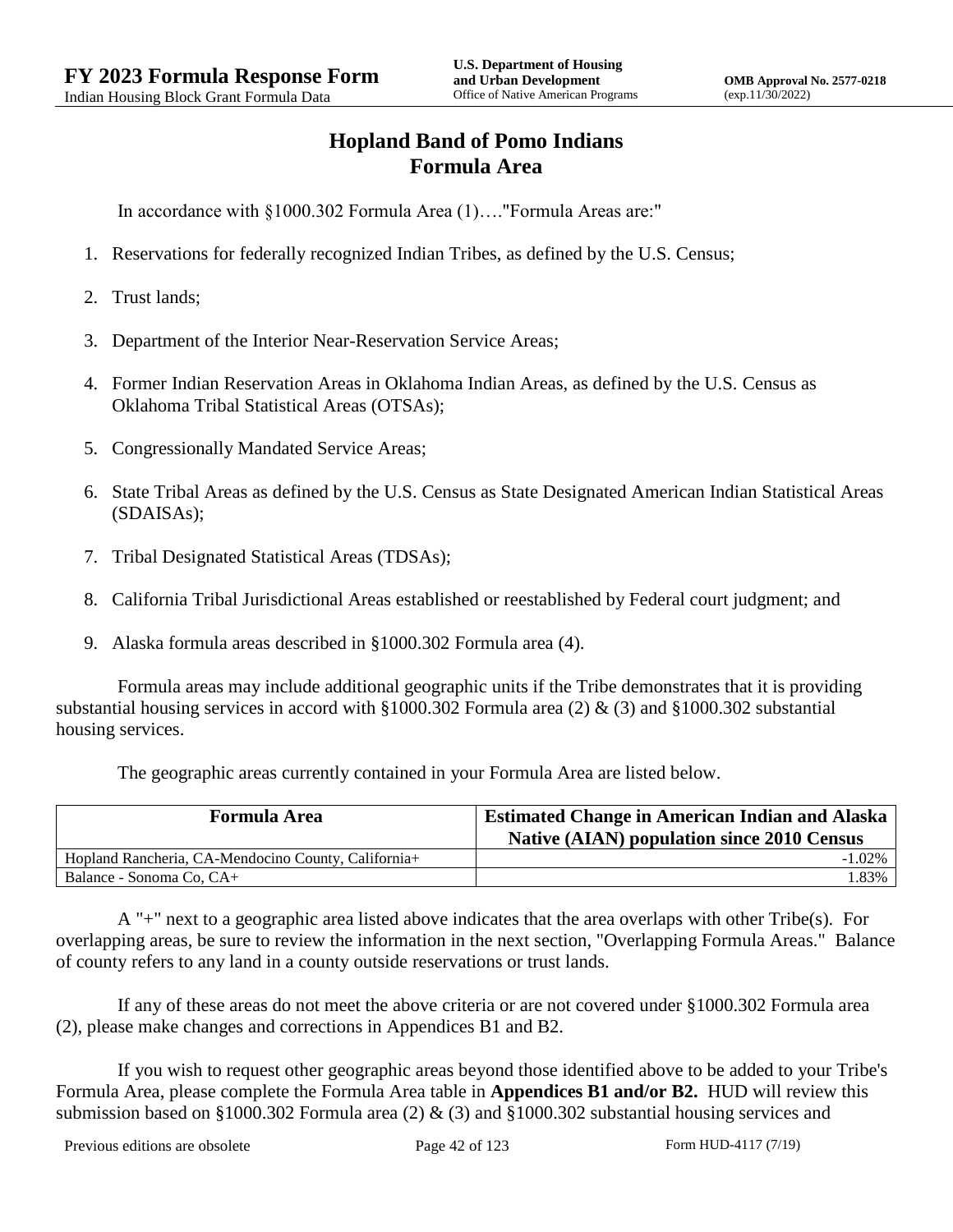determine whether or not to include these areas. HUD will make its judgment using as its guide whether this addition is fair and equitable for all Tribes receiving a formula allocation. Please note that if Formula Area expansions are approved based on substantial housing services, Tribes must continue to provide investment levels consistent with the definition of substantial housing services in accordance with §1000.302 substantial housing services (2).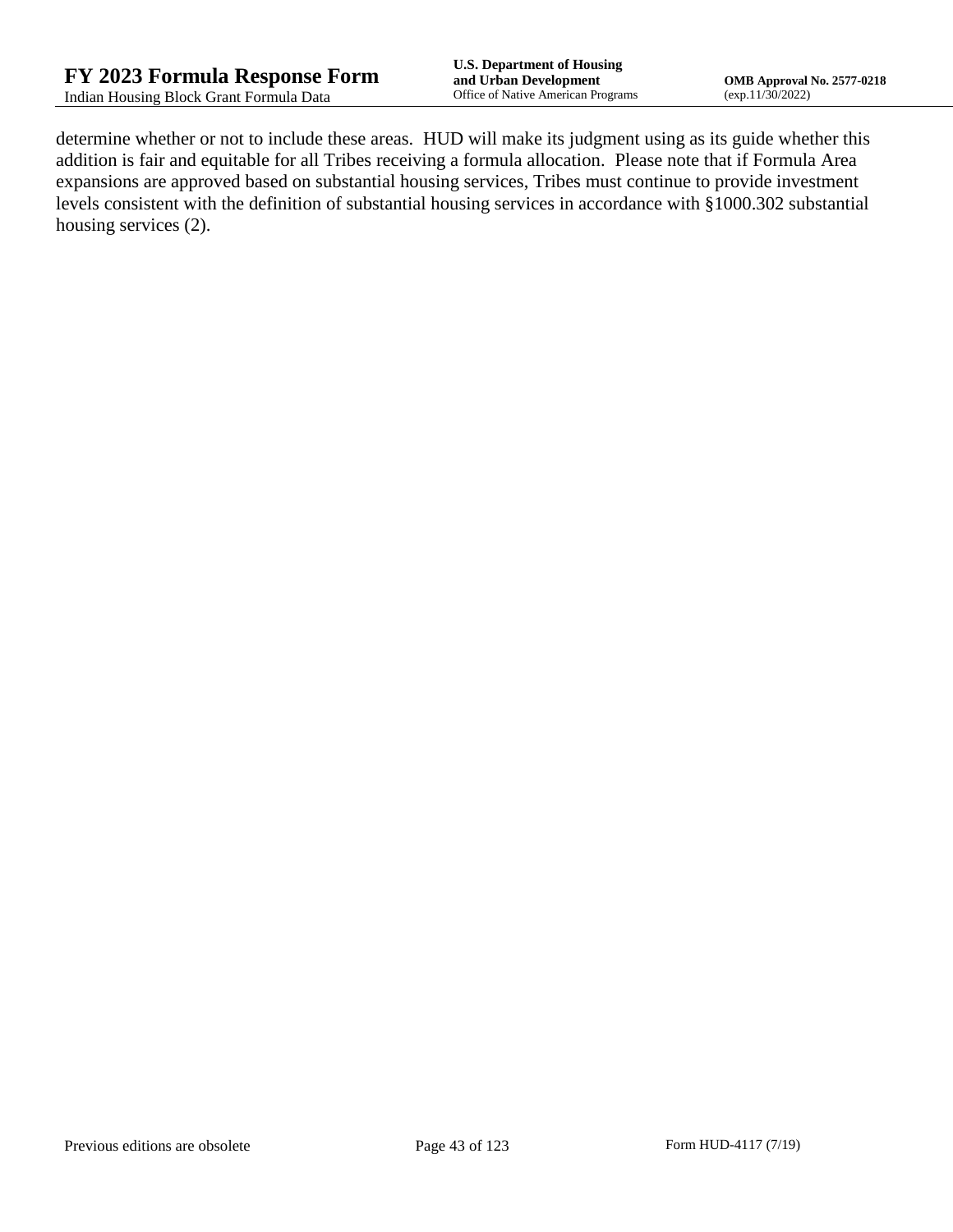# **Hopland Band of Pomo Indians Overlapping Formula Areas**

### **Only for Tribes with a "+" next to the geographic area (see previous section on Formula Area)**

In cases where Tribes are overlapped, Needs data (population and household) for the entire Formula Area of all Tribes involved in the overlap are shared. If your Formula Area is overlapped, you are likely receiving a share of the Needs data for areas beyond those listed as being part of your Tribe's Formula Area.

Currently, your Tribe is sharing Needs data as a result of overlapping Formula Areas with the following Tribes:

**Big Valley Band of Pomo Indians Cahto Tribe of the Laytonville Rancheria Cloverdale Rancheria of Pomo Indians Coyote Valley Band of Pomo Indians Dry Creek Rancheria Band of Pomo Indians Elem Indian Colony of Pomo Indians (Sulphur Bank Rancheria) Habematolel Pomo of Upper Lake Kashia Band of Pomo Indians, Stewarts Point Rancheria Koi Nation of Northern California (Lower Lake) Lytton Rancheria of California Manchester Band of Pomo Indians Middletown Rancheria of Pomo Indians Pinoleville Pomo Nation Potter Valley Tribe Redwood Valley Rancheria Robinson Rancheria Round Valley Indian Tribes Scotts Valley Band of Pomo Indians Sherwood Valley Rancheria of Pomo Indians**

HUD uses Bureau of Indian Affairs (BIA) estimates for Total Resident Service Area Indian Population (TRSAIP) to proportionately allocate Needs data to the affected Tribes.

## **The TRSAIP being used for your Tribe is: 521**

If you wish to correct your Tribe's TRSAIP, please contact your BIA Area Office. HUD will only accept written correspondence from the BIA to correct TRSAIP figures (see Appendix D to the document "*Challenging U.S. Decennial Census Data: Guidelines for the Indian Housing Block Grant Formula*" available through the IHBG Formula Customer Service Center).

HUD recognizes that Tribes may be able to provide better data for overlapping areas. Therefore, HUD is requesting that each Tribe provide its Tribal Enrollment within each of the geographic areas described in the preceding section as overlapping.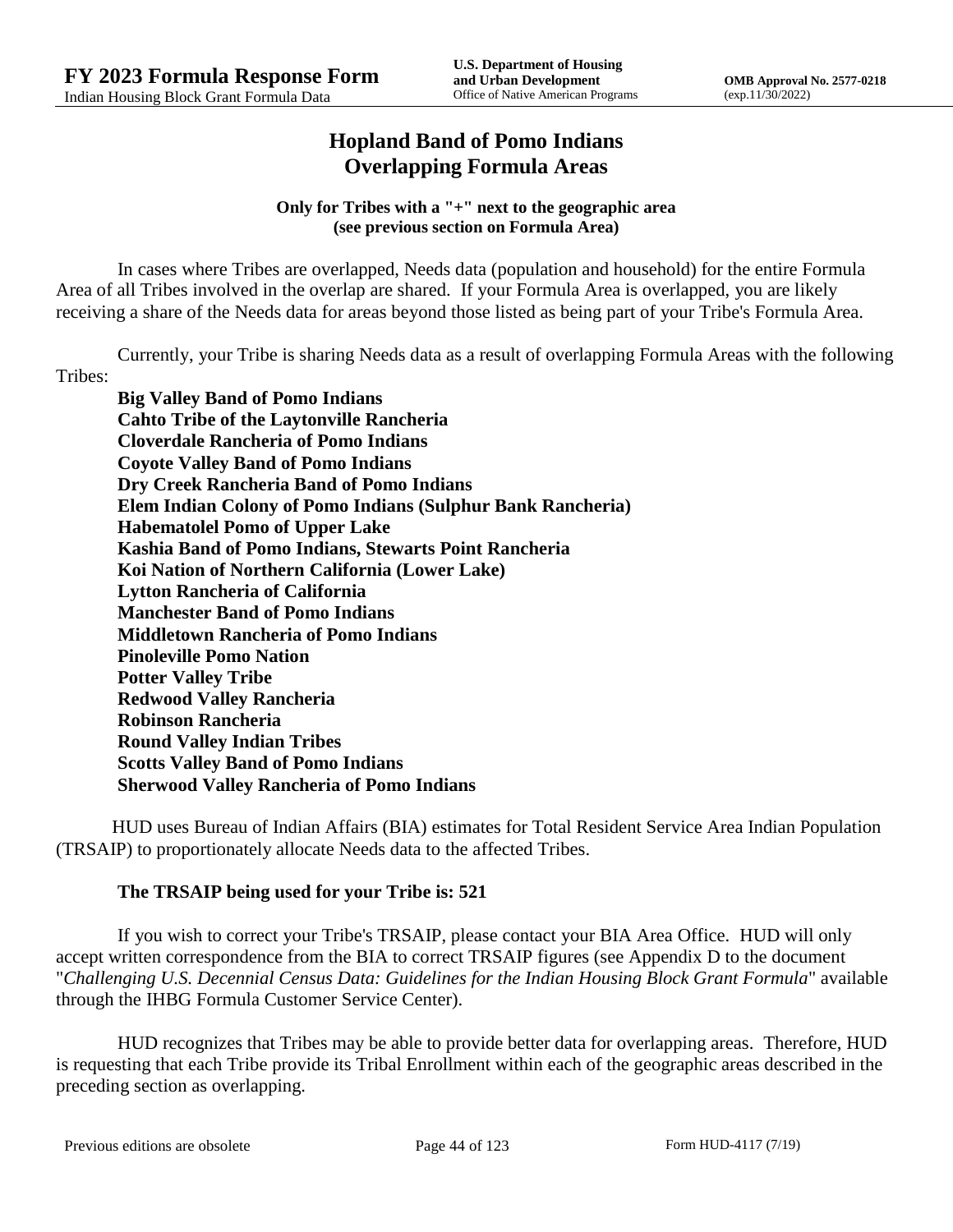If all Tribes in an overlapping area submit corrected information to HUD, HUD will then use this information to divide the funds for the affected area. Otherwise, HUD will continue to use the BIA TRSAIP estimates to make the allocations. On the form in Appendix C, list the overlapping geographic area (indicated earlier under the Formula Area section by a "+" next to the geographic area) and your Tribe's enrollment in the area.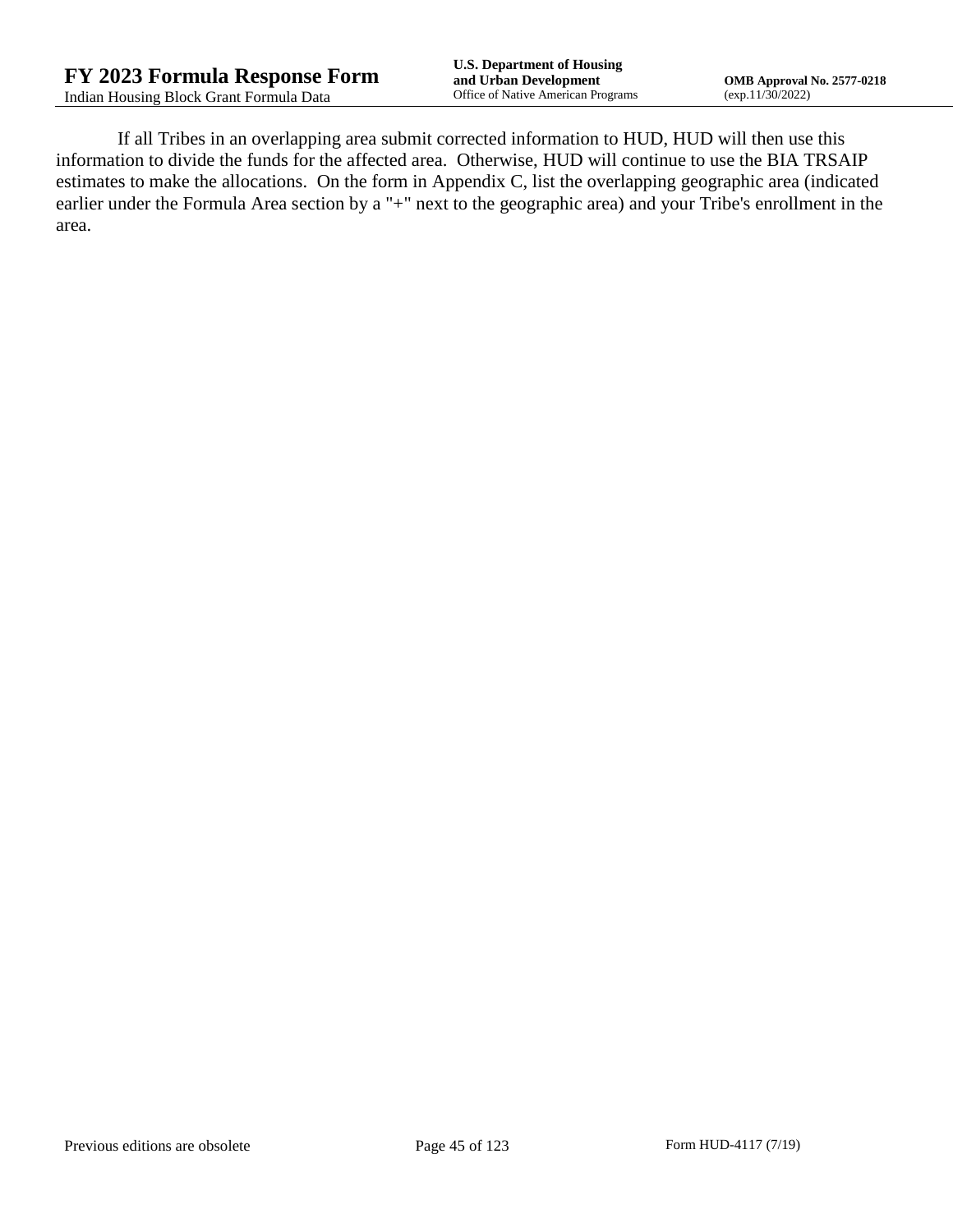## **Hopland Band of Pomo Indians Tribal Enrollment & Formula Area Population Cap**

In accordance with §1000.302 (5), Tribal Enrollment is used to cap AIAN persons in calculating Needs data. A cap is placed at twice Tribal Enrollment. If there is a "\*" next to "AIAN persons" in the Needs section, your Tribe's data have been "capped."

## **The enrollment being used for your Tribe (or Alaska Village or Corporation) is: 926**

If your Tribe's enrollment is different than what is listed above, please follow the instructions in Appendix D for correcting your Tribe's enrollment.

If a cap has been applied to your Tribe and you are providing housing services to more than twice as many AIAN members of other Tribes as members of your own Tribe, please follow the instructions in Appendix D for correcting your Tribe's Population Cap.

Please note that Formula Area Population Cap Adjustments must be submitted on an annual basis to the IHBG Formula Customer Service Center for approval. The requests must be postmarked or faxed by August 1 of this year.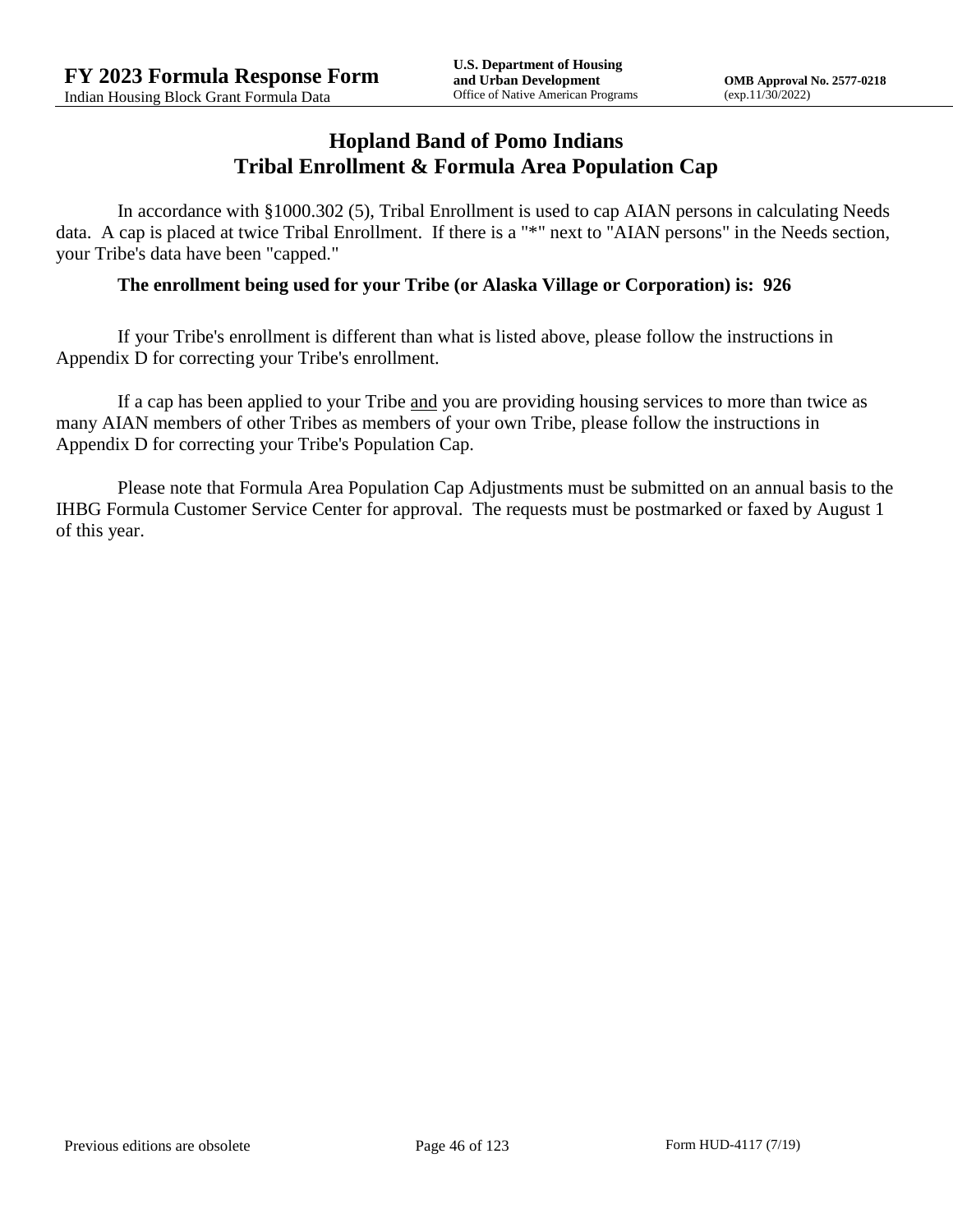# **Hopland Band of Pomo Indians Needs Data**

Listed below are the data currently being used to calculate the Needs component of your Tribe's allocation based on your Tribe's "Formula Area" (see Formula Area section of this document).

The data used are from a special tabulation. This tabulation:

- Counts individuals reported as AIAN. The AIAN person count variable comes from the Decennial Census and is aged using Census population estimates. For the FY 2010 Decennial Census, data for reservations, trust lands, and remote Alaska will receive an undercount adjustment of 4.88%. For all other Needs variables, in FY 2023 HUD will use the 5-year rolling average from 2014 to 2018 ACS data. The ACS data will be updated every year. Therefore, in FY 2024, the ACS data will be from 2015 to 2019. These data sources apply unless Tribes have approved Census Challenges in place. **No, your Tribe does not have an approved Census Challenge.**
- The FY 2023 estimate is calculated with the Needs component based on single race (AIAN alone) Census data and multi-race (AIAN alone and in combination with other race(s)) Census data. The amount of the allocation for each Indian Tribe was determined to be the greater of the two resulting allocation amounts.

The growth adjustment factor and the undercount adjustments used for your Formula Area are listed next to each Formula Area in the table listing your Tribe's Formula Area.

After adjusting for population growth and undercount, sharing of Needs data among Tribes in cases of overlapping Formula Areas and application of the Population Cap (see note below), your Tribe's Needs component is based on **multi-race data**. The Needs data are:

| AIAN persons:                                                               | $*1,852$ |
|-----------------------------------------------------------------------------|----------|
| AIAN households with annual income less than 30% of median income:          | 140      |
| AIAN households with annual income between 30% and 50% of median income:    | 86       |
| AIAN households with annual income between 50% and 80% of median income:    | 111      |
| AIAN households which are overcrowded or without kitchen or plumbing:       | 47       |
| AIAN households with housing cost burden greater than 50% of annual income: | 152      |
| Housing Shortage (number of low-income AIAN households less total number    | 317      |
| of NAHASDA and Current Assisted Stock):                                     |          |

Note: If there is a "\*" next to "AIAN persons" above, the Tribe's data have been "capped." This occurs when the AIAN population in the Tribe's Formula Area is greater than twice its total Tribal Enrollment.

If you think these data do not reflect your Needs:

 Check to see if the Formula Area, as listed previously, is correct for your Tribe. If the Formula Area is not correct, submit that correction.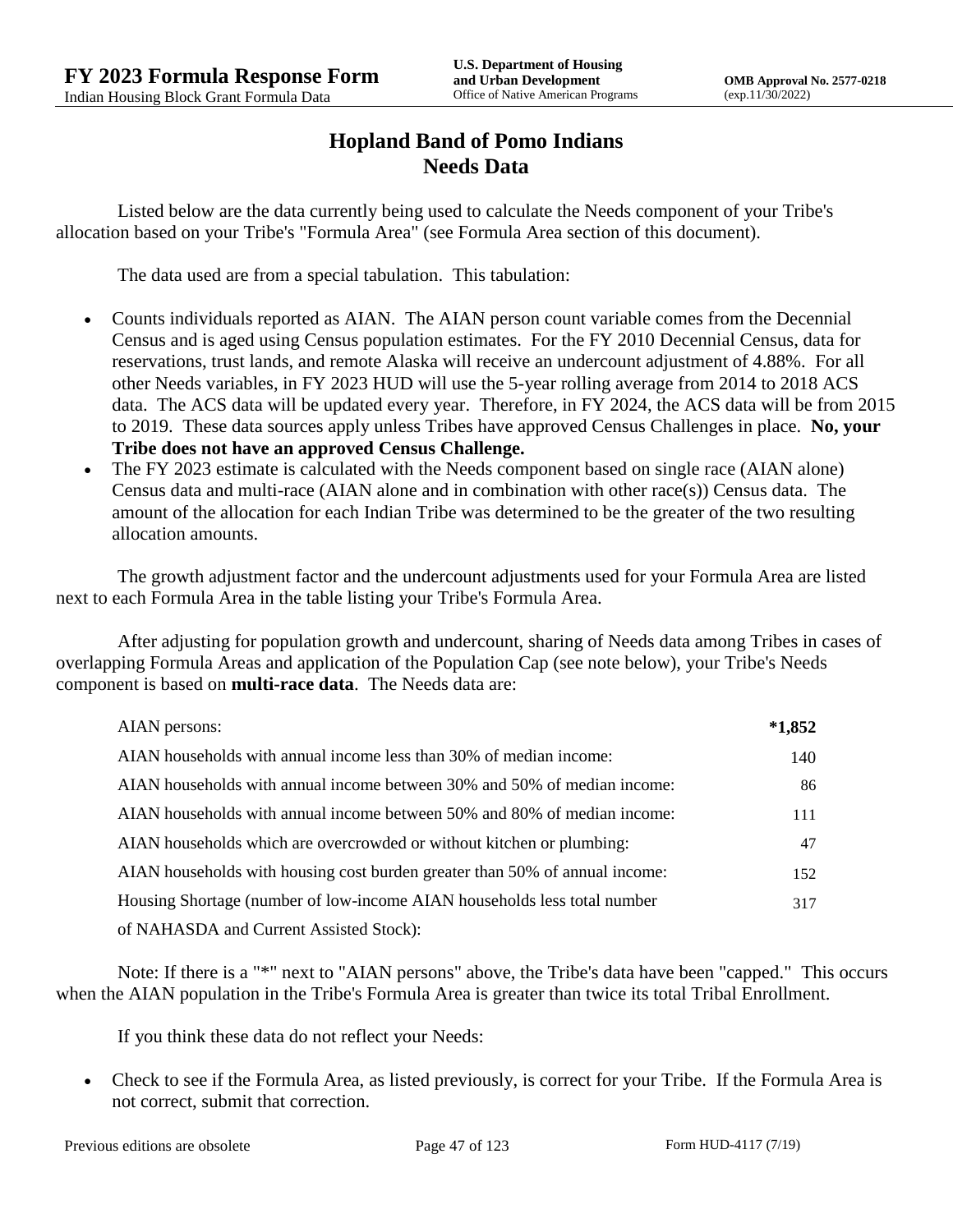- Check to see if the Formula Area for your Tribe overlaps that of another Tribe. If it does, you may wish to contact the IHBG Formula Customer Service Center to obtain detailed information on how the Needs data are being shared.
- If you still disagree, you may wish to submit a Census challenge. To determine if submitting a Census challenge would be appropriate for your Tribe, please review the *FY 2023 Needs Data* above and the FY *2024 Needs Data* on Attachment A for a full presentation on the Needs data available for your Tribe, 3and then read the document "*Challenging U.S. Decennial Census Data: Guidelines for the Indian Housing Block Grant Formula*" at: https://portal.hud.gov/hudportal/HUD?src=/program\_offices/ [public\\_indian\\_housing/ih/codetalk/onap/ihbgformula.](https://portal.hud.gov/hudportal/HUD?src=/program_offices/public_indian_housing/ih/codetalk/onap/ihbgformula)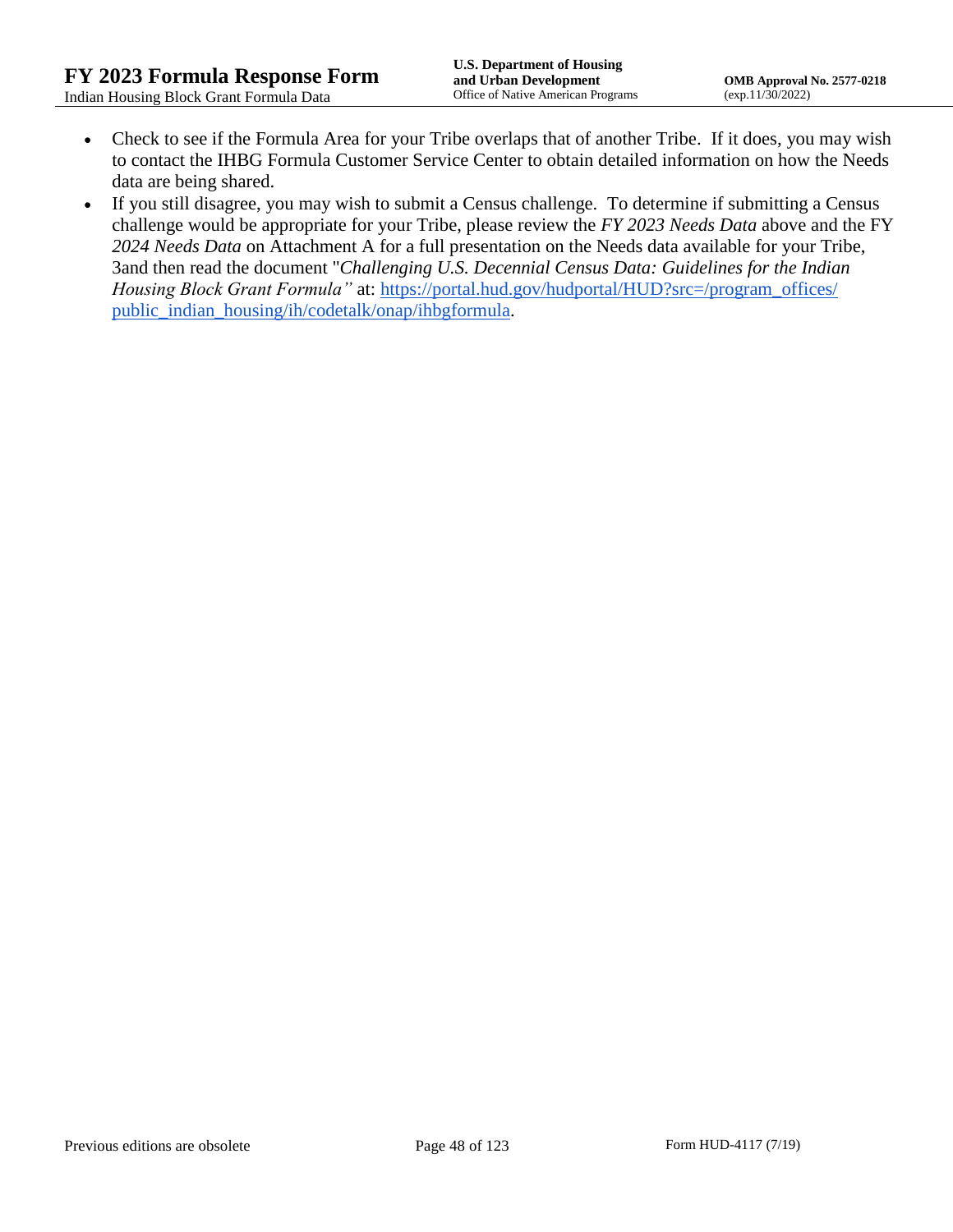## **Hopland Band of Pomo Indians Preliminary Allocation Amount**

#### *(Based on an estimated \$772,000,000 appropriation)*

This is only a preliminary estimate to be used for planning purposes based on an estimated \$772,000,000 appropriation for the IHBG program. It will change based on corrections to the data used for all Tribes (any change in one Tribe's data affects the allocation for all Tribes) and/or actual FY 2023 appropriations.

| FCAS Component <sup>2</sup> :                                                                               | \$277,473        |
|-------------------------------------------------------------------------------------------------------------|------------------|
| Needs Component <sup>3</sup> :                                                                              | \$672,764        |
| §1000.331 Phase Down Adjustments to<br>Moderate Impact of Introduction of New Data<br>Source <sup>4</sup> : | $-$ \$901        |
| §1000.340 (b) Adjustments to achieve FY<br>1996 Base Year Amount <sup>5</sup> :                             | $-$9,059$        |
| <b>Preliminary Current Year Allocation</b><br><b>Estimate:</b>                                              | \$940,277        |
| Adjustments for over- or under-funding in<br>prior years <sup>6</sup> :                                     | \$0              |
| <b>Initial Allocation Estimate:</b>                                                                         | \$940,277        |
| §1000.342 Undisbursed Funds Adjustment <sup>7</sup> :                                                       | To be Determined |
| §1000.329 Minimum Allocation Adjustment <sup>8</sup> :                                                      | To be Determined |
| <b>FY 2023 Final Allocation Estimate:</b>                                                                   | \$940,277        |

2 If an "M" appears following the FCAS component, it means that the modernization subsidy on which FCAS was based was calculated using the alternative definition in §1000.316(b)(2), which states that "for Indian Tribes with an Indian Housing Authority (IHA) that owned or operated fewer than 250 public housing units on October 1, 1997, the modernization allocation equals the amount of funds received under the assistance program authorized by Section 14 of the 1937 Act (not including funds provided as emergency assistance) for FYs 1992 through 1997." If an "A" appears, it means that your Tribe had an IHA that owned or operated fewer than 250 public housing units on October 1, 1997, but was entitled to a larger modernization amount using the original method of calculation (§1000.316(b)(1)) and your allocation was adjusted to take this into account, as called for in  $\S1000.340(a)$ . If no "M" or "A" appears, the modernization subsidy was calculated using the original method described in §1000.316(b)(1).

 $3$ The Needs component includes adjustments needed to achieve minimum funding as called for in §1000.328. The minimum allocation in any FY to an Indian Tribe under the Needs component of the IHBG Formula shall equal 0.007826% of the available appropriations for that FY after set asides. In this allocation, the minimum Needs allocation is \$60,417. To be eligible for the minimum allocation, an Indian Tribe must receive less than \$200,000 under the FCAS component of the IHBG Formula for the FY, and must demonstrate the presence of any households at or below 80 percent of median income.

4 In accordance with §1000.331, to minimize the impact of funding changes based on the introduction of a new data source, if, solely as a direct result of the introduction of a new data source, an Indian Tribe's allocation under the Needs component of the formula is less than 90 percent of the amount it received under the Needs component in the immediate previous FY, the Indian Tribe's Needs allocation shall be adjusted to 90% of the previous year's Needs allocation.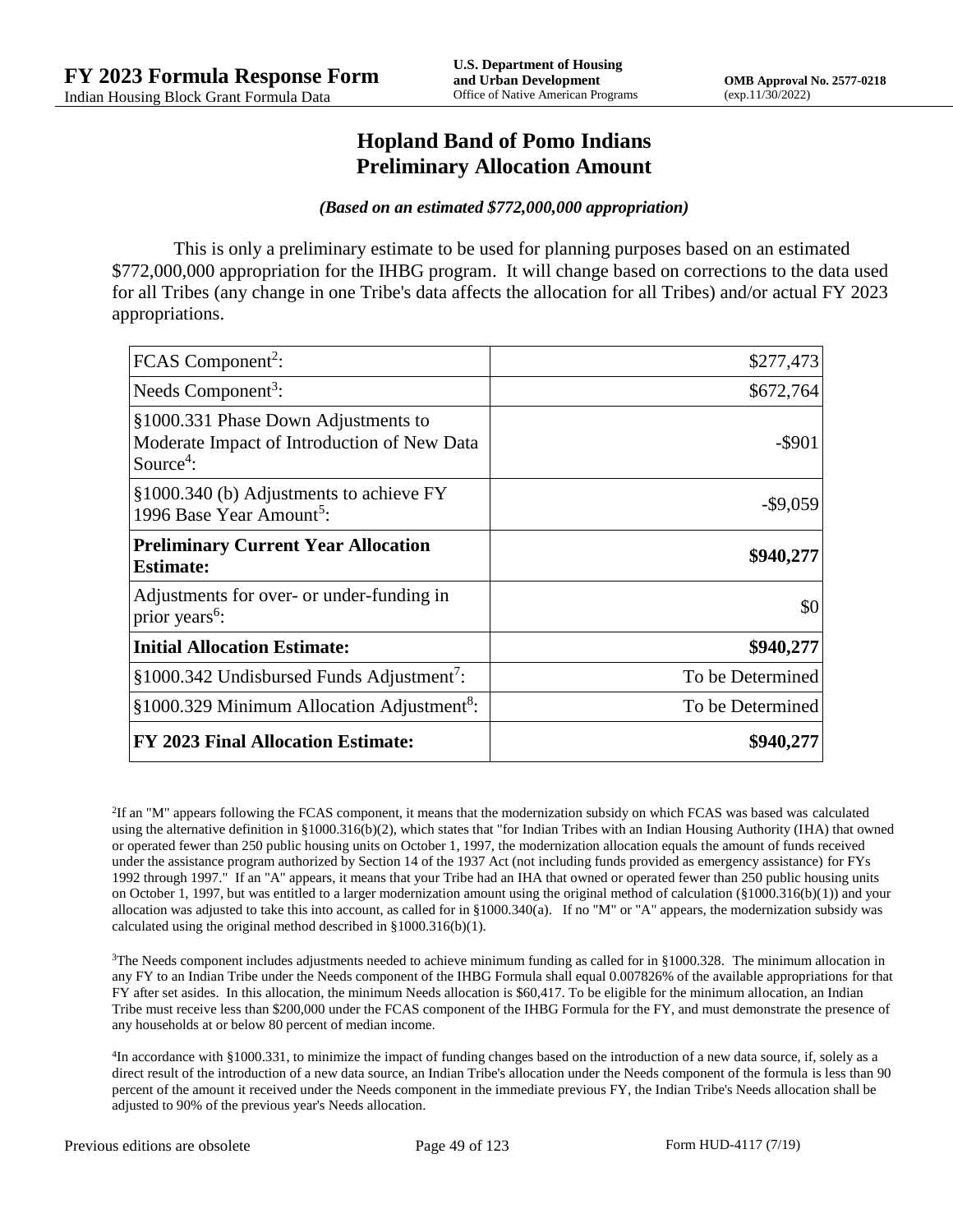<sup>5</sup> According to §1000.340, if a Tribe is allocated less funding under the formula than an IHA received on its behalf in FY 1996 for operating subsidy and modernization, its allocation is increased to the amount received in FY 1996 for operating subsidy and modernization.

<sup>6</sup> Adjustments refer to corrections made to prior year formula allocations. Most are repayment agreements with HUD, usually for overfunding received by the Tribe in prior years due to late reporting of paid-off and conveyed FCAS. Funds recovered through repayments are reallocated among all Tribes in the following FY through the formula. Adjustments are also occasionally made as a result of HUD errors in entering Tribes' information or in calculating formula allocations.

 $^7$  In accordance with §1000.342, Tribes with an initial allocation amount of \$5 million or greater may be subject to a reduction depending on the amount they have in HUD's Line of Credit Control System (LOCCS) on the first day of FY 2023. The amount of the reduction would be redistributed among other Tribes in proportion to their Needs calculation.

<sup>8</sup> In accordance with §1000.329, if carryover funds are available in any given year, HUD will hold the lesser amount of \$3 million or available carryover funds for additional allocations to Tribes with allocations less than 0.011547 percent of that year's appropriation. If the set-aside carryover funds are insufficient to fund all eligible Tribes at 0.011547 percent of that year's appropriations, the minimum total allocation shall be reduced to an amount which can be fully funded with carryover funds.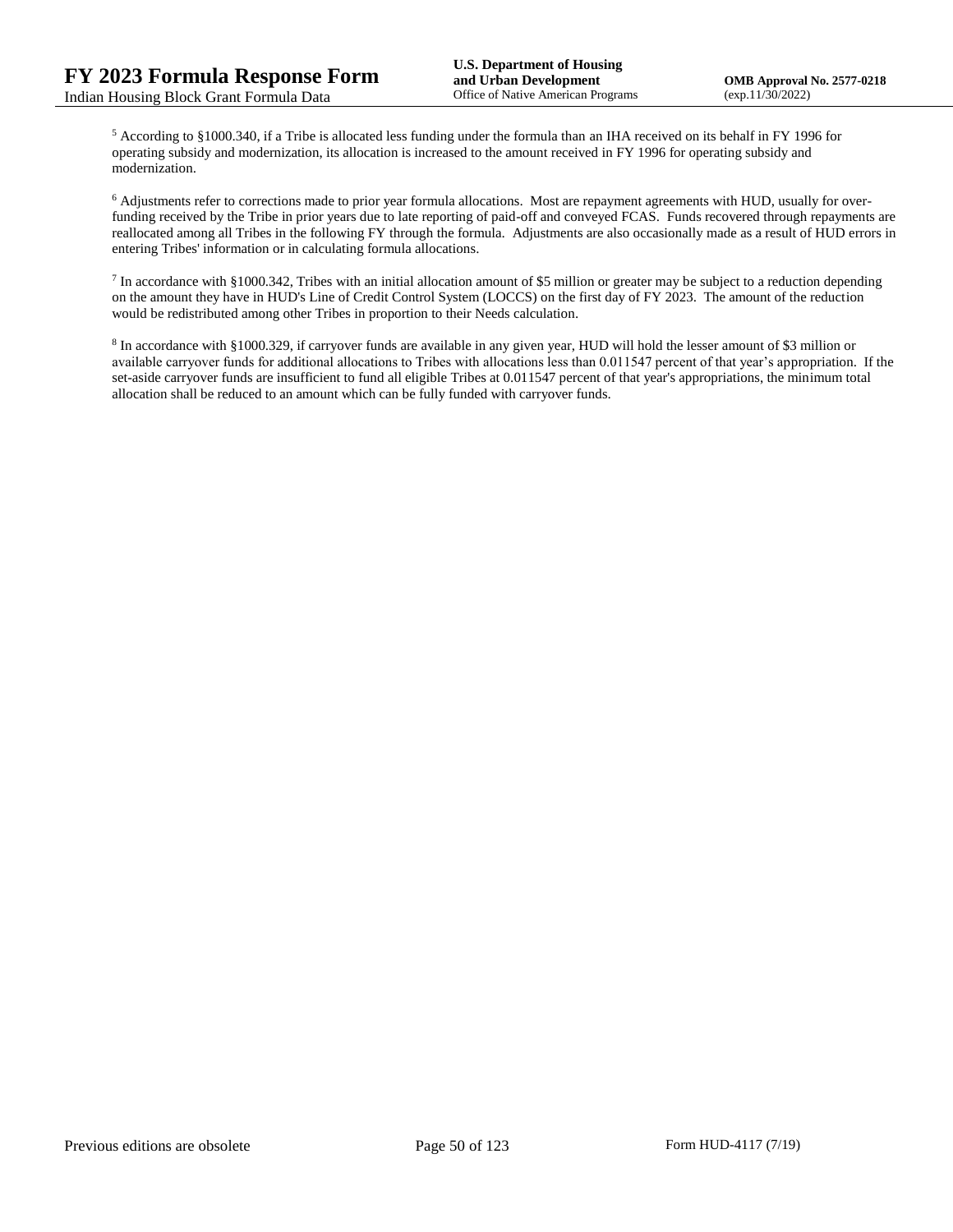# **Attachment A: FY 2024 Indian Housing Block Grant (IHBG) Needs Data**

The Needs data which will be used to estimate your Fiscal Year (FY) 2024 Indian Housing Block Grant (IHBG) formula allocation are shown below:

| <b>Need Variable</b>   | <b>Adjusted 2010 Decennial</b>   |            | <b>Tribe Submitted</b>  |            |
|------------------------|----------------------------------|------------|-------------------------|------------|
|                        | <b>Census and 2015 to 2019</b>   |            | <b>Census Challenge</b> |            |
|                        | <b>American Community Survey</b> |            | (if applicable)         |            |
|                        | <b>Single Race</b>               | Multi Race | <b>Single Race</b>      | Multi Race |
| American Indian and    | 1,122                            | 2,382      |                         |            |
| Alaska Native (AIAN)   |                                  |            |                         |            |
| persons*               |                                  |            |                         |            |
| <b>AIAN</b> households | 63                               | 196        |                         |            |
| with annual income     |                                  |            |                         |            |
| less than 30% of       |                                  |            |                         |            |
| median income          |                                  |            |                         |            |
| <b>AIAN</b> households | 47                               | 132        |                         |            |
| with annual income     |                                  |            |                         |            |
| between 30% and        |                                  |            |                         |            |
| 50% of median          |                                  |            |                         |            |
| income                 |                                  |            |                         |            |
| <b>AIAN</b> households | 53                               | 144        |                         |            |
| with annual income     |                                  |            |                         |            |
| between 50% and        |                                  |            |                         |            |
| 80% of median          |                                  |            |                         |            |
| income                 |                                  |            |                         |            |
| <b>AIAN</b> households | 22                               | 62         |                         |            |
| which are              |                                  |            |                         |            |
| overcrowded or         |                                  |            |                         |            |
| without kitchen or     |                                  |            |                         |            |
| plumbing               |                                  |            |                         |            |
| <b>AIAN</b> households | 53                               | 174        |                         |            |
| with housing cost      |                                  |            |                         |            |
| burden greater than    |                                  |            |                         |            |
| 50% of annual income   |                                  |            |                         |            |

\* The Decennial Census AIAN population data is adjusted for undercounts on reservation/trust lands and for remote Alaska. It is also adjusted for population change through FY 2019 based on the most recent Census county-level population projections. The count shown is the same as was used in FY 2022, since any further update is dependent on the introduction of the 2020 Decennial Census.

**Note:** The Housing Shortage Needs variable is not shown because it is based on the sum of lowincome households less the total number of Current Assisted Stock (CAS), and CAS is not provided on this document for review. However, it will be provided on your Tribe's FY 2024 Formula Response Form.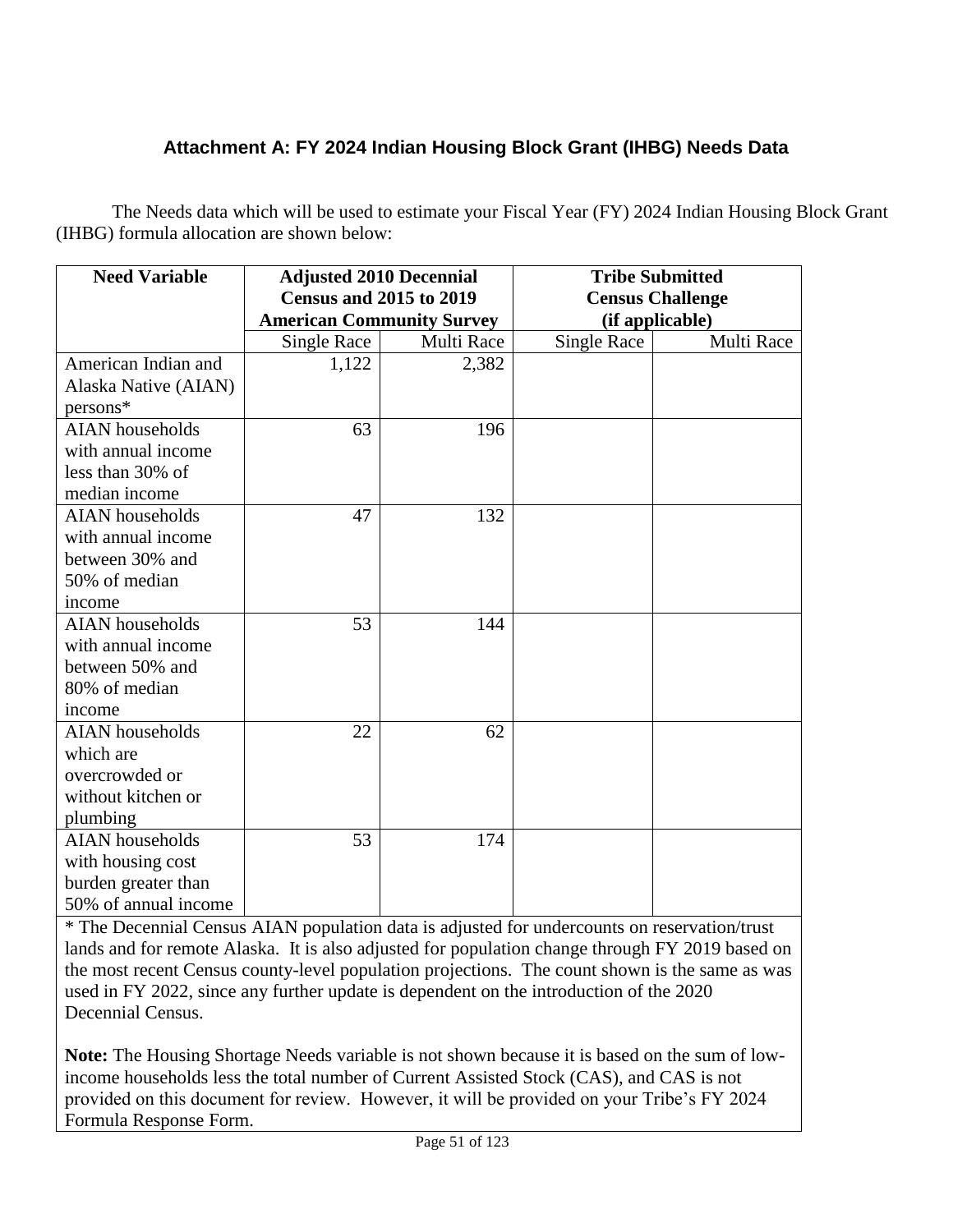All of the data above reflects the total Needs for your Formula Area prior to the application of the population cap. Therefore, these figures may be much higher than the amounts shown on your Tribe's Formula Response Form. If you share Formula Area with other Tribes, the data shown are your share of the Needs data in your combined overlapping Formula Areas.

If you have an approved Census challenge it will be shown in the table above, and that data will be used unless the Tribe specifically requests a return to the standard Census data set prior to March 30, 2023. If you believe you have an approved Census challenge but it is not shown in the table above, please contact the IHBG Formula Customer Service Center.

If you think these data do not reflect the Tribe's need:

- 7. Check to see if the Formula Area, as listed on your FY 2023 Formula Response Form, is correct for your Tribe. If the Formula Area is not correct, you may submit that correction no later than the August 1, 2022, the deadline for the FY 2023 allocation, or August 1, 2023, the deadline for the FY 2024 allocation.
- 8. Check to see if the Formula Area for your Tribe overlaps that of another Tribe. If it does, you may wish to contact the IHBG Formula Customer Service Center to obtain detailed information on how the Needs data are being shared.
- 9. If you still disagree, you may wish to submit a Census challenge no later than March 30, 2023 for the FY 2024 IHBG allocation. If so, please review the guidelines in "Challenging U.S. Census Data: Guidelines for the Indian Housing Block Grant Formula." [https://portal.hud.gov/hudportal/HUD?src=/program\\_offices/public\\_indian\\_housing/ih/codetalk/onap/ih](https://portal.hud.gov/hudportal/HUD?src=/program_offices/public_indian_housing/ih/codetalk/onap/ihbgformula) [bgformula.](https://portal.hud.gov/hudportal/HUD?src=/program_offices/public_indian_housing/ih/codetalk/onap/ihbgformula)

Should you have questions, please contact the IHBG Formula Customer Service Center at:

2614 Chapel Lake Drive Gambrills, MD 21054 Phone: 800-410-8808 Fax: 202-393-6411 E-mail: IHBGformula@firstpic.org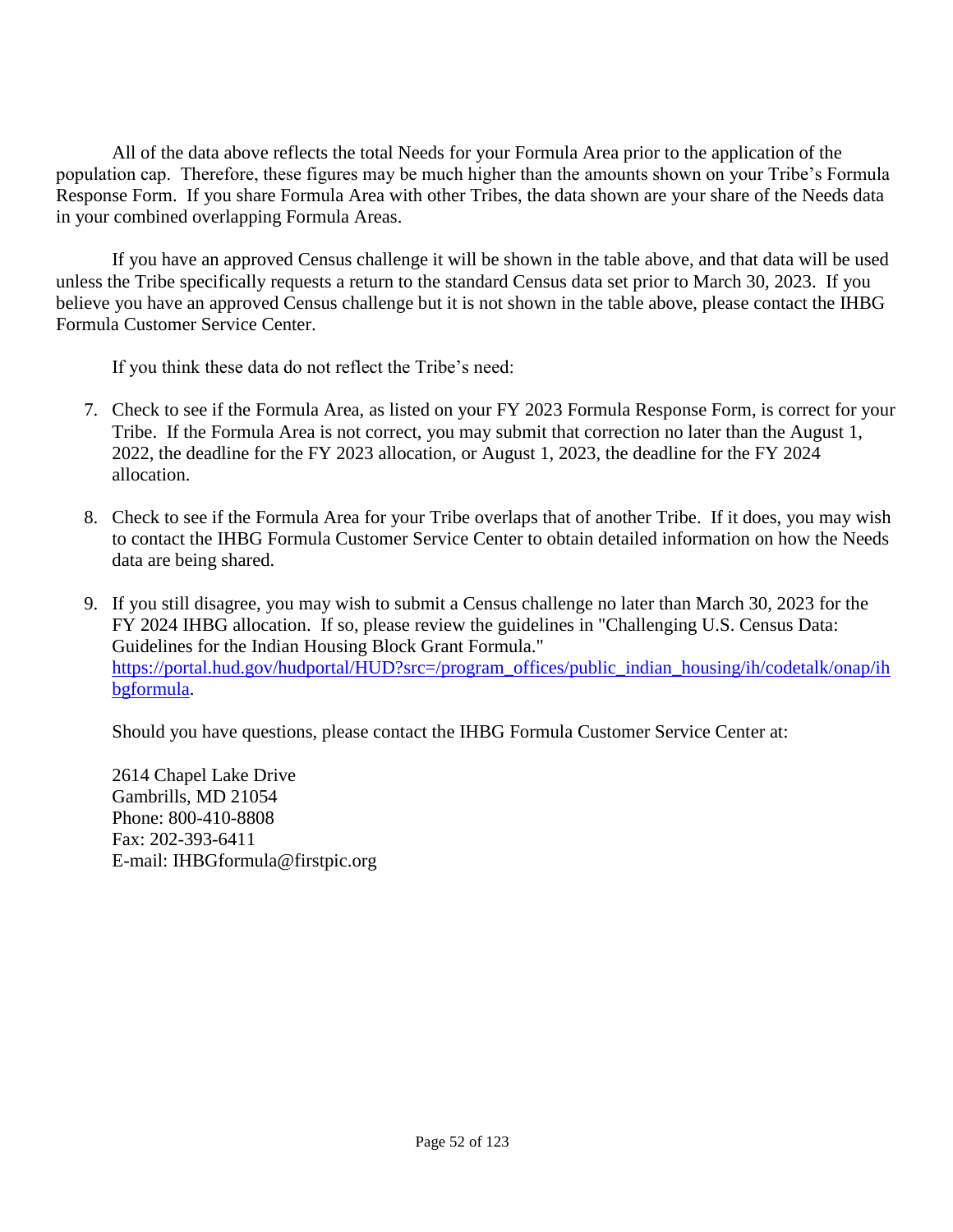Public reporting burden for the collection of information is estimated to average 30 minutes. This includes the time for collecting, reviewing, and reporting the data. The information will be used to allocate funds under the IHBG program. Response to this request for information is required in order to receive the benefits to be derived. This agency may not collect this information, and you are not required to complete this form unless it displays a currently valid OMB control number.

# **Indian Housing Block Grant Formula Data for the Manchester Band of Pomo Indians**

This document provides notice to the Tribe and/or Tribally designated housing entity (TDHE) of the data to be used in calculating its Indian Housing Block Grant (IHBG) program allocation for Fiscal Year (FY) 2023. It also provides an estimate of the Tribe's FY 2023 allocation.

Please carefully review your Tribe's data and report any changes and corrections to the IHBG Formula Customer Service Center as described below. All Tribes/TDHEs are responsible for reporting data changes and corrections. According to 24 CFR 1000.315(b), the Formula Response Form (FRF) is the only mechanism that a recipient shall use to report changes to the number of Formula Current Assisted Stock (FCAS). In addition, Tribes/TDHEs should use the FRF to report changes and corrections to the following:

- Formula Area.
- Overlapping Formula Areas.
- Tribal Enrollment and Formula Area Population Cap.

### **Submission Deadlines**

The submission must be postmarked or faxed by **August 1, 2022**, for consideration in the FY 2023 allocation. Please postmark or fax changes and corrections with appropriate supporting documentation to the IHBG Formula Customer Service Center by **August 1, 2022**, for inclusion in the FY 2023 allocation. Please note that while HUD requires requests for formula changes to be submitted by August 1<sup>st</sup>, HUD may consider subsequent requests from Tribes that have been directly affected by changes resulting from other Tribes' requests submitted prior to the August 1 deadline. Subsequent requests received in prior FYs may be carried into future FYs if processing of such requests is not finalized in the current FY. For questions regarding appropriate documentation, please contact the IHBG Formula Customer Service Center at the address listed below.

The results of any successful changes to Fair Market Rent (FMR), Total Development Cost (TDC), and the U.S. Census Bureau Population Estimates data should also be submitted by August 1, 2022. Details on the procedures to be followed if you wish to challenge these data elements are contained in the Appendices to the most recent published document "*Challenging U.S. Decennial Census Data: Guidelines for the Indian Housing Block Grant Formula.*" This document can be obtained from the IHBG Formula Customer Service Center or at: [https://portal.hud.gov/hudportal/HUD?src=/](https://portal.hud.gov/hudportal/HUD?src=/program_offices/public_indian_housing/ih/codetalk/onap/ihbgformula) 

[program\\_offices/public\\_indian\\_housing/ih/codetalk/onap/ihbgformula.](https://portal.hud.gov/hudportal/HUD?src=/program_offices/public_indian_housing/ih/codetalk/onap/ihbgformula)

The FRF also includes other data elements used to calculate the Needs component of the Formula. Tribes/TDHEs wishing to challenge these data elements should review the **Needs section** of this form. Each year, Tribes/TDHEs are reminded that March 30 is the deadline for the next FY's Census challenge. The Needs data in this document will include previously approved Census challenges, if still eligible for use in the FY 2023 allocation, as well as available Census data. If applicable, check the Needs section to verify that successful challenges have been incorporated. Needs data for FY 2024 is included in Attachment A

Previous editions are obsolete Page 53 of 123 Form HUD-4117 (7/19)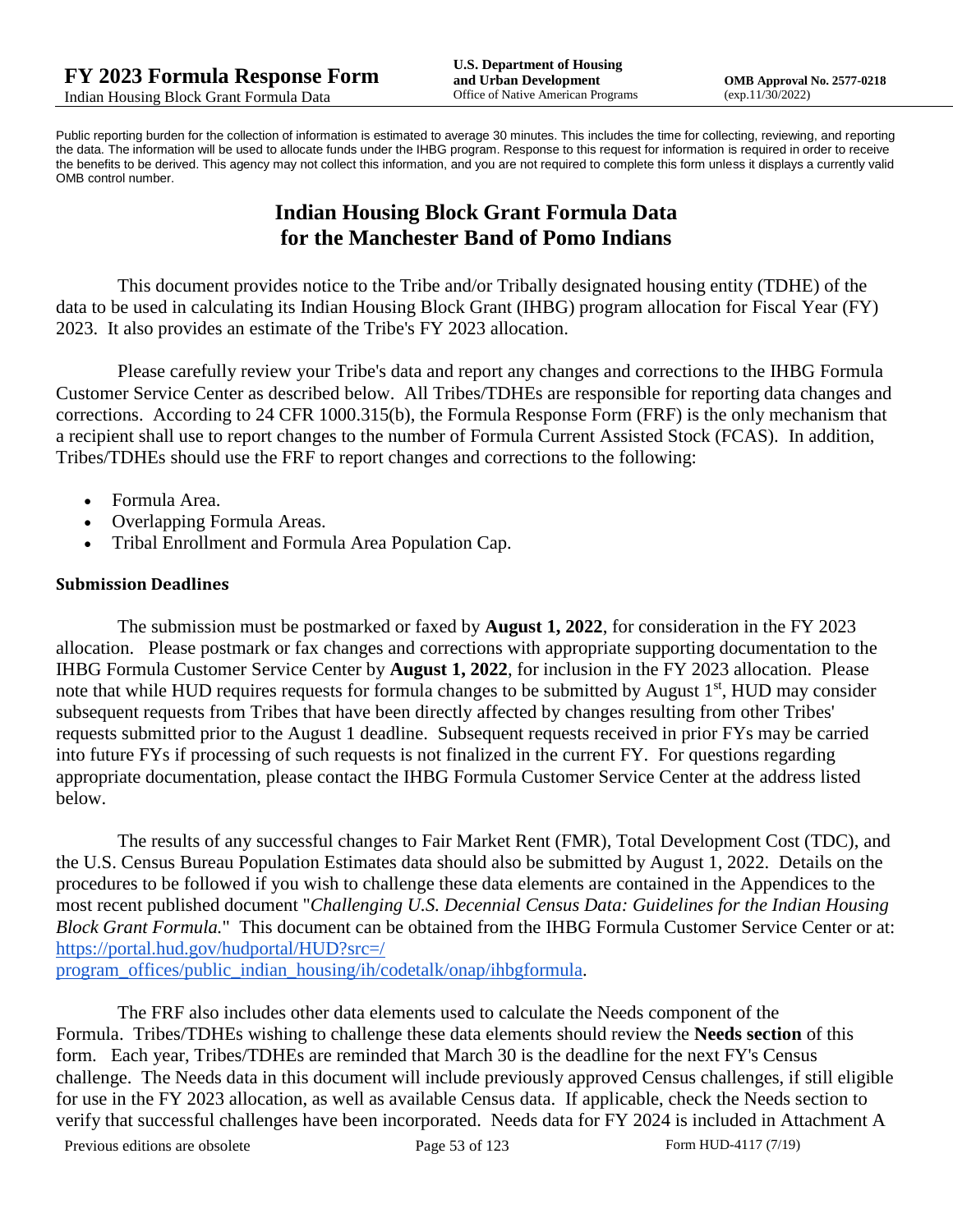of this form. Should you wish to initiate a challenge to your Needs data for FY 2024, please consult the guide, "*Challenging U.S. Decennial Census Data: Guidelines for the Indian Housing Block Grant Formula.*" The guide outlines procedures for conducting a Census challenge.

## **Failure to Report**

Please note that pursuant to §1000.315 and §1000.319, recipients are responsible for verifying and reporting changes to their FCAS on the FRF to ensure that data used for the IHBG Formula are accurate. Reporting shall be completed in accordance with requirements in subpart D and the FRF. If a recipient receives an overpayment of funds because it failed to report such changes on the FRF in a timely manner, the recipient shall be required to repay the funds within five fiscal years. HUD shall subsequently distribute the funds to all Indian Tribes in accordance with the next IHBG Formula allocation. A recipient will not be provided back funding for any units that the recipient failed to report on the FRF in a timely manner. HUD shall have three years from the date a FRF is sent out to take action against any recipient that fails to correct or make appropriate changes on that FRF. Review of FCAS will be accomplished by HUD as a component of A-133 audits, routine monitoring, FCAS target monitoring or other reviews.

The deadline for responding with changes to the data on the FRF is August 1. Any changes reported after the August 1 deadline are not timely under §1000.315 and §1000.319. Accordingly, no back funding is authorized based on changes reported after August 1; nor will untimely reported units be included in the FY 2023 allocation.

#### **Appeals Process**

Tribes/TDHEs may appeal HUD decisions regarding data used in the IHBG formula and HUD formula determinations in accordance with §1000.336(d).

#### **Technical Assistance**

Should you have questions, please contact the IHBG Formula Customer Service Center at:

2614 Chapel Lake Drive Gambrills, MD 21054 Phone: 800-410-8808 Fax: 202-393-6411 E-mail: IHBGformula@firstpic.org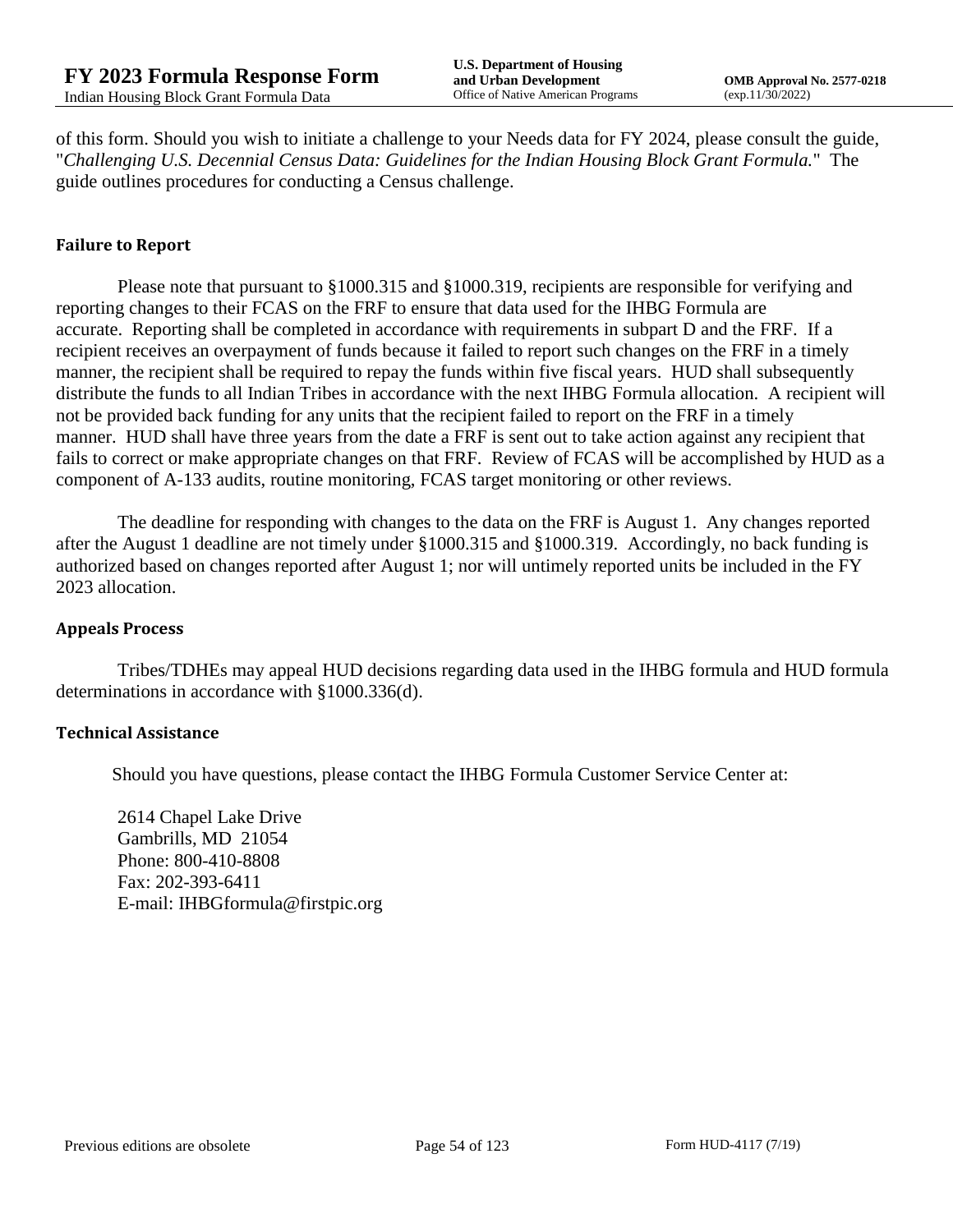# **Manchester Band of Pomo Indians Formula Current Assisted Stock Homeownership and Rental**

HUD records show your Tribe/TDHE having the following Formula Current Assisted Stock (FCAS) funded by 1937 Housing Act programs. Please compare the project numbers, number of units, type of units, and Date of Full Availability (DOFA) with your records. Then postmark or fax any changes and corrections, including updated information, to the IHBG Formula Customer Service Center by **August 1, 2022**, for inclusion in the FY 2023 allocation. **Please note:** If a unit becomes ineligible as FCAS between the date in which you report and September 30, HUD will need to recover the over-funding that the recipient received for that unit unless the recipient submits an additional Appendix A1 before September 30 that indicates the unit's eligibility status.

The unit counts reported below include:

- Low Rent, Mutual Help and Turnkey III units funded under 1937 Housing Act (i.e., units that were subject to an Annual Contributions Contract (ACC)).
- Units converted prior to October 1, 1997, as the type of unit to which it was converted.
- Units converted on or after October 1, 1997, as the type of unit funded on the latest ACC.

The unit counts reported below <u>do not</u> include:

- Units built with NAHASDA, HOME, or ICDBG funds.
- Units built with BIA, State, or tribal funds.
- Units built over the number specified in the original ACC for Projects with DOFA after October 1, 1997.
- Units not used as housing dwelling units, including units used for non-dwelling purposes and unoccupied units not being made available for occupancy.
- Units previously reported as having been conveyed, conveyance eligible (paid-off but not conveyed), or demolished.

A unit that is conveyance eligible will be removed from HUD's FCAS data when it becomes eligible for conveyance. If a legal impediment prevented the conveyance, the Tribe/TDHE needs to make reasonable efforts to overcome the legal impediment as required in §1000.318(b). When the unit is conveyed, it is up to the Tribe/TDHE to report to the IHBG Formula Customer Service Center when the unit is conveyed or when the 2-year time period is up, and to provide all necessary documentation for HUD to re-evaluate the unit to see if it remained eligible as FCAS beyond the conveyance eligibility date. If the Tribe/TDHE has demonstrated it made reasonable efforts to convey in the face of a legal impediment as required by §1000.318(b), then HUD will revise the FCAS data for the preceding years and calculate the appropriate adjustment pursuant to the formula at §1000.319. No homeownership unit will be considered FCAS 24 months after the date the unit became conveyance eligible, unless the Tribe, TDHE, or IHA provides evidence from a third party, such as a court or state or federal government agency, documenting that a legal impediment continues to prevent conveyance, and assuming that the Tribe made reasonable efforts to overcome any existing legal impediments during the preceding 24 months in accordance with §1000.318(b).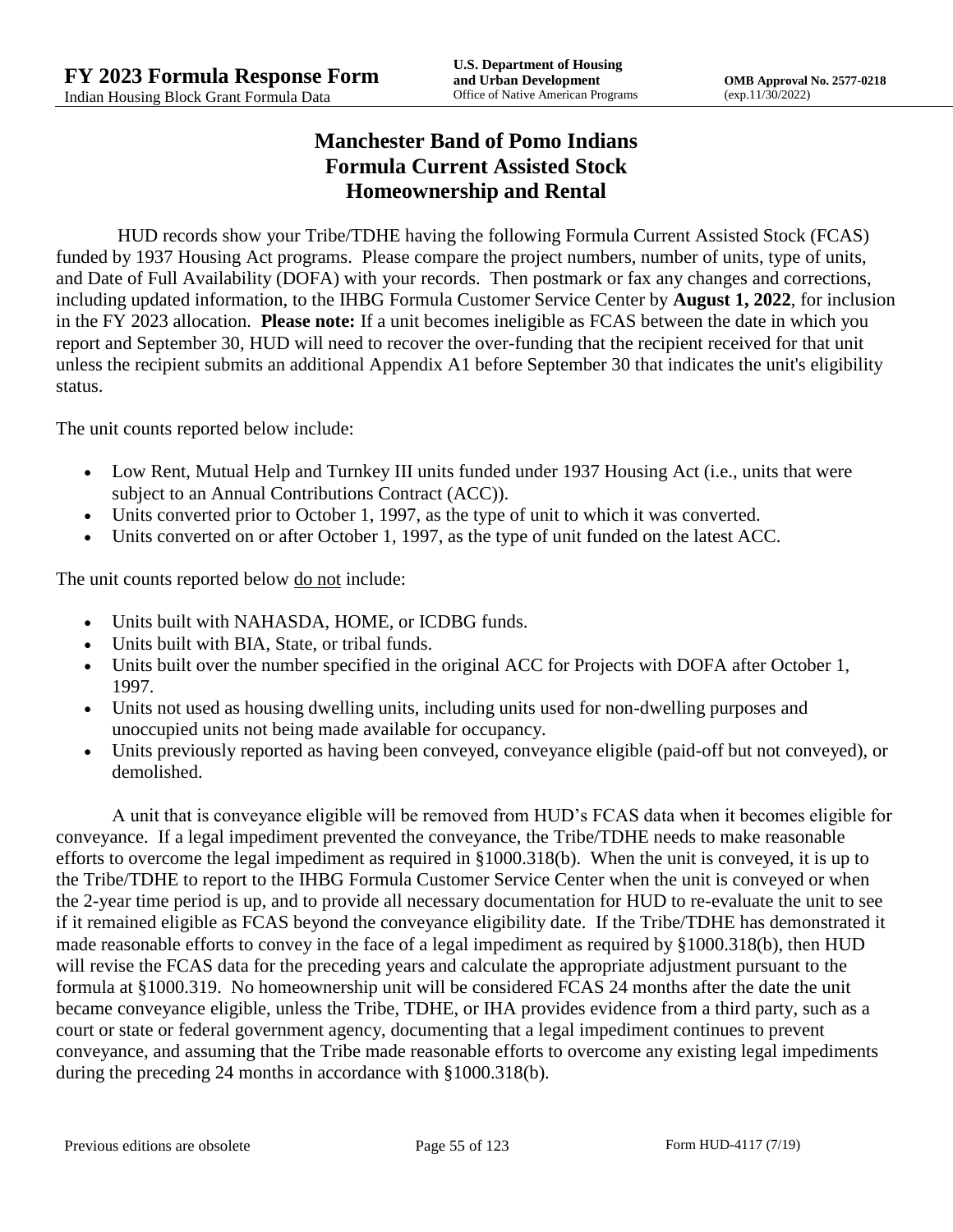Please note changes and corrections to the unit counts on the table below and also complete and submit appropriate forms as follows:

- Use **Appendix A1** to report units that are conveyance eligible or conveyed.
- Use **Appendix A2** to report changes due to DOFA of FCAS units.
- Use **Appendix A3** to report changes due to conversion of FCAS units.
- Use **Appendix A4** to report demolished and rebuilt FCAS units.
- Use **Appendix A5** to report all other FCAS changes.

**NOTE:** In accordance with Section 302(b)(1) of the *Native American Housing Assistance and Self-Determination Act (NAHASDA)*, 25 U.S.C. § 4152(b)(1), Mutual Help and Turnkey III units developed under the United States Housing Act of 1937 that are conveyed or eligible to be conveyed prior to October 1 of the calendar year immediately preceding the FY for which funds are provided cease to be eligible as FCAS beginning that FY unless the Tribe can demonstrate that the unit has not been conveyed for reasons beyond its control. By the terms of their Mutual Help and Occupancy Agreements (MHOA), such units are eligible for conveyance no later than 25 years from the inception of those agreements, which generally corresponds to the Date of Full Availability (DOFA). **Accordingly, all units in any project that reached its DOFA in FY 1997<sup>1</sup> , are presumptively no longer considered FCAS, and HUD is removing them from its FCAS data for the Tribe in the table below as indicated with a (\*).** If your Tribe believes that any of these units are still eligible for FCAS, please identify the project and unit number and provide the necessary information in accordance with the FRF as follows:

- 1. If the unit was converted to and is currently managed as a Low Rent (LR) unit, provide the information required in Appendix A3.
- 2. If there is a subsequent homebuyer, or the unit is still within the term of its lease-to-own agreement, please provide the information required in Appendix A5, including the date that the current agreement was signed and the termination date of the agreement.

<sup>1</sup>All units in projects that reached DOFA prior to FY 1997 were previously removed from FCAS on an FRF for FY 2014 or later, and are only listed on the FRF if the Tribe/TDHE submitted unit level information documenting continued eligibility. Unit eligibility will be re-challenged every three years to assure appropriate treatment.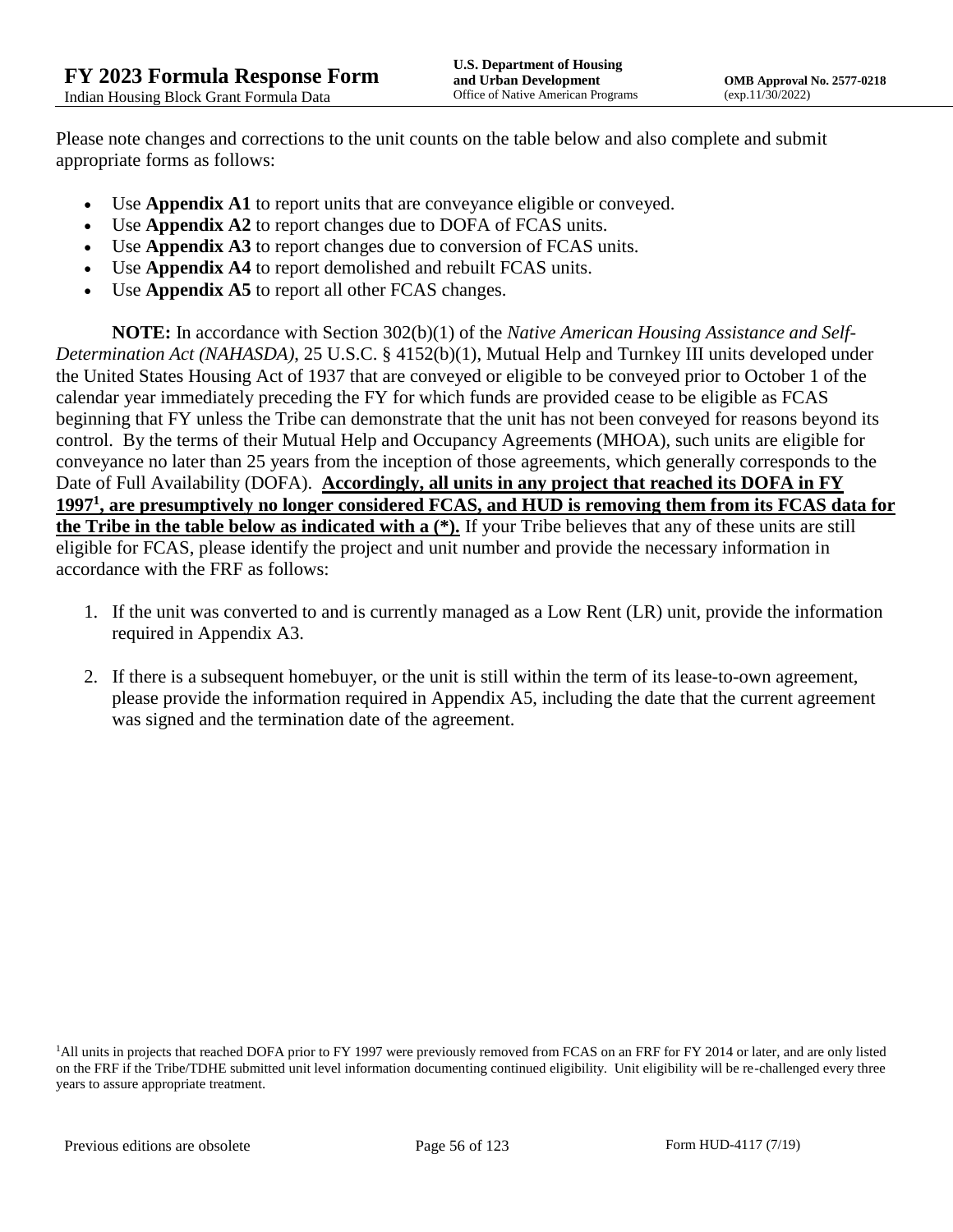Indian Housing Block Grant Formula Data

**FY 2023 Formula Response Form**<br> **FY 2023 Formula Response Form**<br> **Indian Housing Block Grant Formula Data**<br> **Office of Native American Programs** 

**OMB Approval No. 2577-0218**<br>(exp.11/30/2022)

| Project       | <b>Low Rent</b> | <b>Mutual Help</b> | <b>TurnKey III</b> | ln                 | <b>DOFA</b> |
|---------------|-----------------|--------------------|--------------------|--------------------|-------------|
| <b>Number</b> |                 |                    |                    | <b>Development</b> |             |
| CA99B130004   | 29              |                    |                    |                    | 2/29/1988   |
| CA99B130016   |                 |                    |                    |                    | 6/30/1992   |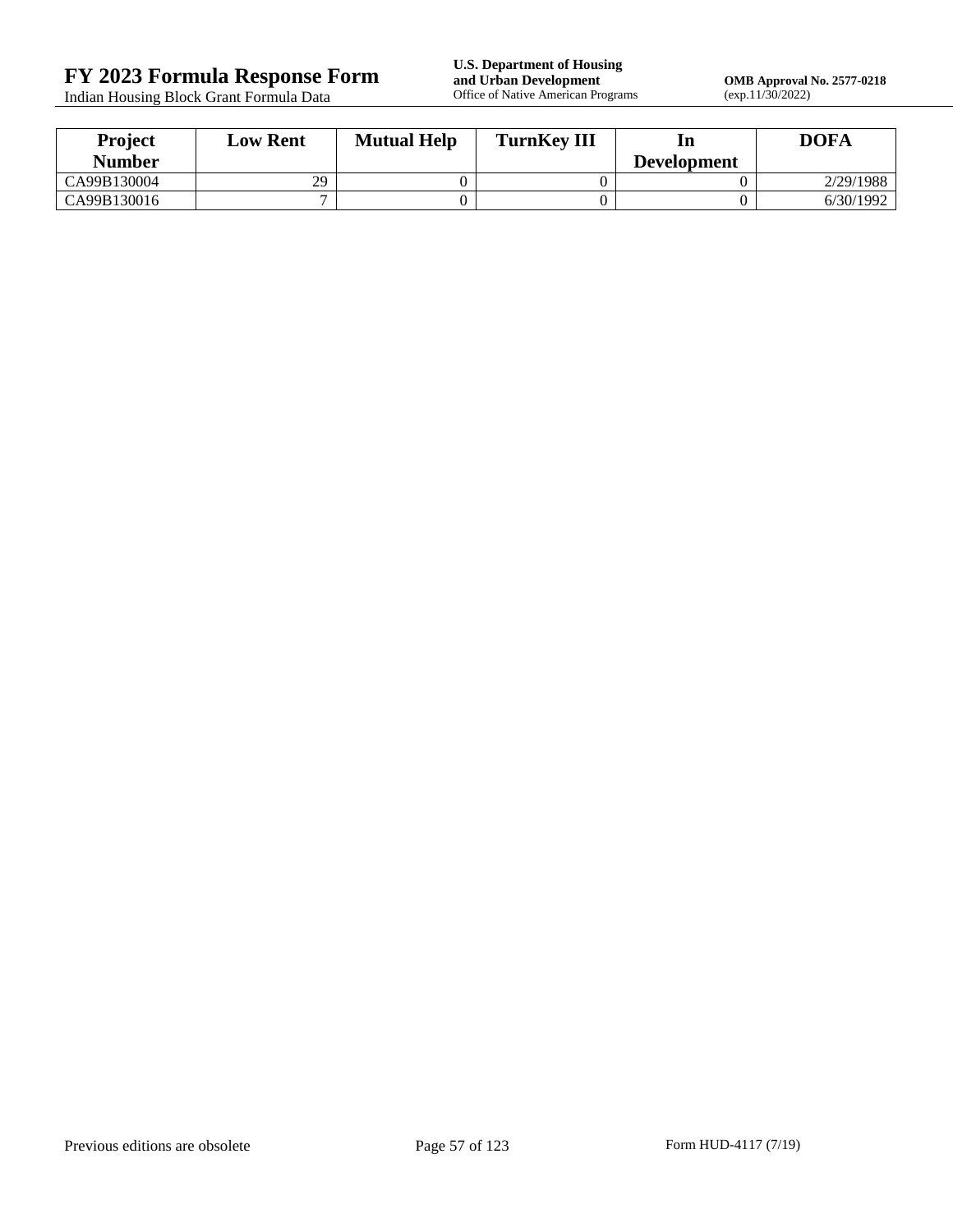## **Manchester Band of Pomo Indians Formula Current Assisted Stock Section 8**

Under the IHBG Formula, your Tribe's FCAS count includes the following Section 8 units:

## **Number of units: 0**

By regulation, Section 8 units are counted under the IHBG formula after their contracts expire only if the Tribe/TDHE continues to manage the assistance in a manner similar to the Section 8 program.

If you no longer provide or operate an equivalent number of Section 8, please make corrections to the total above and on the table below.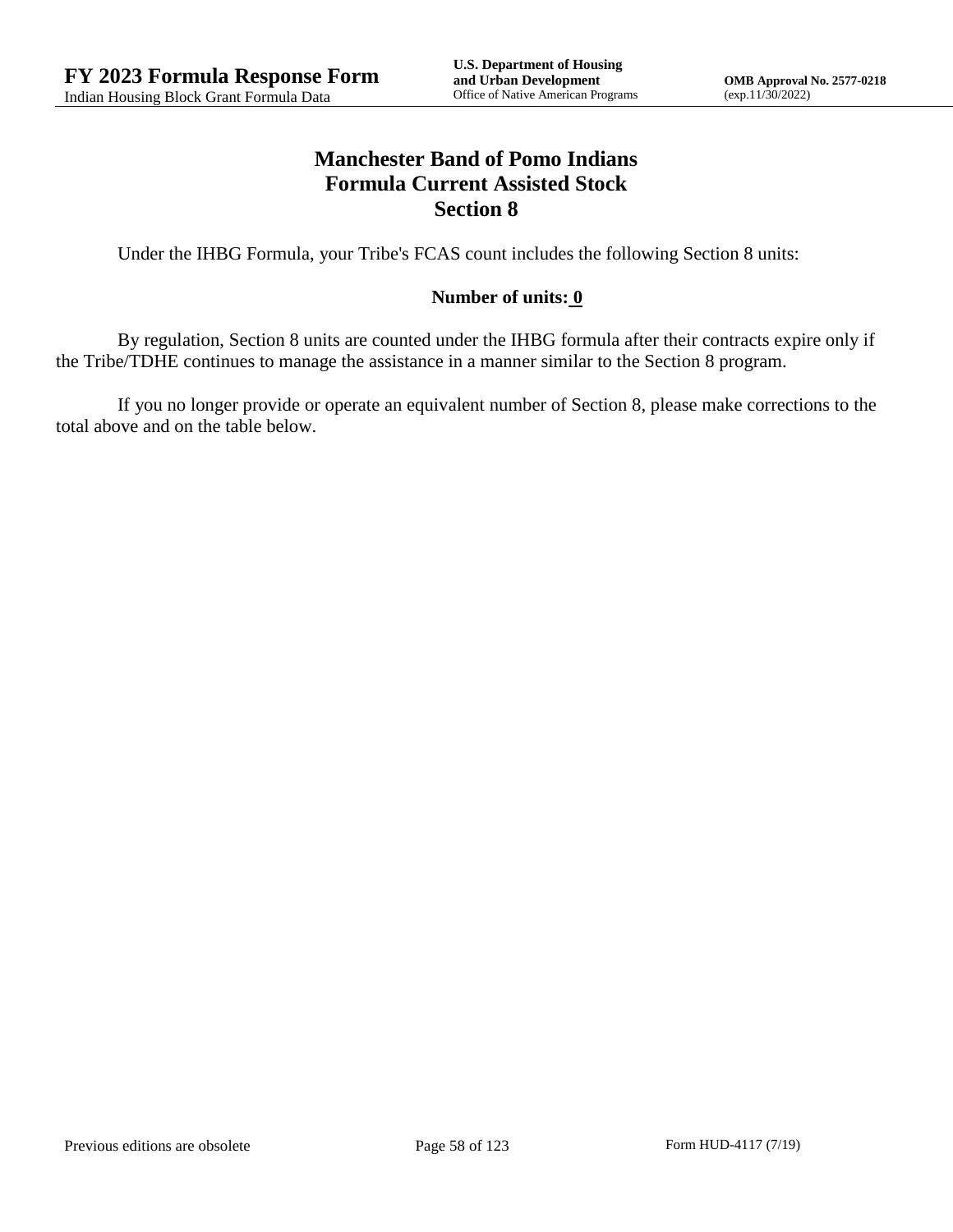## **Manchester Band of Pomo Indians**

## **Adjustment Factors**

#### **Inflation Rate Factor**

Inflation rate is adjusted annually and is a national figure used to adjust the amount of subsidy for FCAS.

#### **1.91%**

#### **Local Area Cost Adjustments**

Allowable Expense Level (AEL), Fair Market Rent (FMR), and Total Development Cost (TDC) are used to adjust the amount of subsidy for FCAS to reflect local conditions. TDC is also used to adjust the Needs component to reflect local costs.

| Annual Expense Level (AEL):   | \$380     |
|-------------------------------|-----------|
| Fair Market Rent (FMR):       | \$1,245   |
| Total Development Cost (TDC): | \$552,890 |

In accordance with §1000.336(a)(7)(b), AEL cannot be challenged. However instructions for challenging the FMR and TDC are provided in the document "*Challenging U.S. Decennial Census Data: Guidelines for the Indian Housing Block Grant Formula*" available through the IHBG Formula Customer Service Center. Tribes successfully challenging FMR and TDC data elements must submit the revised figures to the IHBG Formula Customer Service Center by August 1, 2022. Please note that while HUD requires requests for formula changes to be submitted by August 1<sup>st</sup>, HUD may consider subsequent requests from Tribes that have been directly affected by changes resulting from other Tribes' requests submitted prior to the August 1 deadline. Subsequent requests received in prior FYs may be carried into future FYs if processing of such requests is not finalized in the current FY.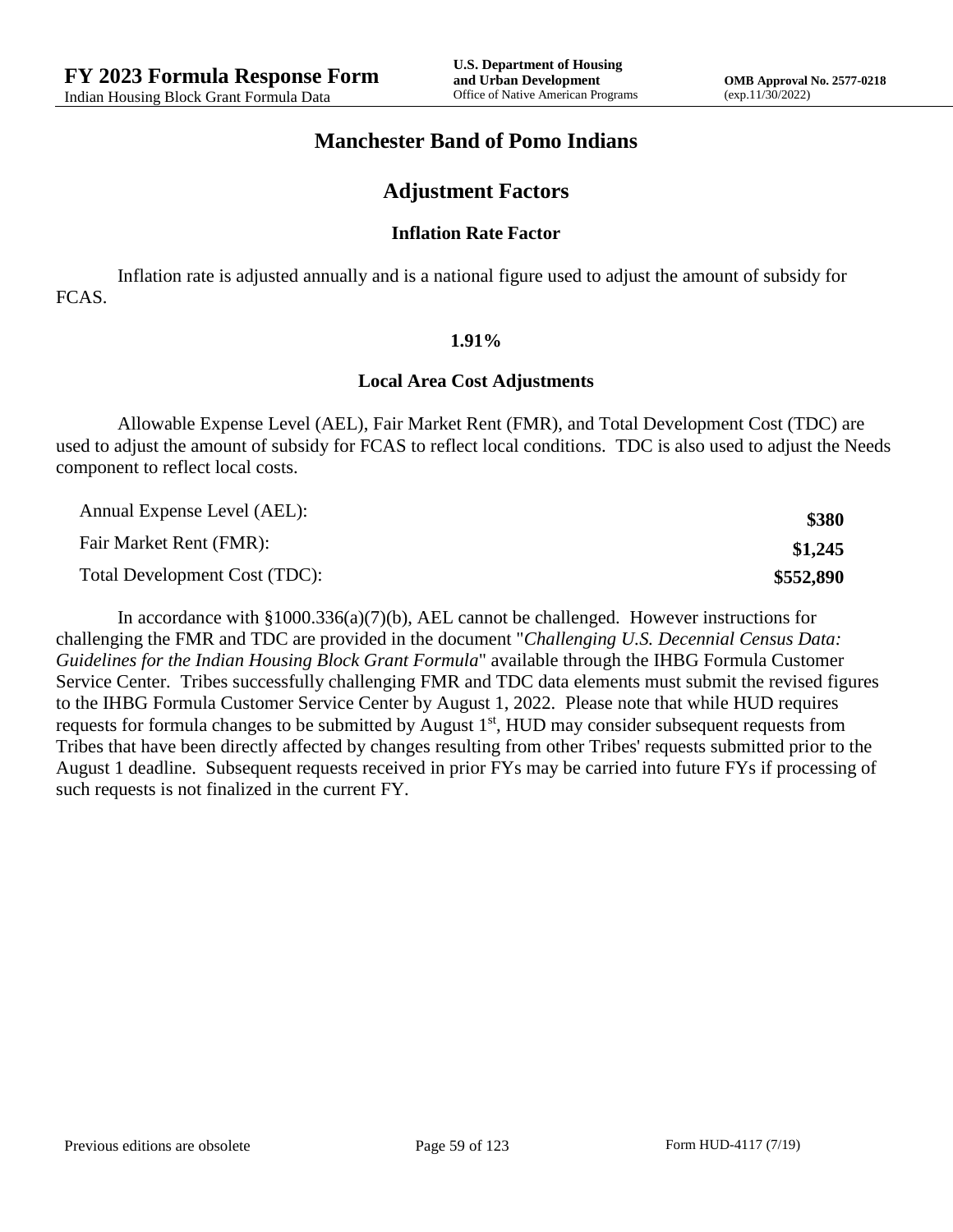# **Manchester Band of Pomo Indians Formula Area**

In accordance with §1000.302 Formula Area (1)…."Formula Areas are:"

- 1. Reservations for federally recognized Indian Tribes, as defined by the U.S. Census;
- 2. Trust lands;
- 3. Department of the Interior Near-Reservation Service Areas;
- 4. Former Indian Reservation Areas in Oklahoma Indian Areas, as defined by the U.S. Census as Oklahoma Tribal Statistical Areas (OTSAs);
- 5. Congressionally Mandated Service Areas;
- 6. State Tribal Areas as defined by the U.S. Census as State Designated American Indian Statistical Areas (SDAISAs);
- 7. Tribal Designated Statistical Areas (TDSAs);
- 8. California Tribal Jurisdictional Areas established or reestablished by Federal court judgment; and
- 9. Alaska formula areas described in §1000.302 Formula area (4).

Formula areas may include additional geographic units if the Tribe demonstrates that it is providing substantial housing services in accord with §1000.302 Formula area (2) & (3) and §1000.302 substantial housing services.

The geographic areas currently contained in your Formula Area are listed below.

| <b>Formula Area</b>                                    | <b>Estimated Change in American Indian and Alaska</b><br><b>Native (AIAN) population since 2010 Census</b> |
|--------------------------------------------------------|------------------------------------------------------------------------------------------------------------|
| Manchester-Point Arena Rancheria, CA-Mendocino County, | $-1.02\%$                                                                                                  |
| California+                                            |                                                                                                            |
| Balance - Mendocino County, CA+                        | $-1.02\%$                                                                                                  |

A "+" next to a geographic area listed above indicates that the area overlaps with other Tribe(s). For overlapping areas, be sure to review the information in the next section, "Overlapping Formula Areas." Balance of county refers to any land in a county outside reservations or trust lands.

If any of these areas do not meet the above criteria or are not covered under §1000.302 Formula area (2), please make changes and corrections in Appendices B1 and B2.

If you wish to request other geographic areas beyond those identified above to be added to your Tribe's Formula Area, please complete the Formula Area table in **Appendices B1 and/or B2.** HUD will review this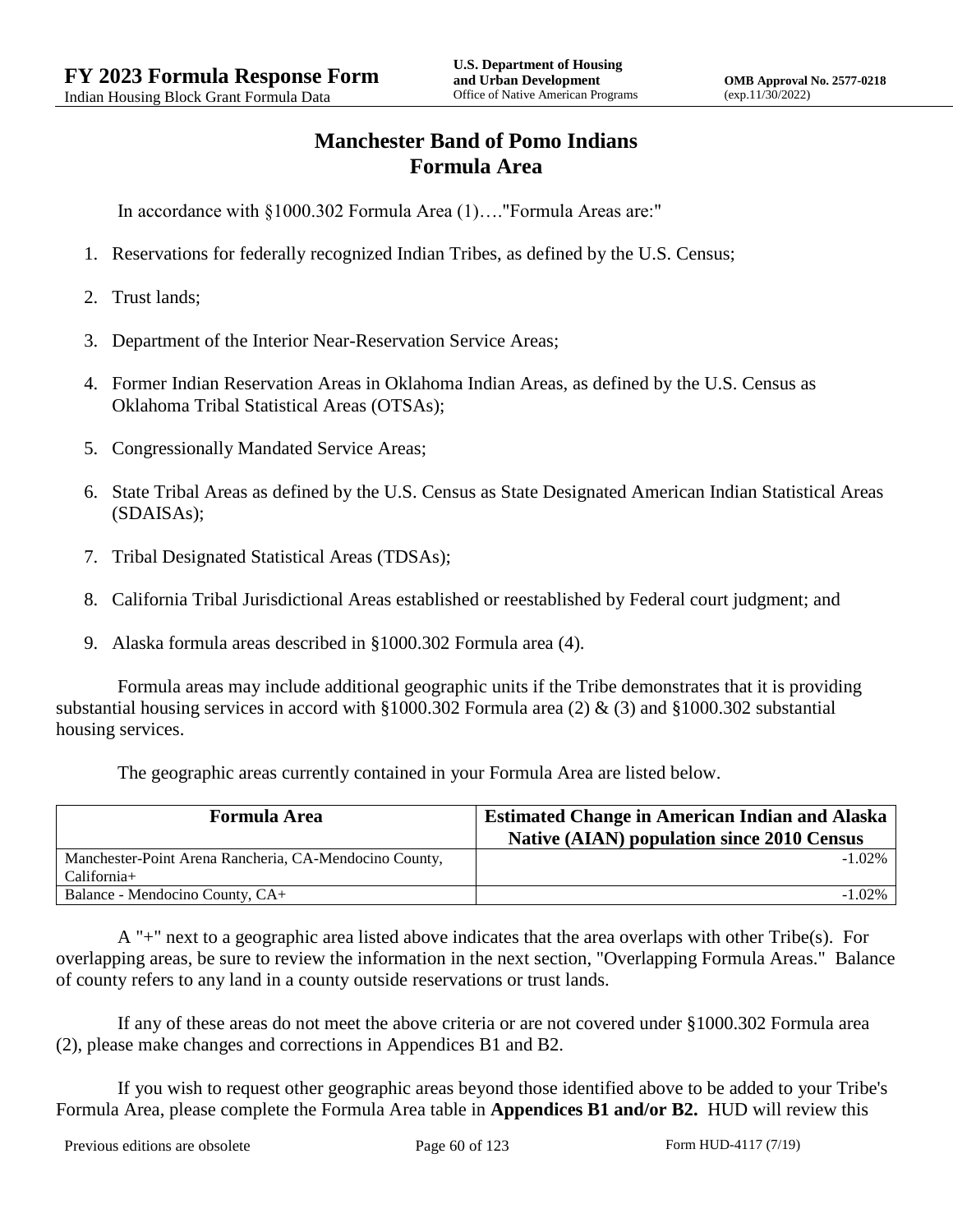submission based on §1000.302 Formula area (2) & (3) and §1000.302 substantial housing services and determine whether or not to include these areas. HUD will make its judgment using as its guide whether this addition is fair and equitable for all Tribes receiving a formula allocation. Please note that if Formula Area expansions are approved based on substantial housing services, Tribes must continue to provide investment levels consistent with the definition of substantial housing services in accordance with §1000.302 substantial housing services (2).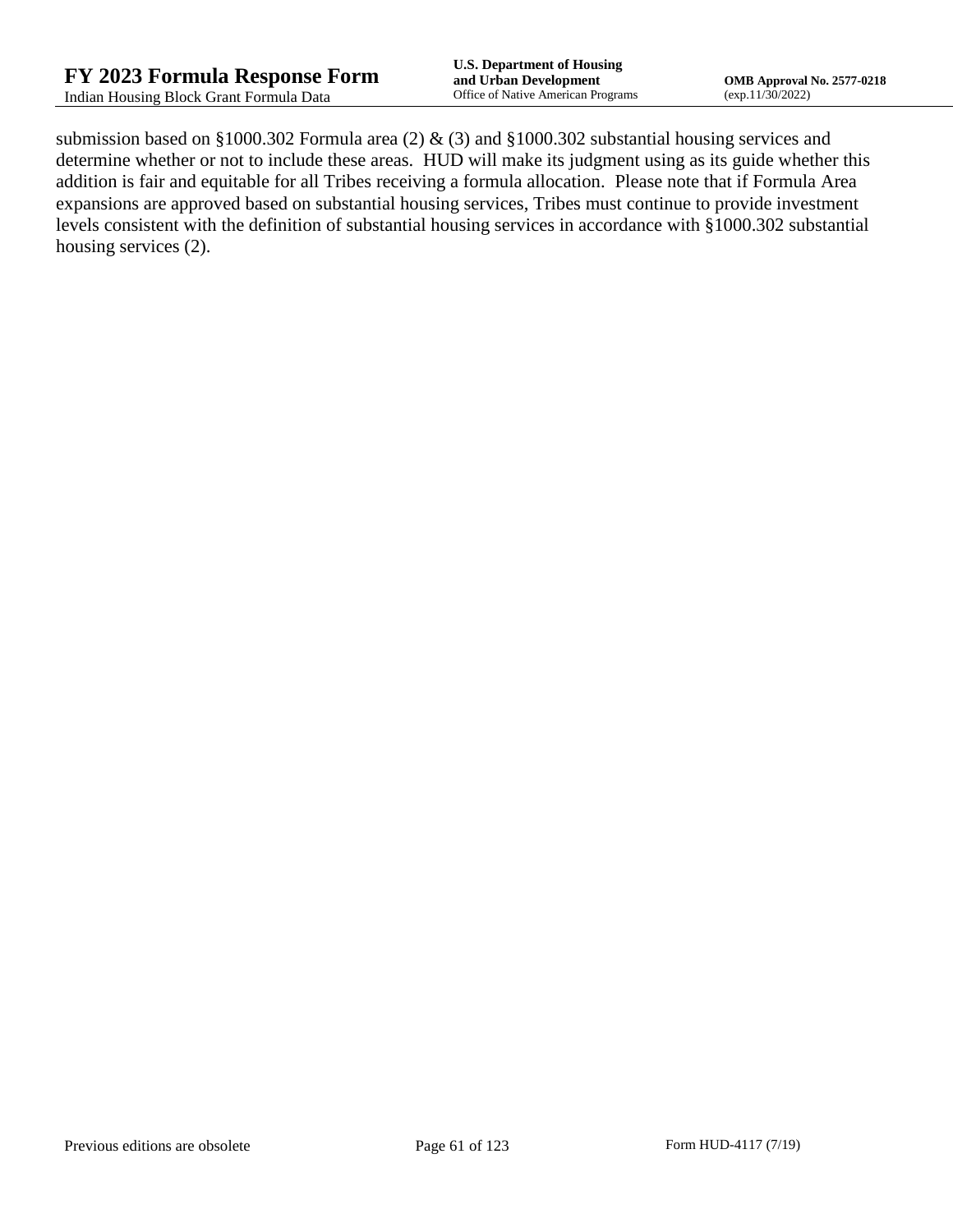# **Manchester Band of Pomo Indians Overlapping Formula Areas**

### **Only for Tribes with a "+" next to the geographic area (see previous section on Formula Area)**

In cases where Tribes are overlapped, Needs data (population and household) for the entire Formula Area of all Tribes involved in the overlap are shared. If your Formula Area is overlapped, you are likely receiving a share of the Needs data for areas beyond those listed as being part of your Tribe's Formula Area.

Currently, your Tribe is sharing Needs data as a result of overlapping Formula Areas with the following Tribes:

**Big Valley Band of Pomo Indians Cahto Tribe of the Laytonville Rancheria Cloverdale Rancheria of Pomo Indians Coyote Valley Band of Pomo Indians Dry Creek Rancheria Band of Pomo Indians Elem Indian Colony of Pomo Indians (Sulphur Bank Rancheria) Habematolel Pomo of Upper Lake Hopland Band of Pomo Indians Kashia Band of Pomo Indians, Stewarts Point Rancheria Koi Nation of Northern California (Lower Lake) Lytton Rancheria of California Middletown Rancheria of Pomo Indians Pinoleville Pomo Nation Potter Valley Tribe Redwood Valley Rancheria Robinson Rancheria Round Valley Indian Tribes Scotts Valley Band of Pomo Indians Sherwood Valley Rancheria of Pomo Indians**

HUD uses Bureau of Indian Affairs (BIA) estimates for Total Resident Service Area Indian Population (TRSAIP) to proportionately allocate Needs data to the affected Tribes.

## **The TRSAIP being used for your Tribe is: 923**

If you wish to correct your Tribe's TRSAIP, please contact your BIA Area Office. HUD will only accept written correspondence from the BIA to correct TRSAIP figures (see Appendix D to the document "*Challenging U.S. Decennial Census Data: Guidelines for the Indian Housing Block Grant Formula*" available through the IHBG Formula Customer Service Center).

HUD recognizes that Tribes may be able to provide better data for overlapping areas. Therefore, HUD is requesting that each Tribe provide its Tribal Enrollment within each of the geographic areas described in the preceding section as overlapping.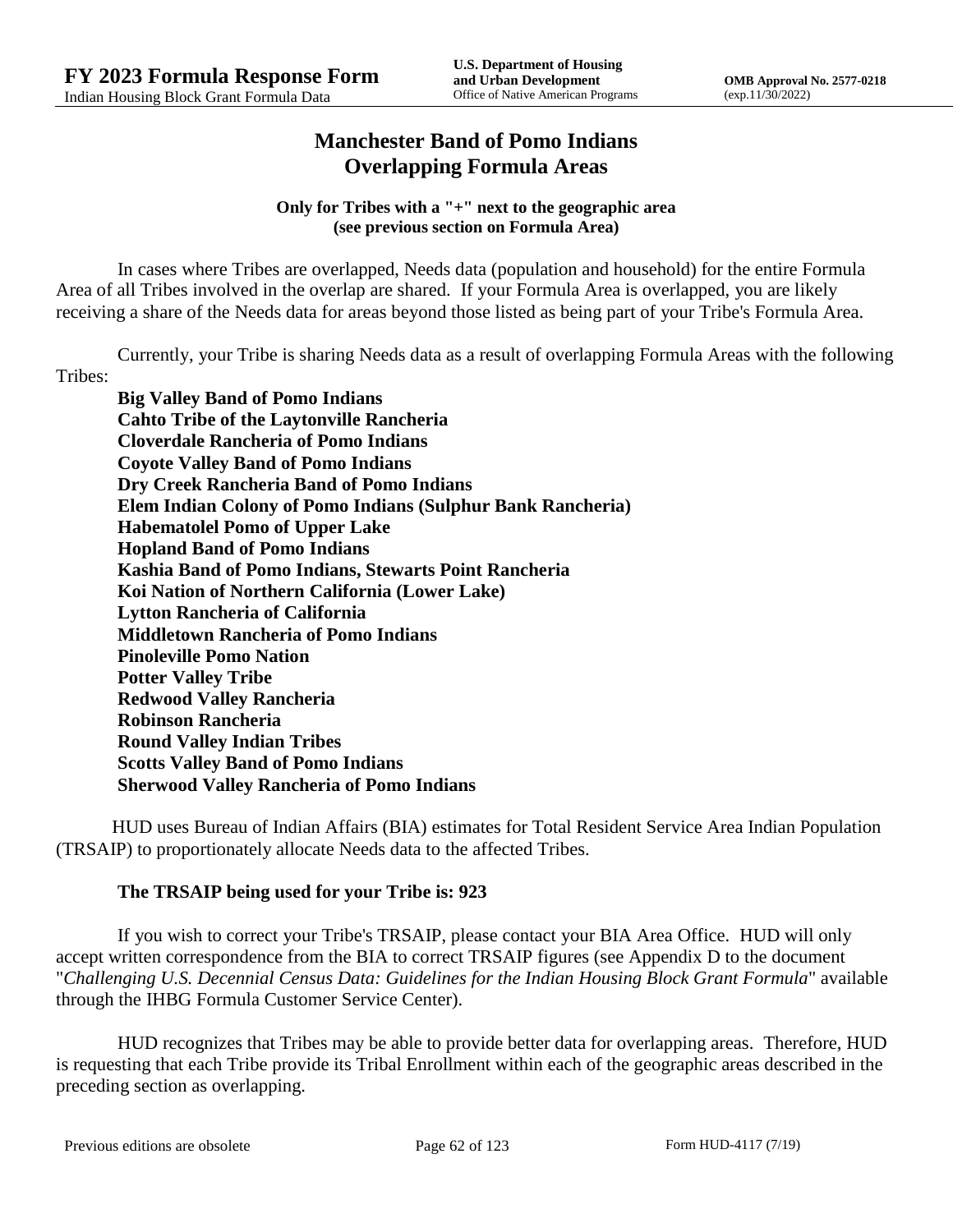If all Tribes in an overlapping area submit corrected information to HUD, HUD will then use this information to divide the funds for the affected area. Otherwise, HUD will continue to use the BIA TRSAIP estimates to make the allocations. On the form in Appendix C, list the overlapping geographic area (indicated earlier under the Formula Area section by a "+" next to the geographic area) and your Tribe's enrollment in the area.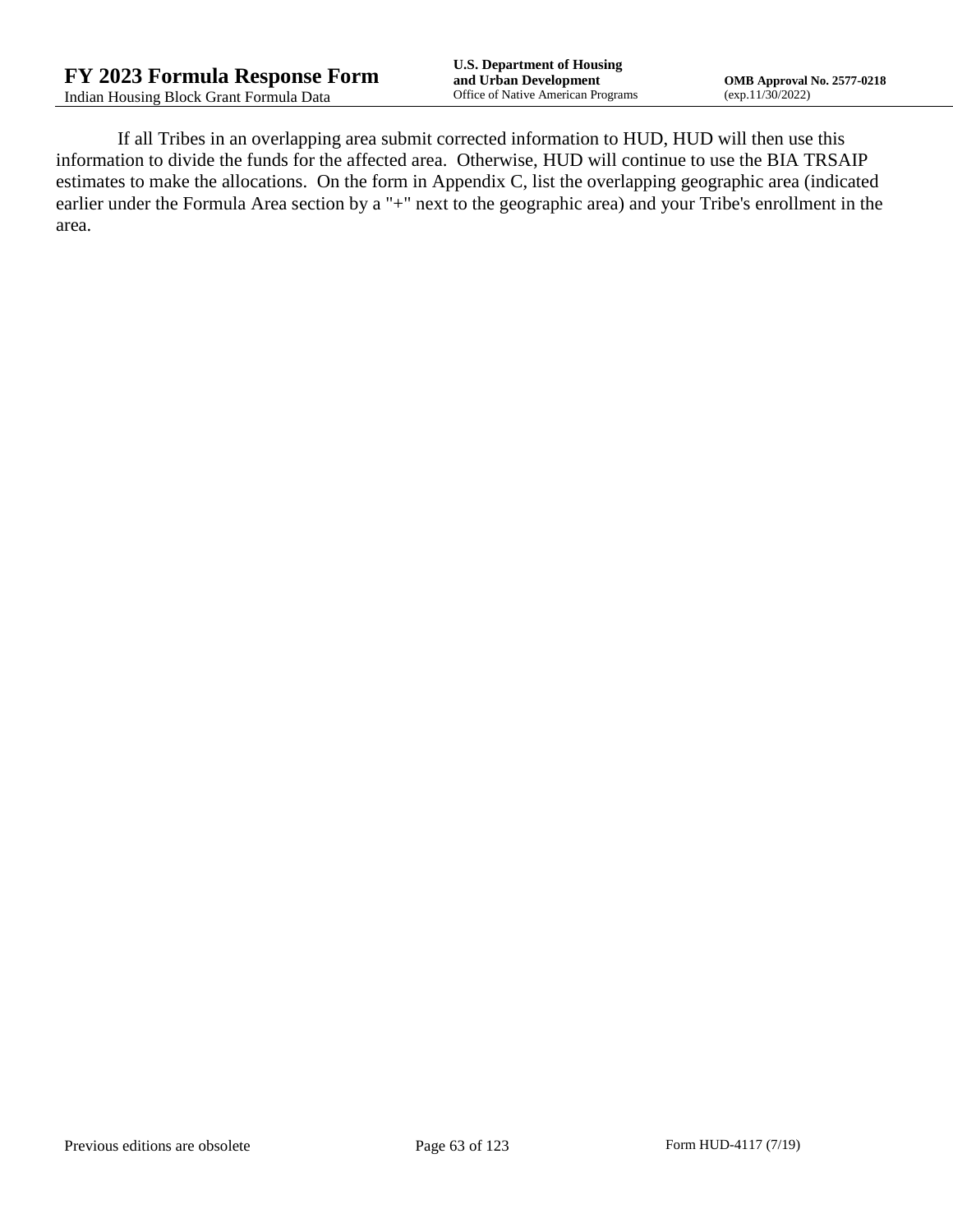## **Manchester Band of Pomo Indians Tribal Enrollment & Formula Area Population Cap**

In accordance with §1000.302 (5), Tribal Enrollment is used to cap AIAN persons in calculating Needs data. A cap is placed at twice Tribal Enrollment. If there is a "\*" next to "AIAN persons" in the Needs section, your Tribe's data have been "capped."

## **The enrollment being used for your Tribe (or Alaska Village or Corporation) is: 1,074**

If your Tribe's enrollment is different than what is listed above, please follow the instructions in Appendix D for correcting your Tribe's enrollment.

If a cap has been applied to your Tribe and you are providing housing services to more than twice as many AIAN members of other Tribes as members of your own Tribe, please follow the instructions in Appendix D for correcting your Tribe's Population Cap.

Please note that Formula Area Population Cap Adjustments must be submitted on an annual basis to the IHBG Formula Customer Service Center for approval. The requests must be postmarked or faxed by August 1 of this year.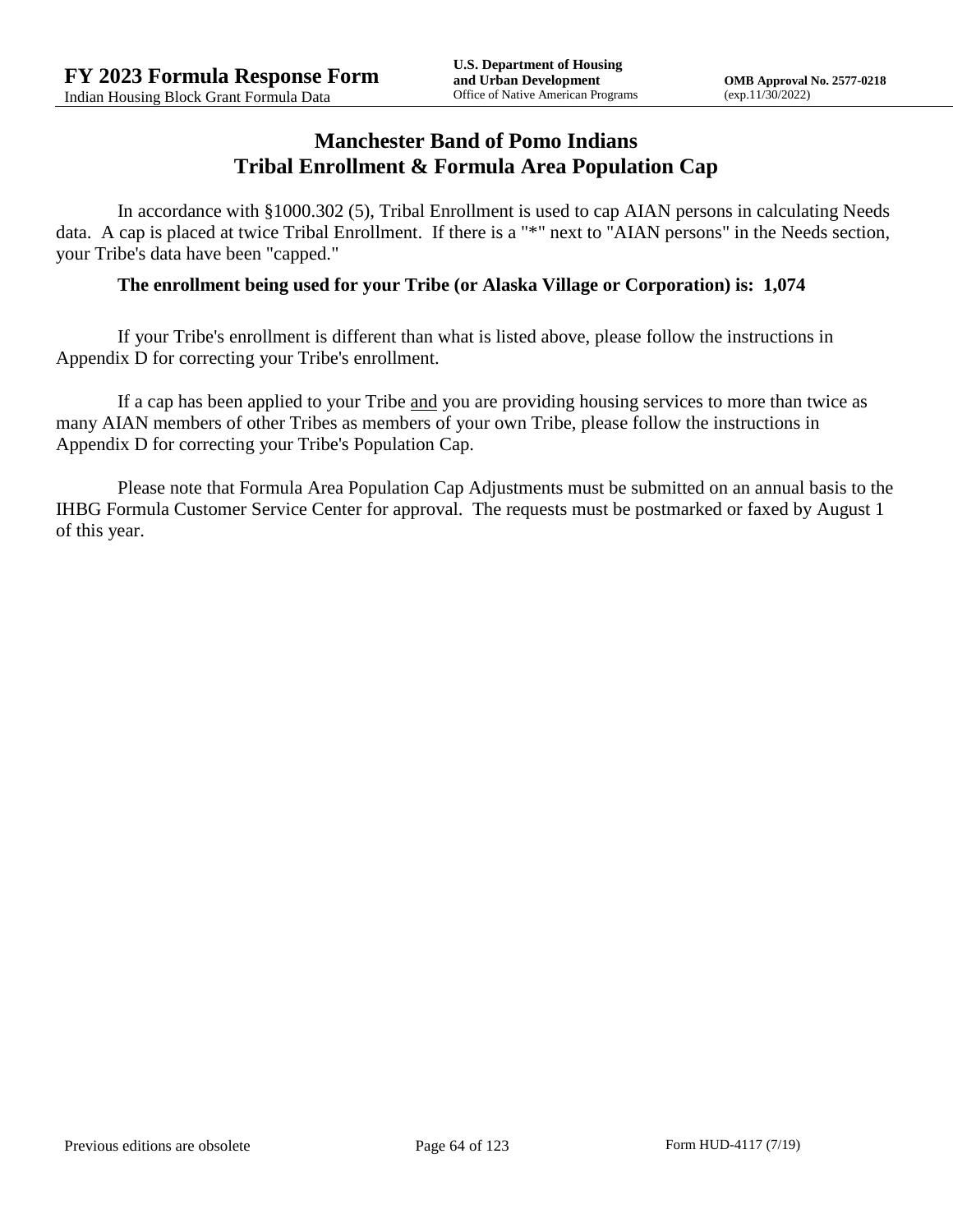# **Manchester Band of Pomo Indians Needs Data**

Listed below are the data currently being used to calculate the Needs component of your Tribe's allocation based on your Tribe's "Formula Area" (see Formula Area section of this document).

The data used are from a special tabulation. This tabulation:

- Counts individuals reported as AIAN. The AIAN person count variable comes from the Decennial Census and is aged using Census population estimates. For the FY 2010 Decennial Census, data for reservations, trust lands, and remote Alaska will receive an undercount adjustment of 4.88%. For all other Needs variables, in FY 2023 HUD will use the 5-year rolling average from 2014 to 2018 ACS data. The ACS data will be updated every year. Therefore, in FY 2024, the ACS data will be from 2015 to 2019. These data sources apply unless Tribes have approved Census Challenges in place. **No, your Tribe does not have an approved Census Challenge.**
- The FY 2023 estimate is calculated with the Needs component based on single race (AIAN alone) Census data and multi-race (AIAN alone and in combination with other race(s)) Census data. The amount of the allocation for each Indian Tribe was determined to be the greater of the two resulting allocation amounts.

The growth adjustment factor and the undercount adjustments used for your Formula Area are listed next to each Formula Area in the table listing your Tribe's Formula Area.

After adjusting for population growth and undercount, sharing of Needs data among Tribes in cases of overlapping Formula Areas and application of the Population Cap (see note below), your Tribe's Needs component is based on **multi-race data**. The Needs data are:

| AIAN persons:                                                               | $*2,148$ |
|-----------------------------------------------------------------------------|----------|
| AIAN households with annual income less than 30% of median income:          | 163      |
| AIAN households with annual income between 30% and 50% of median income:    | 99       |
| AIAN households with annual income between 50% and 80% of median income:    | 129      |
| AIAN households which are overcrowded or without kitchen or plumbing:       | 54       |
| AIAN households with housing cost burden greater than 50% of annual income: | 177      |
| Housing Shortage (number of low-income AIAN households less total number    | 355      |
| of NAHASDA and Current Assisted Stock):                                     |          |

Note: If there is a "\*" next to "AIAN persons" above, the Tribe's data have been "capped." This occurs when the AIAN population in the Tribe's Formula Area is greater than twice its total Tribal Enrollment.

If you think these data do not reflect your Needs:

 Check to see if the Formula Area, as listed previously, is correct for your Tribe. If the Formula Area is not correct, submit that correction.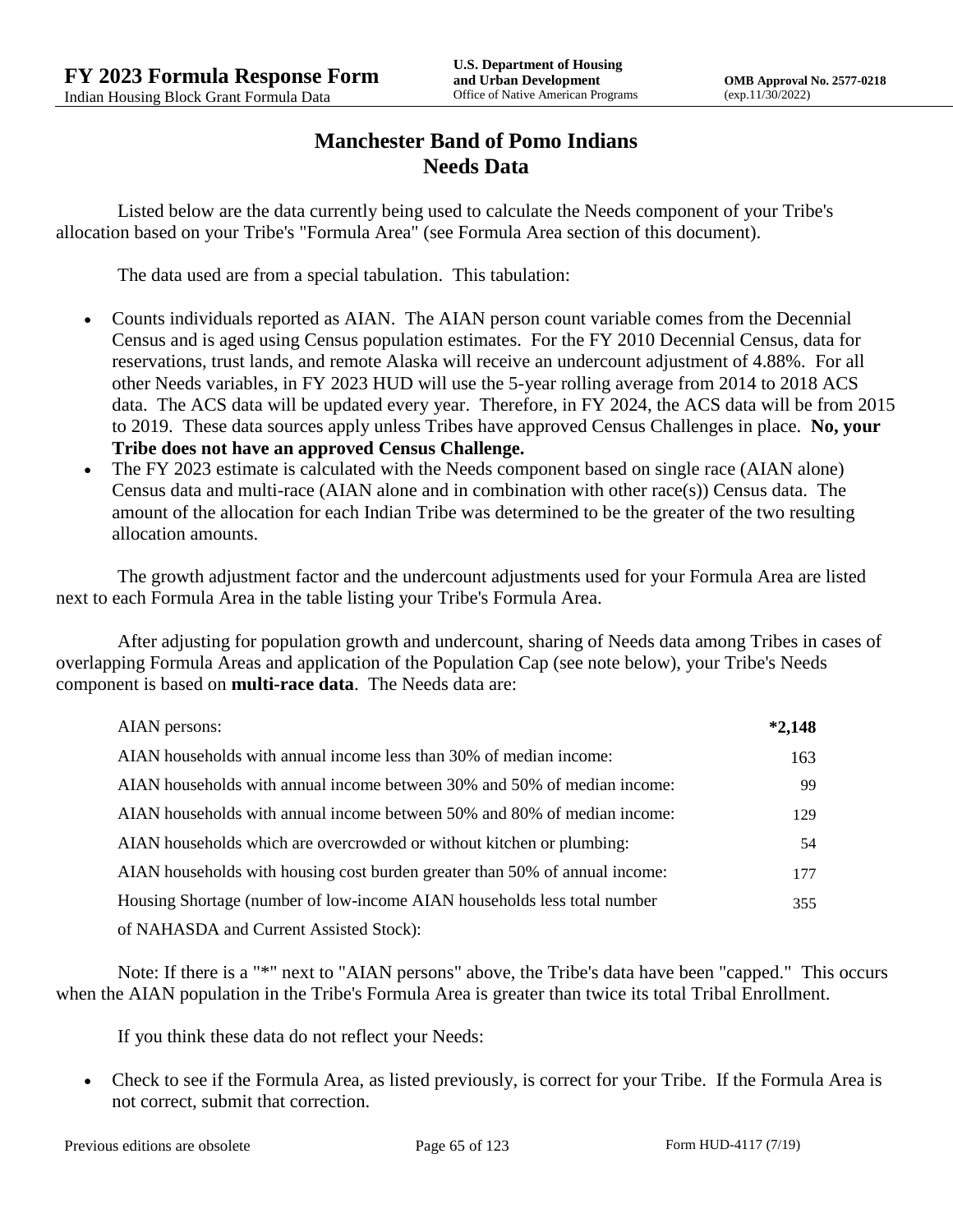- Check to see if the Formula Area for your Tribe overlaps that of another Tribe. If it does, you may wish to contact the IHBG Formula Customer Service Center to obtain detailed information on how the Needs data are being shared.
- If you still disagree, you may wish to submit a Census challenge. To determine if submitting a Census challenge would be appropriate for your Tribe, please review the *FY 2023 Needs Data* above and the FY *2024 Needs Data* on Attachment A for a full presentation on the Needs data available for your Tribe, 3and then read the document "*Challenging U.S. Decennial Census Data: Guidelines for the Indian Housing Block Grant Formula*" at: [https://portal.hud.gov/hudportal/HUD?src=/program\\_offices/](https://portal.hud.gov/hudportal/HUD?src=/program_offices/public_indian_housing/ih/codetalk/onap/ihbgformula) [public\\_indian\\_housing/ih/codetalk/onap/ihbgformula.](https://portal.hud.gov/hudportal/HUD?src=/program_offices/public_indian_housing/ih/codetalk/onap/ihbgformula)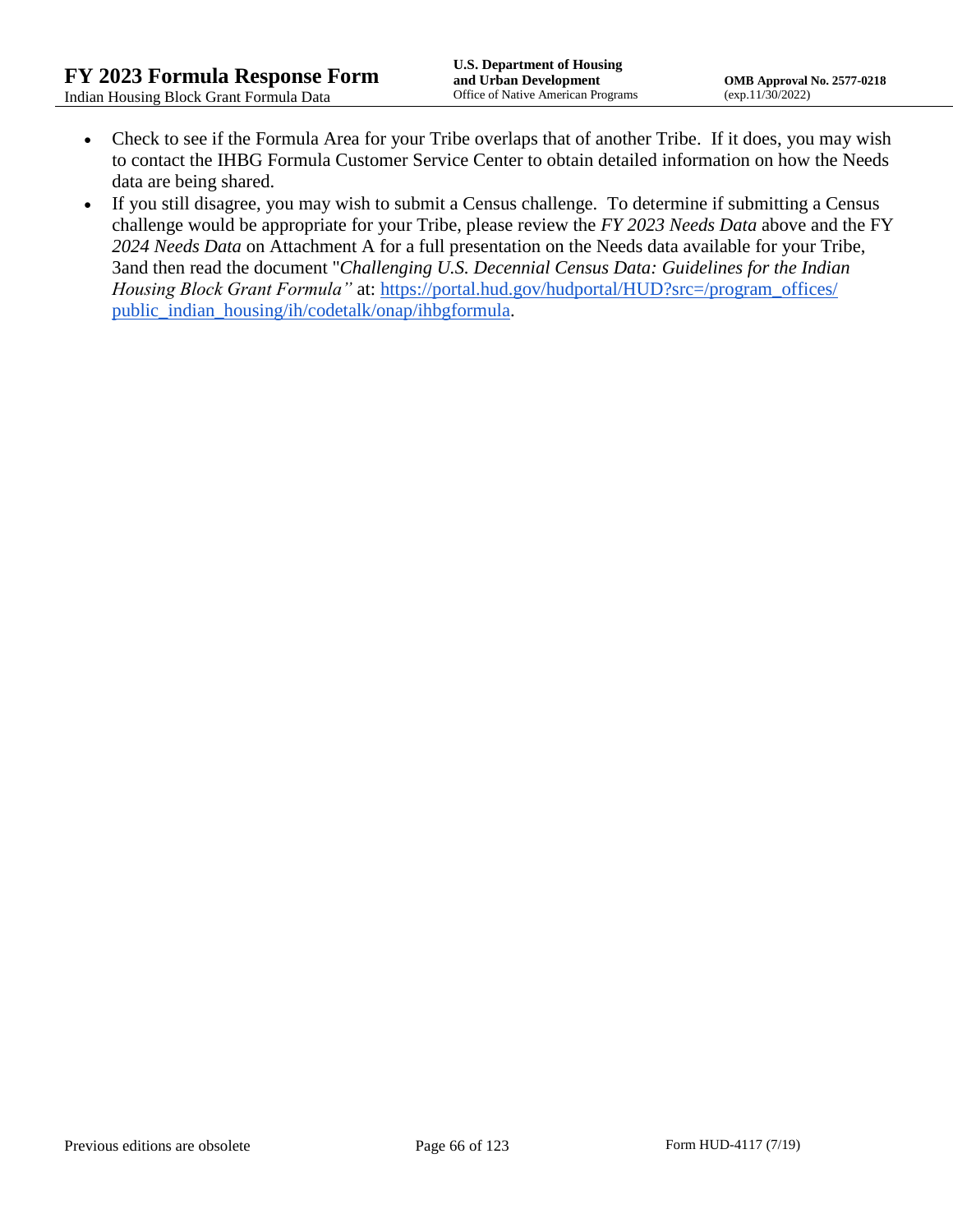## **Manchester Band of Pomo Indians Preliminary Allocation Amount**

#### *(Based on an estimated \$772,000,000 appropriation)*

This is only a preliminary estimate to be used for planning purposes based on an estimated \$772,000,000 appropriation for the IHBG program. It will change based on corrections to the data used for all Tribes (any change in one Tribe's data affects the allocation for all Tribes) and/or actual FY 2023 appropriations.

| FCAS Component <sup>2</sup> :                                                                               | \$411,879        |
|-------------------------------------------------------------------------------------------------------------|------------------|
| Needs Component <sup>3</sup> :                                                                              | \$776,281        |
| §1000.331 Phase Down Adjustments to<br>Moderate Impact of Introduction of New Data<br>Source <sup>4</sup> : | \$0              |
| §1000.340 (b) Adjustments to achieve FY<br>1996 Base Year Amount <sup>5</sup> :                             | $-$10,381$       |
| <b>Preliminary Current Year Allocation</b><br><b>Estimate:</b>                                              | \$1,177,780      |
| Adjustments for over- or under-funding in<br>prior years <sup>6</sup> :                                     | \$0              |
| <b>Initial Allocation Estimate:</b>                                                                         | \$1,177,780      |
| §1000.342 Undisbursed Funds Adjustment <sup>7</sup> :                                                       | To be Determined |
| §1000.329 Minimum Allocation Adjustment <sup>8</sup> :                                                      | To be Determined |
| <b>FY 2023 Final Allocation Estimate:</b>                                                                   | \$1,177,780      |

2 If an "M" appears following the FCAS component, it means that the modernization subsidy on which FCAS was based was calculated using the alternative definition in §1000.316(b)(2), which states that "for Indian Tribes with an Indian Housing Authority (IHA) that owned or operated fewer than 250 public housing units on October 1, 1997, the modernization allocation equals the amount of funds received under the assistance program authorized by Section 14 of the 1937 Act (not including funds provided as emergency assistance) for FYs 1992 through 1997." If an "A" appears, it means that your Tribe had an IHA that owned or operated fewer than 250 public housing units on October 1, 1997, but was entitled to a larger modernization amount using the original method of calculation (§1000.316(b)(1)) and your allocation was adjusted to take this into account, as called for in  $\S 1000.340(a)$ . If no "M" or "A" appears, the modernization subsidy was calculated using the original method described in §1000.316(b)(1).

 $3$ The Needs component includes adjustments needed to achieve minimum funding as called for in §1000.328. The minimum allocation in any FY to an Indian Tribe under the Needs component of the IHBG Formula shall equal 0.007826% of the available appropriations for that FY after set asides. In this allocation, the minimum Needs allocation is \$60,417. To be eligible for the minimum allocation, an Indian Tribe must receive less than \$200,000 under the FCAS component of the IHBG Formula for the FY, and must demonstrate the presence of any households at or below 80 percent of median income.

4 In accordance with §1000.331, to minimize the impact of funding changes based on the introduction of a new data source, if, solely as a direct result of the introduction of a new data source, an Indian Tribe's allocation under the Needs component of the formula is less than 90 percent of the amount it received under the Needs component in the immediate previous FY, the Indian Tribe's Needs allocation shall be adjusted to 90% of the previous year's Needs allocation.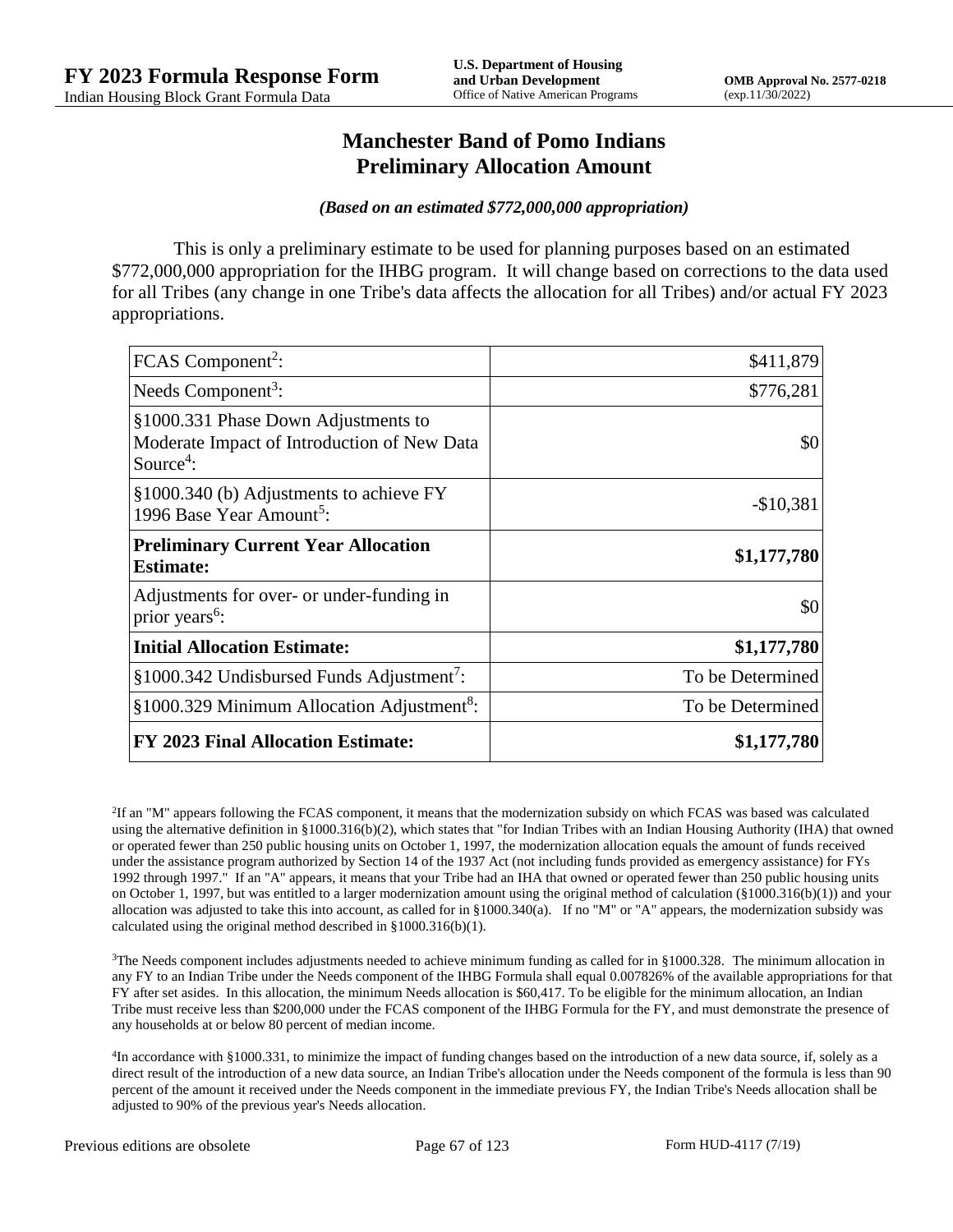<sup>5</sup> According to §1000.340, if a Tribe is allocated less funding under the formula than an IHA received on its behalf in FY 1996 for operating subsidy and modernization, its allocation is increased to the amount received in FY 1996 for operating subsidy and modernization.

<sup>6</sup> Adjustments refer to corrections made to prior year formula allocations. Most are repayment agreements with HUD, usually for overfunding received by the Tribe in prior years due to late reporting of paid-off and conveyed FCAS. Funds recovered through repayments are reallocated among all Tribes in the following FY through the formula. Adjustments are also occasionally made as a result of HUD errors in entering Tribes' information or in calculating formula allocations.

 $^7$  In accordance with §1000.342, Tribes with an initial allocation amount of \$5 million or greater may be subject to a reduction depending on the amount they have in HUD's Line of Credit Control System (LOCCS) on the first day of FY 2023. The amount of the reduction would be redistributed among other Tribes in proportion to their Needs calculation.

<sup>8</sup> In accordance with §1000.329, if carryover funds are available in any given year, HUD will hold the lesser amount of \$3 million or available carryover funds for additional allocations to Tribes with allocations less than 0.011547 percent of that year's appropriation. If the set-aside carryover funds are insufficient to fund all eligible Tribes at 0.011547 percent of that year's appropriations, the minimum total allocation shall be reduced to an amount which can be fully funded with carryover funds.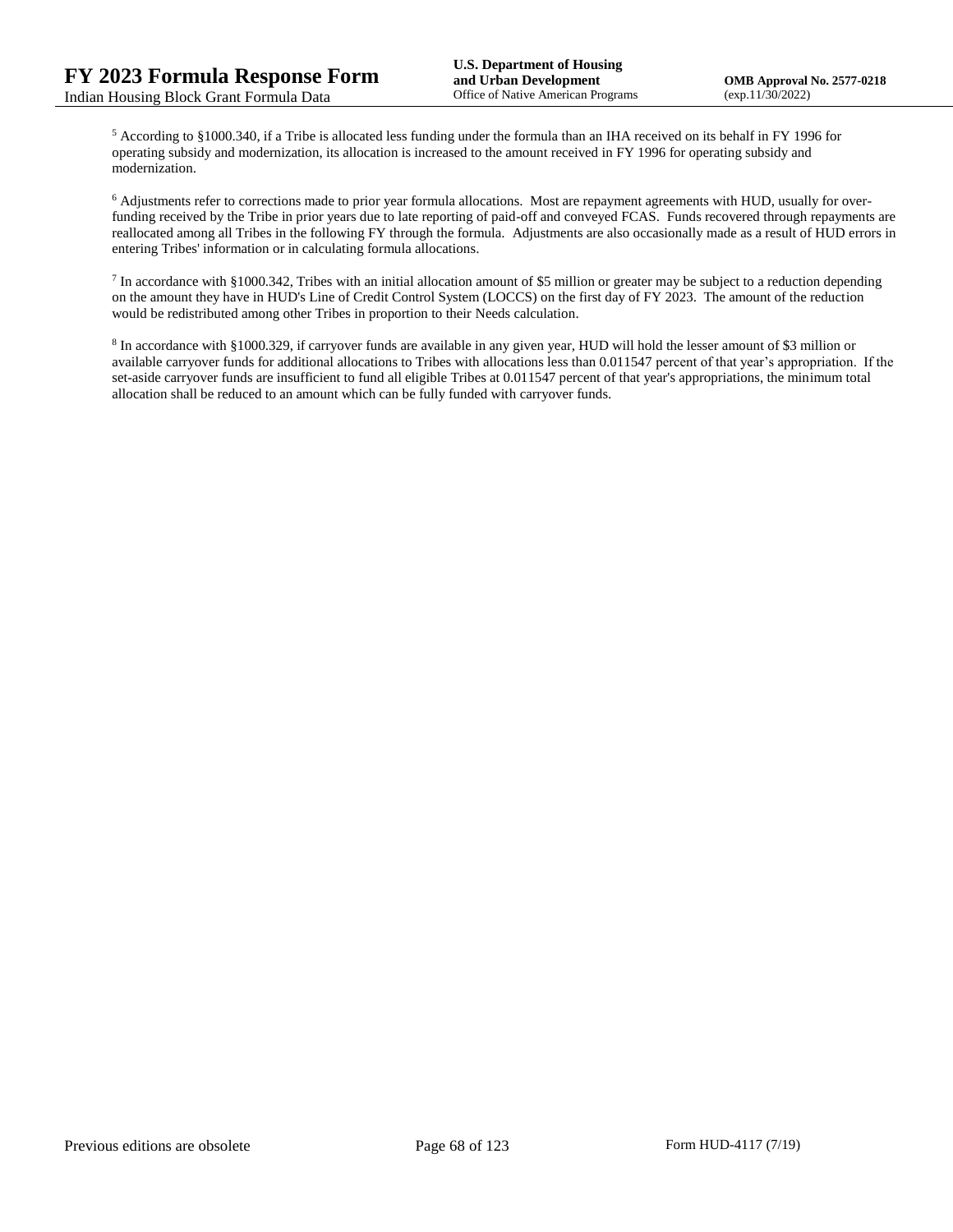# **Attachment A: FY 2024 Indian Housing Block Grant (IHBG) Needs Data**

The Needs data which will be used to estimate your Fiscal Year (FY) 2024 Indian Housing Block Grant (IHBG) formula allocation are shown below:

| <b>Need Variable</b>   | <b>Adjusted 2010 Decennial</b>   |            | <b>Tribe Submitted</b>  |            |
|------------------------|----------------------------------|------------|-------------------------|------------|
|                        | <b>Census and 2015 to 2019</b>   |            | <b>Census Challenge</b> |            |
|                        | <b>American Community Survey</b> |            | (if applicable)         |            |
|                        | Single Race                      | Multi Race | <b>Single Race</b>      | Multi Race |
| American Indian and    | 1,987                            | 4,219      |                         |            |
| Alaska Native (AIAN)   |                                  |            |                         |            |
| $persons*$             |                                  |            |                         |            |
| <b>AIAN</b> households | 111                              | 347        |                         |            |
| with annual income     |                                  |            |                         |            |
| less than 30% of       |                                  |            |                         |            |
| median income          |                                  |            |                         |            |
| <b>AIAN</b> households | 83                               | 234        |                         |            |
| with annual income     |                                  |            |                         |            |
| between 30% and        |                                  |            |                         |            |
| 50% of median          |                                  |            |                         |            |
| income                 |                                  |            |                         |            |
| <b>AIAN</b> households | 95                               | 254        |                         |            |
| with annual income     |                                  |            |                         |            |
| between 50% and        |                                  |            |                         |            |
| 80% of median          |                                  |            |                         |            |
| income                 |                                  |            |                         |            |
| <b>AIAN</b> households | 40                               | 109        |                         |            |
| which are              |                                  |            |                         |            |
| overcrowded or         |                                  |            |                         |            |
| without kitchen or     |                                  |            |                         |            |
| plumbing               |                                  |            |                         |            |
| <b>AIAN</b> households | 93                               | 307        |                         |            |
| with housing cost      |                                  |            |                         |            |
| burden greater than    |                                  |            |                         |            |
| 50% of annual income   |                                  |            |                         |            |

\* The Decennial Census AIAN population data is adjusted for undercounts on reservation/trust lands and for remote Alaska. It is also adjusted for population change through FY 2019 based on the most recent Census county-level population projections. The count shown is the same as was used in FY 2022, since any further update is dependent on the introduction of the 2020 Decennial Census.

**Note:** The Housing Shortage Needs variable is not shown because it is based on the sum of lowincome households less the total number of Current Assisted Stock (CAS), and CAS is not provided on this document for review. However, it will be provided on your Tribe's FY 2024 Formula Response Form.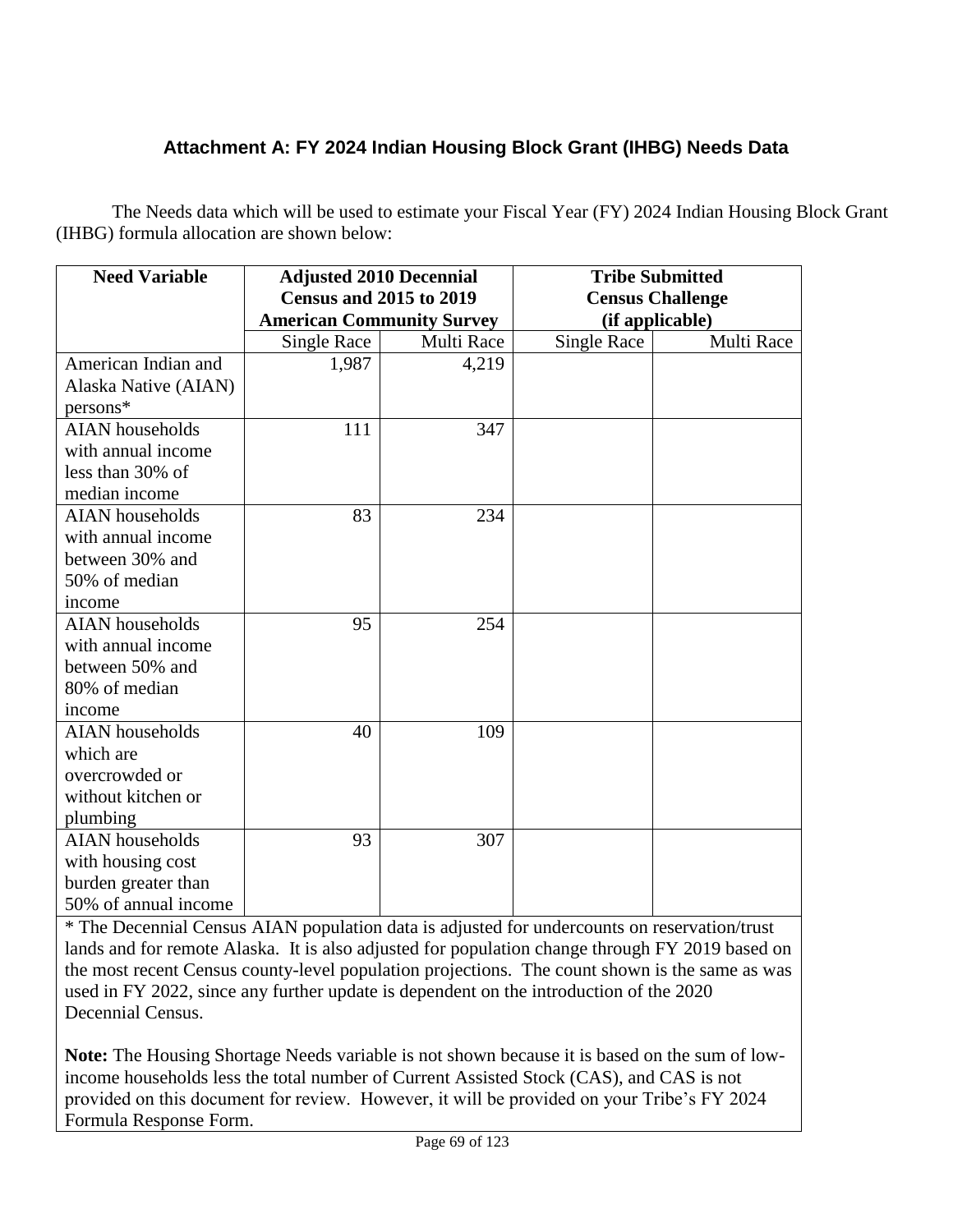All of the data above reflects the total Needs for your Formula Area prior to the application of the population cap. Therefore, these figures may be much higher than the amounts shown on your Tribe's Formula Response Form. If you share Formula Area with other Tribes, the data shown are your share of the Needs data in your combined overlapping Formula Areas.

If you have an approved Census challenge it will be shown in the table above, and that data will be used unless the Tribe specifically requests a return to the standard Census data set prior to March 30, 2023. If you believe you have an approved Census challenge but it is not shown in the table above, please contact the IHBG Formula Customer Service Center.

If you think these data do not reflect the Tribe's need:

- 10. Check to see if the Formula Area, as listed on your FY 2023 Formula Response Form, is correct for your Tribe. If the Formula Area is not correct, you may submit that correction no later than the August 1, 2022, the deadline for the FY 2023 allocation, or August 1, 2023, the deadline for the FY 2024 allocation.
- 11. Check to see if the Formula Area for your Tribe overlaps that of another Tribe. If it does, you may wish to contact the IHBG Formula Customer Service Center to obtain detailed information on how the Needs data are being shared.
- 12. If you still disagree, you may wish to submit a Census challenge no later than March 30, 2023 for the FY 2024 IHBG allocation. If so, please review the guidelines in "Challenging U.S. Census Data: Guidelines for the Indian Housing Block Grant Formula." [https://portal.hud.gov/hudportal/HUD?src=/program\\_offices/public\\_indian\\_housing/ih/codetalk/onap/ih](https://portal.hud.gov/hudportal/HUD?src=/program_offices/public_indian_housing/ih/codetalk/onap/ihbgformula) [bgformula.](https://portal.hud.gov/hudportal/HUD?src=/program_offices/public_indian_housing/ih/codetalk/onap/ihbgformula)

Should you have questions, please contact the IHBG Formula Customer Service Center at:

2614 Chapel Lake Drive Gambrills, MD 21054 Phone: 800-410-8808 Fax: 202-393-6411 E-mail: IHBGformula@firstpic.org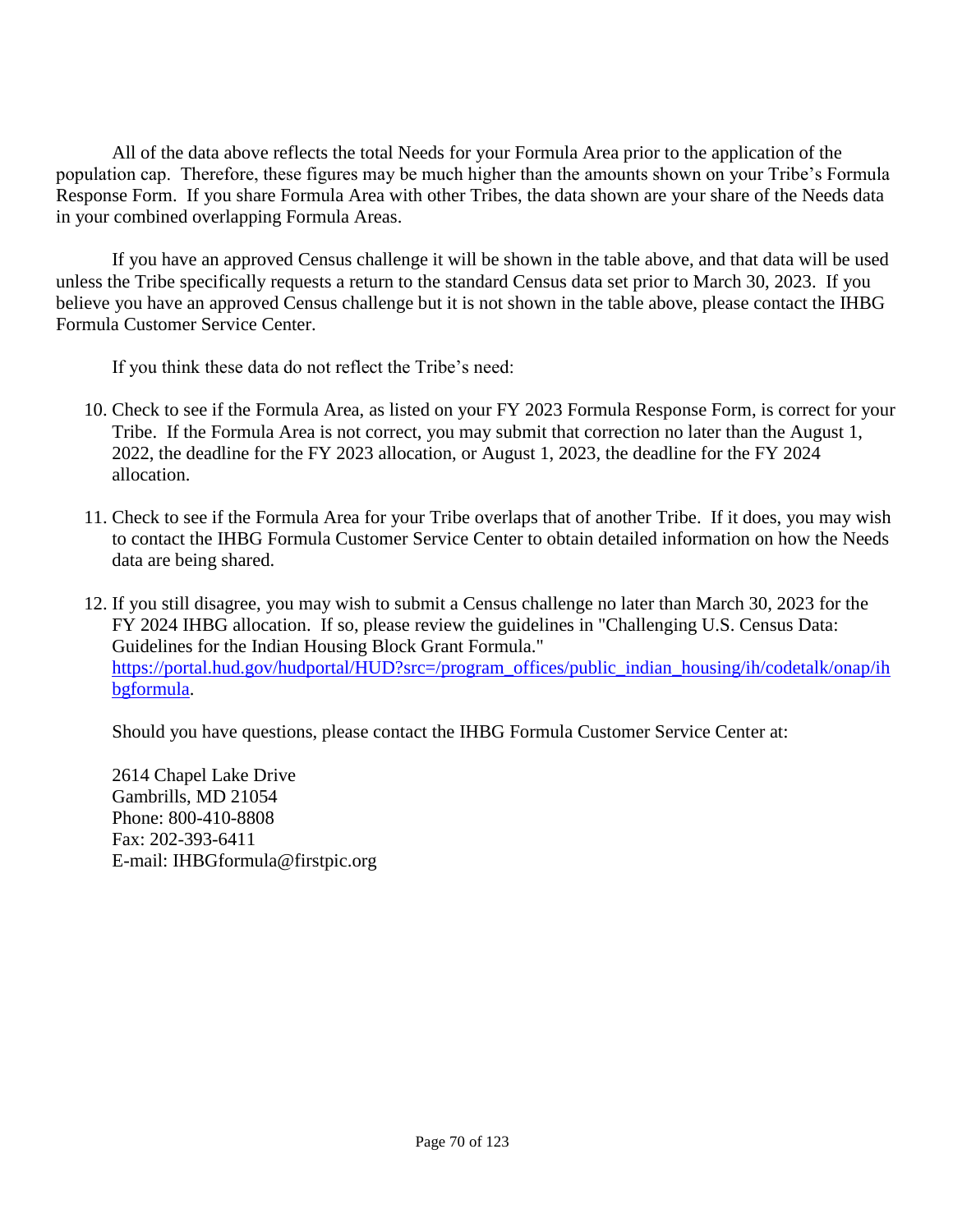Public reporting burden for the collection of information is estimated to average 30 minutes. This includes the time for collecting, reviewing, and reporting the data. The information will be used to allocate funds under the IHBG program. Response to this request for information is required in order to receive the benefits to be derived. This agency may not collect this information, and you are not required to complete this form unless it displays a currently valid OMB control number.

## **Indian Housing Block Grant Formula Data for the Mooretown Rancheria of Maidu Indians**

This document provides notice to the Tribe and/or Tribally designated housing entity (TDHE) of the data to be used in calculating its Indian Housing Block Grant (IHBG) program allocation for Fiscal Year (FY) 2023. It also provides an estimate of the Tribe's FY 2023 allocation.

Please carefully review your Tribe's data and report any changes and corrections to the IHBG Formula Customer Service Center as described below. All Tribes/TDHEs are responsible for reporting data changes and corrections. According to 24 CFR 1000.315(b), the Formula Response Form (FRF) is the only mechanism that a recipient shall use to report changes to the number of Formula Current Assisted Stock (FCAS). In addition, Tribes/TDHEs should use the FRF to report changes and corrections to the following:

- Formula Area.
- Overlapping Formula Areas.
- Tribal Enrollment and Formula Area Population Cap.

### **Submission Deadlines**

The submission must be postmarked or faxed by **August 1, 2022**, for consideration in the FY 2023 allocation. Please postmark or fax changes and corrections with appropriate supporting documentation to the IHBG Formula Customer Service Center by **August 1, 2022**, for inclusion in the FY 2023 allocation. Please note that while HUD requires requests for formula changes to be submitted by August 1<sup>st</sup>, HUD may consider subsequent requests from Tribes that have been directly affected by changes resulting from other Tribes' requests submitted prior to the August 1 deadline. Subsequent requests received in prior FYs may be carried into future FYs if processing of such requests is not finalized in the current FY. For questions regarding appropriate documentation, please contact the IHBG Formula Customer Service Center at the address listed below.

The results of any successful changes to Fair Market Rent (FMR), Total Development Cost (TDC), and the U.S. Census Bureau Population Estimates data should also be submitted by August 1, 2022. Details on the procedures to be followed if you wish to challenge these data elements are contained in the Appendices to the most recent published document "*Challenging U.S. Decennial Census Data: Guidelines for the Indian Housing Block Grant Formula.*" This document can be obtained from the IHBG Formula Customer Service Center or at: [https://portal.hud.gov/hudportal/HUD?src=/](https://portal.hud.gov/hudportal/HUD?src=/program_offices/public_indian_housing/ih/codetalk/onap/ihbgformula) 

[program\\_offices/public\\_indian\\_housing/ih/codetalk/onap/ihbgformula.](https://portal.hud.gov/hudportal/HUD?src=/program_offices/public_indian_housing/ih/codetalk/onap/ihbgformula)

The FRF also includes other data elements used to calculate the Needs component of the Formula. Tribes/TDHEs wishing to challenge these data elements should review the **Needs section** of this form. Each year, Tribes/TDHEs are reminded that March 30 is the deadline for the next FY's Census challenge. The Needs data in this document will include previously approved Census challenges, if still eligible for use in the FY 2023 allocation, as well as available Census data. If applicable, check the Needs section to verify that successful challenges have been incorporated. Needs data for FY 2024 is included in Attachment A

Previous editions are obsolete Page 71 of 123 Form HUD-4117 (7/19)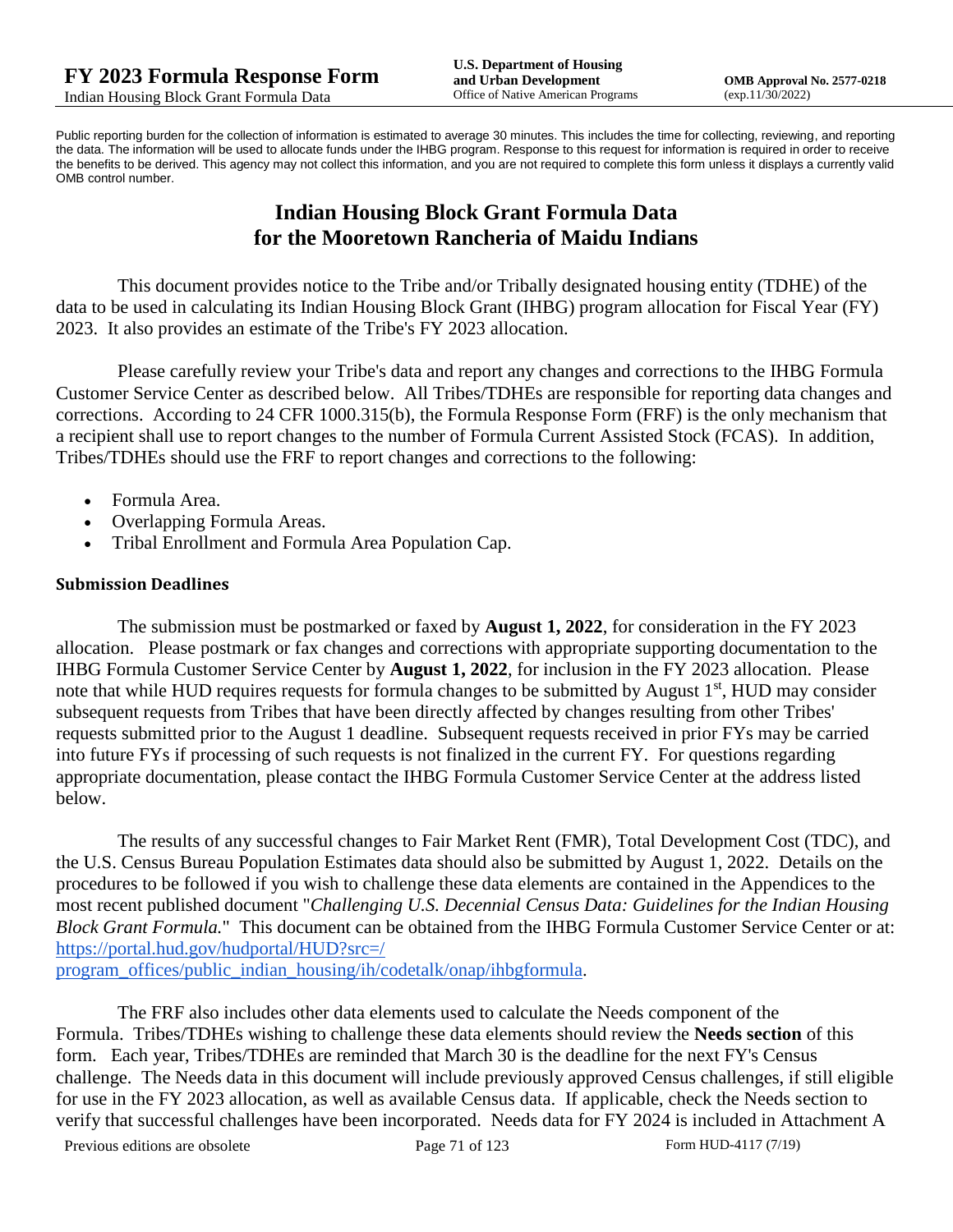of this form. Should you wish to initiate a challenge to your Needs data for FY 2024, please consult the guide, "*Challenging U.S. Decennial Census Data: Guidelines for the Indian Housing Block Grant Formula.*" The guide outlines procedures for conducting a Census challenge.

## **Failure to Report**

Please note that pursuant to §1000.315 and §1000.319, recipients are responsible for verifying and reporting changes to their FCAS on the FRF to ensure that data used for the IHBG Formula are accurate. Reporting shall be completed in accordance with requirements in subpart D and the FRF. If a recipient receives an overpayment of funds because it failed to report such changes on the FRF in a timely manner, the recipient shall be required to repay the funds within five fiscal years. HUD shall subsequently distribute the funds to all Indian Tribes in accordance with the next IHBG Formula allocation. A recipient will not be provided back funding for any units that the recipient failed to report on the FRF in a timely manner. HUD shall have three years from the date a FRF is sent out to take action against any recipient that fails to correct or make appropriate changes on that FRF. Review of FCAS will be accomplished by HUD as a component of A-133 audits, routine monitoring, FCAS target monitoring or other reviews.

The deadline for responding with changes to the data on the FRF is August 1. Any changes reported after the August 1 deadline are not timely under §1000.315 and §1000.319. Accordingly, no back funding is authorized based on changes reported after August 1; nor will untimely reported units be included in the FY 2023 allocation.

#### **Appeals Process**

Tribes/TDHEs may appeal HUD decisions regarding data used in the IHBG formula and HUD formula determinations in accordance with §1000.336(d).

#### **Technical Assistance**

Should you have questions, please contact the IHBG Formula Customer Service Center at:

2614 Chapel Lake Drive Gambrills, MD 21054 Phone: 800-410-8808 Fax: 202-393-6411 E-mail: IHBGformula@firstpic.org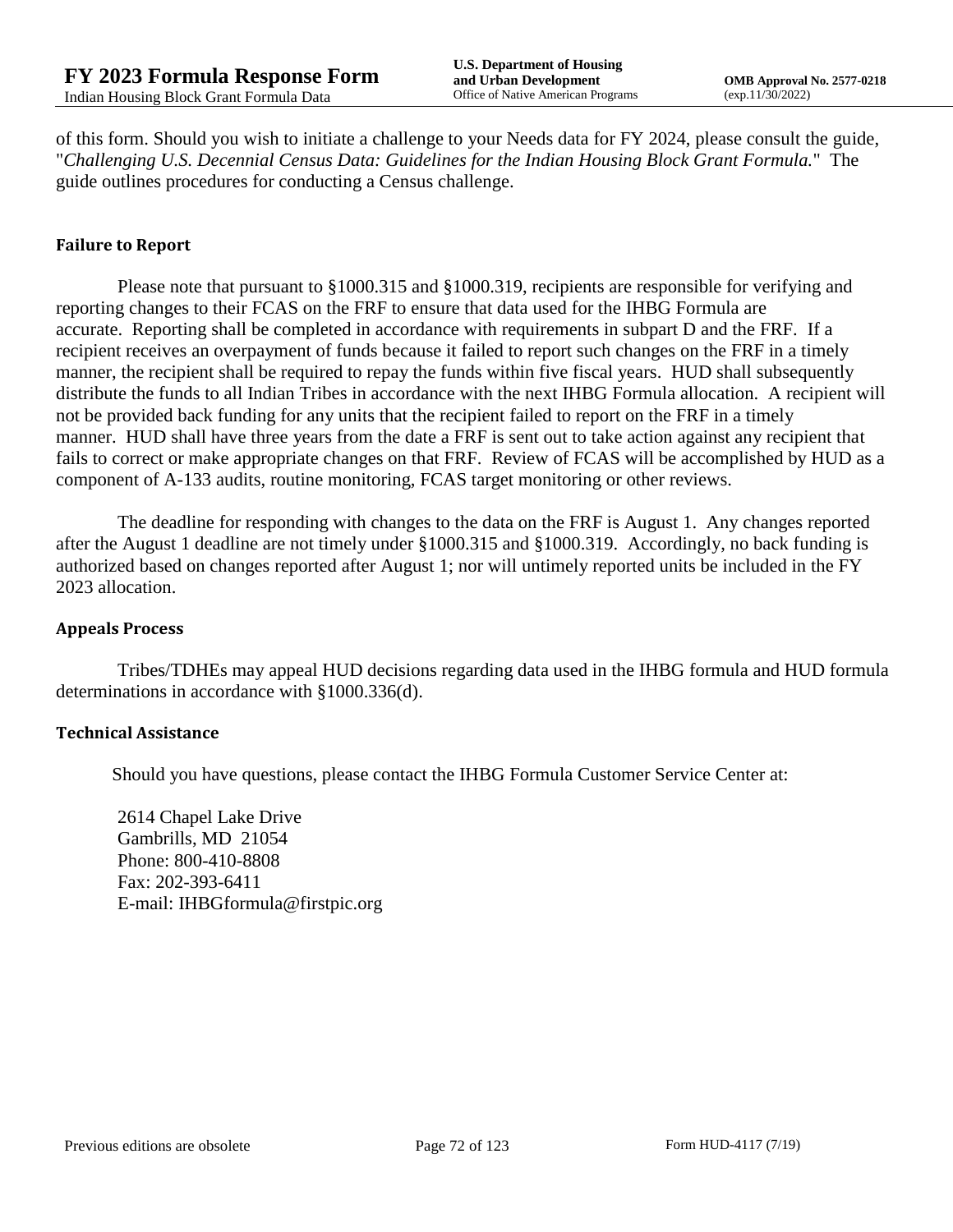# **Mooretown Rancheria of Maidu Indians Formula Current Assisted Stock Homeownership and Rental**

HUD records show your Tribe/TDHE having the following Formula Current Assisted Stock (FCAS) funded by 1937 Housing Act programs. Please compare the project numbers, number of units, type of units, and Date of Full Availability (DOFA) with your records. Then postmark or fax any changes and corrections, including updated information, to the IHBG Formula Customer Service Center by **August 1, 2022**, for inclusion in the FY 2023 allocation. **Please note:** If a unit becomes ineligible as FCAS between the date in which you report and September 30, HUD will need to recover the over-funding that the recipient received for that unit unless the recipient submits an additional Appendix A1 before September 30 that indicates the unit's eligibility status.

The unit counts reported below include:

- Low Rent, Mutual Help and Turnkey III units funded under 1937 Housing Act (i.e., units that were subject to an Annual Contributions Contract (ACC)).
- Units converted prior to October 1, 1997, as the type of unit to which it was converted.
- Units converted on or after October 1, 1997, as the type of unit funded on the latest ACC.

The unit counts reported below <u>do not</u> include:

- Units built with NAHASDA, HOME, or ICDBG funds.
- Units built with BIA, State, or tribal funds.
- Units built over the number specified in the original ACC for Projects with DOFA after October 1, 1997.
- Units not used as housing dwelling units, including units used for non-dwelling purposes and unoccupied units not being made available for occupancy.
- Units previously reported as having been conveyed, conveyance eligible (paid-off but not conveyed), or demolished.

A unit that is conveyance eligible will be removed from HUD's FCAS data when it becomes eligible for conveyance. If a legal impediment prevented the conveyance, the Tribe/TDHE needs to make reasonable efforts to overcome the legal impediment as required in §1000.318(b). When the unit is conveyed, it is up to the Tribe/TDHE to report to the IHBG Formula Customer Service Center when the unit is conveyed or when the 2-year time period is up, and to provide all necessary documentation for HUD to re-evaluate the unit to see if it remained eligible as FCAS beyond the conveyance eligibility date. If the Tribe/TDHE has demonstrated it made reasonable efforts to convey in the face of a legal impediment as required by §1000.318(b), then HUD will revise the FCAS data for the preceding years and calculate the appropriate adjustment pursuant to the formula at §1000.319. No homeownership unit will be considered FCAS 24 months after the date the unit became conveyance eligible, unless the Tribe, TDHE, or IHA provides evidence from a third party, such as a court or state or federal government agency, documenting that a legal impediment continues to prevent conveyance, and assuming that the Tribe made reasonable efforts to overcome any existing legal impediments during the preceding 24 months in accordance with §1000.318(b).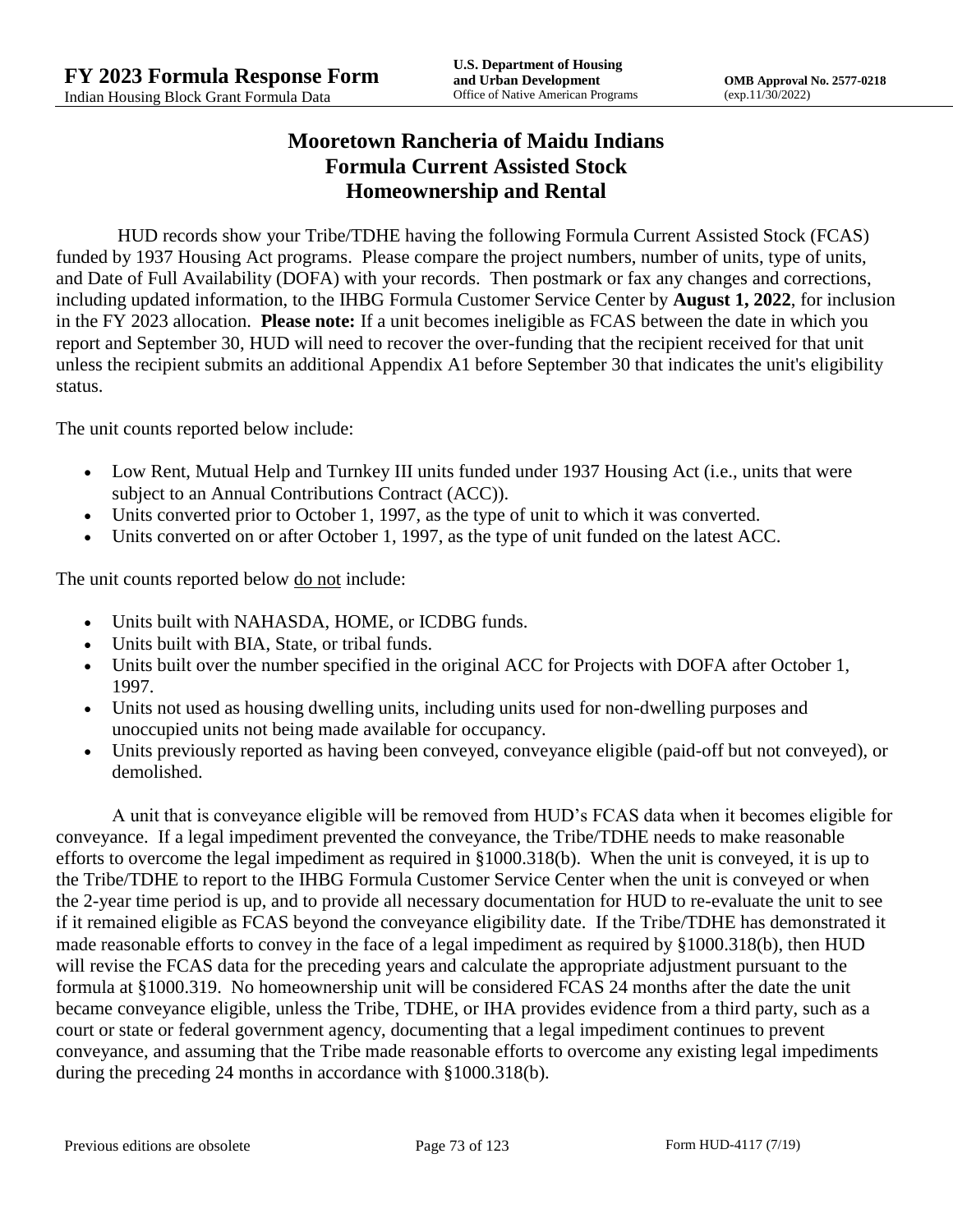Please note changes and corrections to the unit counts on the table below and also complete and submit appropriate forms as follows:

- Use **Appendix A1** to report units that are conveyance eligible or conveyed.
- Use **Appendix A2** to report changes due to DOFA of FCAS units.
- Use **Appendix A3** to report changes due to conversion of FCAS units.
- Use **Appendix A4** to report demolished and rebuilt FCAS units.
- Use **Appendix A5** to report all other FCAS changes.

**NOTE:** In accordance with Section 302(b)(1) of the *Native American Housing Assistance and Self-Determination Act (NAHASDA)*, 25 U.S.C. § 4152(b)(1), Mutual Help and Turnkey III units developed under the United States Housing Act of 1937 that are conveyed or eligible to be conveyed prior to October 1 of the calendar year immediately preceding the FY for which funds are provided cease to be eligible as FCAS beginning that FY unless the Tribe can demonstrate that the unit has not been conveyed for reasons beyond its control. By the terms of their Mutual Help and Occupancy Agreements (MHOA), such units are eligible for conveyance no later than 25 years from the inception of those agreements, which generally corresponds to the Date of Full Availability (DOFA). **Accordingly, all units in any project that reached its DOFA in FY 1997<sup>1</sup> , are presumptively no longer considered FCAS, and HUD is removing them from its FCAS data for the Tribe in the table below as indicated with a (\*).** If your Tribe believes that any of these units are still eligible for FCAS, please identify the project and unit number and provide the necessary information in accordance with the FRF as follows:

- 1. If the unit was converted to and is currently managed as a Low Rent (LR) unit, provide the information required in Appendix A3.
- 2. If there is a subsequent homebuyer, or the unit is still within the term of its lease-to-own agreement, please provide the information required in Appendix A5, including the date that the current agreement was signed and the termination date of the agreement.

<sup>1</sup>All units in projects that reached DOFA prior to FY 1997 were previously removed from FCAS on an FRF for FY 2014 or later, and are only listed on the FRF if the Tribe/TDHE submitted unit level information documenting continued eligibility. Unit eligibility will be re-challenged every three years to assure appropriate treatment.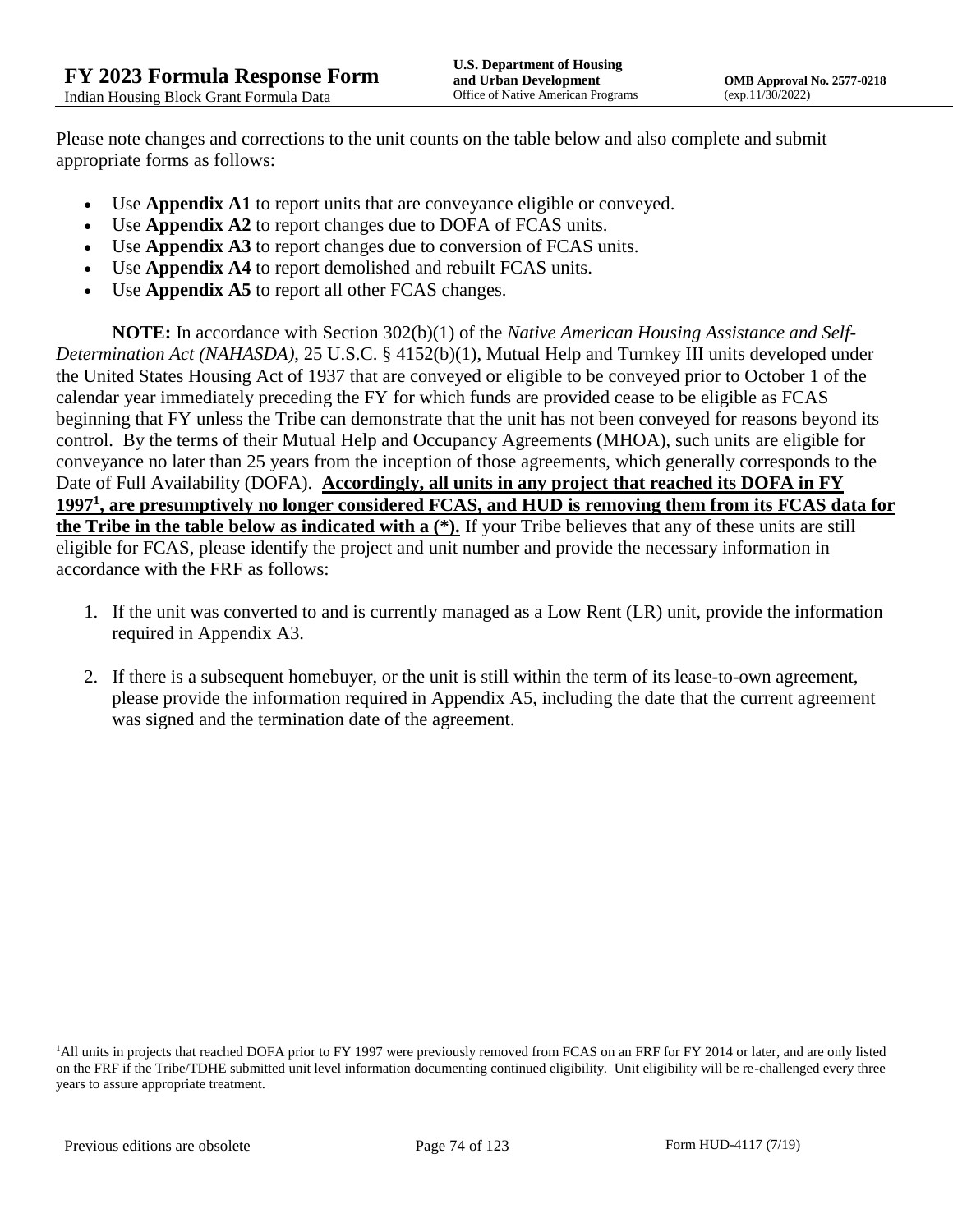Indian Housing Block Grant Formula Data

**OMB Approval No. 2577-0218**<br>(exp.11/30/2022)

| <b>Project</b> | <b>Low Rent</b> | <b>Mutual Help</b> | <b>TurnKey III</b> |                    | <b>DOFA</b> |
|----------------|-----------------|--------------------|--------------------|--------------------|-------------|
| <b>Number</b>  |                 |                    |                    | <b>Development</b> |             |
| CA99B130019    |                 |                    |                    |                    | 8/31/1996   |
| CA99B130020    |                 |                    |                    |                    | 8/31/1996   |
| CA99B130022    |                 |                    |                    |                    | 8/31/1996   |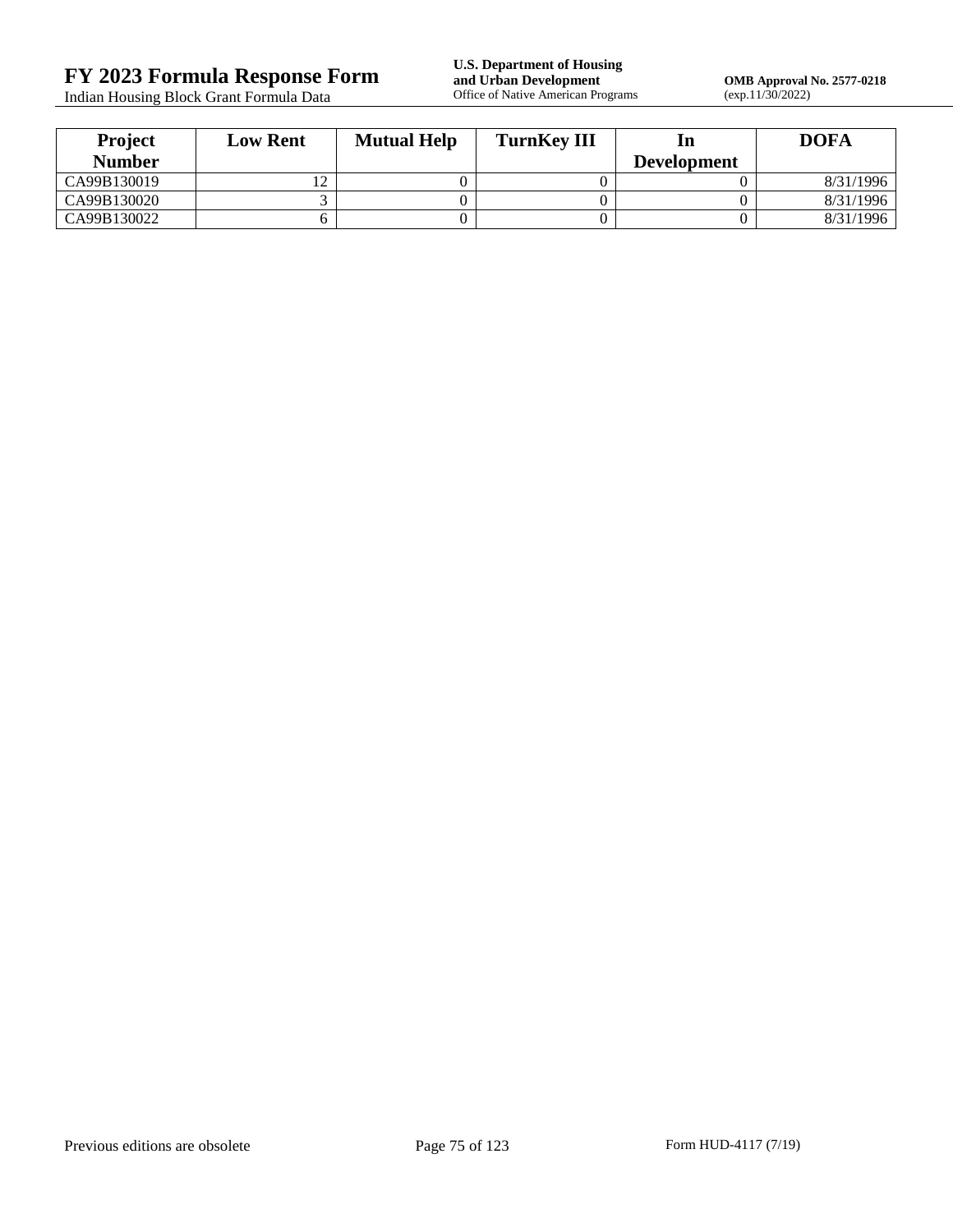## **Mooretown Rancheria of Maidu Indians Formula Current Assisted Stock Section 8**

Under the IHBG Formula, your Tribe's FCAS count includes the following Section 8 units:

## **Number of units: 0**

By regulation, Section 8 units are counted under the IHBG formula after their contracts expire only if the Tribe/TDHE continues to manage the assistance in a manner similar to the Section 8 program.

If you no longer provide or operate an equivalent number of Section 8, please make corrections to the total above and on the table below.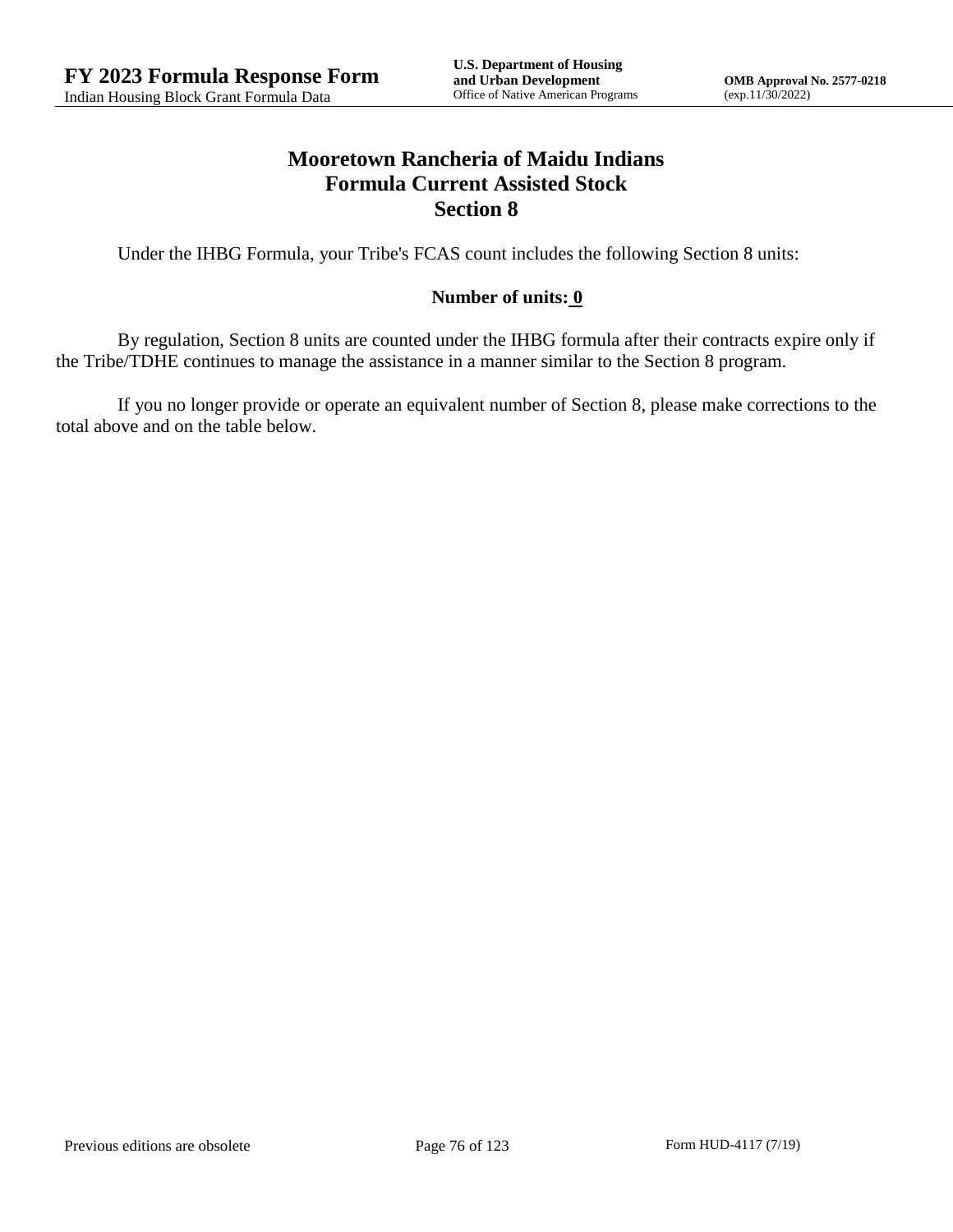## **Mooretown Rancheria of Maidu Indians**

## **Adjustment Factors**

#### **Inflation Rate Factor**

Inflation rate is adjusted annually and is a national figure used to adjust the amount of subsidy for FCAS.

#### **1.91%**

#### **Local Area Cost Adjustments**

Allowable Expense Level (AEL), Fair Market Rent (FMR), and Total Development Cost (TDC) are used to adjust the amount of subsidy for FCAS to reflect local conditions. TDC is also used to adjust the Needs component to reflect local costs.

| Annual Expense Level (AEL):   | \$380     |
|-------------------------------|-----------|
| Fair Market Rent (FMR):       | \$1,177   |
| Total Development Cost (TDC): | \$542,391 |

In accordance with §1000.336(a)(7)(b), AEL cannot be challenged. However instructions for challenging the FMR and TDC are provided in the document "*Challenging U.S. Decennial Census Data: Guidelines for the Indian Housing Block Grant Formula*" available through the IHBG Formula Customer Service Center. Tribes successfully challenging FMR and TDC data elements must submit the revised figures to the IHBG Formula Customer Service Center by August 1, 2022. Please note that while HUD requires requests for formula changes to be submitted by August 1<sup>st</sup>, HUD may consider subsequent requests from Tribes that have been directly affected by changes resulting from other Tribes' requests submitted prior to the August 1 deadline. Subsequent requests received in prior FYs may be carried into future FYs if processing of such requests is not finalized in the current FY.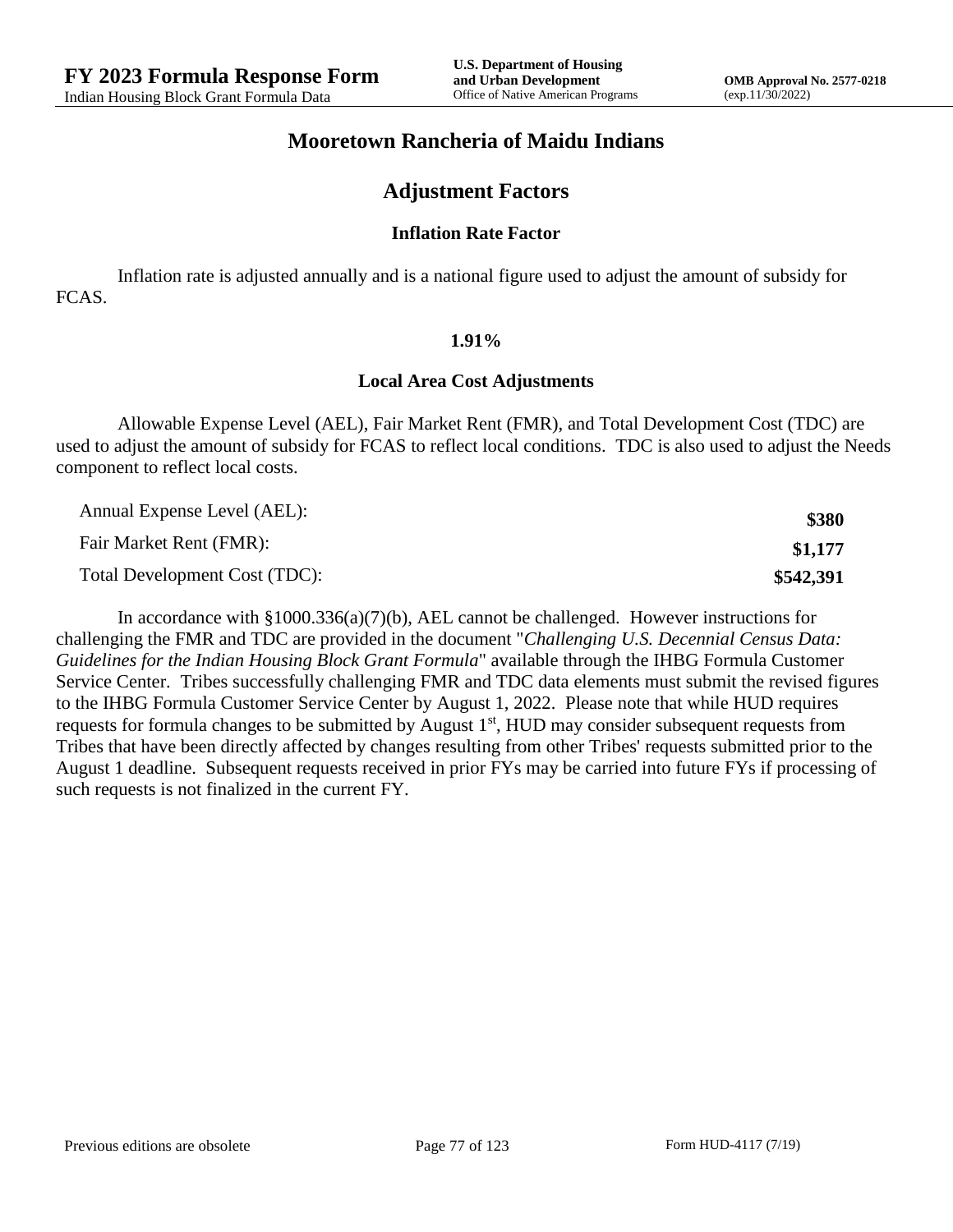# **Mooretown Rancheria of Maidu Indians Formula Area**

In accordance with §1000.302 Formula Area (1)…."Formula Areas are:"

- 1. Reservations for federally recognized Indian Tribes, as defined by the U.S. Census;
- 2. Trust lands;
- 3. Department of the Interior Near-Reservation Service Areas;
- 4. Former Indian Reservation Areas in Oklahoma Indian Areas, as defined by the U.S. Census as Oklahoma Tribal Statistical Areas (OTSAs);
- 5. Congressionally Mandated Service Areas;
- 6. State Tribal Areas as defined by the U.S. Census as State Designated American Indian Statistical Areas (SDAISAs);
- 7. Tribal Designated Statistical Areas (TDSAs);
- 8. California Tribal Jurisdictional Areas established or reestablished by Federal court judgment; and
- 9. Alaska formula areas described in §1000.302 Formula area (4).

Formula areas may include additional geographic units if the Tribe demonstrates that it is providing substantial housing services in accord with §1000.302 Formula area (2) & (3) and §1000.302 substantial housing services.

The geographic areas currently contained in your Formula Area are listed below.

| <b>Formula Area</b>                                     | <b>Estimated Change in American Indian and Alaska</b><br><b>Native (AIAN) population since 2010 Census</b> |  |  |
|---------------------------------------------------------|------------------------------------------------------------------------------------------------------------|--|--|
| Mooretown Rancheria and Off-Reservation Trust Land, CA- | $-0.95%$                                                                                                   |  |  |
| Butte County, California+                               |                                                                                                            |  |  |
| Balance - Butte County, CA+                             | $-0.95\%$                                                                                                  |  |  |

A "+" next to a geographic area listed above indicates that the area overlaps with other Tribe(s). For overlapping areas, be sure to review the information in the next section, "Overlapping Formula Areas." Balance of county refers to any land in a county outside reservations or trust lands.

If any of these areas do not meet the above criteria or are not covered under §1000.302 Formula area (2), please make changes and corrections in Appendices B1 and B2.

If you wish to request other geographic areas beyond those identified above to be added to your Tribe's Formula Area, please complete the Formula Area table in **Appendices B1 and/or B2.** HUD will review this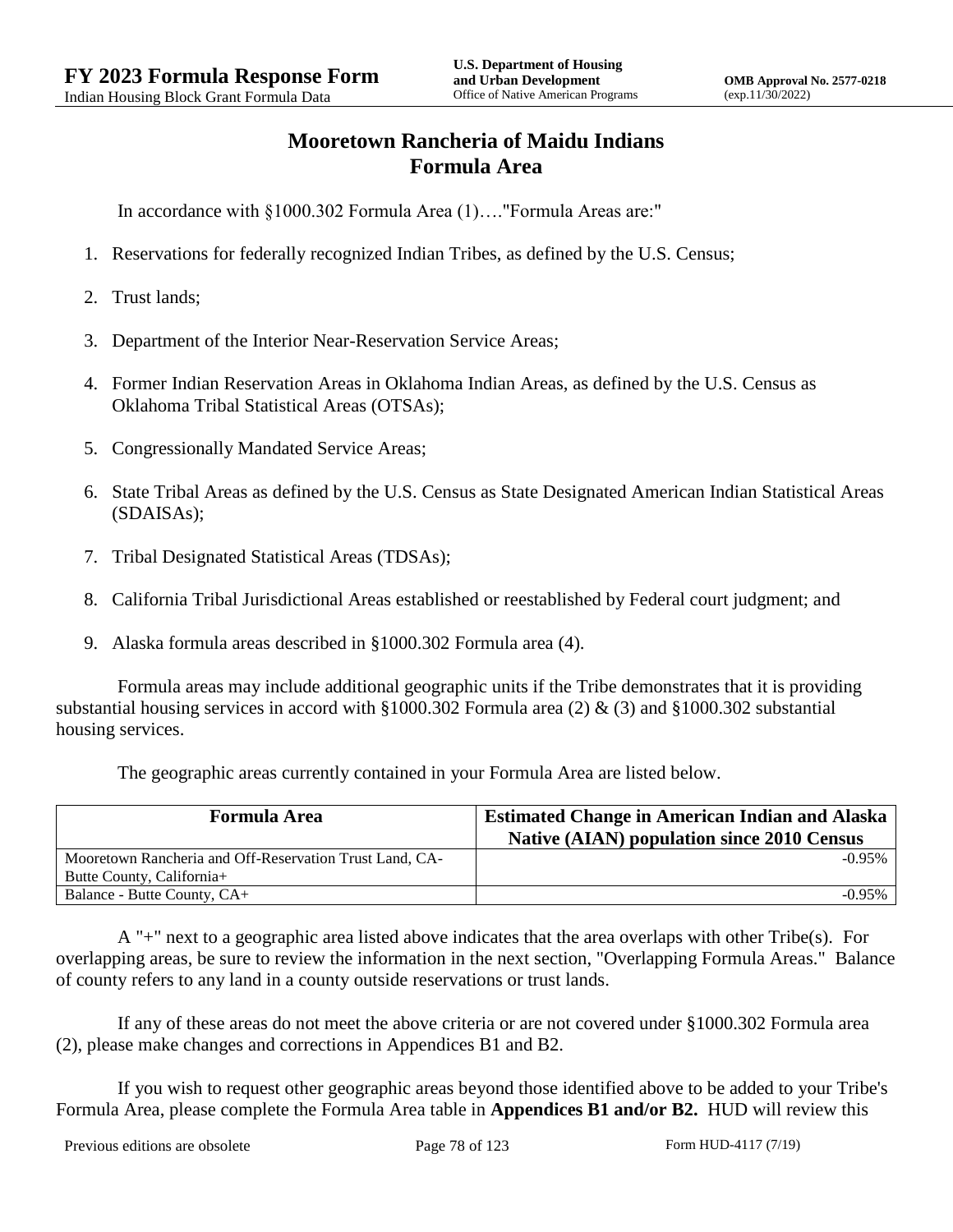submission based on §1000.302 Formula area (2) & (3) and §1000.302 substantial housing services and determine whether or not to include these areas. HUD will make its judgment using as its guide whether this addition is fair and equitable for all Tribes receiving a formula allocation. Please note that if Formula Area expansions are approved based on substantial housing services, Tribes must continue to provide investment levels consistent with the definition of substantial housing services in accordance with §1000.302 substantial housing services (2).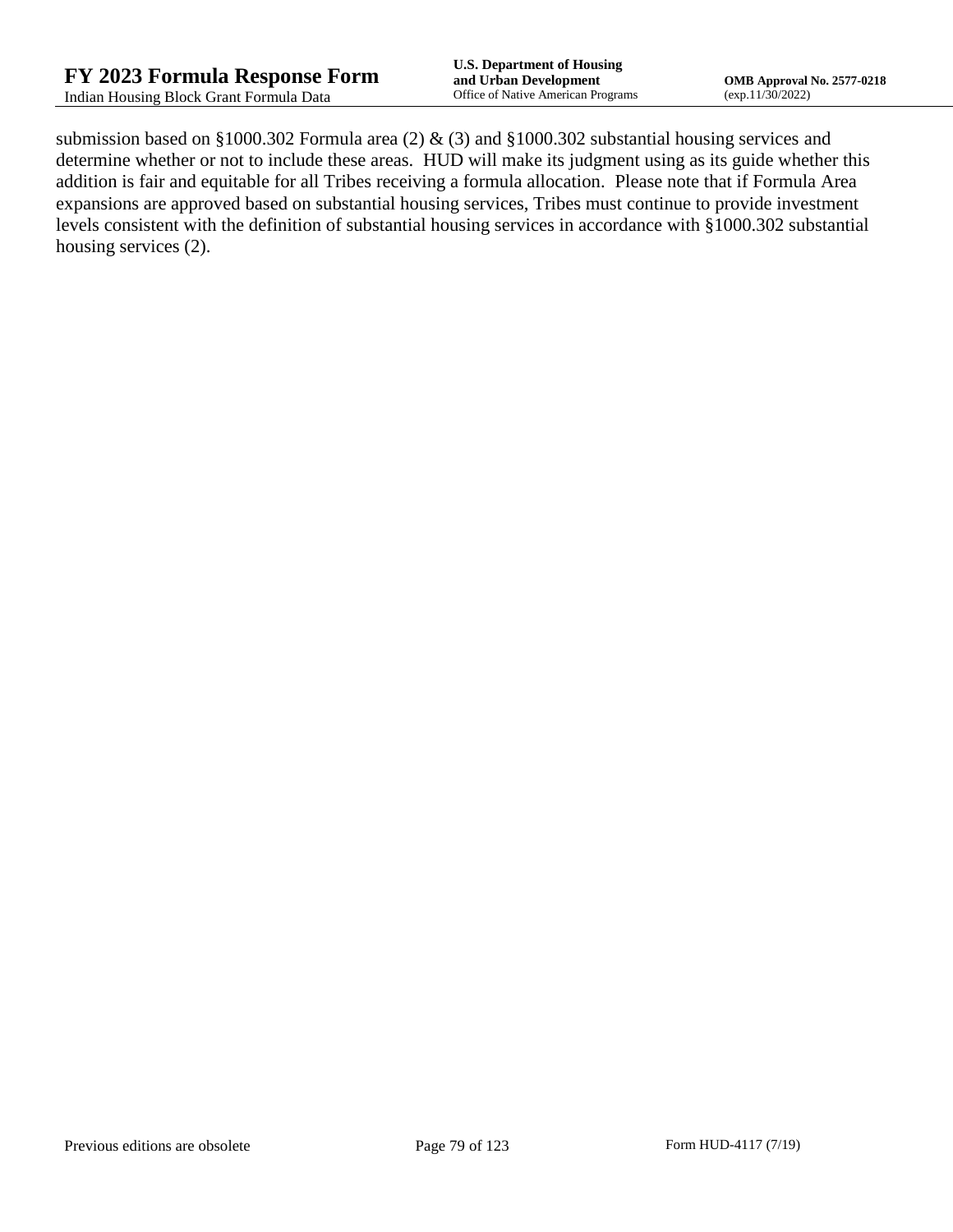# **Mooretown Rancheria of Maidu Indians Overlapping Formula Areas**

## **Only for Tribes with a "+" next to the geographic area (see previous section on Formula Area)**

In cases where Tribes are overlapped, Needs data (population and household) for the entire Formula Area of all Tribes involved in the overlap are shared. If your Formula Area is overlapped, you are likely receiving a share of the Needs data for areas beyond those listed as being part of your Tribe's Formula Area.

Currently, your Tribe is sharing Needs data as a result of overlapping Formula Areas with the following Tribes:

## **Berry Creek Rancheria of Maidu Indians Enterprise Rancheria of Maidu Indians Mechoopda Indian Tribe of Chico Rancheria**

HUD uses Bureau of Indian Affairs (BIA) estimates for Total Resident Service Area Indian Population (TRSAIP) to proportionately allocate Needs data to the affected Tribes.

## **The TRSAIP being used for your Tribe is: 1,002**

If you wish to correct your Tribe's TRSAIP, please contact your BIA Area Office. HUD will only accept written correspondence from the BIA to correct TRSAIP figures (see Appendix D to the document "*Challenging U.S. Decennial Census Data: Guidelines for the Indian Housing Block Grant Formula*" available through the IHBG Formula Customer Service Center).

HUD recognizes that Tribes may be able to provide better data for overlapping areas. Therefore, HUD is requesting that each Tribe provide its Tribal Enrollment within each of the geographic areas described in the preceding section as overlapping.

If all Tribes in an overlapping area submit corrected information to HUD, HUD will then use this information to divide the funds for the affected area. Otherwise, HUD will continue to use the BIA TRSAIP estimates to make the allocations. On the form in Appendix C, list the overlapping geographic area (indicated earlier under the Formula Area section by a "+" next to the geographic area) and your Tribe's enrollment in the area.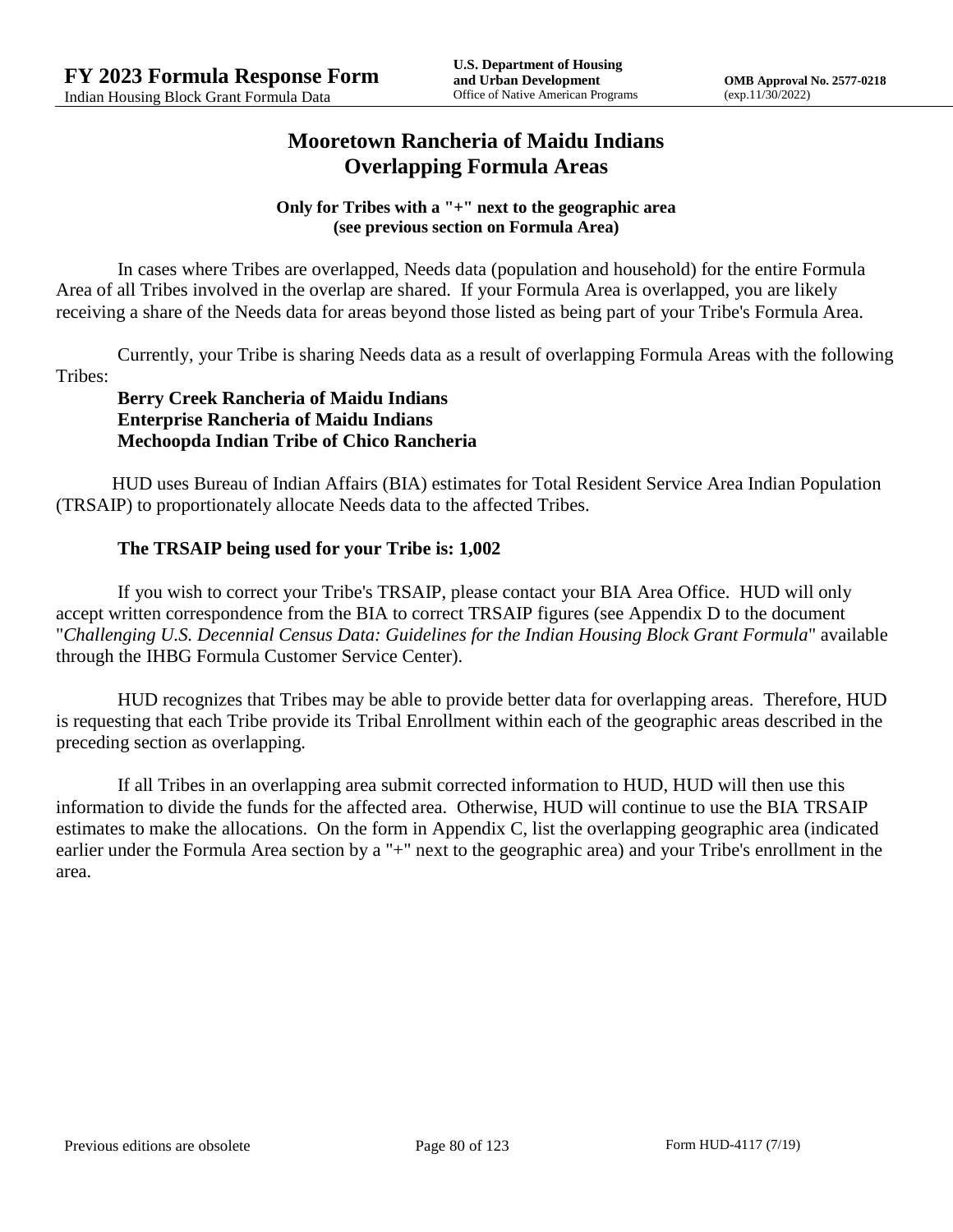## **Mooretown Rancheria of Maidu Indians Tribal Enrollment & Formula Area Population Cap**

In accordance with §1000.302 (5), Tribal Enrollment is used to cap AIAN persons in calculating Needs data. A cap is placed at twice Tribal Enrollment. If there is a "\*" next to "AIAN persons" in the Needs section, your Tribe's data have been "capped."

## **The enrollment being used for your Tribe (or Alaska Village or Corporation) is: 1,132**

If your Tribe's enrollment is different than what is listed above, please follow the instructions in Appendix D for correcting your Tribe's enrollment.

If a cap has been applied to your Tribe and you are providing housing services to more than twice as many AIAN members of other Tribes as members of your own Tribe, please follow the instructions in Appendix D for correcting your Tribe's Population Cap.

Please note that Formula Area Population Cap Adjustments must be submitted on an annual basis to the IHBG Formula Customer Service Center for approval. The requests must be postmarked or faxed by August 1 of this year.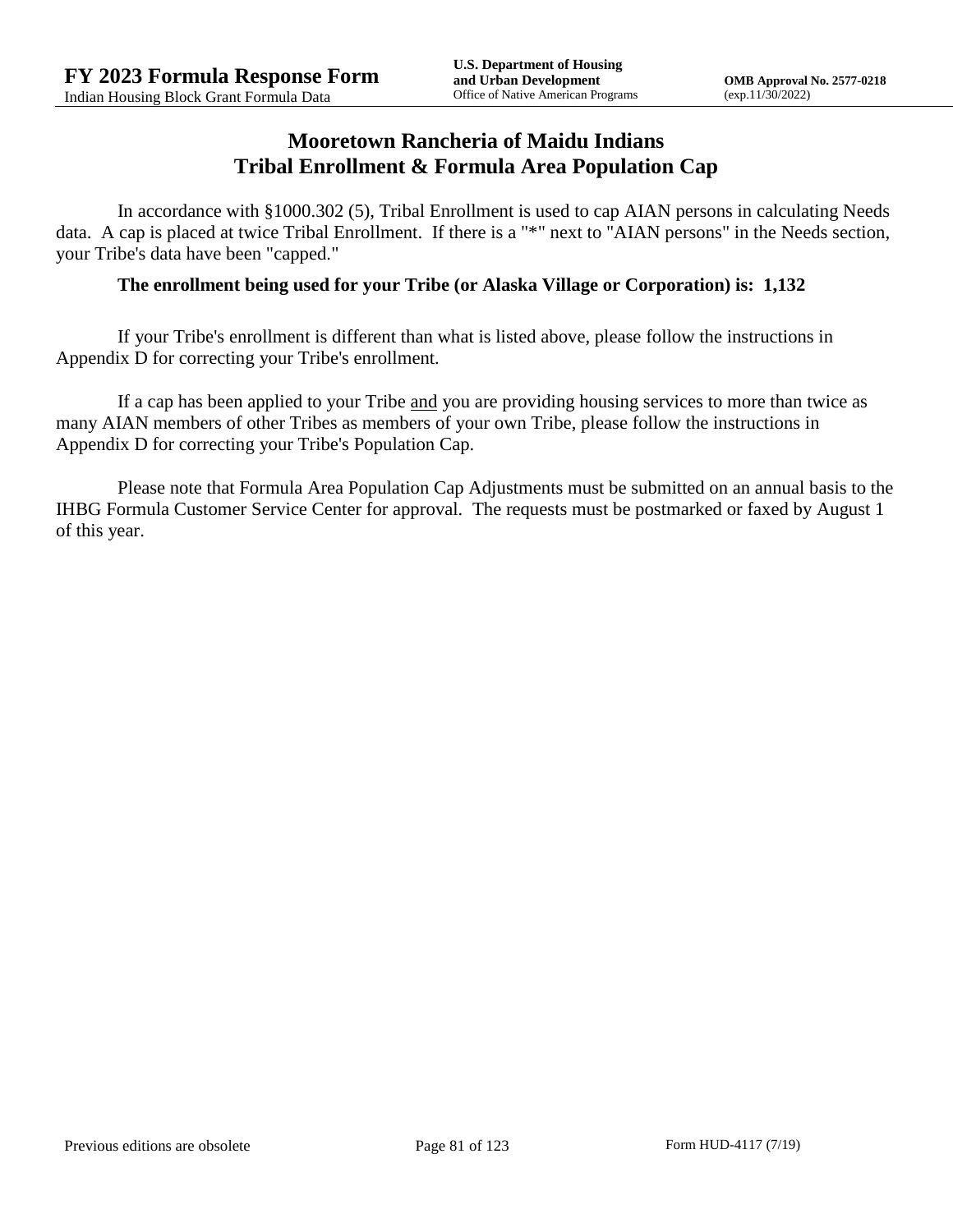# **Mooretown Rancheria of Maidu Indians Needs Data**

Listed below are the data currently being used to calculate the Needs component of your Tribe's allocation based on your Tribe's "Formula Area" (see Formula Area section of this document).

The data used are from a special tabulation. This tabulation:

- Counts individuals reported as AIAN. The AIAN person count variable comes from the Decennial Census and is aged using Census population estimates. For the FY 2010 Decennial Census, data for reservations, trust lands, and remote Alaska will receive an undercount adjustment of 4.88%. For all other Needs variables, in FY 2023 HUD will use the 5-year rolling average from 2014 to 2018 ACS data. The ACS data will be updated every year. Therefore, in FY 2024, the ACS data will be from 2015 to 2019. These data sources apply unless Tribes have approved Census Challenges in place. **No, your Tribe does not have an approved Census Challenge.**
- The FY 2023 estimate is calculated with the Needs component based on single race (AIAN alone) Census data and multi-race (AIAN alone and in combination with other race(s)) Census data. The amount of the allocation for each Indian Tribe was determined to be the greater of the two resulting allocation amounts.

The growth adjustment factor and the undercount adjustments used for your Formula Area are listed next to each Formula Area in the table listing your Tribe's Formula Area.

After adjusting for population growth and undercount, sharing of Needs data among Tribes in cases of overlapping Formula Areas and application of the Population Cap (see note below), your Tribe's Needs component is based on **multi-race data**. The Needs data are:

| AIAN persons:                                                               | $*2,264$ |
|-----------------------------------------------------------------------------|----------|
| AIAN households with annual income less than 30% of median income:          | 123      |
| AIAN households with annual income between 30% and 50% of median income:    | 190      |
| AIAN households with annual income between 50% and 80% of median income:    | 172      |
| AIAN households which are overcrowded or without kitchen or plumbing:       | 40       |
| AIAN households with housing cost burden greater than 50% of annual income: | 201      |
| Housing Shortage (number of low-income AIAN households less total number    | 465      |
| of NAHASDA and Current Assisted Stock):                                     |          |

Note: If there is a "\*" next to "AIAN persons" above, the Tribe's data have been "capped." This occurs when the AIAN population in the Tribe's Formula Area is greater than twice its total Tribal Enrollment.

If you think these data do not reflect your Needs:

 Check to see if the Formula Area, as listed previously, is correct for your Tribe. If the Formula Area is not correct, submit that correction.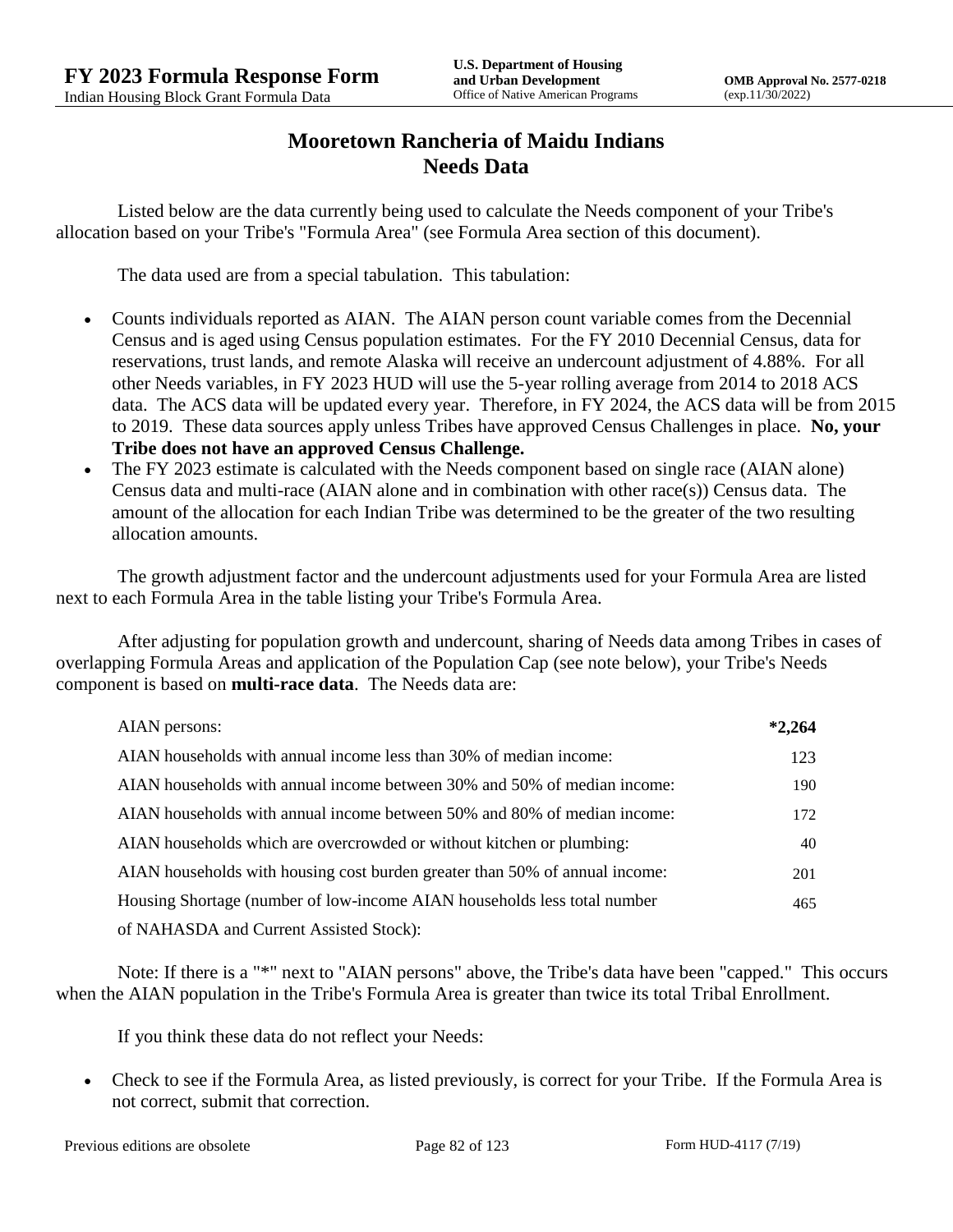- Check to see if the Formula Area for your Tribe overlaps that of another Tribe. If it does, you may wish to contact the IHBG Formula Customer Service Center to obtain detailed information on how the Needs data are being shared.
- If you still disagree, you may wish to submit a Census challenge. To determine if submitting a Census challenge would be appropriate for your Tribe, please review the *FY 2023 Needs Data* above and the FY *2024 Needs Data* on Attachment A for a full presentation on the Needs data available for your Tribe, 3and then read the document "*Challenging U.S. Decennial Census Data: Guidelines for the Indian Housing Block Grant Formula*" at: https://portal.hud.gov/hudportal/HUD?src=/program\_offices/ [public\\_indian\\_housing/ih/codetalk/onap/ihbgformula.](https://portal.hud.gov/hudportal/HUD?src=/program_offices/public_indian_housing/ih/codetalk/onap/ihbgformula)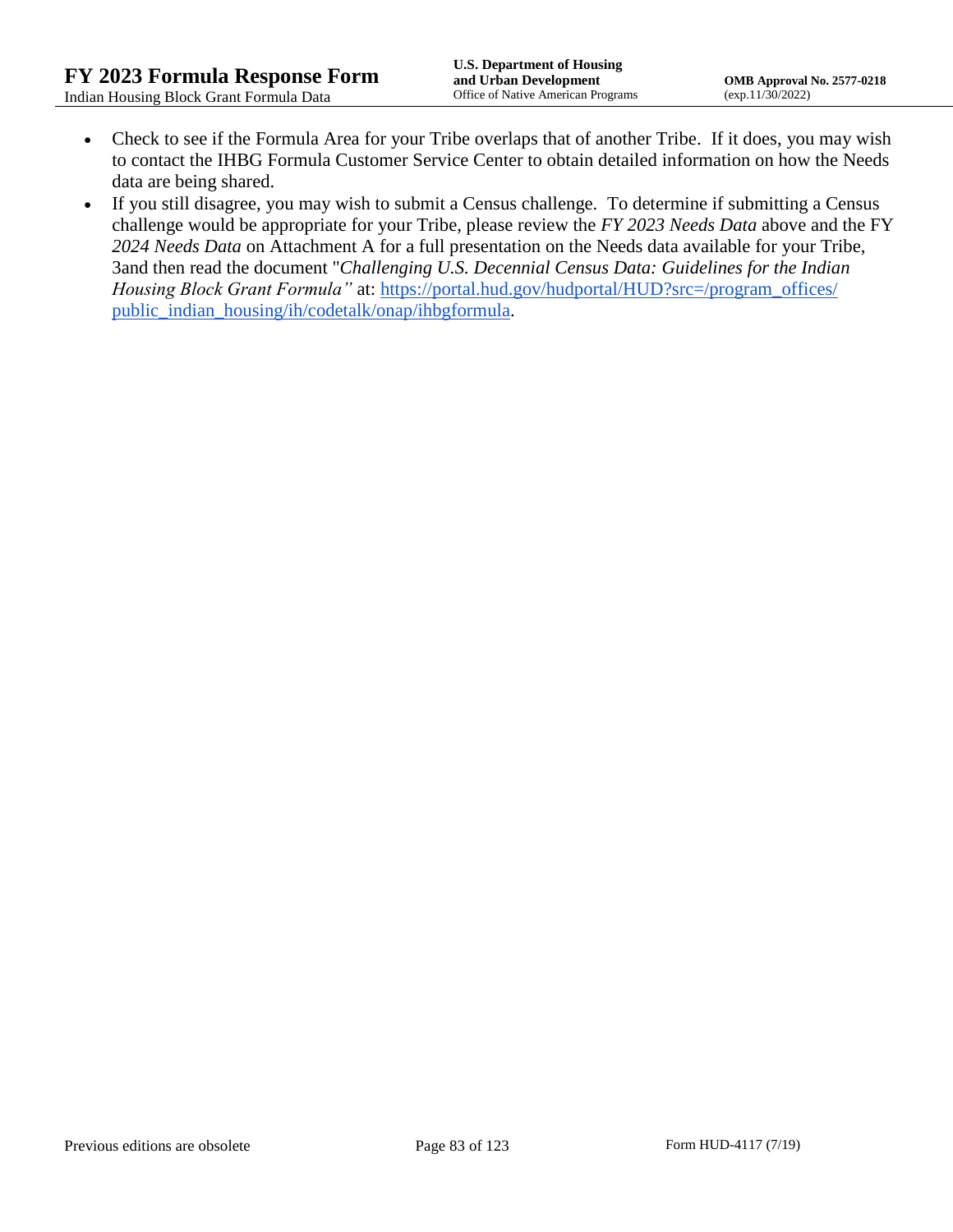## **Mooretown Rancheria of Maidu Indians Preliminary Allocation Amount**

#### *(Based on an estimated \$772,000,000 appropriation)*

This is only a preliminary estimate to be used for planning purposes based on an estimated \$772,000,000 appropriation for the IHBG program. It will change based on corrections to the data used for all Tribes (any change in one Tribe's data affects the allocation for all Tribes) and/or actual FY 2023 appropriations.

| FCAS Component <sup>2</sup> :                                                                               | \$238,367        |
|-------------------------------------------------------------------------------------------------------------|------------------|
| Needs Component <sup>3</sup> :                                                                              | \$840,744        |
| §1000.331 Phase Down Adjustments to<br>Moderate Impact of Introduction of New Data<br>Source <sup>4</sup> : | \$0              |
| §1000.340 (b) Adjustments to achieve FY<br>1996 Base Year Amount <sup>5</sup> :                             | $-$9,238$        |
| <b>Preliminary Current Year Allocation</b><br><b>Estimate:</b>                                              | \$1,069,873      |
| Adjustments for over- or under-funding in<br>prior years <sup>6</sup> :                                     | \$0              |
| <b>Initial Allocation Estimate:</b>                                                                         | \$1,069,873      |
| $§1000.342$ Undisbursed Funds Adjustment <sup>7</sup> :                                                     | To be Determined |
| §1000.329 Minimum Allocation Adjustment <sup>8</sup> :                                                      | To be Determined |
| <b>FY 2023 Final Allocation Estimate:</b>                                                                   | \$1,069,873      |

2 If an "M" appears following the FCAS component, it means that the modernization subsidy on which FCAS was based was calculated using the alternative definition in §1000.316(b)(2), which states that "for Indian Tribes with an Indian Housing Authority (IHA) that owned or operated fewer than 250 public housing units on October 1, 1997, the modernization allocation equals the amount of funds received under the assistance program authorized by Section 14 of the 1937 Act (not including funds provided as emergency assistance) for FYs 1992 through 1997." If an "A" appears, it means that your Tribe had an IHA that owned or operated fewer than 250 public housing units on October 1, 1997, but was entitled to a larger modernization amount using the original method of calculation  $(\frac{81000.316(b)(1)}{2000.316(b)(1)})$  and your allocation was adjusted to take this into account, as called for in  $\S1000.340(a)$ . If no "M" or "A" appears, the modernization subsidy was calculated using the original method described in §1000.316(b)(1).

 $3$ The Needs component includes adjustments needed to achieve minimum funding as called for in §1000.328. The minimum allocation in any FY to an Indian Tribe under the Needs component of the IHBG Formula shall equal 0.007826% of the available appropriations for that FY after set asides. In this allocation, the minimum Needs allocation is \$60,417. To be eligible for the minimum allocation, an Indian Tribe must receive less than \$200,000 under the FCAS component of the IHBG Formula for the FY, and must demonstrate the presence of any households at or below 80 percent of median income.

4 In accordance with §1000.331, to minimize the impact of funding changes based on the introduction of a new data source, if, solely as a direct result of the introduction of a new data source, an Indian Tribe's allocation under the Needs component of the formula is less than 90 percent of the amount it received under the Needs component in the immediate previous FY, the Indian Tribe's Needs allocation shall be adjusted to 90% of the previous year's Needs allocation.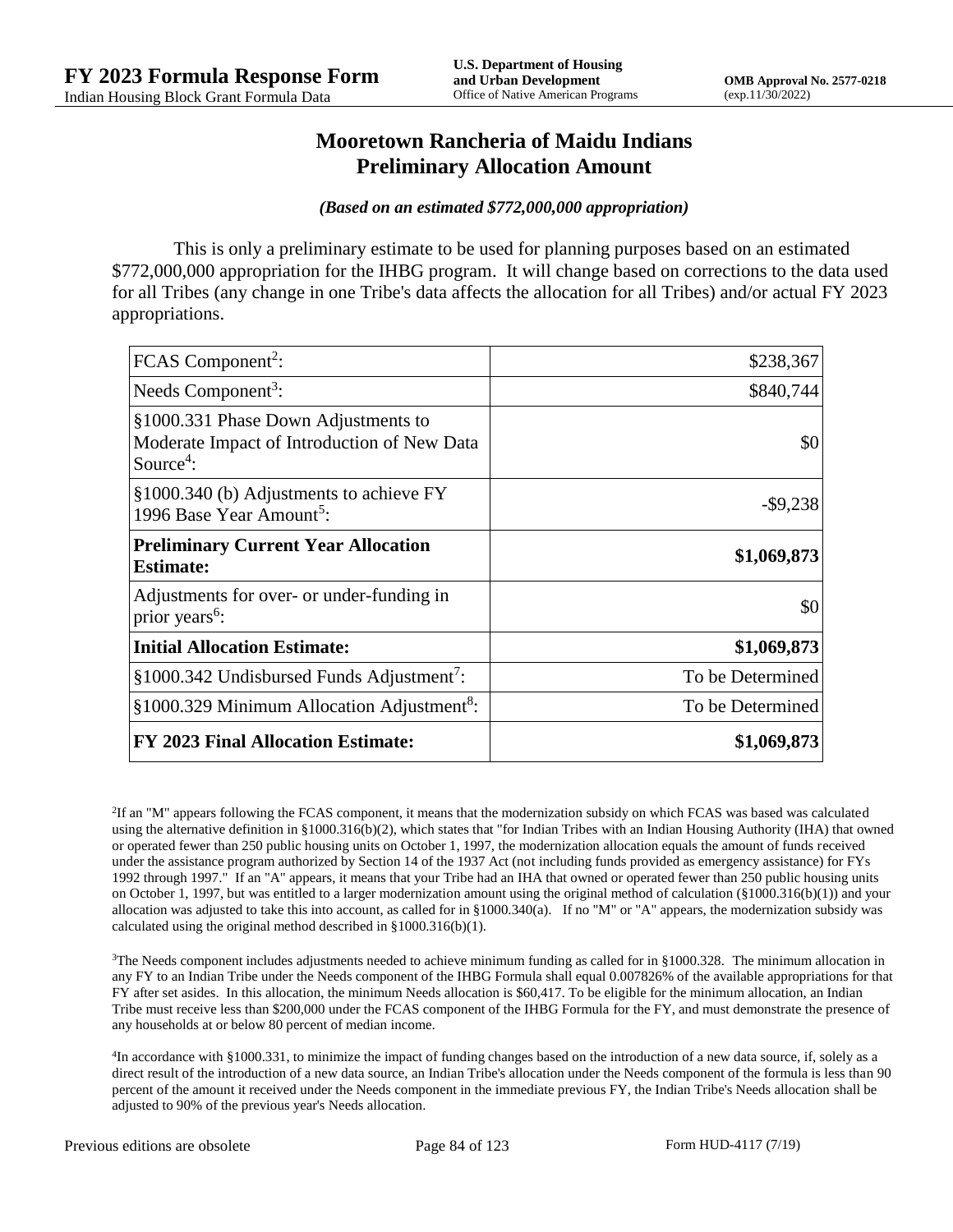<sup>5</sup> According to §1000.340, if a Tribe is allocated less funding under the formula than an IHA received on its behalf in FY 1996 for operating subsidy and modernization, its allocation is increased to the amount received in FY 1996 for operating subsidy and modernization.

<sup>6</sup> Adjustments refer to corrections made to prior year formula allocations. Most are repayment agreements with HUD, usually for overfunding received by the Tribe in prior years due to late reporting of paid-off and conveyed FCAS. Funds recovered through repayments are reallocated among all Tribes in the following FY through the formula. Adjustments are also occasionally made as a result of HUD errors in entering Tribes' information or in calculating formula allocations.

 $^7$  In accordance with §1000.342, Tribes with an initial allocation amount of \$5 million or greater may be subject to a reduction depending on the amount they have in HUD's Line of Credit Control System (LOCCS) on the first day of FY 2023. The amount of the reduction would be redistributed among other Tribes in proportion to their Needs calculation.

<sup>8</sup> In accordance with §1000.329, if carryover funds are available in any given year, HUD will hold the lesser amount of \$3 million or available carryover funds for additional allocations to Tribes with allocations less than 0.011547 percent of that year's appropriation. If the set-aside carryover funds are insufficient to fund all eligible Tribes at 0.011547 percent of that year's appropriations, the minimum total allocation shall be reduced to an amount which can be fully funded with carryover funds.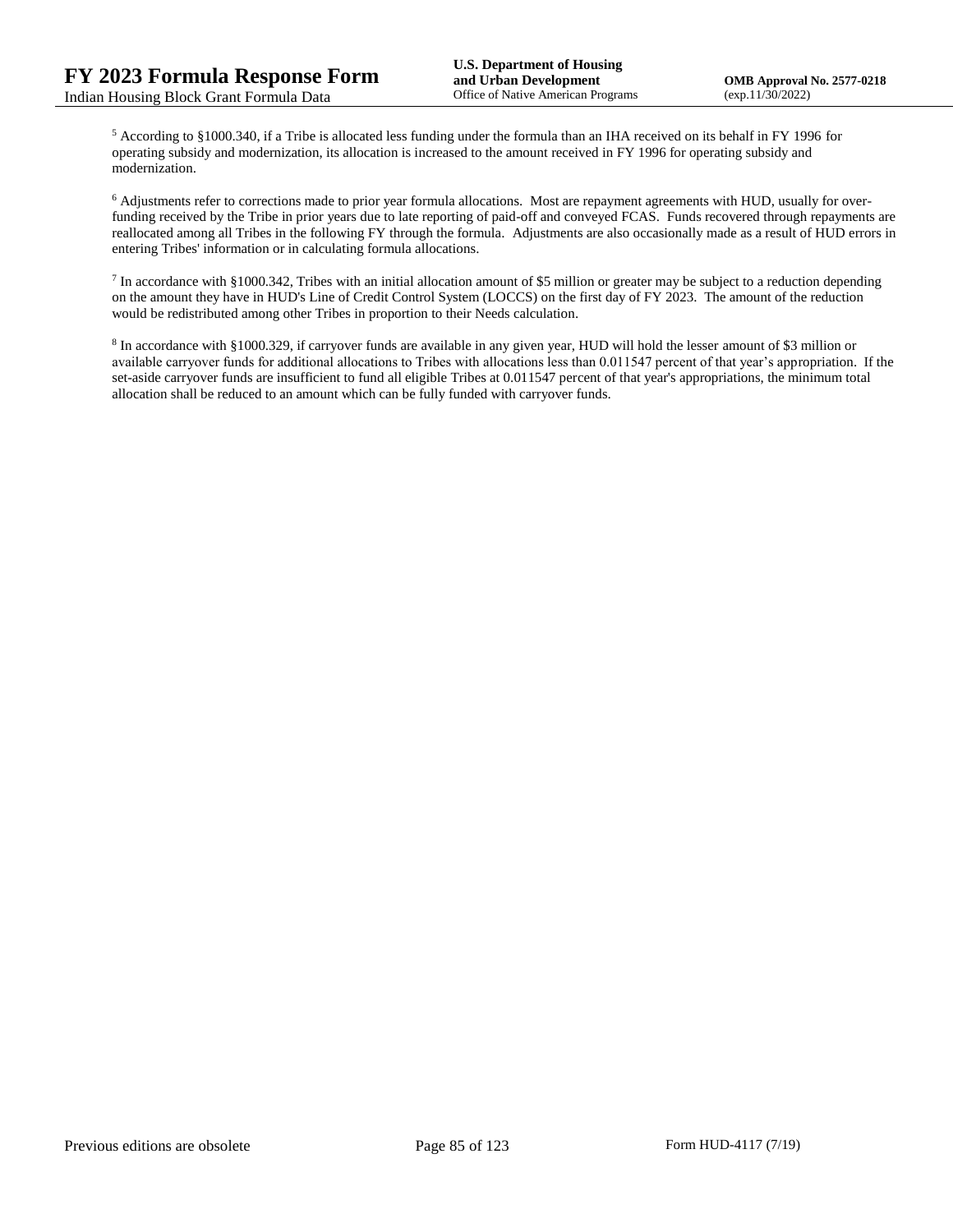# **Attachment A: FY 2024 Indian Housing Block Grant (IHBG) Needs Data**

The Needs data which will be used to estimate your Fiscal Year (FY) 2024 Indian Housing Block Grant (IHBG) formula allocation are shown below:

| <b>Need Variable</b>   | <b>Adjusted 2010 Decennial</b>   |            | <b>Tribe Submitted</b>  |            |
|------------------------|----------------------------------|------------|-------------------------|------------|
|                        | <b>Census and 2015 to 2019</b>   |            | <b>Census Challenge</b> |            |
|                        | <b>American Community Survey</b> |            | (if applicable)         |            |
|                        | Single Race                      | Multi Race | <b>Single Race</b>      | Multi Race |
| American Indian and    | 2,058                            | 3,903      |                         |            |
| Alaska Native (AIAN)   |                                  |            |                         |            |
| $persons*$             |                                  |            |                         |            |
| <b>AIAN</b> households | 100                              | 310        |                         |            |
| with annual income     |                                  |            |                         |            |
| less than 30% of       |                                  |            |                         |            |
| median income          |                                  |            |                         |            |
| <b>AIAN</b> households | 87                               | 276        |                         |            |
| with annual income     |                                  |            |                         |            |
| between 30% and        |                                  |            |                         |            |
| 50% of median          |                                  |            |                         |            |
| income                 |                                  |            |                         |            |
| <b>AIAN</b> households | 124                              | 332        |                         |            |
| with annual income     |                                  |            |                         |            |
| between 50% and        |                                  |            |                         |            |
| 80% of median          |                                  |            |                         |            |
| income                 |                                  |            |                         |            |
| <b>AIAN</b> households | 26                               | 59         |                         |            |
| which are              |                                  |            |                         |            |
| overcrowded or         |                                  |            |                         |            |
| without kitchen or     |                                  |            |                         |            |
| plumbing               |                                  |            |                         |            |
| <b>AIAN</b> households | 106                              | 338        |                         |            |
| with housing cost      |                                  |            |                         |            |
| burden greater than    |                                  |            |                         |            |
| 50% of annual income   |                                  |            |                         |            |

\* The Decennial Census AIAN population data is adjusted for undercounts on reservation/trust lands and for remote Alaska. It is also adjusted for population change through FY 2019 based on the most recent Census county-level population projections. The count shown is the same as was used in FY 2022, since any further update is dependent on the introduction of the 2020 Decennial Census.

**Note:** The Housing Shortage Needs variable is not shown because it is based on the sum of lowincome households less the total number of Current Assisted Stock (CAS), and CAS is not provided on this document for review. However, it will be provided on your Tribe's FY 2024 Formula Response Form.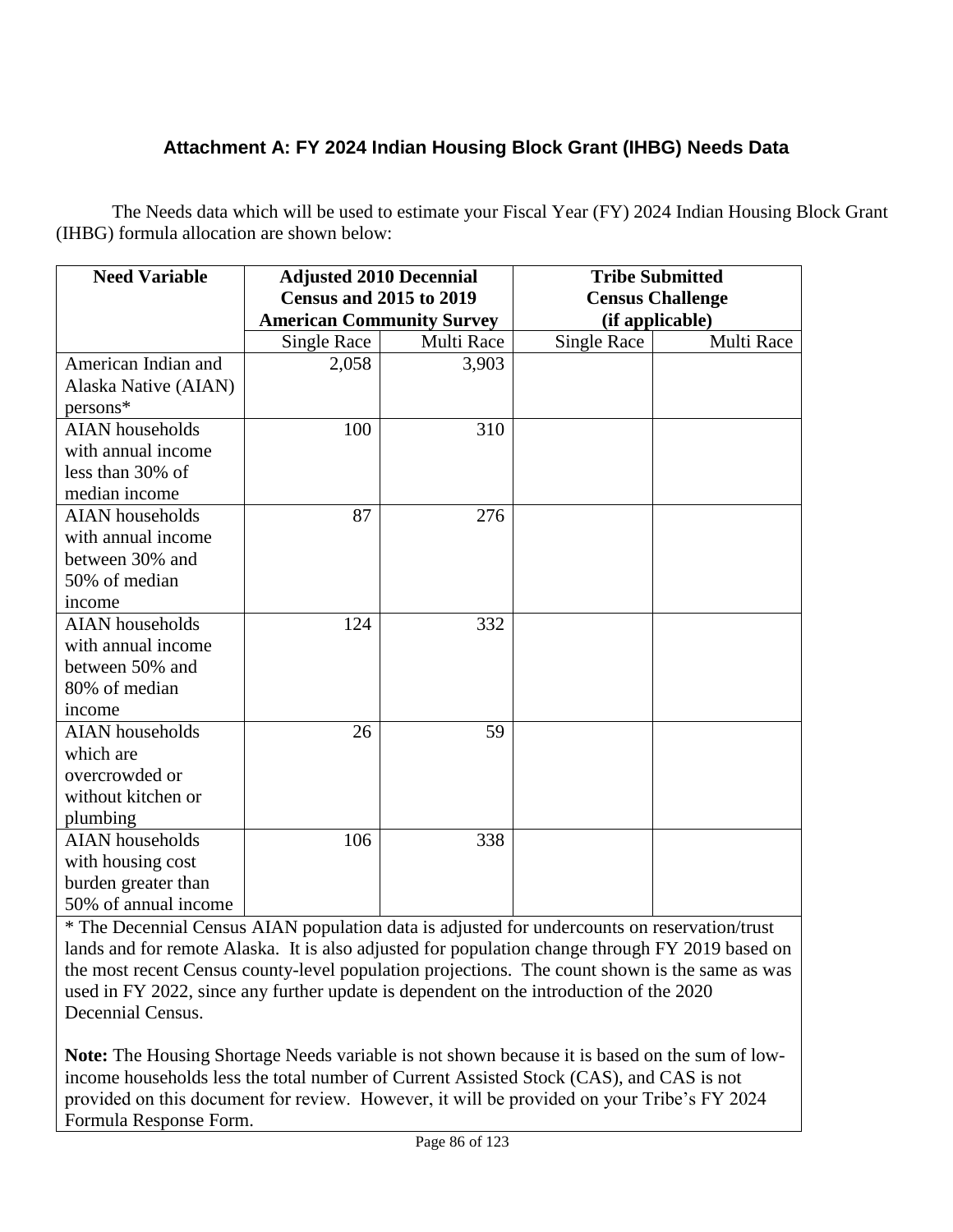All of the data above reflects the total Needs for your Formula Area prior to the application of the population cap. Therefore, these figures may be much higher than the amounts shown on your Tribe's Formula Response Form. If you share Formula Area with other Tribes, the data shown are your share of the Needs data in your combined overlapping Formula Areas.

If you have an approved Census challenge it will be shown in the table above, and that data will be used unless the Tribe specifically requests a return to the standard Census data set prior to March 30, 2023. If you believe you have an approved Census challenge but it is not shown in the table above, please contact the IHBG Formula Customer Service Center.

If you think these data do not reflect the Tribe's need:

- 13. Check to see if the Formula Area, as listed on your FY 2023 Formula Response Form, is correct for your Tribe. If the Formula Area is not correct, you may submit that correction no later than the August 1, 2022, the deadline for the FY 2023 allocation, or August 1, 2023, the deadline for the FY 2024 allocation.
- 14. Check to see if the Formula Area for your Tribe overlaps that of another Tribe. If it does, you may wish to contact the IHBG Formula Customer Service Center to obtain detailed information on how the Needs data are being shared.
- 15. If you still disagree, you may wish to submit a Census challenge no later than March 30, 2023 for the FY 2024 IHBG allocation. If so, please review the guidelines in "Challenging U.S. Census Data: Guidelines for the Indian Housing Block Grant Formula." [https://portal.hud.gov/hudportal/HUD?src=/program\\_offices/public\\_indian\\_housing/ih/codetalk/onap/ih](https://portal.hud.gov/hudportal/HUD?src=/program_offices/public_indian_housing/ih/codetalk/onap/ihbgformula) [bgformula.](https://portal.hud.gov/hudportal/HUD?src=/program_offices/public_indian_housing/ih/codetalk/onap/ihbgformula)

Should you have questions, please contact the IHBG Formula Customer Service Center at:

2614 Chapel Lake Drive Gambrills, MD 21054 Phone: 800-410-8808 Fax: 202-393-6411 E-mail: IHBGformula@firstpic.org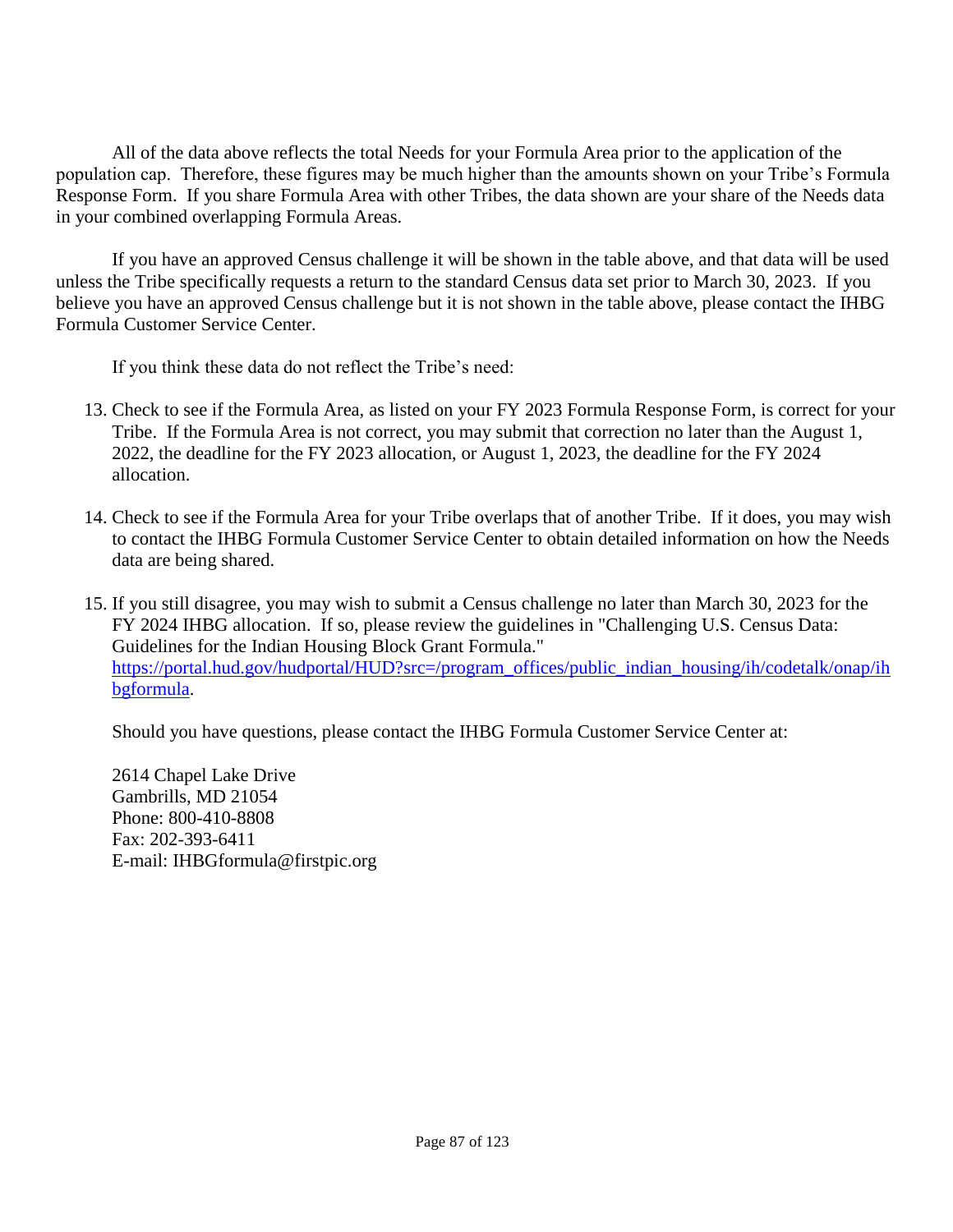Public reporting burden for the collection of information is estimated to average 30 minutes. This includes the time for collecting, reviewing, and reporting the data. The information will be used to allocate funds under the IHBG program. Response to this request for information is required in order to receive the benefits to be derived. This agency may not collect this information, and you are not required to complete this form unless it displays a currently valid OMB control number.

# **Indian Housing Block Grant Formula Data for the Redwood Valley Rancheria**

This document provides notice to the Tribe and/or Tribally designated housing entity (TDHE) of the data to be used in calculating its Indian Housing Block Grant (IHBG) program allocation for Fiscal Year (FY) 2023. It also provides an estimate of the Tribe's FY 2023 allocation.

Please carefully review your Tribe's data and report any changes and corrections to the IHBG Formula Customer Service Center as described below. All Tribes/TDHEs are responsible for reporting data changes and corrections. According to 24 CFR 1000.315(b), the Formula Response Form (FRF) is the only mechanism that a recipient shall use to report changes to the number of Formula Current Assisted Stock (FCAS). In addition, Tribes/TDHEs should use the FRF to report changes and corrections to the following:

- Formula Area.
- Overlapping Formula Areas.
- Tribal Enrollment and Formula Area Population Cap.

## **Submission Deadlines**

The submission must be postmarked or faxed by **August 1, 2022**, for consideration in the FY 2023 allocation. Please postmark or fax changes and corrections with appropriate supporting documentation to the IHBG Formula Customer Service Center by **August 1, 2022**, for inclusion in the FY 2023 allocation. Please note that while HUD requires requests for formula changes to be submitted by August 1<sup>st</sup>, HUD may consider subsequent requests from Tribes that have been directly affected by changes resulting from other Tribes' requests submitted prior to the August 1 deadline. Subsequent requests received in prior FYs may be carried into future FYs if processing of such requests is not finalized in the current FY. For questions regarding appropriate documentation, please contact the IHBG Formula Customer Service Center at the address listed below.

The results of any successful changes to Fair Market Rent (FMR), Total Development Cost (TDC), and the U.S. Census Bureau Population Estimates data should also be submitted by August 1, 2022. Details on the procedures to be followed if you wish to challenge these data elements are contained in the Appendices to the most recent published document "*Challenging U.S. Decennial Census Data: Guidelines for the Indian Housing Block Grant Formula.*" This document can be obtained from the IHBG Formula Customer Service Center or at: [https://portal.hud.gov/hudportal/HUD?src=/](https://portal.hud.gov/hudportal/HUD?src=/program_offices/public_indian_housing/ih/codetalk/onap/ihbgformula) 

[program\\_offices/public\\_indian\\_housing/ih/codetalk/onap/ihbgformula.](https://portal.hud.gov/hudportal/HUD?src=/program_offices/public_indian_housing/ih/codetalk/onap/ihbgformula)

The FRF also includes other data elements used to calculate the Needs component of the Formula. Tribes/TDHEs wishing to challenge these data elements should review the **Needs section** of this form. Each year, Tribes/TDHEs are reminded that March 30 is the deadline for the next FY's Census challenge. The Needs data in this document will include previously approved Census challenges, if still eligible for use in the FY 2023 allocation, as well as available Census data. If applicable, check the Needs section to verify that successful challenges have been incorporated. Needs data for FY 2024 is included in Attachment A

Previous editions are obsolete Page 88 of 123 Form HUD-4117 (7/19)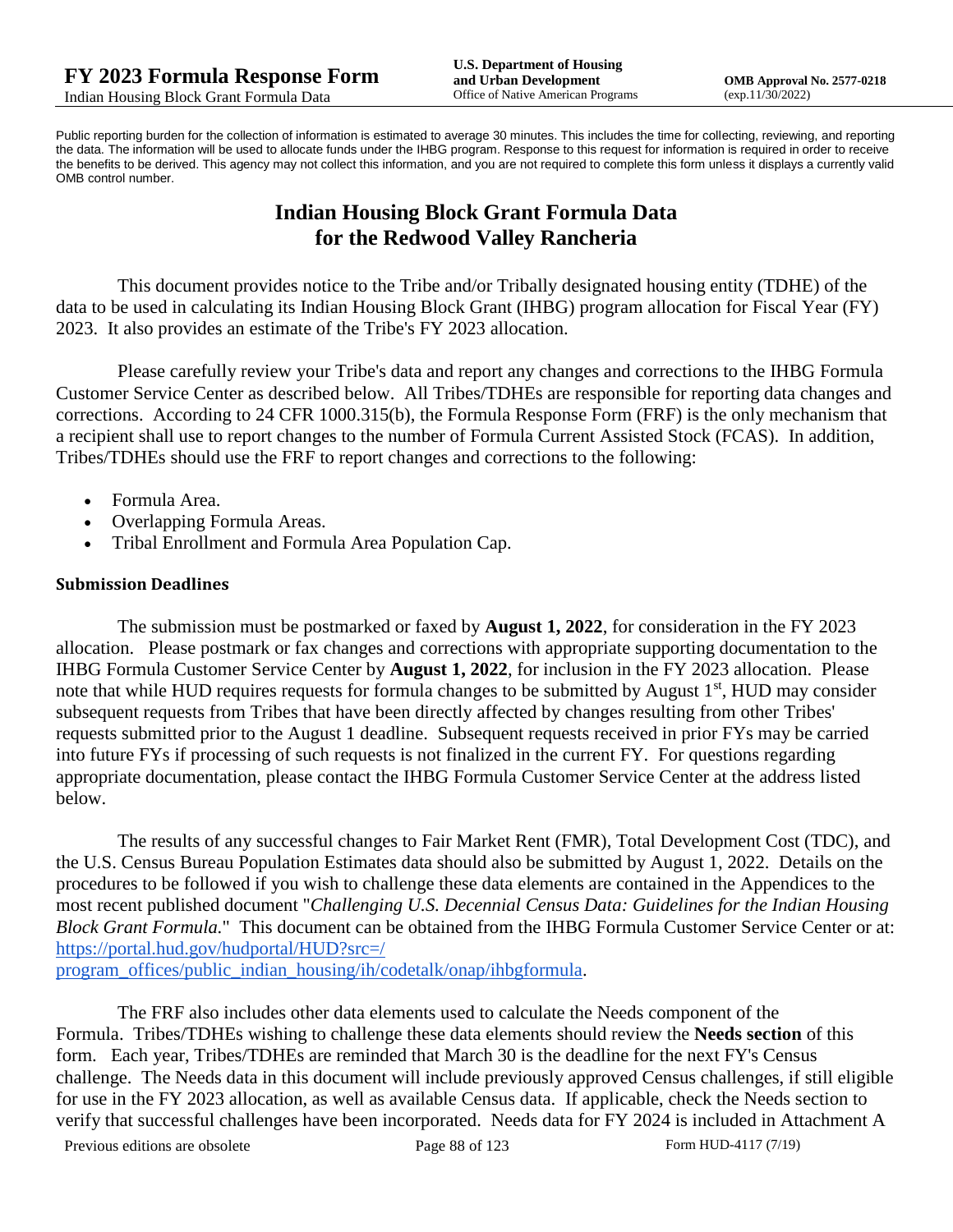of this form. Should you wish to initiate a challenge to your Needs data for FY 2024, please consult the guide, "*Challenging U.S. Decennial Census Data: Guidelines for the Indian Housing Block Grant Formula.*" The guide outlines procedures for conducting a Census challenge.

## **Failure to Report**

Please note that pursuant to §1000.315 and §1000.319, recipients are responsible for verifying and reporting changes to their FCAS on the FRF to ensure that data used for the IHBG Formula are accurate. Reporting shall be completed in accordance with requirements in subpart D and the FRF. If a recipient receives an overpayment of funds because it failed to report such changes on the FRF in a timely manner, the recipient shall be required to repay the funds within five fiscal years. HUD shall subsequently distribute the funds to all Indian Tribes in accordance with the next IHBG Formula allocation. A recipient will not be provided back funding for any units that the recipient failed to report on the FRF in a timely manner. HUD shall have three years from the date a FRF is sent out to take action against any recipient that fails to correct or make appropriate changes on that FRF. Review of FCAS will be accomplished by HUD as a component of A-133 audits, routine monitoring, FCAS target monitoring or other reviews.

The deadline for responding with changes to the data on the FRF is August 1. Any changes reported after the August 1 deadline are not timely under §1000.315 and §1000.319. Accordingly, no back funding is authorized based on changes reported after August 1; nor will untimely reported units be included in the FY 2023 allocation.

#### **Appeals Process**

Tribes/TDHEs may appeal HUD decisions regarding data used in the IHBG formula and HUD formula determinations in accordance with §1000.336(d).

#### **Technical Assistance**

Should you have questions, please contact the IHBG Formula Customer Service Center at:

2614 Chapel Lake Drive Gambrills, MD 21054 Phone: 800-410-8808 Fax: 202-393-6411 E-mail: IHBGformula@firstpic.org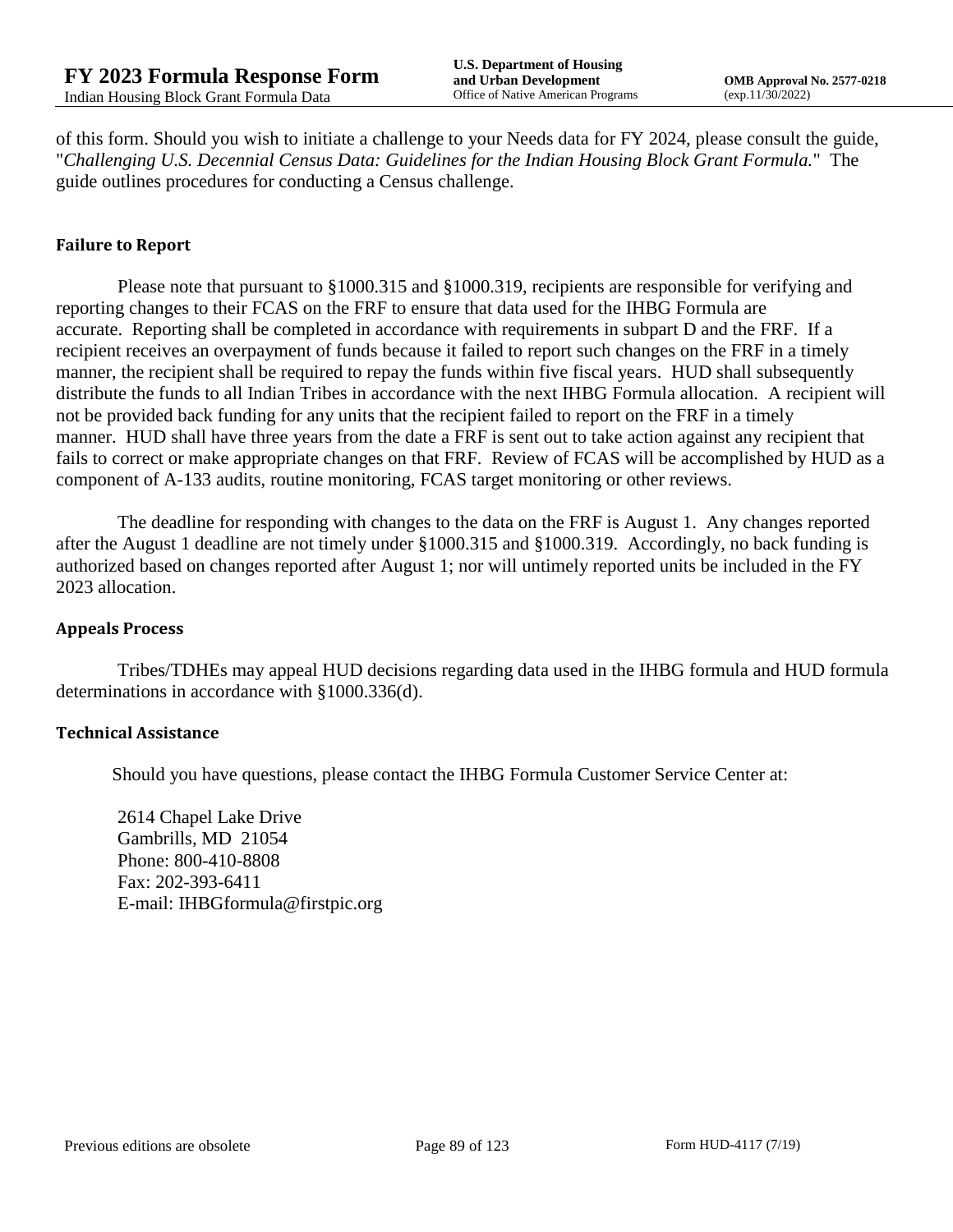# **Redwood Valley Rancheria Formula Current Assisted Stock Homeownership and Rental**

HUD records show your Tribe/TDHE having the following Formula Current Assisted Stock (FCAS) funded by 1937 Housing Act programs. Please compare the project numbers, number of units, type of units, and Date of Full Availability (DOFA) with your records. Then postmark or fax any changes and corrections, including updated information, to the IHBG Formula Customer Service Center by **August 1, 2022**, for inclusion in the FY 2023 allocation. **Please note:** If a unit becomes ineligible as FCAS between the date in which you report and September 30, HUD will need to recover the over-funding that the recipient received for that unit unless the recipient submits an additional Appendix A1 before September 30 that indicates the unit's eligibility status.

The unit counts reported below include:

- Low Rent, Mutual Help and Turnkey III units funded under 1937 Housing Act (i.e., units that were subject to an Annual Contributions Contract (ACC)).
- Units converted prior to October 1, 1997, as the type of unit to which it was converted.
- Units converted on or after October 1, 1997, as the type of unit funded on the latest ACC.

The unit counts reported below <u>do not</u> include:

- Units built with NAHASDA, HOME, or ICDBG funds.
- Units built with BIA, State, or tribal funds.
- Units built over the number specified in the original ACC for Projects with DOFA after October 1, 1997.
- Units not used as housing dwelling units, including units used for non-dwelling purposes and unoccupied units not being made available for occupancy.
- Units previously reported as having been conveyed, conveyance eligible (paid-off but not conveyed), or demolished.

A unit that is conveyance eligible will be removed from HUD's FCAS data when it becomes eligible for conveyance. If a legal impediment prevented the conveyance, the Tribe/TDHE needs to make reasonable efforts to overcome the legal impediment as required in §1000.318(b). When the unit is conveyed, it is up to the Tribe/TDHE to report to the IHBG Formula Customer Service Center when the unit is conveyed or when the 2-year time period is up, and to provide all necessary documentation for HUD to re-evaluate the unit to see if it remained eligible as FCAS beyond the conveyance eligibility date. If the Tribe/TDHE has demonstrated it made reasonable efforts to convey in the face of a legal impediment as required by §1000.318(b), then HUD will revise the FCAS data for the preceding years and calculate the appropriate adjustment pursuant to the formula at §1000.319. No homeownership unit will be considered FCAS 24 months after the date the unit became conveyance eligible, unless the Tribe, TDHE, or IHA provides evidence from a third party, such as a court or state or federal government agency, documenting that a legal impediment continues to prevent conveyance, and assuming that the Tribe made reasonable efforts to overcome any existing legal impediments during the preceding 24 months in accordance with §1000.318(b).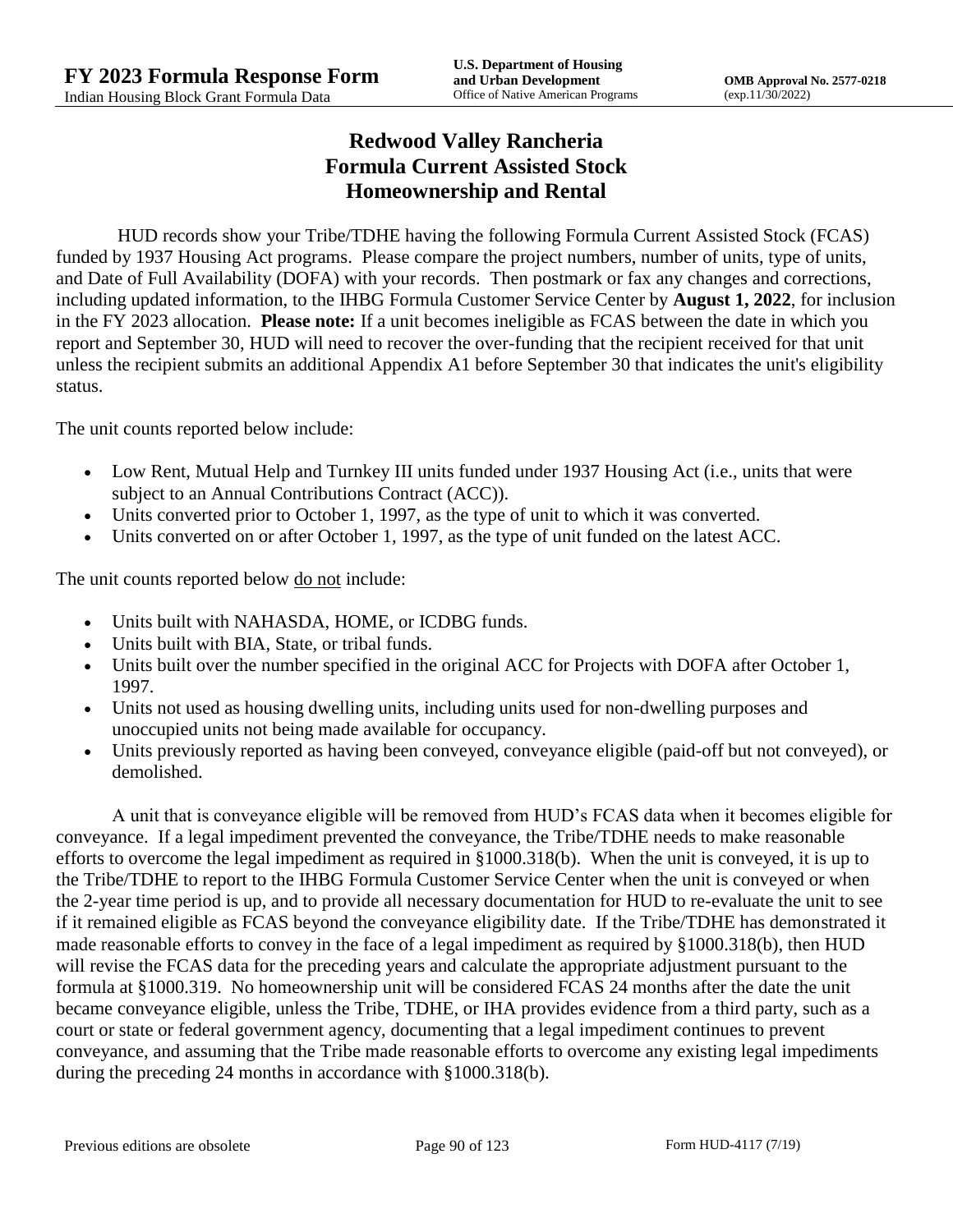Please note changes and corrections to the unit counts on the table below and also complete and submit appropriate forms as follows:

- Use **Appendix A1** to report units that are conveyance eligible or conveyed.
- Use **Appendix A2** to report changes due to DOFA of FCAS units.
- Use **Appendix A3** to report changes due to conversion of FCAS units.
- Use **Appendix A4** to report demolished and rebuilt FCAS units.
- Use **Appendix A5** to report all other FCAS changes.

**NOTE:** In accordance with Section 302(b)(1) of the *Native American Housing Assistance and Self-Determination Act (NAHASDA)*, 25 U.S.C. § 4152(b)(1), Mutual Help and Turnkey III units developed under the United States Housing Act of 1937 that are conveyed or eligible to be conveyed prior to October 1 of the calendar year immediately preceding the FY for which funds are provided cease to be eligible as FCAS beginning that FY unless the Tribe can demonstrate that the unit has not been conveyed for reasons beyond its control. By the terms of their Mutual Help and Occupancy Agreements (MHOA), such units are eligible for conveyance no later than 25 years from the inception of those agreements, which generally corresponds to the Date of Full Availability (DOFA). **Accordingly, all units in any project that reached its DOFA in FY 1997<sup>1</sup> , are presumptively no longer considered FCAS, and HUD is removing them from its FCAS data for the Tribe in the table below as indicated with a (\*).** If your Tribe believes that any of these units are still eligible for FCAS, please identify the project and unit number and provide the necessary information in accordance with the FRF as follows:

- 1. If the unit was converted to and is currently managed as a Low Rent (LR) unit, provide the information required in Appendix A3.
- 2. If there is a subsequent homebuyer, or the unit is still within the term of its lease-to-own agreement, please provide the information required in Appendix A5, including the date that the current agreement was signed and the termination date of the agreement.

<sup>1</sup>All units in projects that reached DOFA prior to FY 1997 were previously removed from FCAS on an FRF for FY 2014 or later, and are only listed on the FRF if the Tribe/TDHE submitted unit level information documenting continued eligibility. Unit eligibility will be re-challenged every three years to assure appropriate treatment.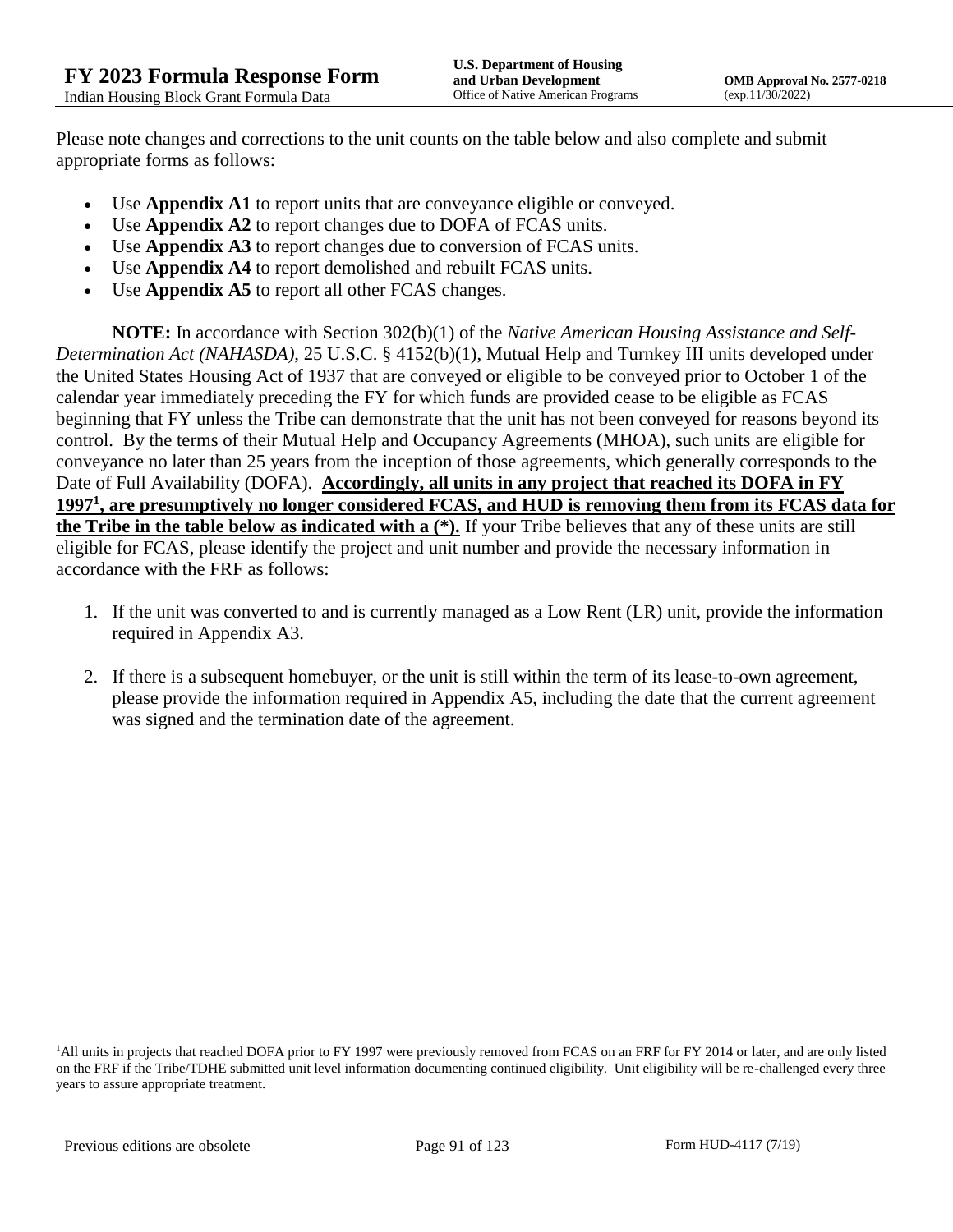Indian Housing Block Grant Formula Data

**FY 2023 Formula Response Form**<br> **FY 2023 Formula Response Form**<br> **Indian Housing Block Grant Formula Data**<br> **Office of Native American Programs** 

**OMB Approval No. 2577-0218**<br>(exp.11/30/2022)

| <b>Project</b><br>Number | <b>Low Rent</b> | <b>Mutual Help</b> | <b>TurnKey III</b> | In<br><b>Development</b> | <b>DOFA</b> |
|--------------------------|-----------------|--------------------|--------------------|--------------------------|-------------|
| CA99B130011              |                 |                    |                    |                          | 5/31/1990   |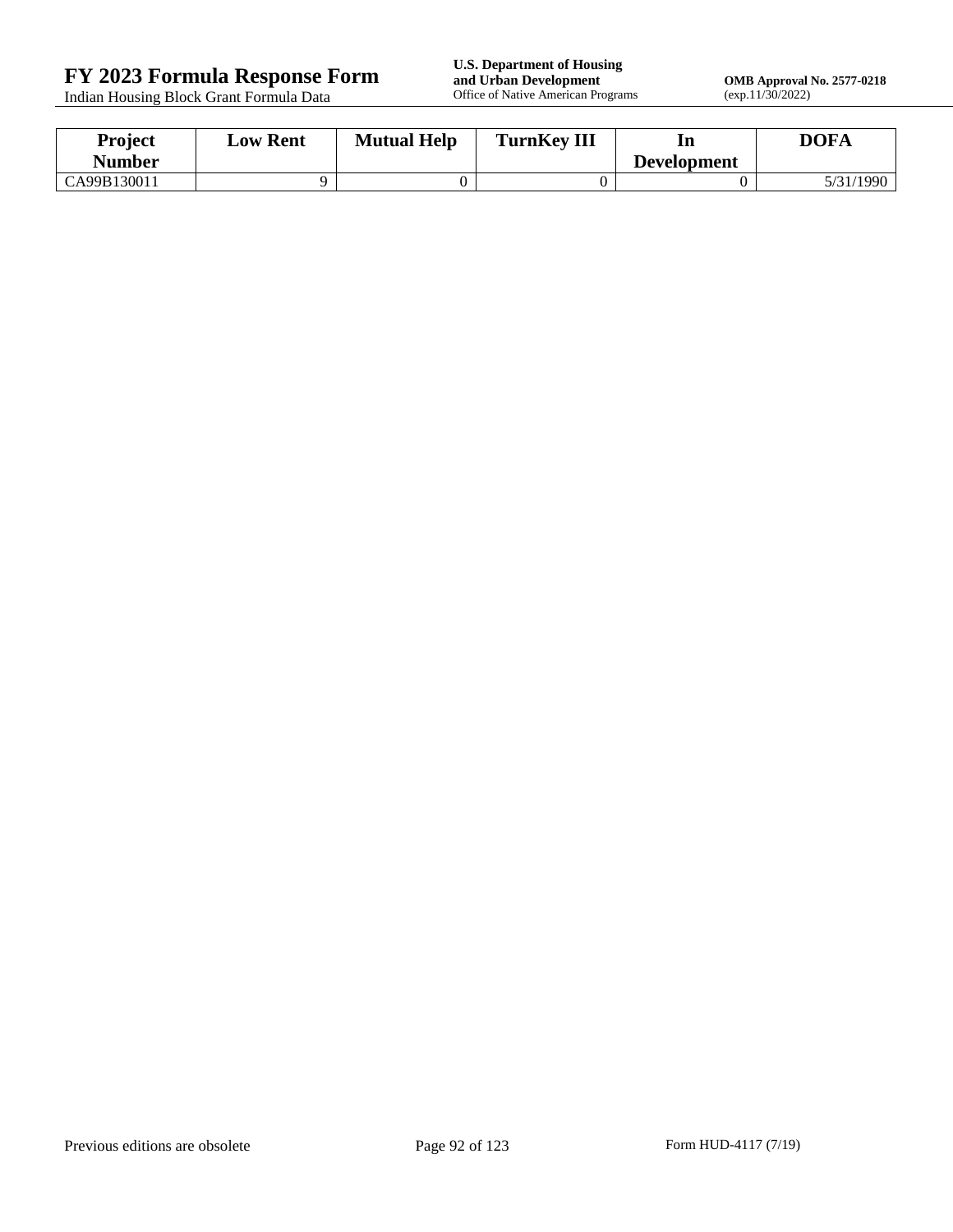# **Redwood Valley Rancheria Formula Current Assisted Stock Section 8**

Under the IHBG Formula, your Tribe's FCAS count includes the following Section 8 units:

## **Number of units: 0**

By regulation, Section 8 units are counted under the IHBG formula after their contracts expire only if the Tribe/TDHE continues to manage the assistance in a manner similar to the Section 8 program.

If you no longer provide or operate an equivalent number of Section 8, please make corrections to the total above and on the table below.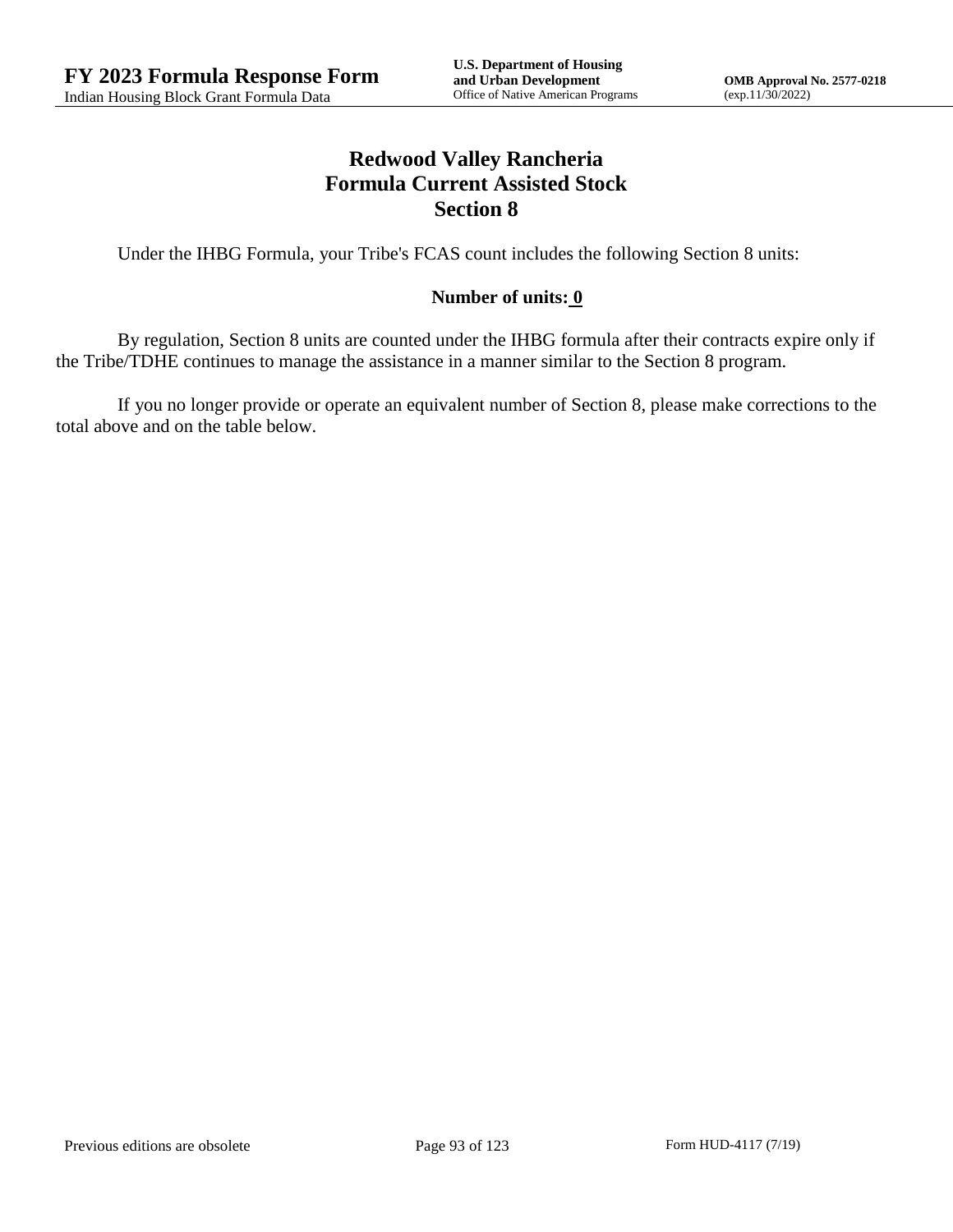## **Redwood Valley Rancheria**

## **Adjustment Factors**

#### **Inflation Rate Factor**

Inflation rate is adjusted annually and is a national figure used to adjust the amount of subsidy for FCAS.

#### **1.91%**

#### **Local Area Cost Adjustments**

Allowable Expense Level (AEL), Fair Market Rent (FMR), and Total Development Cost (TDC) are used to adjust the amount of subsidy for FCAS to reflect local conditions. TDC is also used to adjust the Needs component to reflect local costs.

| Annual Expense Level (AEL):   | \$380     |
|-------------------------------|-----------|
| Fair Market Rent (FMR):       | \$1,812   |
| Total Development Cost (TDC): | \$552,890 |

In accordance with §1000.336(a)(7)(b), AEL cannot be challenged. However instructions for challenging the FMR and TDC are provided in the document "*Challenging U.S. Decennial Census Data: Guidelines for the Indian Housing Block Grant Formula*" available through the IHBG Formula Customer Service Center. Tribes successfully challenging FMR and TDC data elements must submit the revised figures to the IHBG Formula Customer Service Center by August 1, 2022. Please note that while HUD requires requests for formula changes to be submitted by August 1<sup>st</sup>, HUD may consider subsequent requests from Tribes that have been directly affected by changes resulting from other Tribes' requests submitted prior to the August 1 deadline. Subsequent requests received in prior FYs may be carried into future FYs if processing of such requests is not finalized in the current FY.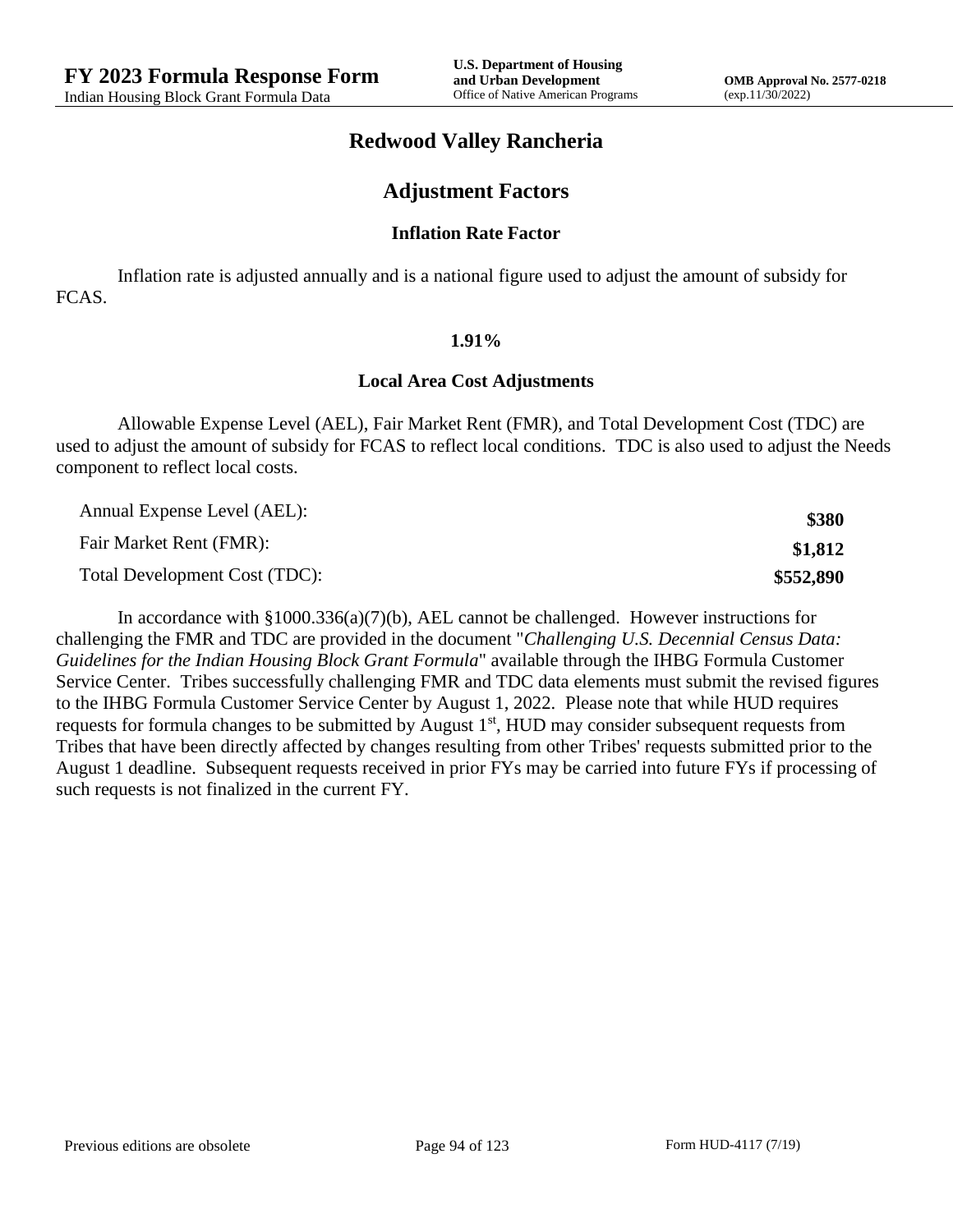# **Redwood Valley Rancheria Formula Area**

In accordance with §1000.302 Formula Area (1)…."Formula Areas are:"

- 1. Reservations for federally recognized Indian Tribes, as defined by the U.S. Census;
- 2. Trust lands;
- 3. Department of the Interior Near-Reservation Service Areas;
- 4. Former Indian Reservation Areas in Oklahoma Indian Areas, as defined by the U.S. Census as Oklahoma Tribal Statistical Areas (OTSAs);
- 5. Congressionally Mandated Service Areas;
- 6. State Tribal Areas as defined by the U.S. Census as State Designated American Indian Statistical Areas (SDAISAs);
- 7. Tribal Designated Statistical Areas (TDSAs);
- 8. California Tribal Jurisdictional Areas established or reestablished by Federal court judgment; and
- 9. Alaska formula areas described in §1000.302 Formula area (4).

Formula areas may include additional geographic units if the Tribe demonstrates that it is providing substantial housing services in accord with §1000.302 Formula area (2) & (3) and §1000.302 substantial housing services.

The geographic areas currently contained in your Formula Area are listed below.

| <b>Formula Area</b>                            | <b>Estimated Change in American Indian and Alaska</b><br><b>Native (AIAN) population since 2010 Census</b> |  |
|------------------------------------------------|------------------------------------------------------------------------------------------------------------|--|
| Redwood Valley Rancheria, CA-Mendocino County, | $-1.02\%$                                                                                                  |  |
| $California+$                                  |                                                                                                            |  |
| Balance - Mendocino County, CA+                | $-1.02\%$                                                                                                  |  |
| Balance - Sonoma Co, CA+                       | .83%                                                                                                       |  |

A "+" next to a geographic area listed above indicates that the area overlaps with other Tribe(s). For overlapping areas, be sure to review the information in the next section, "Overlapping Formula Areas." Balance of county refers to any land in a county outside reservations or trust lands.

If any of these areas do not meet the above criteria or are not covered under §1000.302 Formula area (2), please make changes and corrections in Appendices B1 and B2.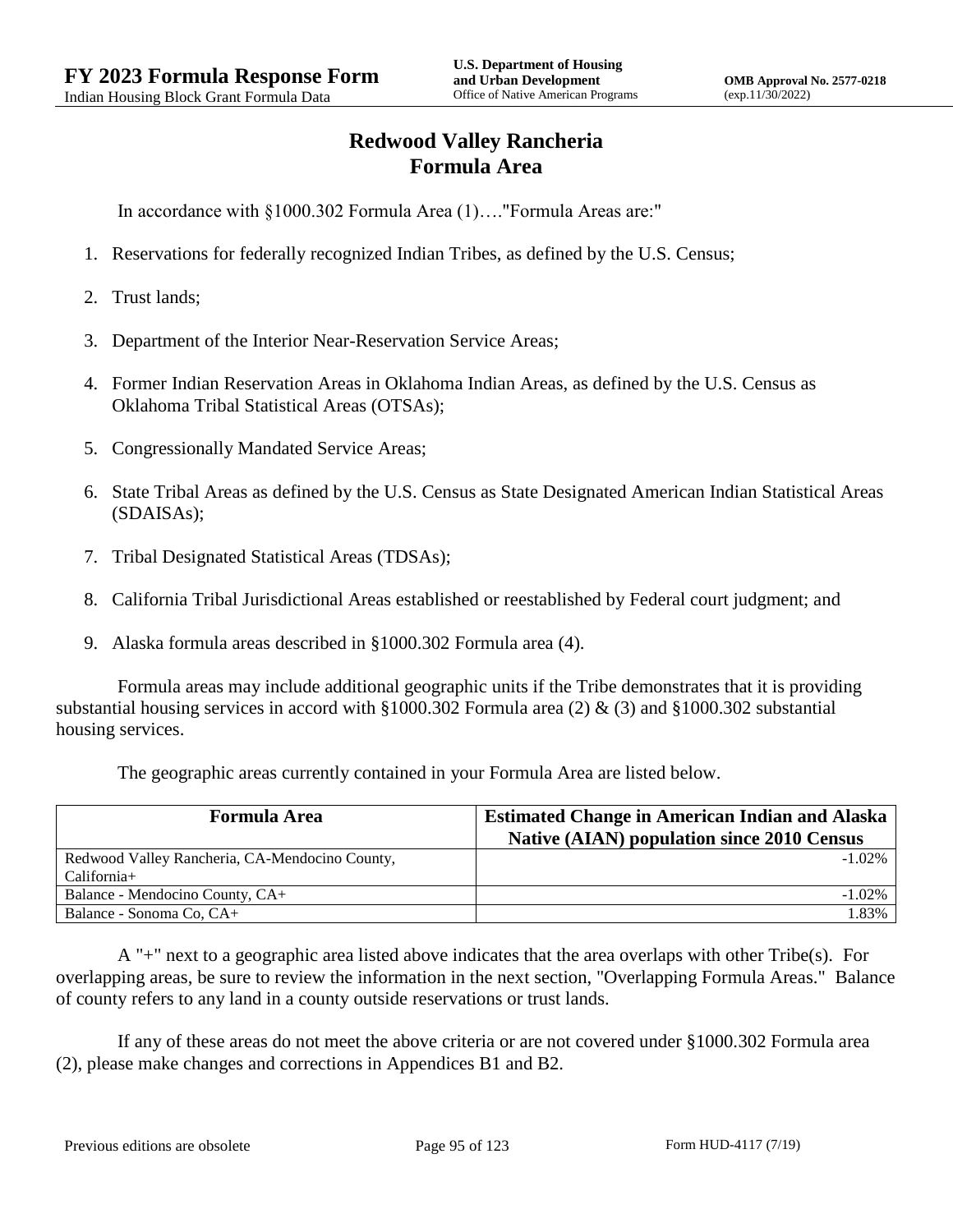If you wish to request other geographic areas beyond those identified above to be added to your Tribe's Formula Area, please complete the Formula Area table in **Appendices B1 and/or B2.** HUD will review this submission based on §1000.302 Formula area (2) & (3) and §1000.302 substantial housing services and determine whether or not to include these areas. HUD will make its judgment using as its guide whether this addition is fair and equitable for all Tribes receiving a formula allocation. Please note that if Formula Area expansions are approved based on substantial housing services, Tribes must continue to provide investment levels consistent with the definition of substantial housing services in accordance with §1000.302 substantial housing services (2).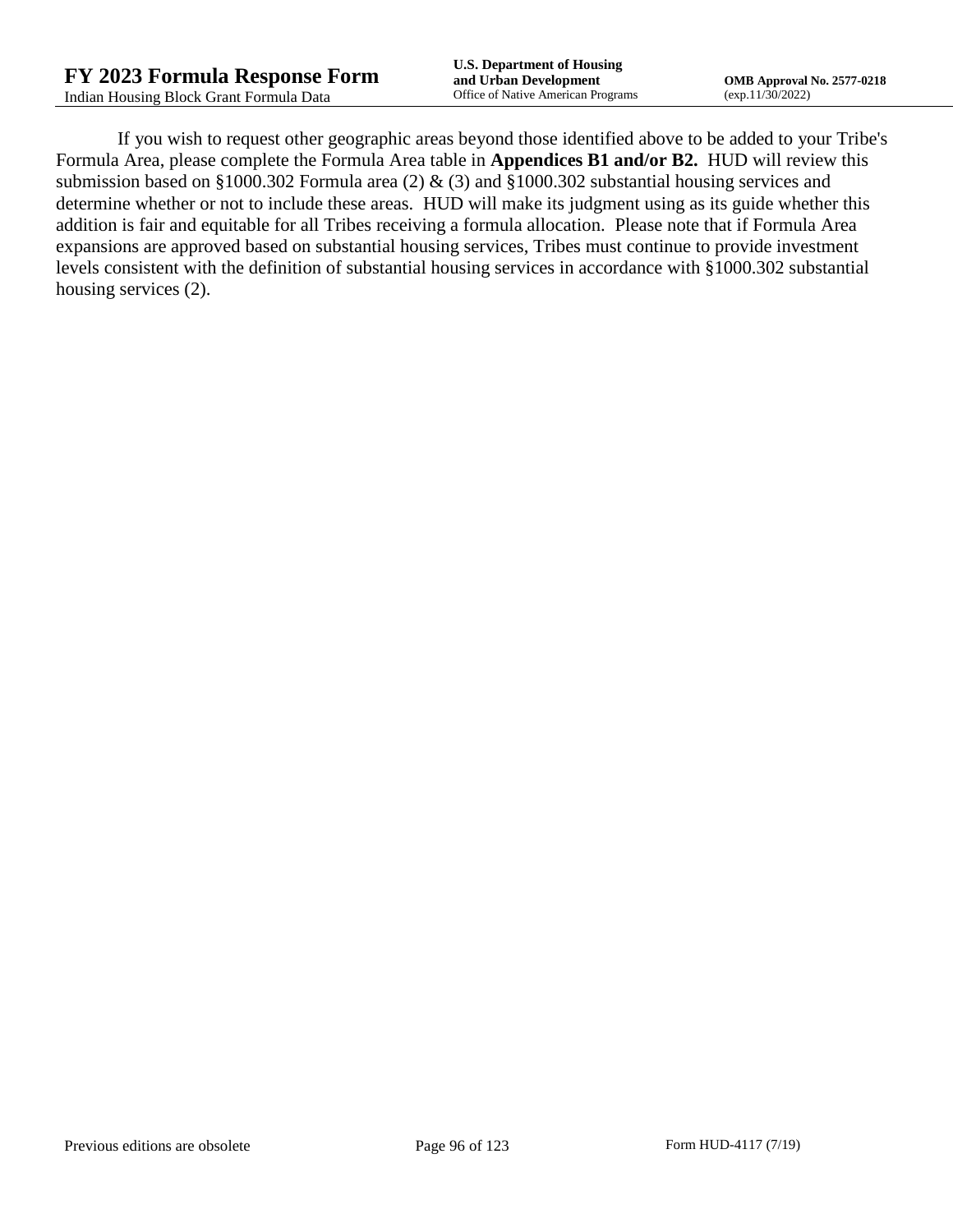## **Redwood Valley Rancheria Overlapping Formula Areas**

## **Only for Tribes with a "+" next to the geographic area (see previous section on Formula Area)**

In cases where Tribes are overlapped, Needs data (population and household) for the entire Formula Area of all Tribes involved in the overlap are shared. If your Formula Area is overlapped, you are likely receiving a share of the Needs data for areas beyond those listed as being part of your Tribe's Formula Area.

Currently, your Tribe is sharing Needs data as a result of overlapping Formula Areas with the following Tribes:

**Big Valley Band of Pomo Indians Cahto Tribe of the Laytonville Rancheria Cloverdale Rancheria of Pomo Indians Coyote Valley Band of Pomo Indians Dry Creek Rancheria Band of Pomo Indians Elem Indian Colony of Pomo Indians (Sulphur Bank Rancheria) Habematolel Pomo of Upper Lake Hopland Band of Pomo Indians Kashia Band of Pomo Indians, Stewarts Point Rancheria Koi Nation of Northern California (Lower Lake) Lytton Rancheria of California Manchester Band of Pomo Indians Middletown Rancheria of Pomo Indians Pinoleville Pomo Nation Potter Valley Tribe Robinson Rancheria Round Valley Indian Tribes Scotts Valley Band of Pomo Indians Sherwood Valley Rancheria of Pomo Indians**

HUD uses Bureau of Indian Affairs (BIA) estimates for Total Resident Service Area Indian Population (TRSAIP) to proportionately allocate Needs data to the affected Tribes.

## **The TRSAIP being used for your Tribe is: 162**

If you wish to correct your Tribe's TRSAIP, please contact your BIA Area Office. HUD will only accept written correspondence from the BIA to correct TRSAIP figures (see Appendix D to the document "*Challenging U.S. Decennial Census Data: Guidelines for the Indian Housing Block Grant Formula*" available through the IHBG Formula Customer Service Center).

HUD recognizes that Tribes may be able to provide better data for overlapping areas. Therefore, HUD is requesting that each Tribe provide its Tribal Enrollment within each of the geographic areas described in the preceding section as overlapping.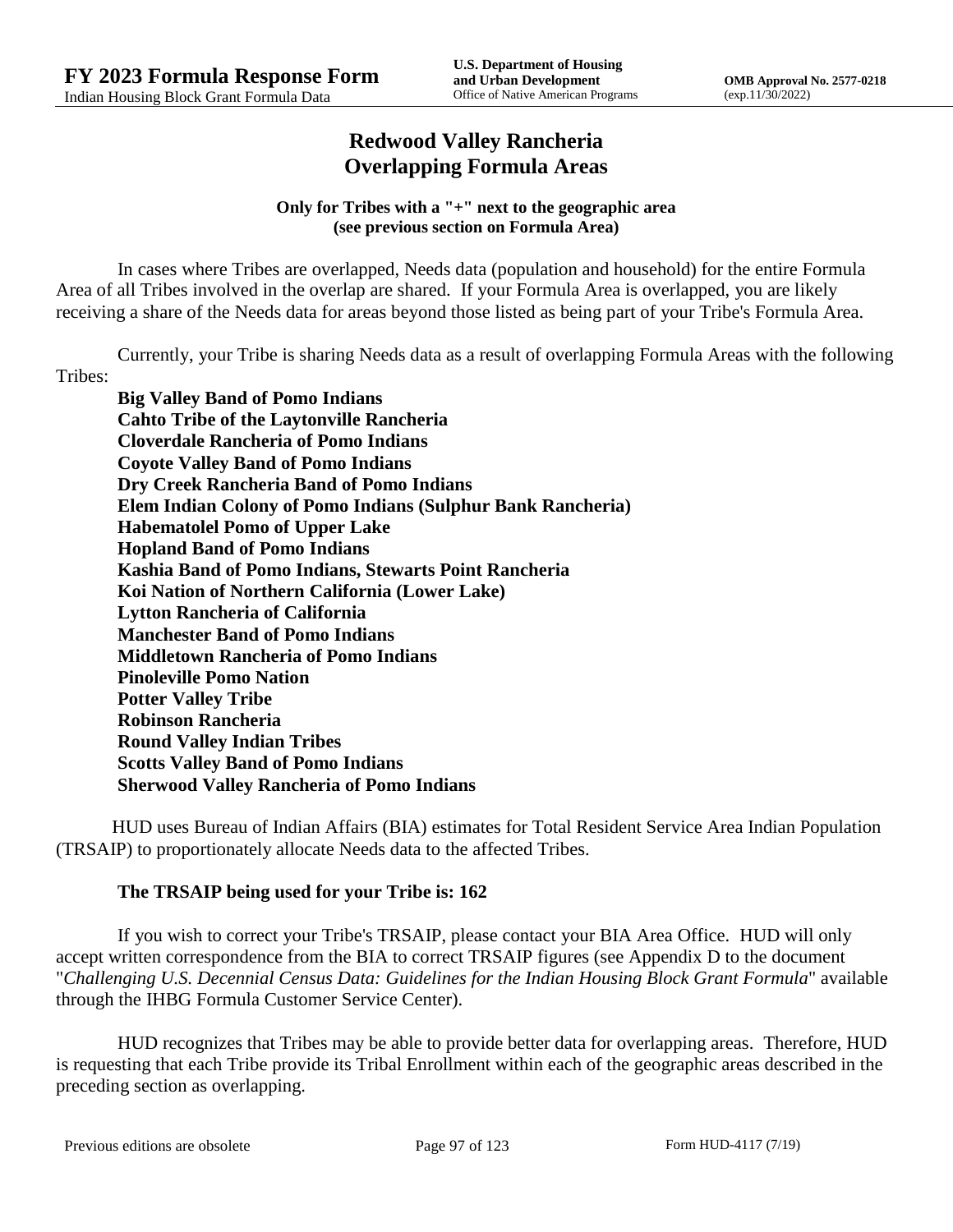If all Tribes in an overlapping area submit corrected information to HUD, HUD will then use this information to divide the funds for the affected area. Otherwise, HUD will continue to use the BIA TRSAIP estimates to make the allocations. On the form in Appendix C, list the overlapping geographic area (indicated earlier under the Formula Area section by a "+" next to the geographic area) and your Tribe's enrollment in the area.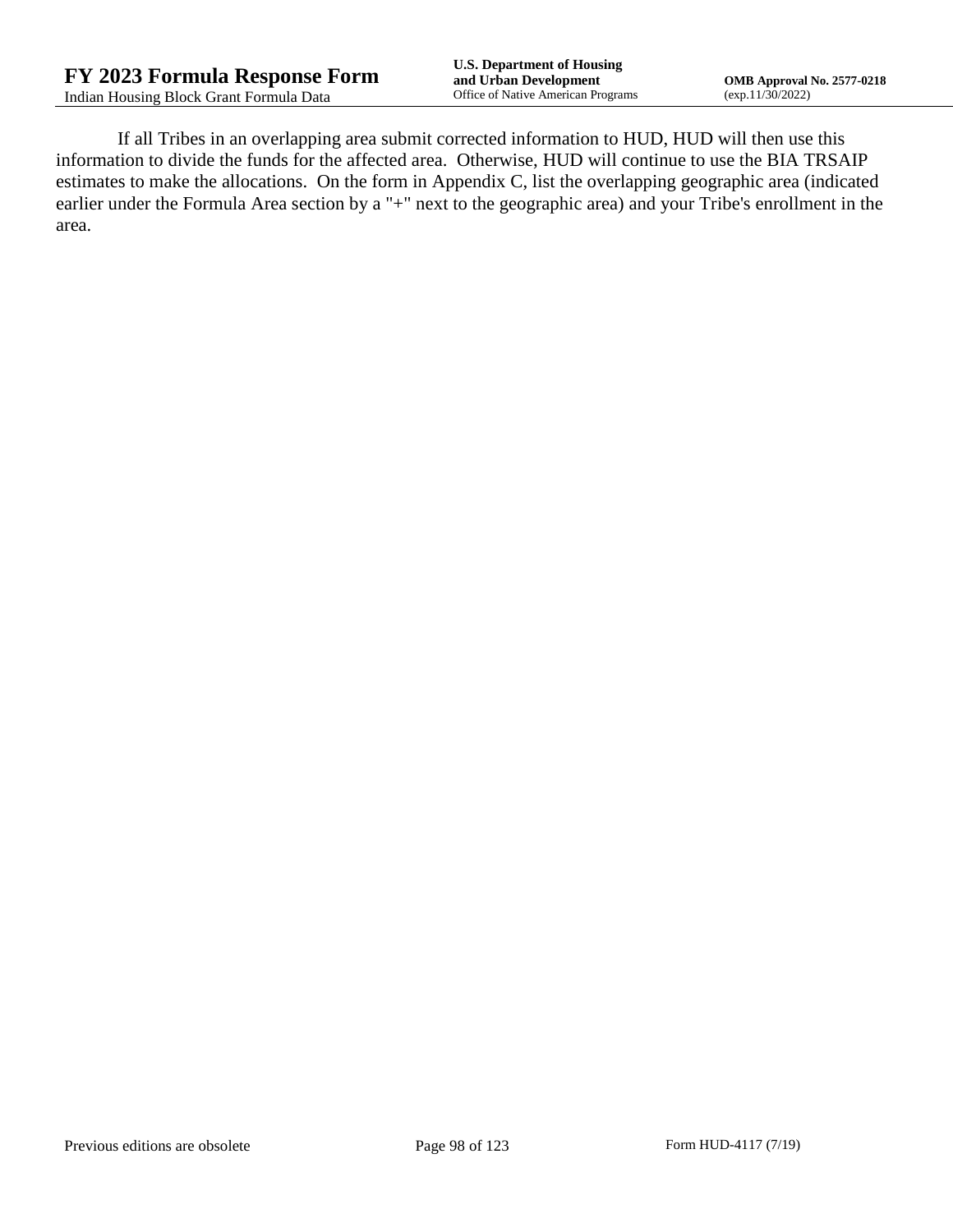## **Redwood Valley Rancheria Tribal Enrollment & Formula Area Population Cap**

In accordance with §1000.302 (5), Tribal Enrollment is used to cap AIAN persons in calculating Needs data. A cap is placed at twice Tribal Enrollment. If there is a "\*" next to "AIAN persons" in the Needs section, your Tribe's data have been "capped."

## **The enrollment being used for your Tribe (or Alaska Village or Corporation) is: 241**

If your Tribe's enrollment is different than what is listed above, please follow the instructions in Appendix D for correcting your Tribe's enrollment.

If a cap has been applied to your Tribe and you are providing housing services to more than twice as many AIAN members of other Tribes as members of your own Tribe, please follow the instructions in Appendix D for correcting your Tribe's Population Cap.

Please note that Formula Area Population Cap Adjustments must be submitted on an annual basis to the IHBG Formula Customer Service Center for approval. The requests must be postmarked or faxed by August 1 of this year.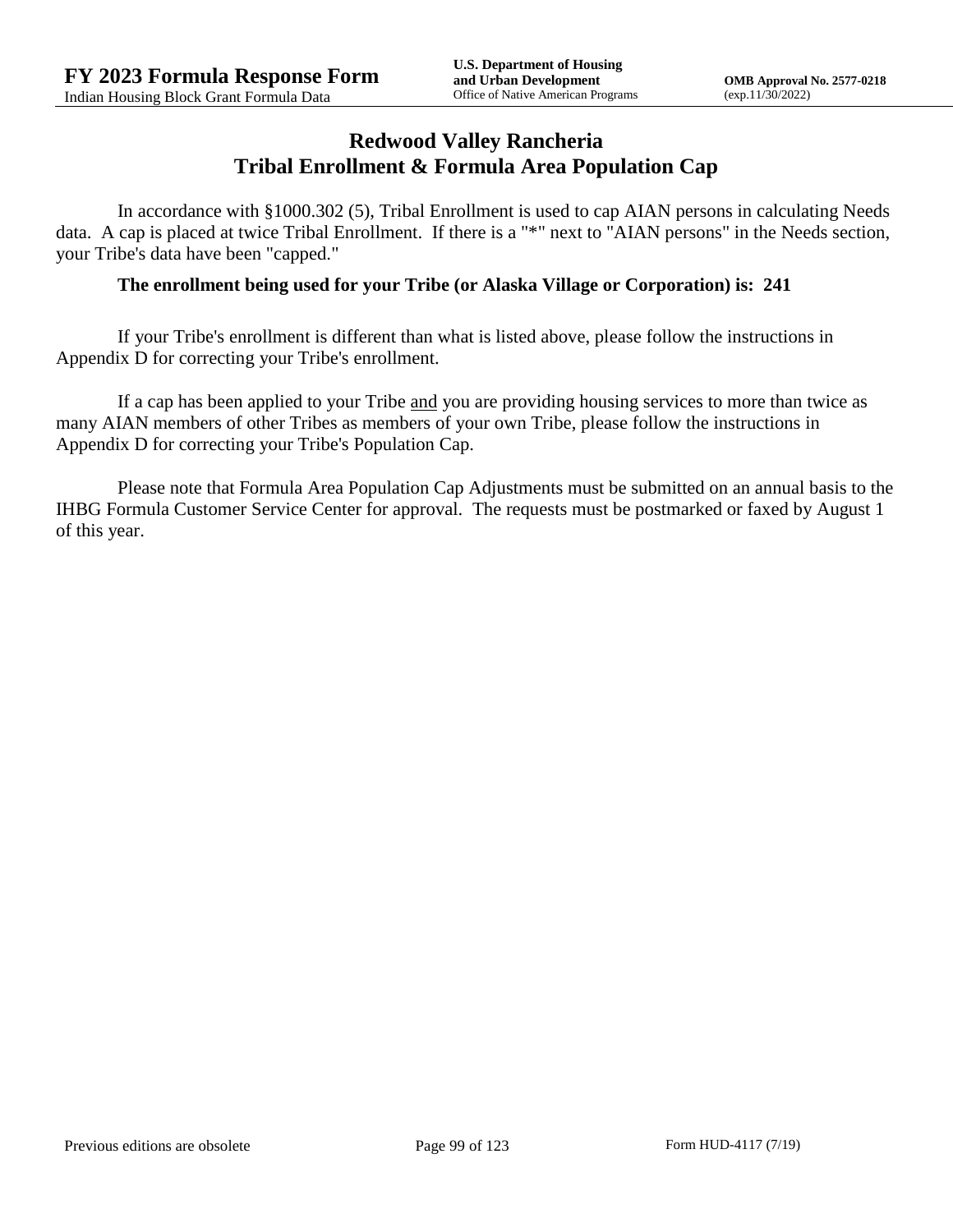# **Redwood Valley Rancheria Needs Data**

Listed below are the data currently being used to calculate the Needs component of your Tribe's allocation based on your Tribe's "Formula Area" (see Formula Area section of this document).

The data used are from a special tabulation. This tabulation:

- Counts individuals reported as AIAN. The AIAN person count variable comes from the Decennial Census and is aged using Census population estimates. For the FY 2010 Decennial Census, data for reservations, trust lands, and remote Alaska will receive an undercount adjustment of 4.88%. For all other Needs variables, in FY 2023 HUD will use the 5-year rolling average from 2014 to 2018 ACS data. The ACS data will be updated every year. Therefore, in FY 2024, the ACS data will be from 2015 to 2019. These data sources apply unless Tribes have approved Census Challenges in place. **No, your Tribe does not have an approved Census Challenge.**
- The FY 2023 estimate is calculated with the Needs component based on single race (AIAN alone) Census data and multi-race (AIAN alone and in combination with other race(s)) Census data. The amount of the allocation for each Indian Tribe was determined to be the greater of the two resulting allocation amounts.

The growth adjustment factor and the undercount adjustments used for your Formula Area are listed next to each Formula Area in the table listing your Tribe's Formula Area.

After adjusting for population growth and undercount, sharing of Needs data among Tribes in cases of overlapping Formula Areas and application of the Population Cap (see note below), your Tribe's Needs component is based on **multi-race data**. The Needs data are:

| AIAN persons:                                                               | $*482$ |
|-----------------------------------------------------------------------------|--------|
| AIAN households with annual income less than 30% of median income:          | 37     |
| AIAN households with annual income between 30% and 50% of median income:    | 22     |
| AIAN households with annual income between 50% and 80% of median income:    | 29     |
| AIAN households which are overcrowded or without kitchen or plumbing:       | 12     |
| AIAN households with housing cost burden greater than 50% of annual income: | 40     |
| Housing Shortage (number of low-income AIAN households less total number    | 79     |
| of NAHASDA and Current Assisted Stock):                                     |        |

Note: If there is a "\*" next to "AIAN persons" above, the Tribe's data have been "capped." This occurs when the AIAN population in the Tribe's Formula Area is greater than twice its total Tribal Enrollment.

If you think these data do not reflect your Needs:

 Check to see if the Formula Area, as listed previously, is correct for your Tribe. If the Formula Area is not correct, submit that correction.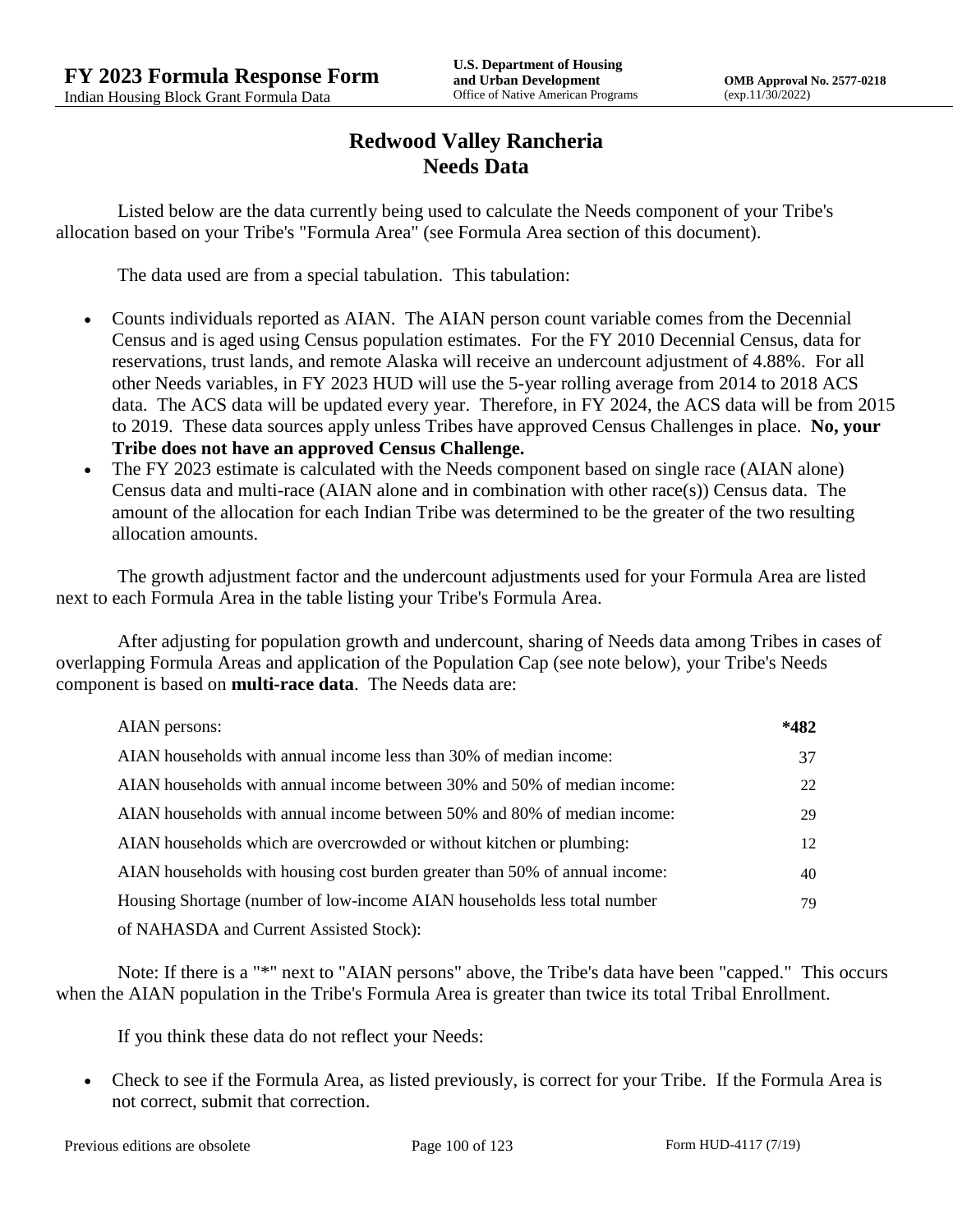- Check to see if the Formula Area for your Tribe overlaps that of another Tribe. If it does, you may wish to contact the IHBG Formula Customer Service Center to obtain detailed information on how the Needs data are being shared.
- If you still disagree, you may wish to submit a Census challenge. To determine if submitting a Census challenge would be appropriate for your Tribe, please review the *FY 2023 Needs Data* above and the FY *2024 Needs Data* on Attachment A for a full presentation on the Needs data available for your Tribe, 3and then read the document "*Challenging U.S. Decennial Census Data: Guidelines for the Indian Housing Block Grant Formula*" at: https://portal.hud.gov/hudportal/HUD?src=/program\_offices/ [public\\_indian\\_housing/ih/codetalk/onap/ihbgformula.](https://portal.hud.gov/hudportal/HUD?src=/program_offices/public_indian_housing/ih/codetalk/onap/ihbgformula)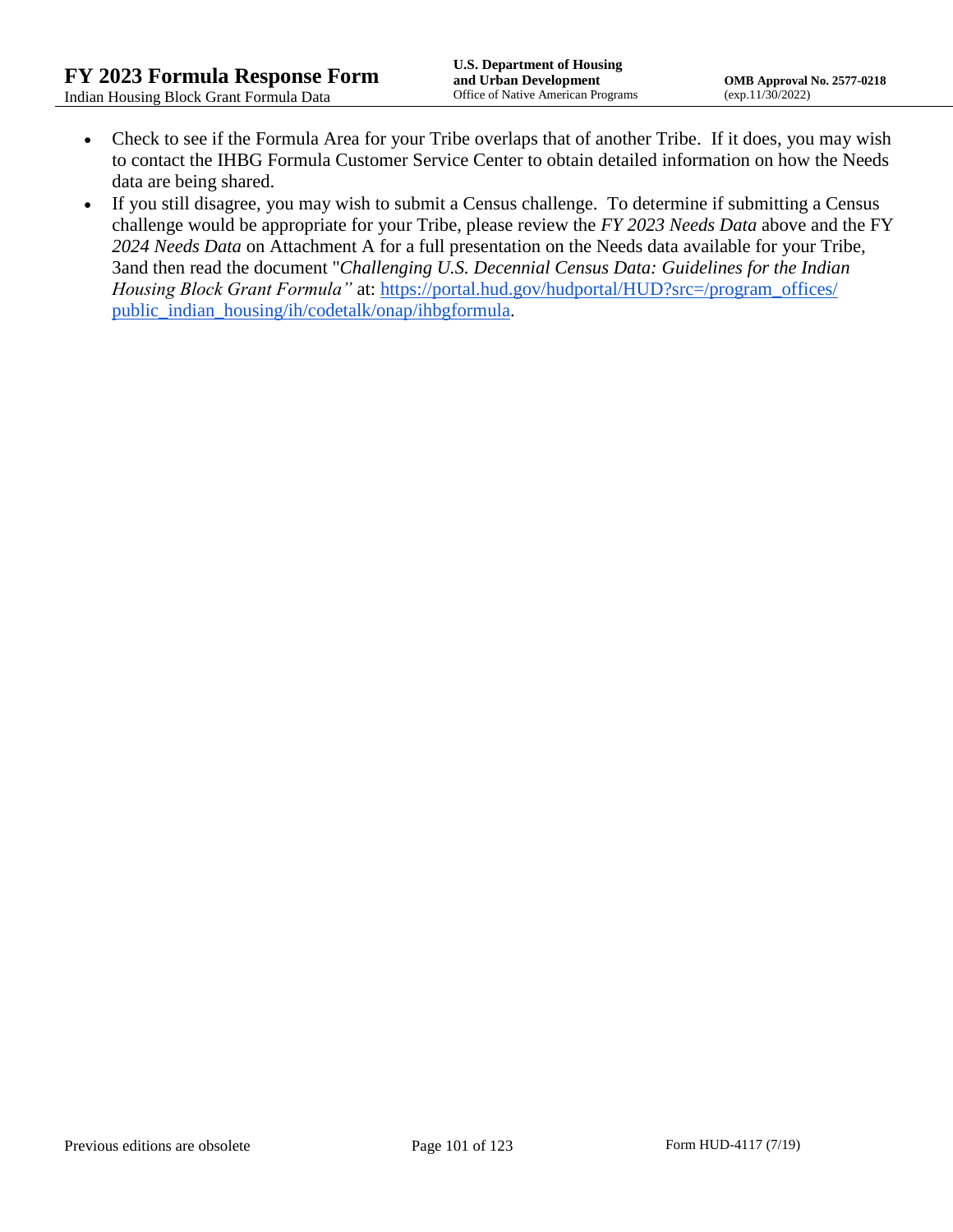## **Redwood Valley Rancheria Preliminary Allocation Amount**

#### *(Based on an estimated \$772,000,000 appropriation)*

This is only a preliminary estimate to be used for planning purposes based on an estimated \$772,000,000 appropriation for the IHBG program. It will change based on corrections to the data used for all Tribes (any change in one Tribe's data affects the allocation for all Tribes) and/or actual FY 2023 appropriations.

| FCAS Component <sup>2</sup> :                                                                               | \$115,830        |
|-------------------------------------------------------------------------------------------------------------|------------------|
| Needs Component <sup>3</sup> :                                                                              | \$174,480        |
| §1000.331 Phase Down Adjustments to<br>Moderate Impact of Introduction of New Data<br>Source <sup>4</sup> : | $-$125$          |
| §1000.340 (b) Adjustments to achieve FY<br>1996 Base Year Amount <sup>5</sup> :                             | $-$ \$2,149      |
| <b>Preliminary Current Year Allocation</b><br><b>Estimate:</b>                                              | \$288,037        |
| Adjustments for over- or under-funding in<br>prior years <sup>6</sup> :                                     | \$0              |
| <b>Initial Allocation Estimate:</b>                                                                         | \$288,037        |
| $§1000.342$ Undisbursed Funds Adjustment <sup>7</sup> :                                                     | To be Determined |
| §1000.329 Minimum Allocation Adjustment <sup>8</sup> :                                                      | To be Determined |
| <b>FY 2023 Final Allocation Estimate:</b>                                                                   | \$288,037        |

2 If an "M" appears following the FCAS component, it means that the modernization subsidy on which FCAS was based was calculated using the alternative definition in §1000.316(b)(2), which states that "for Indian Tribes with an Indian Housing Authority (IHA) that owned or operated fewer than 250 public housing units on October 1, 1997, the modernization allocation equals the amount of funds received under the assistance program authorized by Section 14 of the 1937 Act (not including funds provided as emergency assistance) for FYs 1992 through 1997." If an "A" appears, it means that your Tribe had an IHA that owned or operated fewer than 250 public housing units on October 1, 1997, but was entitled to a larger modernization amount using the original method of calculation (§1000.316(b)(1)) and your allocation was adjusted to take this into account, as called for in  $\S1000.340(a)$ . If no "M" or "A" appears, the modernization subsidy was calculated using the original method described in §1000.316(b)(1).

 $3$ The Needs component includes adjustments needed to achieve minimum funding as called for in §1000.328. The minimum allocation in any FY to an Indian Tribe under the Needs component of the IHBG Formula shall equal 0.007826% of the available appropriations for that FY after set asides. In this allocation, the minimum Needs allocation is \$60,417. To be eligible for the minimum allocation, an Indian Tribe must receive less than \$200,000 under the FCAS component of the IHBG Formula for the FY, and must demonstrate the presence of any households at or below 80 percent of median income.

4 In accordance with §1000.331, to minimize the impact of funding changes based on the introduction of a new data source, if, solely as a direct result of the introduction of a new data source, an Indian Tribe's allocation under the Needs component of the formula is less than 90 percent of the amount it received under the Needs component in the immediate previous FY, the Indian Tribe's Needs allocation shall be adjusted to 90% of the previous year's Needs allocation.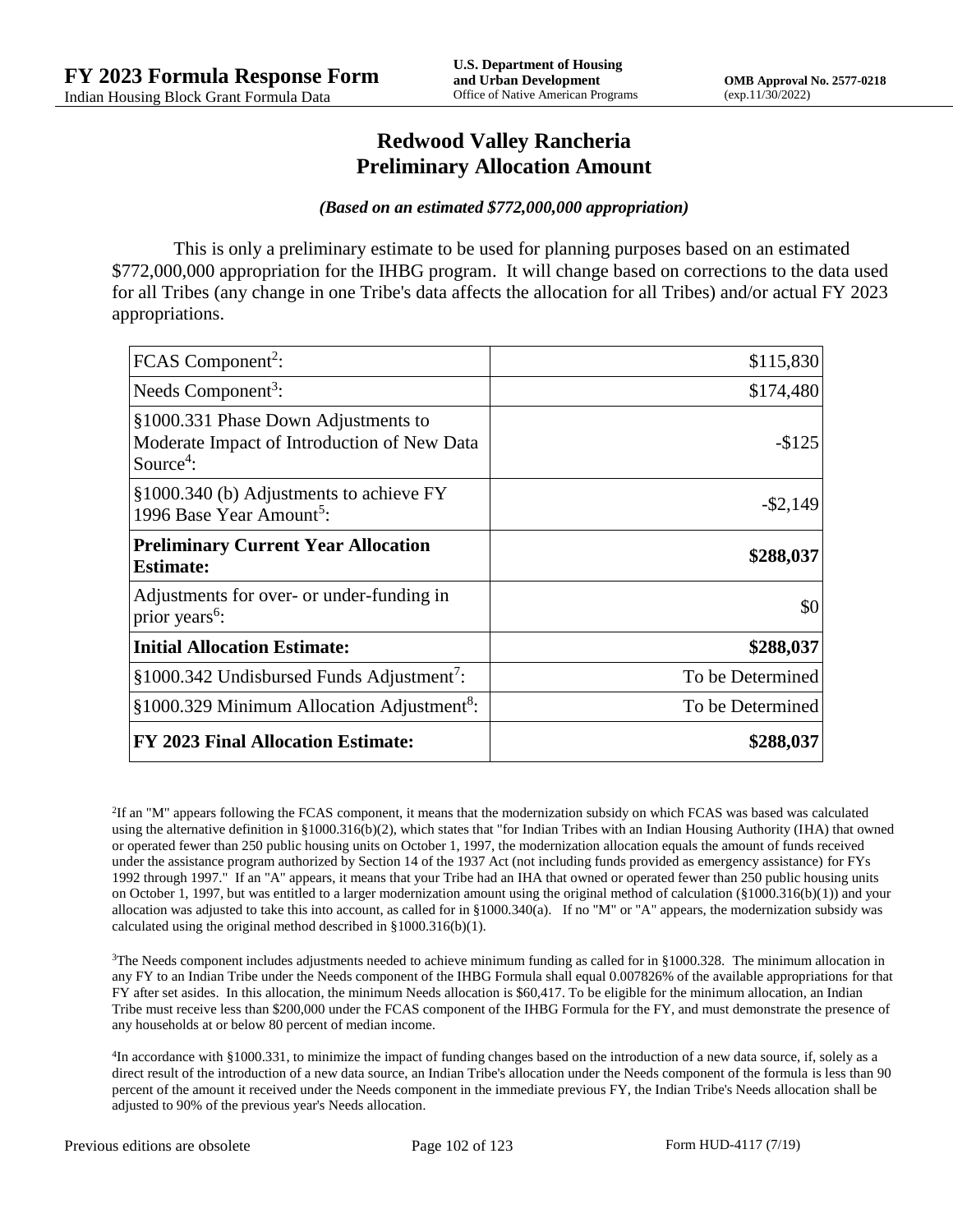<sup>5</sup> According to §1000.340, if a Tribe is allocated less funding under the formula than an IHA received on its behalf in FY 1996 for operating subsidy and modernization, its allocation is increased to the amount received in FY 1996 for operating subsidy and modernization.

<sup>6</sup> Adjustments refer to corrections made to prior year formula allocations. Most are repayment agreements with HUD, usually for overfunding received by the Tribe in prior years due to late reporting of paid-off and conveyed FCAS. Funds recovered through repayments are reallocated among all Tribes in the following FY through the formula. Adjustments are also occasionally made as a result of HUD errors in entering Tribes' information or in calculating formula allocations.

 $^7$  In accordance with §1000.342, Tribes with an initial allocation amount of \$5 million or greater may be subject to a reduction depending on the amount they have in HUD's Line of Credit Control System (LOCCS) on the first day of FY 2023. The amount of the reduction would be redistributed among other Tribes in proportion to their Needs calculation.

<sup>8</sup> In accordance with §1000.329, if carryover funds are available in any given year, HUD will hold the lesser amount of \$3 million or available carryover funds for additional allocations to Tribes with allocations less than 0.011547 percent of that year's appropriation. If the set-aside carryover funds are insufficient to fund all eligible Tribes at 0.011547 percent of that year's appropriations, the minimum total allocation shall be reduced to an amount which can be fully funded with carryover funds.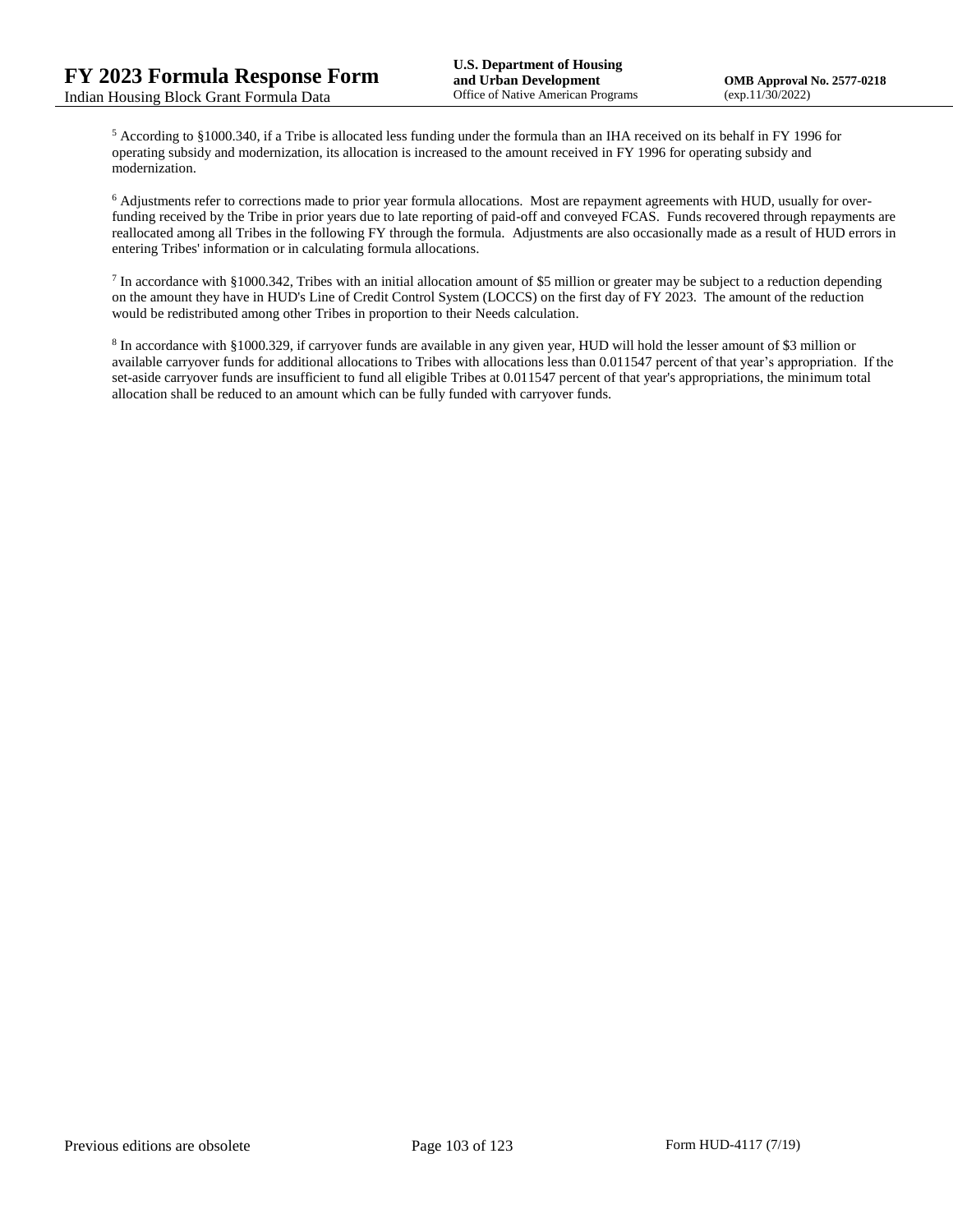# **Attachment A: FY 2024 Indian Housing Block Grant (IHBG) Needs Data**

The Needs data which will be used to estimate your Fiscal Year (FY) 2024 Indian Housing Block Grant (IHBG) formula allocation are shown below:

| <b>Need Variable</b>   | <b>Adjusted 2010 Decennial</b><br><b>Census and 2015 to 2019</b> |            | <b>Tribe Submitted</b><br><b>Census Challenge</b> |            |
|------------------------|------------------------------------------------------------------|------------|---------------------------------------------------|------------|
|                        | <b>American Community Survey</b>                                 |            | (if applicable)                                   |            |
|                        | Single Race                                                      | Multi Race | <b>Single Race</b>                                | Multi Race |
| American Indian and    | 349                                                              | 741        |                                                   |            |
| Alaska Native (AIAN)   |                                                                  |            |                                                   |            |
| persons*               |                                                                  |            |                                                   |            |
| <b>AIAN</b> households | 20                                                               | 61         |                                                   |            |
| with annual income     |                                                                  |            |                                                   |            |
| less than 30% of       |                                                                  |            |                                                   |            |
| median income          |                                                                  |            |                                                   |            |
| <b>AIAN</b> households | 15                                                               | 41         |                                                   |            |
| with annual income     |                                                                  |            |                                                   |            |
| between 30% and        |                                                                  |            |                                                   |            |
| 50% of median          |                                                                  |            |                                                   |            |
| income                 |                                                                  |            |                                                   |            |
| <b>AIAN</b> households | 17                                                               | 45         |                                                   |            |
| with annual income     |                                                                  |            |                                                   |            |
| between 50% and        |                                                                  |            |                                                   |            |
| 80% of median          |                                                                  |            |                                                   |            |
| income                 |                                                                  |            |                                                   |            |
| <b>AIAN</b> households | $\overline{7}$                                                   | 19         |                                                   |            |
| which are              |                                                                  |            |                                                   |            |
| overcrowded or         |                                                                  |            |                                                   |            |
| without kitchen or     |                                                                  |            |                                                   |            |
| plumbing               |                                                                  |            |                                                   |            |
| <b>AIAN</b> households | 16                                                               | 54         |                                                   |            |
| with housing cost      |                                                                  |            |                                                   |            |
| burden greater than    |                                                                  |            |                                                   |            |
| 50% of annual income   |                                                                  |            |                                                   |            |

\* The Decennial Census AIAN population data is adjusted for undercounts on reservation/trust lands and for remote Alaska. It is also adjusted for population change through FY 2019 based on the most recent Census county-level population projections. The count shown is the same as was used in FY 2022, since any further update is dependent on the introduction of the 2020 Decennial Census.

**Note:** The Housing Shortage Needs variable is not shown because it is based on the sum of lowincome households less the total number of Current Assisted Stock (CAS), and CAS is not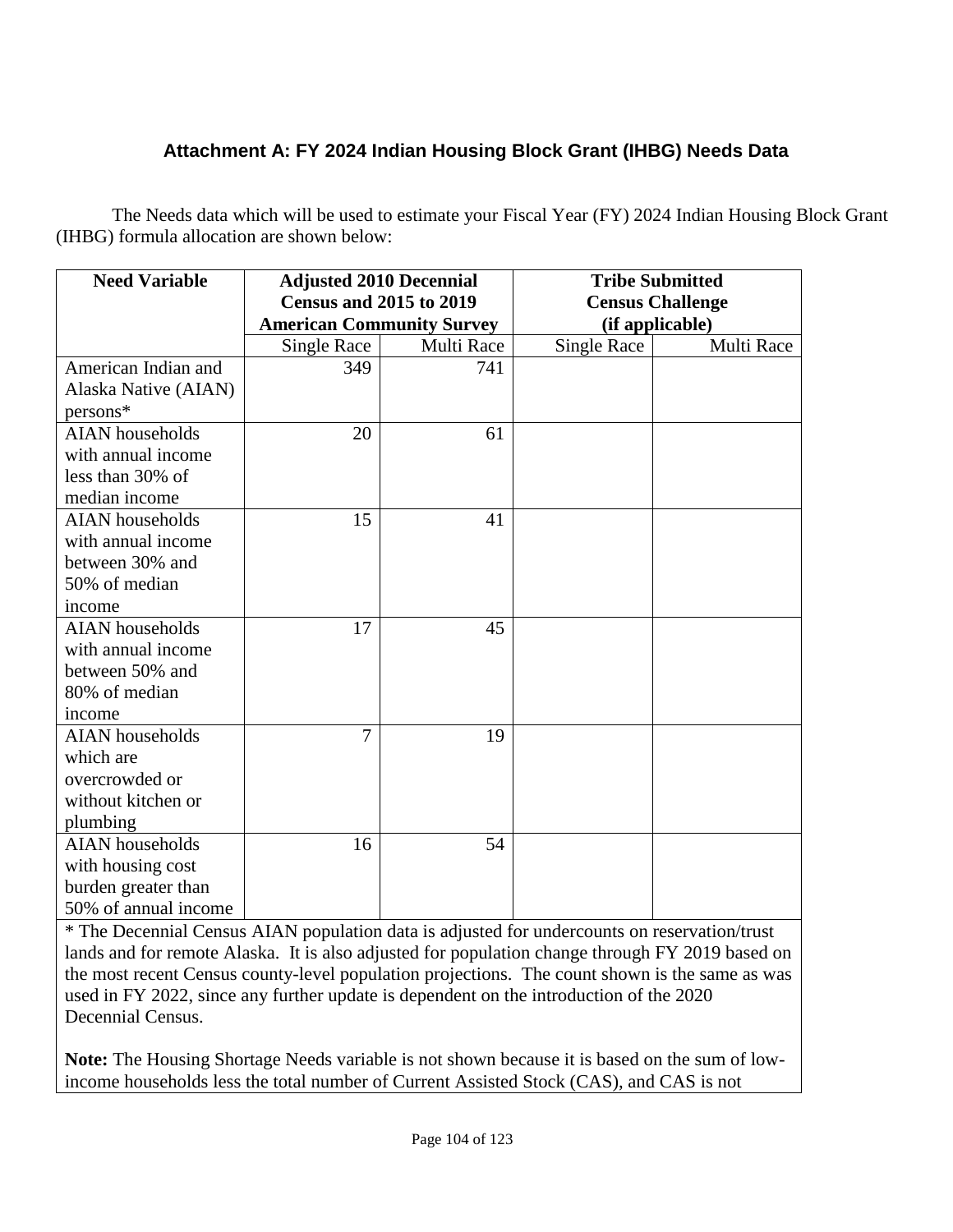provided on this document for review. However, it will be provided on your Tribe's FY 2024 Formula Response Form.

All of the data above reflects the total Needs for your Formula Area prior to the application of the population cap. Therefore, these figures may be much higher than the amounts shown on your Tribe's Formula Response Form. If you share Formula Area with other Tribes, the data shown are your share of the Needs data in your combined overlapping Formula Areas.

If you have an approved Census challenge it will be shown in the table above, and that data will be used unless the Tribe specifically requests a return to the standard Census data set prior to March 30, 2023. If you believe you have an approved Census challenge but it is not shown in the table above, please contact the IHBG Formula Customer Service Center.

If you think these data do not reflect the Tribe's need:

- 16. Check to see if the Formula Area, as listed on your FY 2023 Formula Response Form, is correct for your Tribe. If the Formula Area is not correct, you may submit that correction no later than the August 1, 2022, the deadline for the FY 2023 allocation, or August 1, 2023, the deadline for the FY 2024 allocation.
- 17. Check to see if the Formula Area for your Tribe overlaps that of another Tribe. If it does, you may wish to contact the IHBG Formula Customer Service Center to obtain detailed information on how the Needs data are being shared.
- 18. If you still disagree, you may wish to submit a Census challenge no later than March 30, 2023 for the FY 2024 IHBG allocation. If so, please review the guidelines in "Challenging U.S. Census Data: Guidelines for the Indian Housing Block Grant Formula." [https://portal.hud.gov/hudportal/HUD?src=/program\\_offices/public\\_indian\\_housing/ih/codetalk/onap/ih](https://portal.hud.gov/hudportal/HUD?src=/program_offices/public_indian_housing/ih/codetalk/onap/ihbgformula) [bgformula.](https://portal.hud.gov/hudportal/HUD?src=/program_offices/public_indian_housing/ih/codetalk/onap/ihbgformula)

Should you have questions, please contact the IHBG Formula Customer Service Center at:

2614 Chapel Lake Drive Gambrills, MD 21054 Phone: 800-410-8808 Fax: 202-393-6411 E-mail: IHBGformula@firstpic.org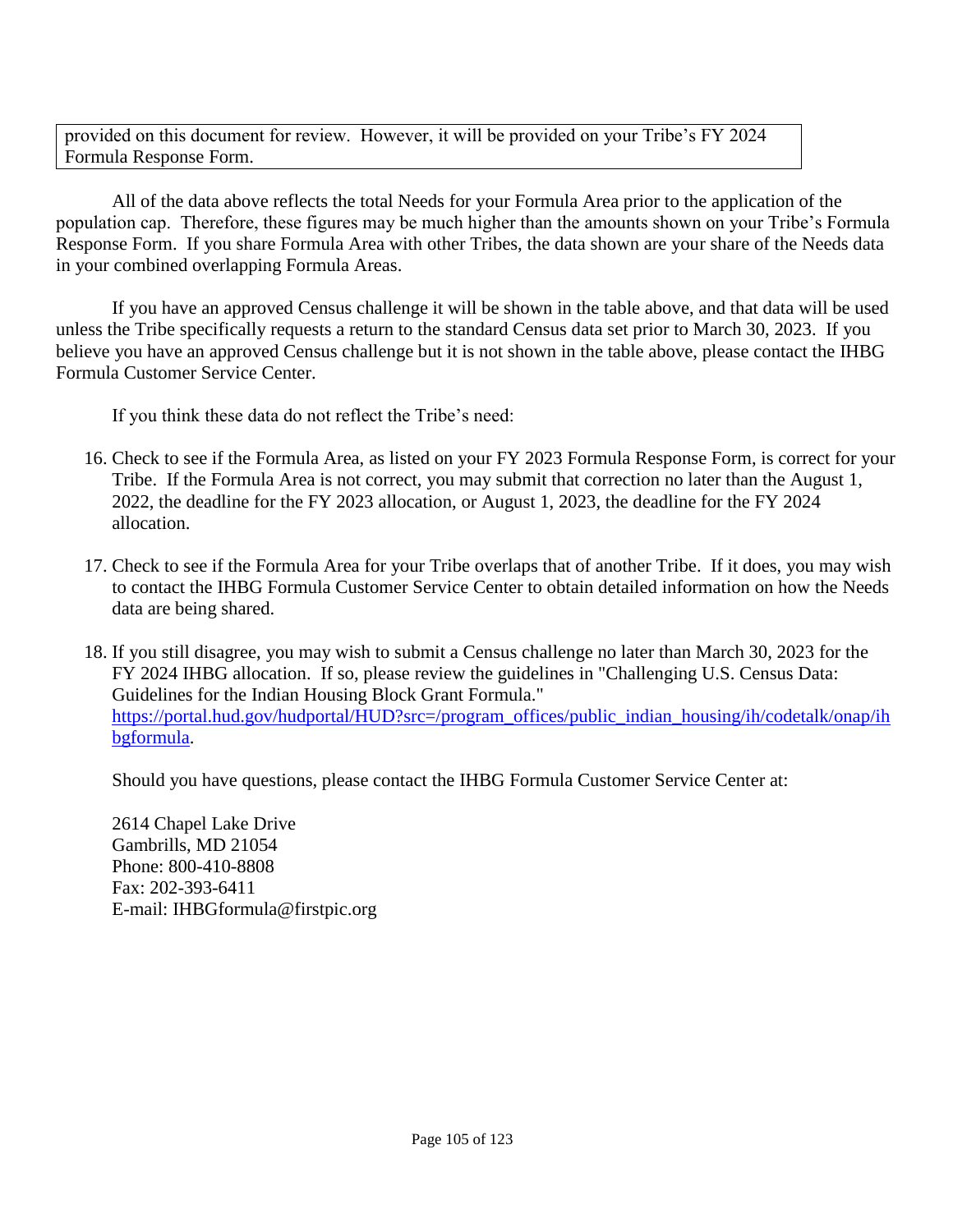Public reporting burden for the collection of information is estimated to average 30 minutes. This includes the time for collecting, reviewing, and reporting the data. The information will be used to allocate funds under the IHBG program. Response to this request for information is required in order to receive the benefits to be derived. This agency may not collect this information, and you are not required to complete this form unless it displays a currently valid OMB control number.

## **Indian Housing Block Grant Formula Data for the Sherwood Valley Rancheria of Pomo Indians**

This document provides notice to the Tribe and/or Tribally designated housing entity (TDHE) of the data to be used in calculating its Indian Housing Block Grant (IHBG) program allocation for Fiscal Year (FY) 2023. It also provides an estimate of the Tribe's FY 2023 allocation.

Please carefully review your Tribe's data and report any changes and corrections to the IHBG Formula Customer Service Center as described below. All Tribes/TDHEs are responsible for reporting data changes and corrections. According to 24 CFR 1000.315(b), the Formula Response Form (FRF) is the only mechanism that a recipient shall use to report changes to the number of Formula Current Assisted Stock (FCAS). In addition, Tribes/TDHEs should use the FRF to report changes and corrections to the following:

- Formula Area.
- Overlapping Formula Areas.
- Tribal Enrollment and Formula Area Population Cap.

## **Submission Deadlines**

The submission must be postmarked or faxed by **August 1, 2022**, for consideration in the FY 2023 allocation. Please postmark or fax changes and corrections with appropriate supporting documentation to the IHBG Formula Customer Service Center by **August 1, 2022**, for inclusion in the FY 2023 allocation. Please note that while HUD requires requests for formula changes to be submitted by August 1<sup>st</sup>, HUD may consider subsequent requests from Tribes that have been directly affected by changes resulting from other Tribes' requests submitted prior to the August 1 deadline. Subsequent requests received in prior FYs may be carried into future FYs if processing of such requests is not finalized in the current FY. For questions regarding appropriate documentation, please contact the IHBG Formula Customer Service Center at the address listed below.

The results of any successful changes to Fair Market Rent (FMR), Total Development Cost (TDC), and the U.S. Census Bureau Population Estimates data should also be submitted by August 1, 2022. Details on the procedures to be followed if you wish to challenge these data elements are contained in the Appendices to the most recent published document "*Challenging U.S. Decennial Census Data: Guidelines for the Indian Housing Block Grant Formula.*" This document can be obtained from the IHBG Formula Customer Service Center or at: [https://portal.hud.gov/hudportal/HUD?src=/](https://portal.hud.gov/hudportal/HUD?src=/program_offices/public_indian_housing/ih/codetalk/onap/ihbgformula) 

[program\\_offices/public\\_indian\\_housing/ih/codetalk/onap/ihbgformula.](https://portal.hud.gov/hudportal/HUD?src=/program_offices/public_indian_housing/ih/codetalk/onap/ihbgformula)

Previous editions are obsolete Page 106 of 123 Form HUD-4117 (7/19) The FRF also includes other data elements used to calculate the Needs component of the Formula. Tribes/TDHEs wishing to challenge these data elements should review the **Needs section** of this form. Each year, Tribes/TDHEs are reminded that March 30 is the deadline for the next FY's Census challenge. The Needs data in this document will include previously approved Census challenges, if still eligible for use in the FY 2023 allocation, as well as available Census data. If applicable, check the Needs section to verify that successful challenges have been incorporated. Needs data for FY 2024 is included in Attachment A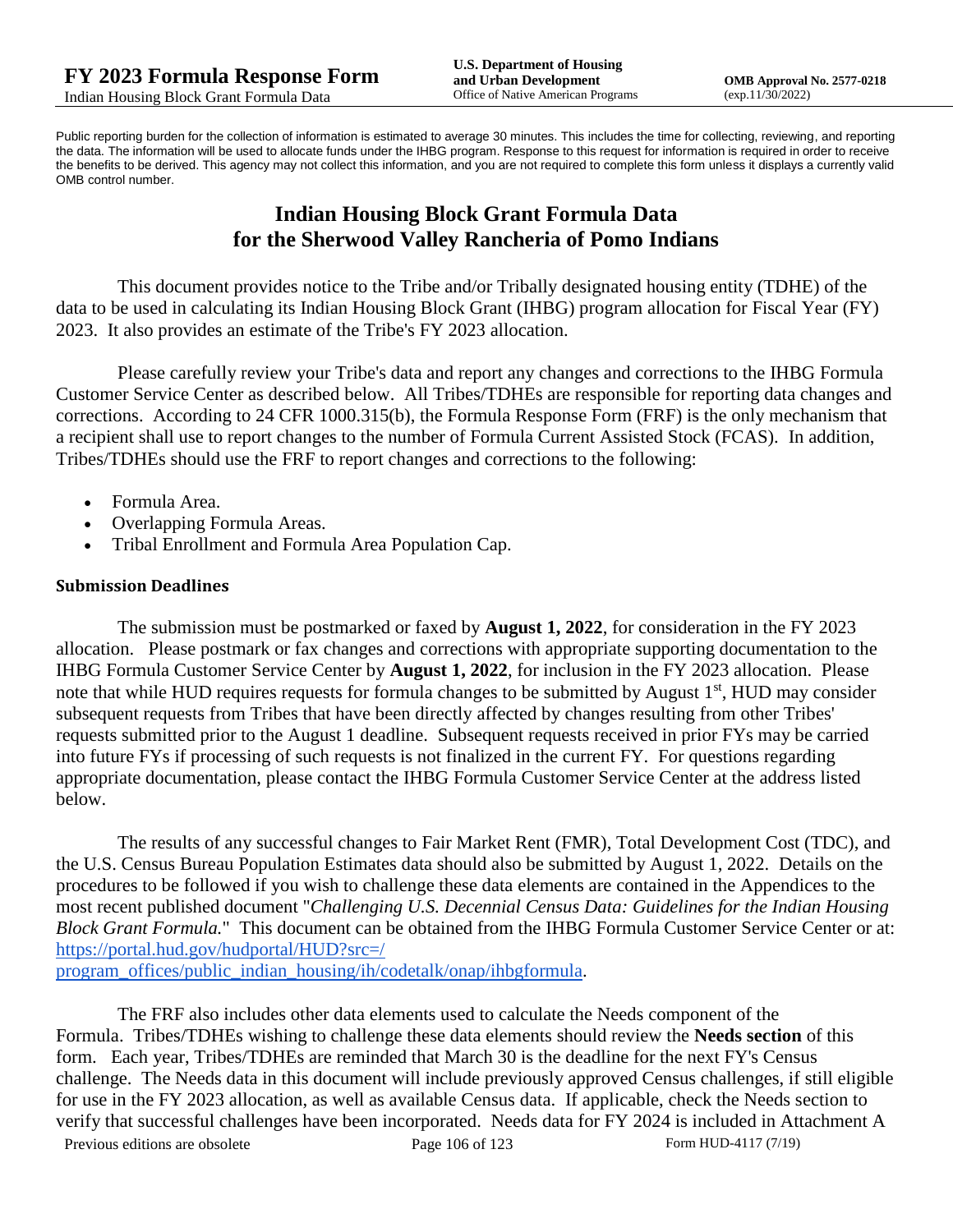of this form. Should you wish to initiate a challenge to your Needs data for FY 2024, please consult the guide, "*Challenging U.S. Decennial Census Data: Guidelines for the Indian Housing Block Grant Formula.*" The guide outlines procedures for conducting a Census challenge.

#### **Failure to Report**

Please note that pursuant to §1000.315 and §1000.319, recipients are responsible for verifying and reporting changes to their FCAS on the FRF to ensure that data used for the IHBG Formula are accurate. Reporting shall be completed in accordance with requirements in subpart D and the FRF. If a recipient receives an overpayment of funds because it failed to report such changes on the FRF in a timely manner, the recipient shall be required to repay the funds within five fiscal years. HUD shall subsequently distribute the funds to all Indian Tribes in accordance with the next IHBG Formula allocation. A recipient will not be provided back funding for any units that the recipient failed to report on the FRF in a timely manner. HUD shall have three years from the date a FRF is sent out to take action against any recipient that fails to correct or make appropriate changes on that FRF. Review of FCAS will be accomplished by HUD as a component of A-133 audits, routine monitoring, FCAS target monitoring or other reviews.

The deadline for responding with changes to the data on the FRF is August 1. Any changes reported after the August 1 deadline are not timely under §1000.315 and §1000.319. Accordingly, no back funding is authorized based on changes reported after August 1; nor will untimely reported units be included in the FY 2023 allocation.

#### **Appeals Process**

Tribes/TDHEs may appeal HUD decisions regarding data used in the IHBG formula and HUD formula determinations in accordance with §1000.336(d).

#### **Technical Assistance**

Should you have questions, please contact the IHBG Formula Customer Service Center at:

2614 Chapel Lake Drive Gambrills, MD 21054 Phone: 800-410-8808 Fax: 202-393-6411 E-mail: IHBGformula@firstpic.org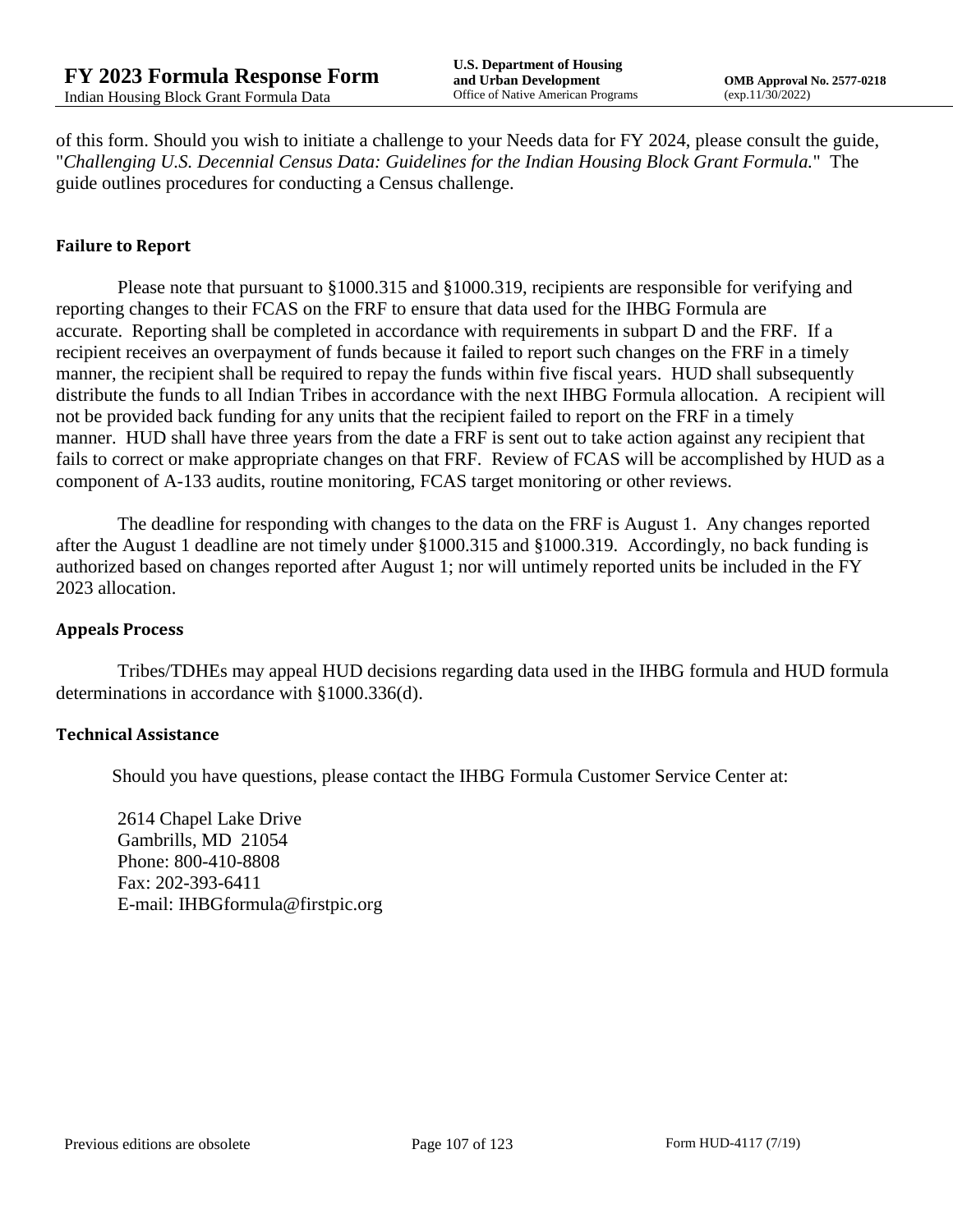## **Sherwood Valley Rancheria of Pomo Indians Formula Current Assisted Stock Homeownership and Rental**

HUD records show your Tribe/TDHE having the following Formula Current Assisted Stock (FCAS) funded by 1937 Housing Act programs. Please compare the project numbers, number of units, type of units, and Date of Full Availability (DOFA) with your records. Then postmark or fax any changes and corrections, including updated information, to the IHBG Formula Customer Service Center by **August 1, 2022**, for inclusion in the FY 2023 allocation. **Please note:** If a unit becomes ineligible as FCAS between the date in which you report and September 30, HUD will need to recover the over-funding that the recipient received for that unit unless the recipient submits an additional Appendix A1 before September 30 that indicates the unit's eligibility status.

The unit counts reported below include:

- Low Rent, Mutual Help and Turnkey III units funded under 1937 Housing Act (i.e., units that were subject to an Annual Contributions Contract (ACC)).
- Units converted prior to October 1, 1997, as the type of unit to which it was converted.
- Units converted on or after October 1, 1997, as the type of unit funded on the latest ACC.

The unit counts reported below <u>do not</u> include:

- Units built with NAHASDA, HOME, or ICDBG funds.
- Units built with BIA, State, or tribal funds.
- Units built over the number specified in the original ACC for Projects with DOFA after October 1, 1997.
- Units not used as housing dwelling units, including units used for non-dwelling purposes and unoccupied units not being made available for occupancy.
- Units previously reported as having been conveyed, conveyance eligible (paid-off but not conveyed), or demolished.

A unit that is conveyance eligible will be removed from HUD's FCAS data when it becomes eligible for conveyance. If a legal impediment prevented the conveyance, the Tribe/TDHE needs to make reasonable efforts to overcome the legal impediment as required in §1000.318(b). When the unit is conveyed, it is up to the Tribe/TDHE to report to the IHBG Formula Customer Service Center when the unit is conveyed or when the 2-year time period is up, and to provide all necessary documentation for HUD to re-evaluate the unit to see if it remained eligible as FCAS beyond the conveyance eligibility date. If the Tribe/TDHE has demonstrated it made reasonable efforts to convey in the face of a legal impediment as required by §1000.318(b), then HUD will revise the FCAS data for the preceding years and calculate the appropriate adjustment pursuant to the formula at §1000.319. No homeownership unit will be considered FCAS 24 months after the date the unit became conveyance eligible, unless the Tribe, TDHE, or IHA provides evidence from a third party, such as a court or state or federal government agency, documenting that a legal impediment continues to prevent conveyance, and assuming that the Tribe made reasonable efforts to overcome any existing legal impediments during the preceding 24 months in accordance with §1000.318(b).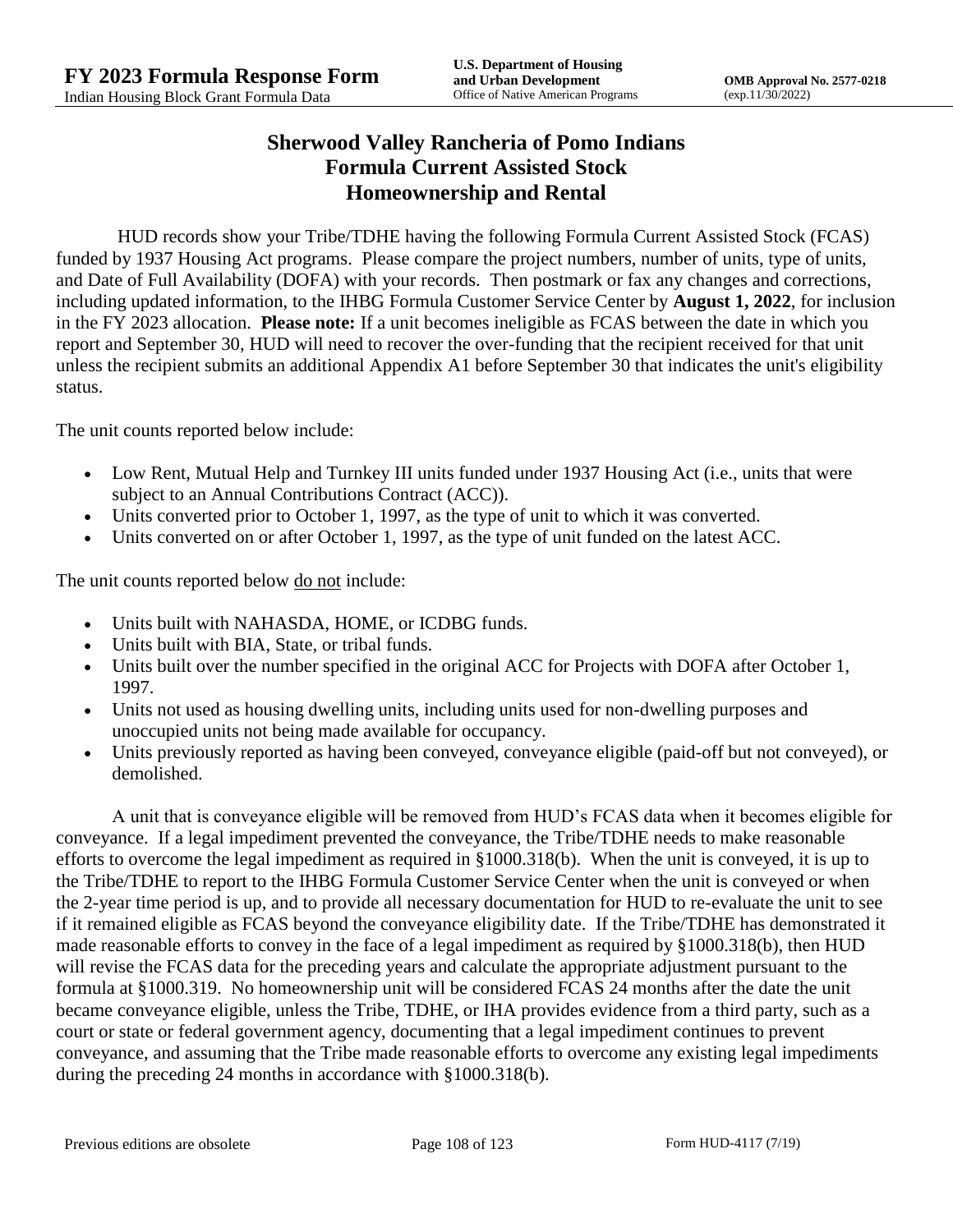Please note changes and corrections to the unit counts on the table below and also complete and submit appropriate forms as follows:

- Use **Appendix A1** to report units that are conveyance eligible or conveyed.
- Use **Appendix A2** to report changes due to DOFA of FCAS units.
- Use **Appendix A3** to report changes due to conversion of FCAS units.
- Use **Appendix A4** to report demolished and rebuilt FCAS units.
- Use **Appendix A5** to report all other FCAS changes.

**NOTE:** In accordance with Section 302(b)(1) of the *Native American Housing Assistance and Self-Determination Act (NAHASDA)*, 25 U.S.C. § 4152(b)(1), Mutual Help and Turnkey III units developed under the United States Housing Act of 1937 that are conveyed or eligible to be conveyed prior to October 1 of the calendar year immediately preceding the FY for which funds are provided cease to be eligible as FCAS beginning that FY unless the Tribe can demonstrate that the unit has not been conveyed for reasons beyond its control. By the terms of their Mutual Help and Occupancy Agreements (MHOA), such units are eligible for conveyance no later than 25 years from the inception of those agreements, which generally corresponds to the Date of Full Availability (DOFA). **Accordingly, all units in any project that reached its DOFA in FY 1997<sup>1</sup> , are presumptively no longer considered FCAS, and HUD is removing them from its FCAS data for the Tribe in the table below as indicated with a (\*).** If your Tribe believes that any of these units are still eligible for FCAS, please identify the project and unit number and provide the necessary information in accordance with the FRF as follows:

- 1. If the unit was converted to and is currently managed as a Low Rent (LR) unit, provide the information required in Appendix A3.
- 2. If there is a subsequent homebuyer, or the unit is still within the term of its lease-to-own agreement, please provide the information required in Appendix A5, including the date that the current agreement was signed and the termination date of the agreement.

<sup>&</sup>lt;sup>1</sup>All units in projects that reached DOFA prior to FY 1997 were previously removed from FCAS on an FRF for FY 2014 or later, and are only listed on the FRF if the Tribe/TDHE submitted unit level information documenting continued eligibility. Unit eligibility will be re-challenged every three years to assure appropriate treatment.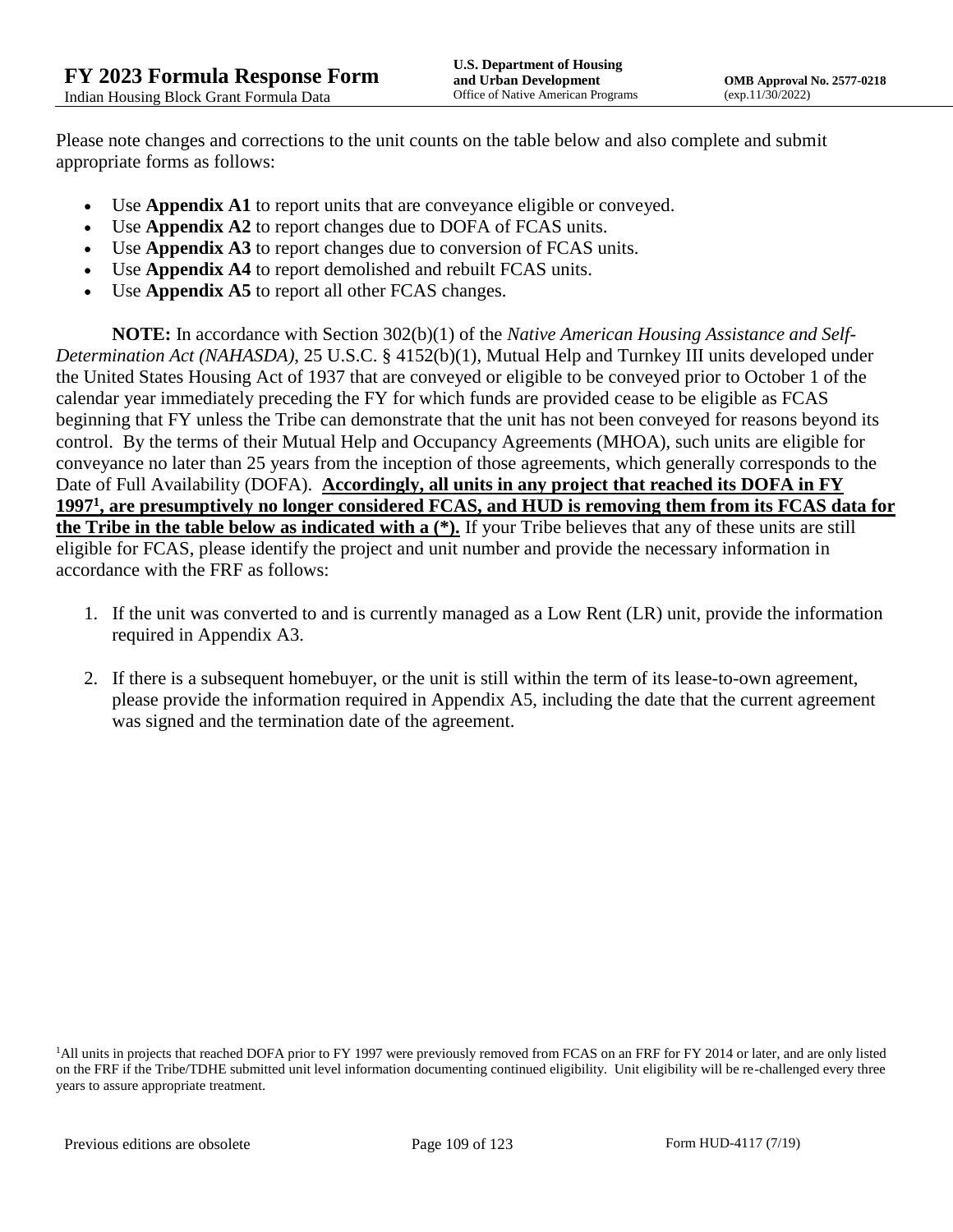Indian Housing Block Grant Formula Data

**OMB Approval No. 2577-0218**<br>(exp.11/30/2022)

| <b>Project</b> | <b>Low Rent</b> | <b>Mutual Help</b> | <b>TurnKey III</b> |                    | <b>DOFA</b> |
|----------------|-----------------|--------------------|--------------------|--------------------|-------------|
| <b>Number</b>  |                 |                    |                    | <b>Development</b> |             |
| CA99B130014    |                 |                    |                    |                    | 4/30/1993   |
| CA99B130015    |                 |                    |                    |                    | 4/30/1993   |
| CA99B130027    |                 |                    |                    |                    | 9/28/2012   |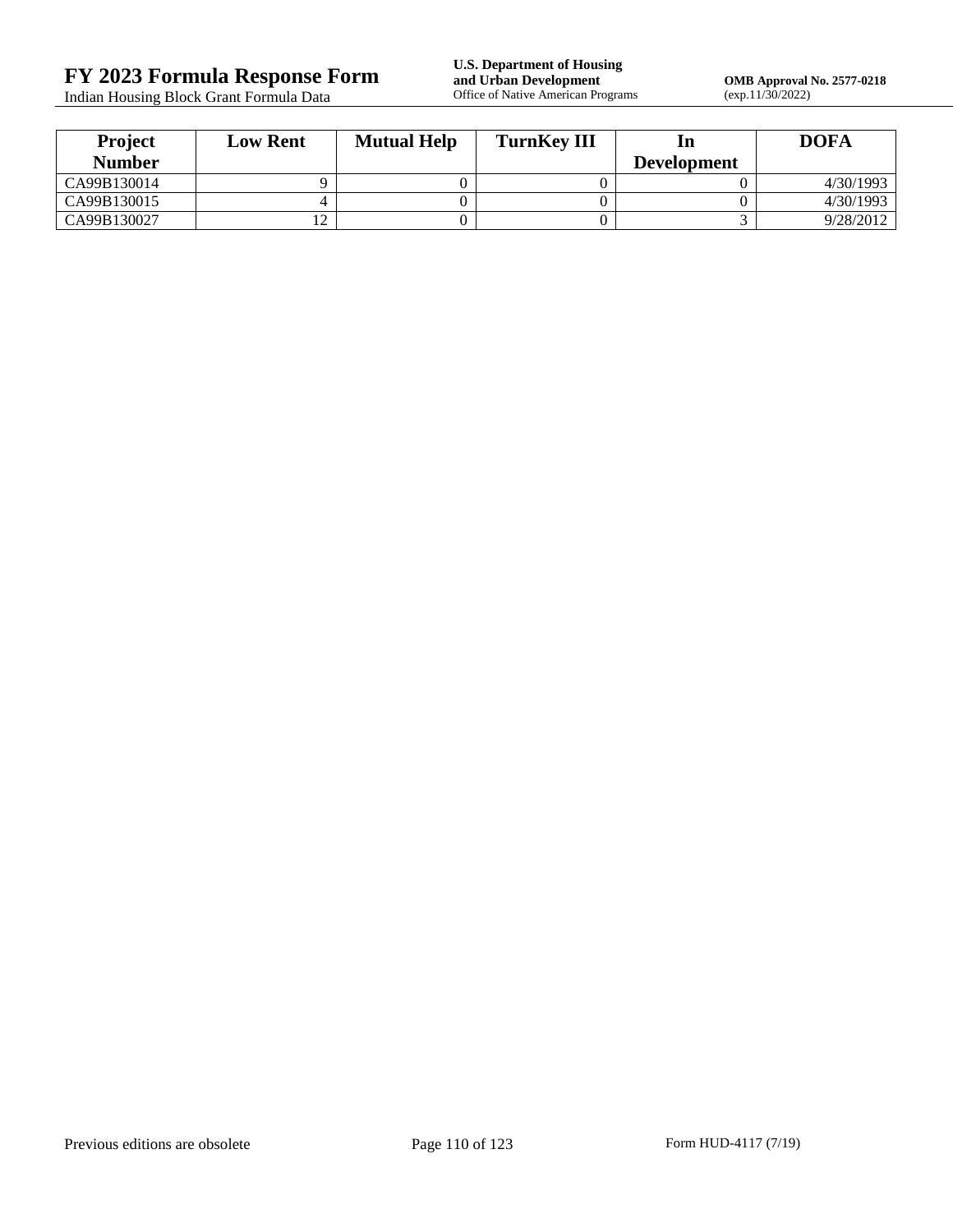# **Sherwood Valley Rancheria of Pomo Indians Formula Current Assisted Stock Section 8**

Under the IHBG Formula, your Tribe's FCAS count includes the following Section 8 units:

### **Number of units: 0**

By regulation, Section 8 units are counted under the IHBG formula after their contracts expire only if the Tribe/TDHE continues to manage the assistance in a manner similar to the Section 8 program.

If you no longer provide or operate an equivalent number of Section 8, please make corrections to the total above and on the table below.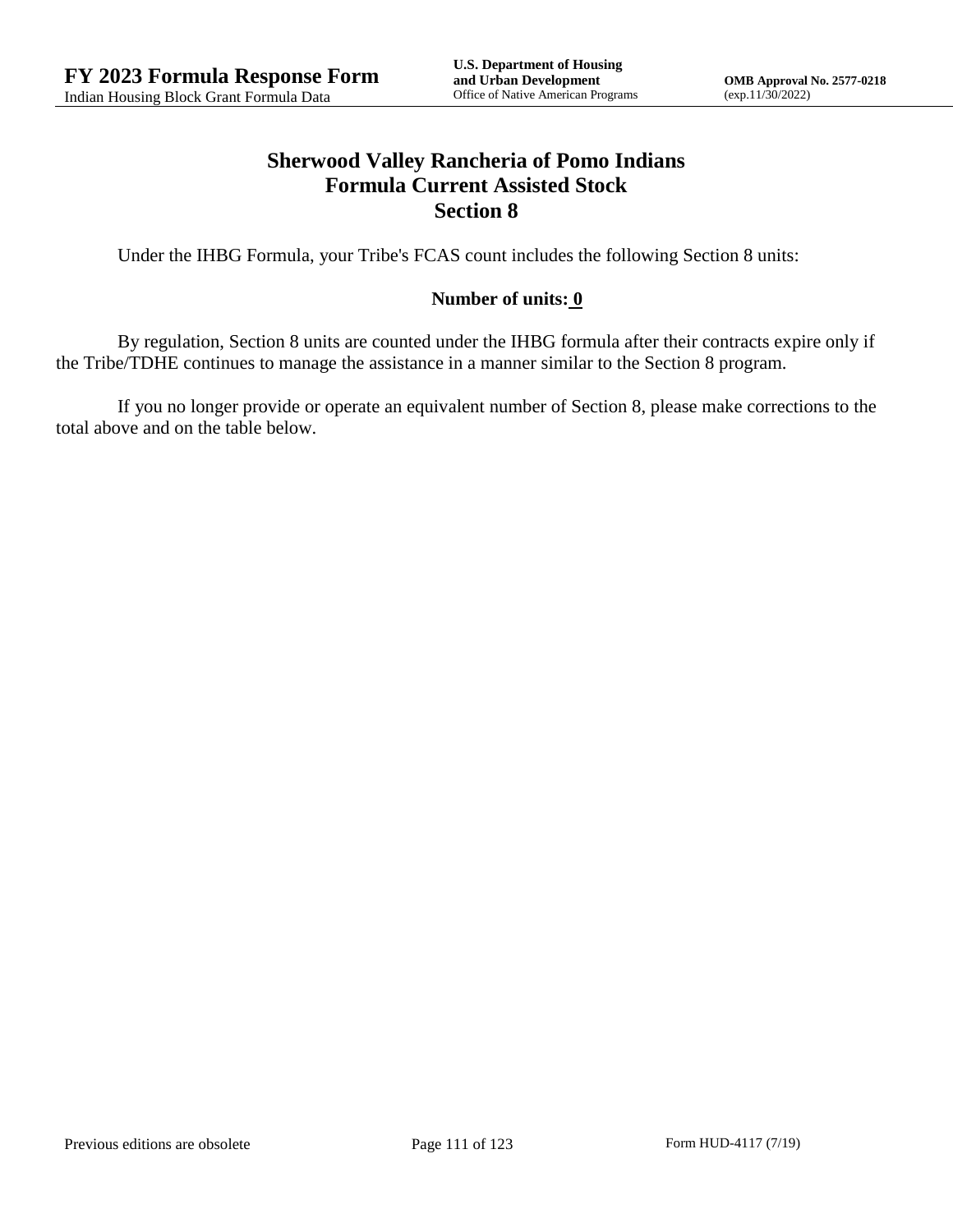## **Sherwood Valley Rancheria of Pomo Indians**

## **Adjustment Factors**

#### **Inflation Rate Factor**

Inflation rate is adjusted annually and is a national figure used to adjust the amount of subsidy for FCAS.

#### **1.91%**

#### **Local Area Cost Adjustments**

Allowable Expense Level (AEL), Fair Market Rent (FMR), and Total Development Cost (TDC) are used to adjust the amount of subsidy for FCAS to reflect local conditions. TDC is also used to adjust the Needs component to reflect local costs.

| Annual Expense Level (AEL):   | \$380     |
|-------------------------------|-----------|
| Fair Market Rent (FMR):       | \$1,694   |
| Total Development Cost (TDC): | \$552,890 |

In accordance with §1000.336(a)(7)(b), AEL cannot be challenged. However instructions for challenging the FMR and TDC are provided in the document "*Challenging U.S. Decennial Census Data: Guidelines for the Indian Housing Block Grant Formula*" available through the IHBG Formula Customer Service Center. Tribes successfully challenging FMR and TDC data elements must submit the revised figures to the IHBG Formula Customer Service Center by August 1, 2022. Please note that while HUD requires requests for formula changes to be submitted by August 1<sup>st</sup>, HUD may consider subsequent requests from Tribes that have been directly affected by changes resulting from other Tribes' requests submitted prior to the August 1 deadline. Subsequent requests received in prior FYs may be carried into future FYs if processing of such requests is not finalized in the current FY.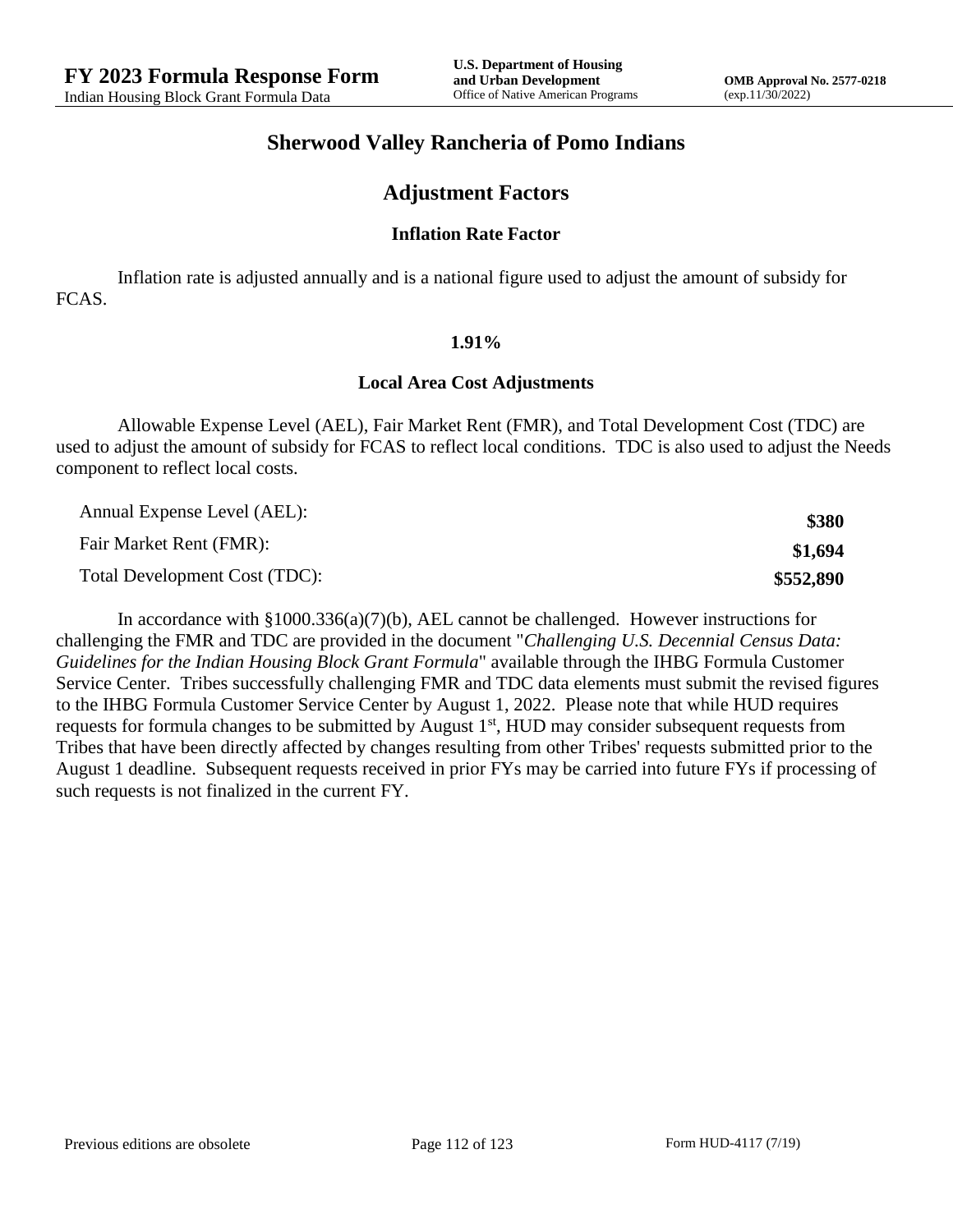# **Sherwood Valley Rancheria of Pomo Indians Formula Area**

In accordance with §1000.302 Formula Area (1)…."Formula Areas are:"

- 1. Reservations for federally recognized Indian Tribes, as defined by the U.S. Census;
- 2. Trust lands;
- 3. Department of the Interior Near-Reservation Service Areas;
- 4. Former Indian Reservation Areas in Oklahoma Indian Areas, as defined by the U.S. Census as Oklahoma Tribal Statistical Areas (OTSAs);
- 5. Congressionally Mandated Service Areas;
- 6. State Tribal Areas as defined by the U.S. Census as State Designated American Indian Statistical Areas (SDAISAs);
- 7. Tribal Designated Statistical Areas (TDSAs);
- 8. California Tribal Jurisdictional Areas established or reestablished by Federal court judgment; and
- 9. Alaska formula areas described in §1000.302 Formula area (4).

Formula areas may include additional geographic units if the Tribe demonstrates that it is providing substantial housing services in accord with §1000.302 Formula area (2) & (3) and §1000.302 substantial housing services.

The geographic areas currently contained in your Formula Area are listed below.

| <b>Formula Area</b>                                                                           | <b>Estimated Change in American Indian and Alaska</b><br><b>Native (AIAN) population since 2010 Census</b> |
|-----------------------------------------------------------------------------------------------|------------------------------------------------------------------------------------------------------------|
| Sherwood Valley Rancheria and Off-Reservation Trust Land,<br>CA-Mendocino County, California+ | $-1.02\%$                                                                                                  |
| Balance - Lake County, CA+                                                                    | 5.48%                                                                                                      |
| Balance - Mendocino County, CA+                                                               | $-1.02%$                                                                                                   |
| Balance - Sonoma County, CA+                                                                  | 1.83%                                                                                                      |

A "+" next to a geographic area listed above indicates that the area overlaps with other Tribe(s). For overlapping areas, be sure to review the information in the next section, "Overlapping Formula Areas." Balance of county refers to any land in a county outside reservations or trust lands.

If any of these areas do not meet the above criteria or are not covered under §1000.302 Formula area (2), please make changes and corrections in Appendices B1 and B2.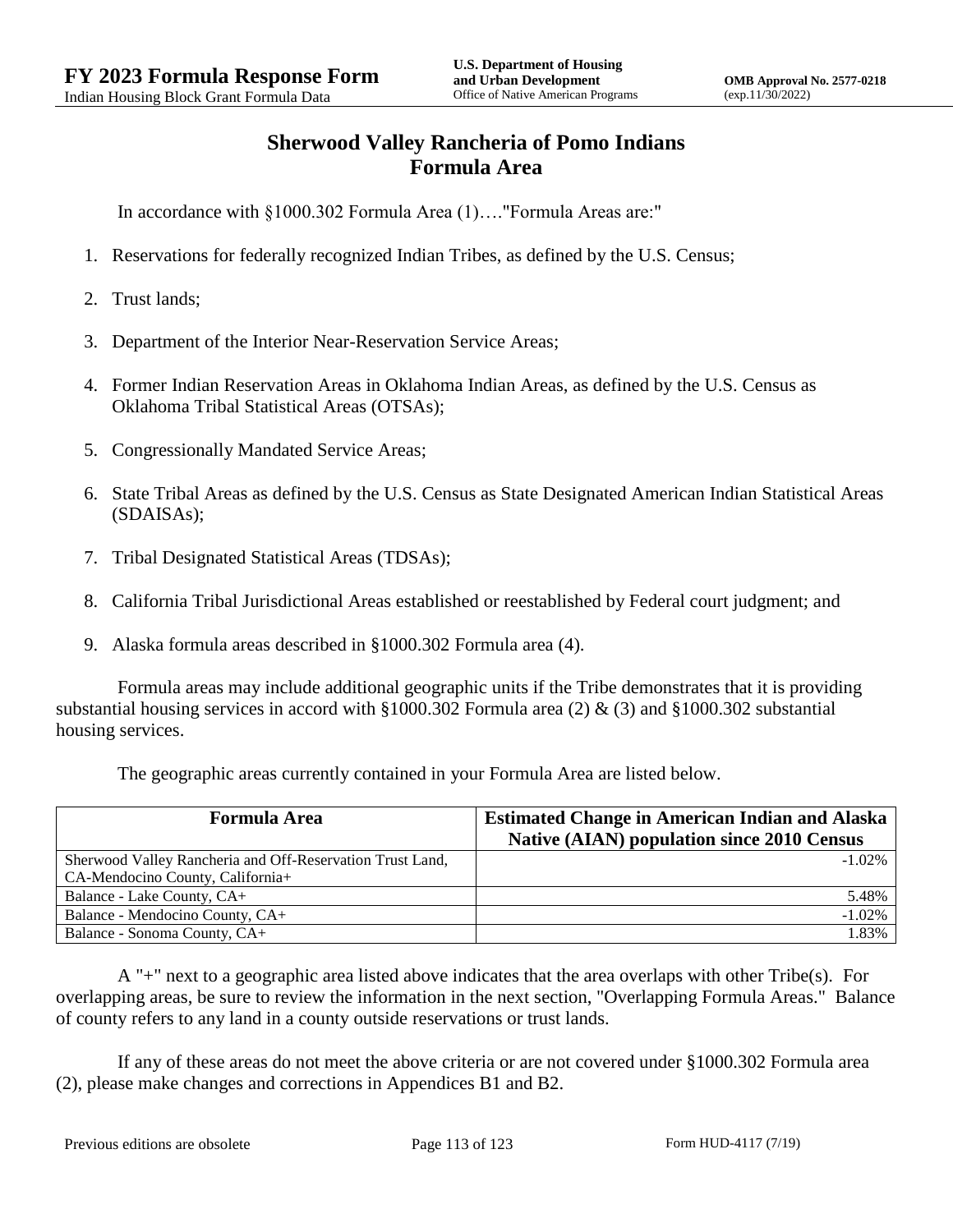If you wish to request other geographic areas beyond those identified above to be added to your Tribe's Formula Area, please complete the Formula Area table in **Appendices B1 and/or B2.** HUD will review this submission based on §1000.302 Formula area (2) & (3) and §1000.302 substantial housing services and determine whether or not to include these areas. HUD will make its judgment using as its guide whether this addition is fair and equitable for all Tribes receiving a formula allocation. Please note that if Formula Area expansions are approved based on substantial housing services, Tribes must continue to provide investment levels consistent with the definition of substantial housing services in accordance with §1000.302 substantial housing services (2).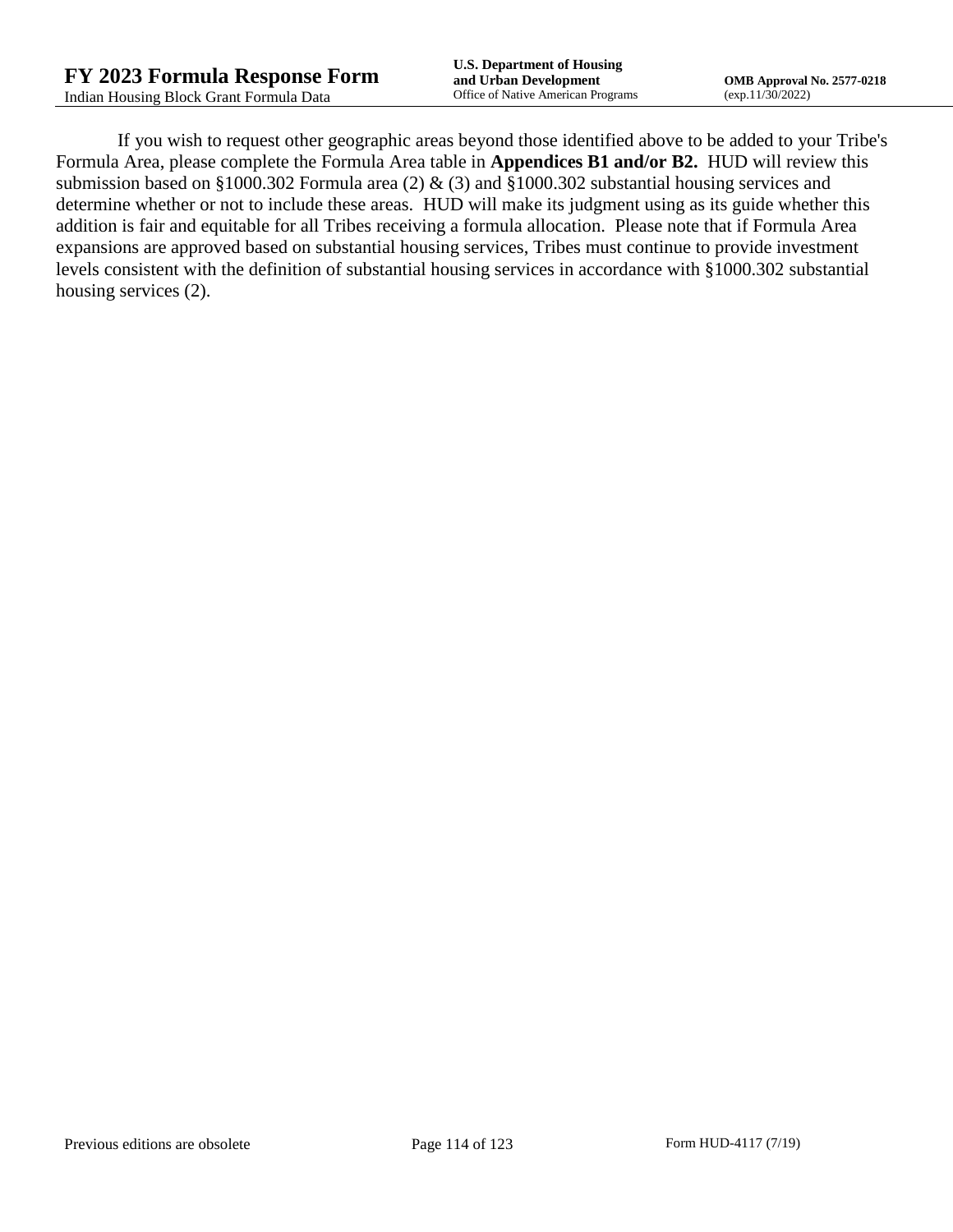# **Sherwood Valley Rancheria of Pomo Indians Overlapping Formula Areas**

**Only for Tribes with a "+" next to the geographic area (see previous section on Formula Area)**

In cases where Tribes are overlapped, Needs data (population and household) for the entire Formula Area of all Tribes involved in the overlap are shared. If your Formula Area is overlapped, you are likely receiving a share of the Needs data for areas beyond those listed as being part of your Tribe's Formula Area.

Currently, your Tribe is sharing Needs data as a result of overlapping Formula Areas with the following Tribes:

**Big Valley Band of Pomo Indians Cahto Tribe of the Laytonville Rancheria Cloverdale Rancheria of Pomo Indians Coyote Valley Band of Pomo Indians Dry Creek Rancheria Band of Pomo Indians Elem Indian Colony of Pomo Indians (Sulphur Bank Rancheria) Habematolel Pomo of Upper Lake Hopland Band of Pomo Indians Kashia Band of Pomo Indians, Stewarts Point Rancheria Koi Nation of Northern California (Lower Lake) Lytton Rancheria of California Manchester Band of Pomo Indians Middletown Rancheria of Pomo Indians Pinoleville Pomo Nation Potter Valley Tribe Redwood Valley Rancheria Robinson Rancheria Round Valley Indian Tribes Scotts Valley Band of Pomo Indians**

HUD uses Bureau of Indian Affairs (BIA) estimates for Total Resident Service Area Indian Population (TRSAIP) to proportionately allocate Needs data to the affected Tribes.

### **The TRSAIP being used for your Tribe is: 644**

If you wish to correct your Tribe's TRSAIP, please contact your BIA Area Office. HUD will only accept written correspondence from the BIA to correct TRSAIP figures (see Appendix D to the document "*Challenging U.S. Decennial Census Data: Guidelines for the Indian Housing Block Grant Formula*" available through the IHBG Formula Customer Service Center).

HUD recognizes that Tribes may be able to provide better data for overlapping areas. Therefore, HUD is requesting that each Tribe provide its Tribal Enrollment within each of the geographic areas described in the preceding section as overlapping.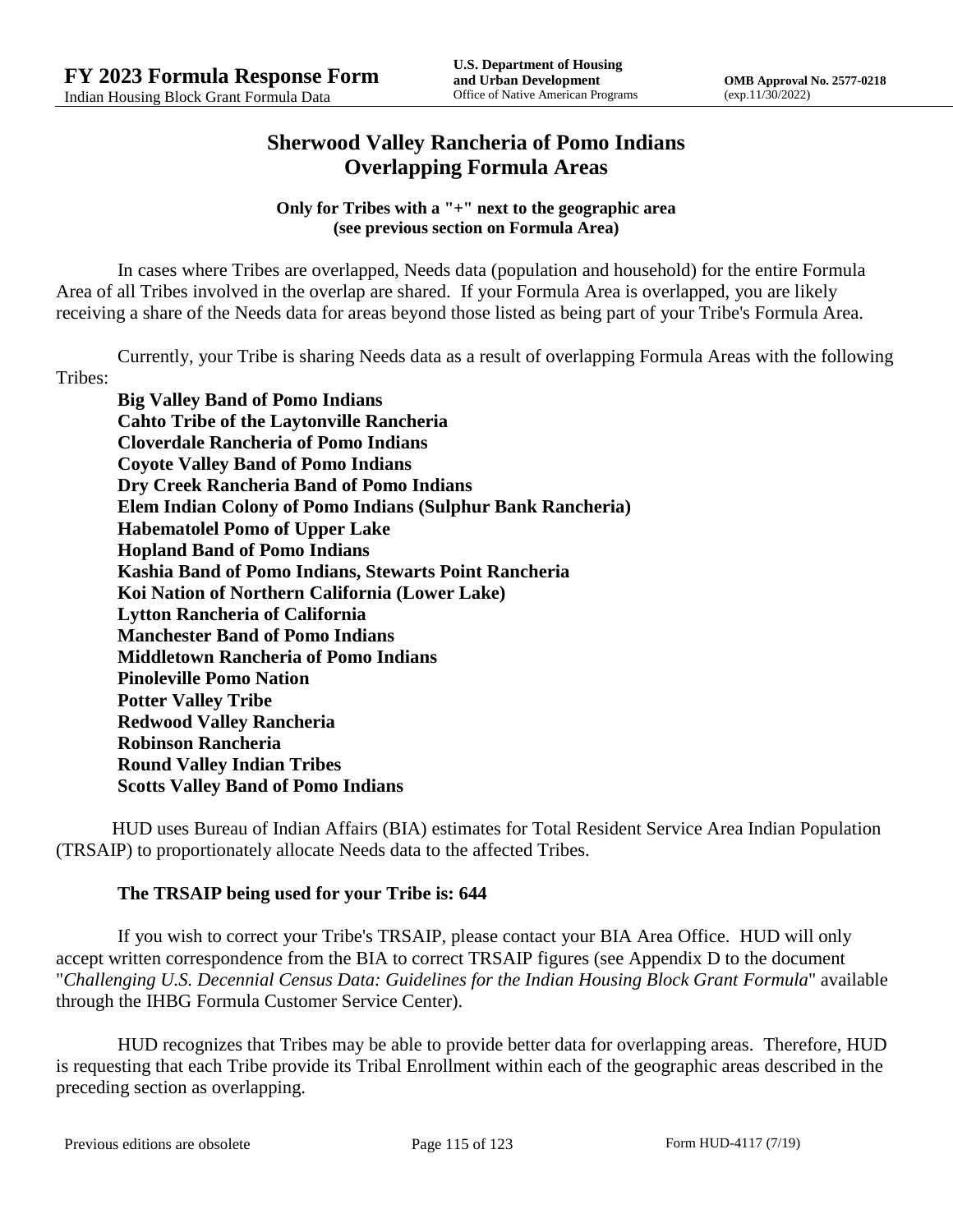If all Tribes in an overlapping area submit corrected information to HUD, HUD will then use this information to divide the funds for the affected area. Otherwise, HUD will continue to use the BIA TRSAIP estimates to make the allocations. On the form in Appendix C, list the overlapping geographic area (indicated earlier under the Formula Area section by a "+" next to the geographic area) and your Tribe's enrollment in the area.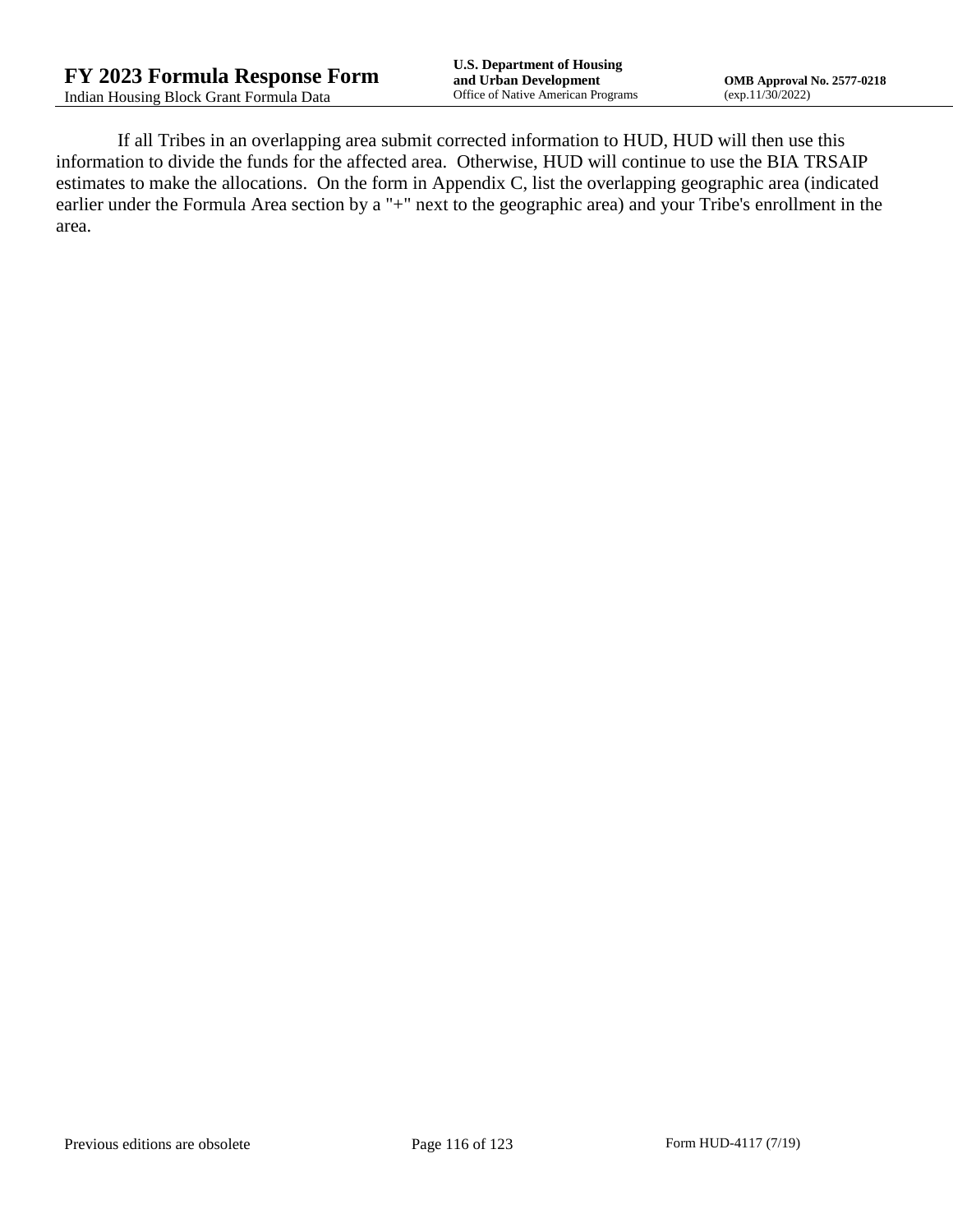## **Sherwood Valley Rancheria of Pomo Indians Tribal Enrollment & Formula Area Population Cap**

In accordance with §1000.302 (5), Tribal Enrollment is used to cap AIAN persons in calculating Needs data. A cap is placed at twice Tribal Enrollment. If there is a "\*" next to "AIAN persons" in the Needs section, your Tribe's data have been "capped."

### **The enrollment being used for your Tribe (or Alaska Village or Corporation) is: 466**

If your Tribe's enrollment is different than what is listed above, please follow the instructions in Appendix D for correcting your Tribe's enrollment.

If a cap has been applied to your Tribe and you are providing housing services to more than twice as many AIAN members of other Tribes as members of your own Tribe, please follow the instructions in Appendix D for correcting your Tribe's Population Cap.

Please note that Formula Area Population Cap Adjustments must be submitted on an annual basis to the IHBG Formula Customer Service Center for approval. The requests must be postmarked or faxed by August 1 of this year.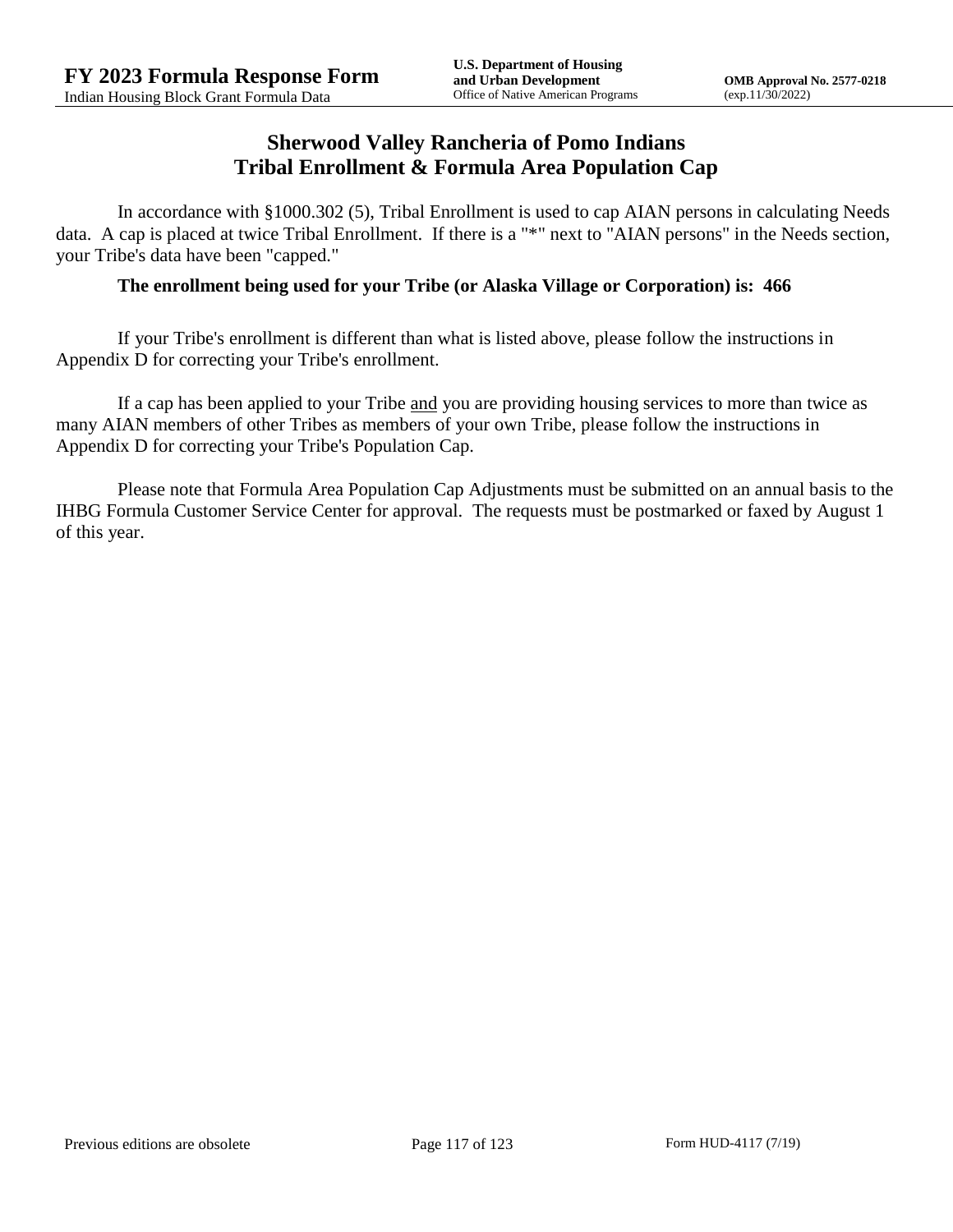# **Sherwood Valley Rancheria of Pomo Indians Needs Data**

Listed below are the data currently being used to calculate the Needs component of your Tribe's allocation based on your Tribe's "Formula Area" (see Formula Area section of this document).

The data used are from a special tabulation. This tabulation:

- Counts individuals reported as AIAN. The AIAN person count variable comes from the Decennial Census and is aged using Census population estimates. For the FY 2010 Decennial Census, data for reservations, trust lands, and remote Alaska will receive an undercount adjustment of 4.88%. For all other Needs variables, in FY 2023 HUD will use the 5-year rolling average from 2014 to 2018 ACS data. The ACS data will be updated every year. Therefore, in FY 2024, the ACS data will be from 2015 to 2019. These data sources apply unless Tribes have approved Census Challenges in place. **No, your Tribe does not have an approved Census Challenge.**
- The FY 2023 estimate is calculated with the Needs component based on single race (AIAN alone) Census data and multi-race (AIAN alone and in combination with other race(s)) Census data. The amount of the allocation for each Indian Tribe was determined to be the greater of the two resulting allocation amounts.

The growth adjustment factor and the undercount adjustments used for your Formula Area are listed next to each Formula Area in the table listing your Tribe's Formula Area.

After adjusting for population growth and undercount, sharing of Needs data among Tribes in cases of overlapping Formula Areas and application of the Population Cap (see note below), your Tribe's Needs component is based on **multi-race data**. The Needs data are:

| AIAN persons:                                                               | *932 |
|-----------------------------------------------------------------------------|------|
| AIAN households with annual income less than 30% of median income:          | 71   |
| AIAN households with annual income between 30% and 50% of median income:    | 43   |
| AIAN households with annual income between 50% and 80% of median income:    | 56   |
| AIAN households which are overcrowded or without kitchen or plumbing:       | 24   |
| AIAN households with housing cost burden greater than 50% of annual income: | 77   |
| Housing Shortage (number of low-income AIAN households less total number    | 144  |
| of NAHASDA and Current Assisted Stock):                                     |      |

Note: If there is a "\*" next to "AIAN persons" above, the Tribe's data have been "capped." This occurs when the AIAN population in the Tribe's Formula Area is greater than twice its total Tribal Enrollment.

If you think these data do not reflect your Needs:

 Check to see if the Formula Area, as listed previously, is correct for your Tribe. If the Formula Area is not correct, submit that correction.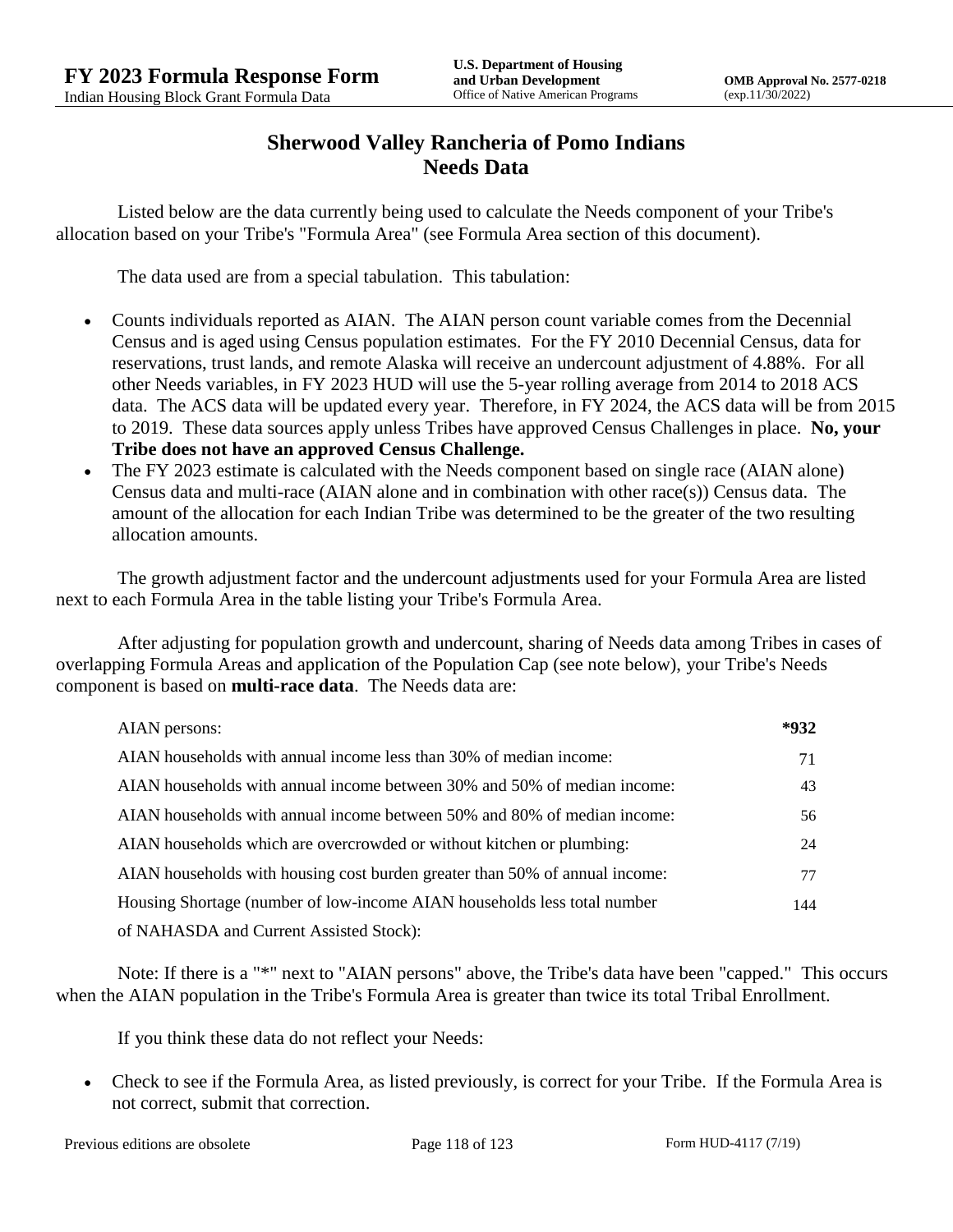- Check to see if the Formula Area for your Tribe overlaps that of another Tribe. If it does, you may wish to contact the IHBG Formula Customer Service Center to obtain detailed information on how the Needs data are being shared.
- If you still disagree, you may wish to submit a Census challenge. To determine if submitting a Census challenge would be appropriate for your Tribe, please review the *FY 2023 Needs Data* above and the FY *2024 Needs Data* on Attachment A for a full presentation on the Needs data available for your Tribe, 3and then read the document "*Challenging U.S. Decennial Census Data: Guidelines for the Indian Housing Block Grant Formula*" at: https://portal.hud.gov/hudportal/HUD?src=/program\_offices/ [public\\_indian\\_housing/ih/codetalk/onap/ihbgformula.](https://portal.hud.gov/hudportal/HUD?src=/program_offices/public_indian_housing/ih/codetalk/onap/ihbgformula)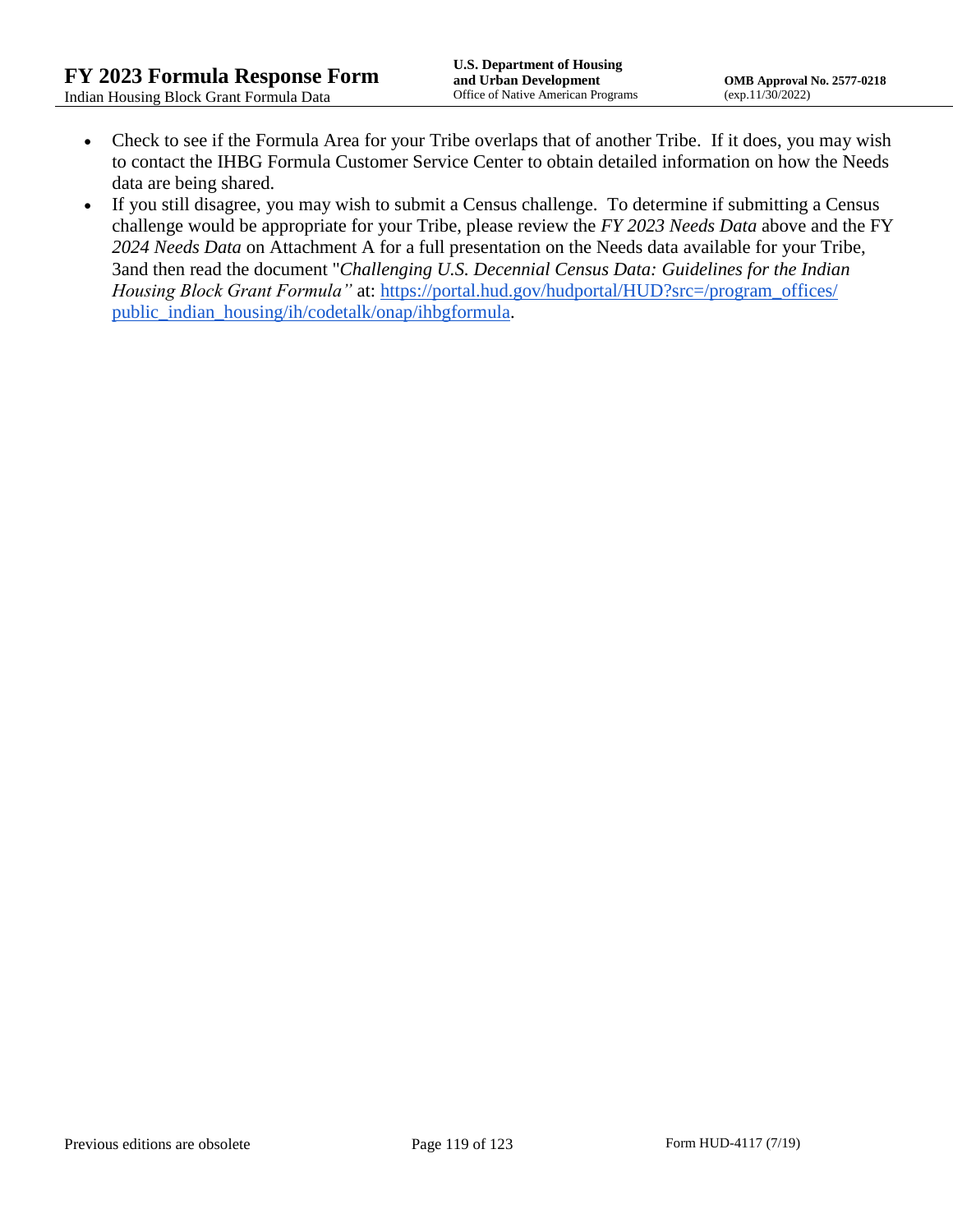## **Sherwood Valley Rancheria of Pomo Indians Preliminary Allocation Amount**

#### *(Based on an estimated \$772,000,000 appropriation)*

This is only a preliminary estimate to be used for planning purposes based on an estimated \$772,000,000 appropriation for the IHBG program. It will change based on corrections to the data used for all Tribes (any change in one Tribe's data affects the allocation for all Tribes) and/or actual FY 2023 appropriations.

| FCAS Component <sup>2</sup> :                                                                               | \$308,529        |
|-------------------------------------------------------------------------------------------------------------|------------------|
| Needs Component <sup>3</sup> :                                                                              | \$334,384        |
| §1000.331 Phase Down Adjustments to<br>Moderate Impact of Introduction of New Data<br>Source <sup>4</sup> : | $-$ \$356        |
| §1000.340 (b) Adjustments to achieve FY<br>1996 Base Year Amount <sup>5</sup> :                             | $-$ \$5,396      |
| <b>Preliminary Current Year Allocation</b><br><b>Estimate:</b>                                              | \$637,161        |
| Adjustments for over- or under-funding in<br>prior years <sup>6</sup> :                                     | \$0              |
| <b>Initial Allocation Estimate:</b>                                                                         | \$637,161        |
| §1000.342 Undisbursed Funds Adjustment <sup>7</sup> :                                                       | To be Determined |
| §1000.329 Minimum Allocation Adjustment <sup>8</sup> :                                                      | To be Determined |
| FY 2023 Final Allocation Estimate:                                                                          | \$637,161        |

2 If an "M" appears following the FCAS component, it means that the modernization subsidy on which FCAS was based was calculated using the alternative definition in §1000.316(b)(2), which states that "for Indian Tribes with an Indian Housing Authority (IHA) that owned or operated fewer than 250 public housing units on October 1, 1997, the modernization allocation equals the amount of funds received under the assistance program authorized by Section 14 of the 1937 Act (not including funds provided as emergency assistance) for FYs 1992 through 1997." If an "A" appears, it means that your Tribe had an IHA that owned or operated fewer than 250 public housing units on October 1, 1997, but was entitled to a larger modernization amount using the original method of calculation  $(\frac{81000.316(b)(1)}{2000.316(b)(1)})$  and your allocation was adjusted to take this into account, as called for in  $\S1000.340(a)$ . If no "M" or "A" appears, the modernization subsidy was calculated using the original method described in §1000.316(b)(1).

<sup>3</sup>The Needs component includes adjustments needed to achieve minimum funding as called for in §1000.328. The minimum allocation in any FY to an Indian Tribe under the Needs component of the IHBG Formula shall equal 0.007826% of the available appropriations for that FY after set asides. In this allocation, the minimum Needs allocation is \$60,417. To be eligible for the minimum allocation, an Indian Tribe must receive less than \$200,000 under the FCAS component of the IHBG Formula for the FY, and must demonstrate the presence of any households at or below 80 percent of median income.

<sup>4</sup>In accordance with §1000.331, to minimize the impact of funding changes based on the introduction of a new data source, if, solely as a direct result of the introduction of a new data source, an Indian Tribe's allocation under the Needs component of the formula is less than 90 percent of the amount it received under the Needs component in the immediate previous FY, the Indian Tribe's Needs allocation shall be adjusted to 90% of the previous year's Needs allocation.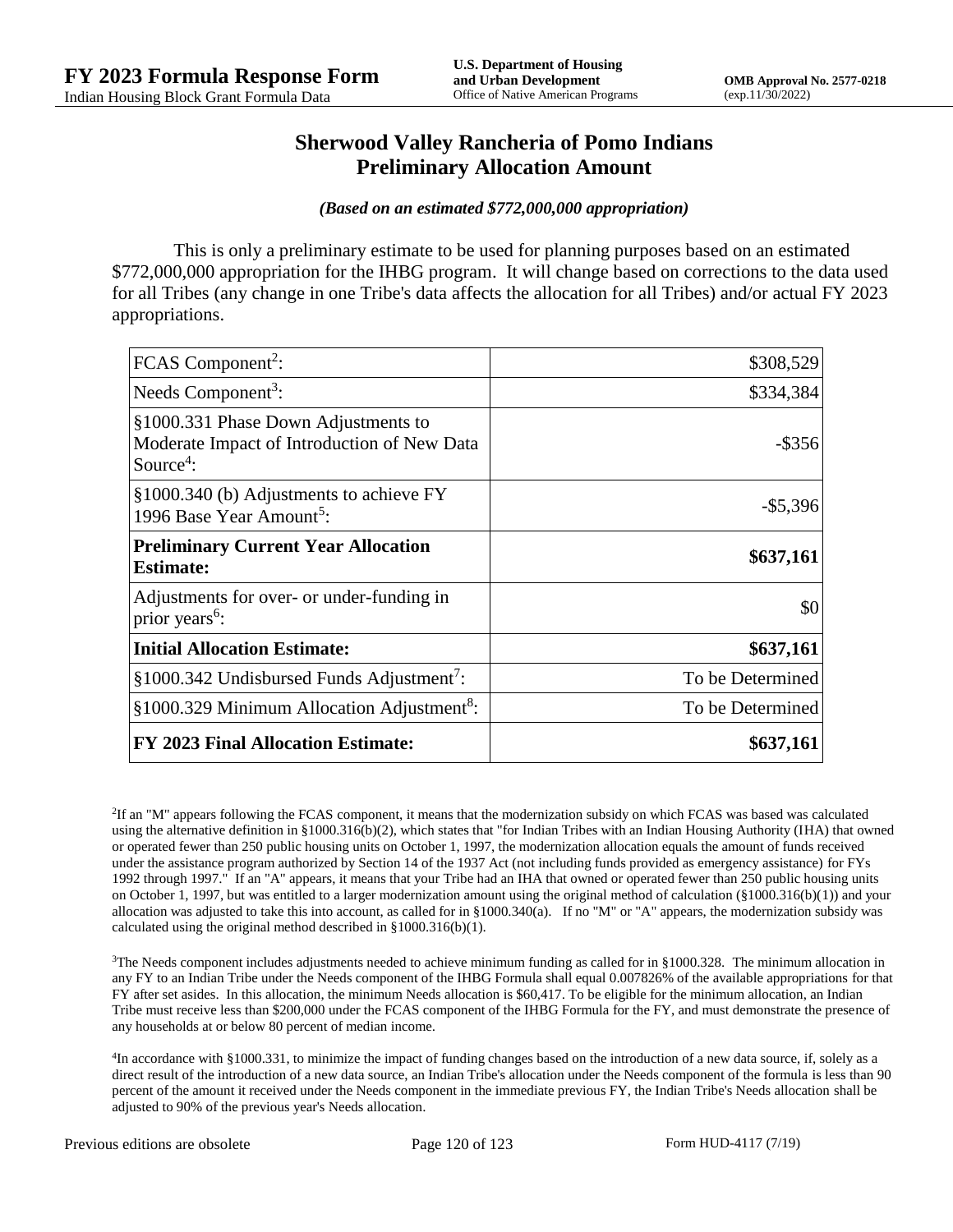<sup>5</sup> According to §1000.340, if a Tribe is allocated less funding under the formula than an IHA received on its behalf in FY 1996 for operating subsidy and modernization, its allocation is increased to the amount received in FY 1996 for operating subsidy and modernization.

<sup>6</sup> Adjustments refer to corrections made to prior year formula allocations. Most are repayment agreements with HUD, usually for overfunding received by the Tribe in prior years due to late reporting of paid-off and conveyed FCAS. Funds recovered through repayments are reallocated among all Tribes in the following FY through the formula. Adjustments are also occasionally made as a result of HUD errors in entering Tribes' information or in calculating formula allocations.

 $^7$  In accordance with §1000.342, Tribes with an initial allocation amount of \$5 million or greater may be subject to a reduction depending on the amount they have in HUD's Line of Credit Control System (LOCCS) on the first day of FY 2023. The amount of the reduction would be redistributed among other Tribes in proportion to their Needs calculation.

<sup>8</sup> In accordance with §1000.329, if carryover funds are available in any given year, HUD will hold the lesser amount of \$3 million or available carryover funds for additional allocations to Tribes with allocations less than 0.011547 percent of that year's appropriation. If the set-aside carryover funds are insufficient to fund all eligible Tribes at 0.011547 percent of that year's appropriations, the minimum total allocation shall be reduced to an amount which can be fully funded with carryover funds.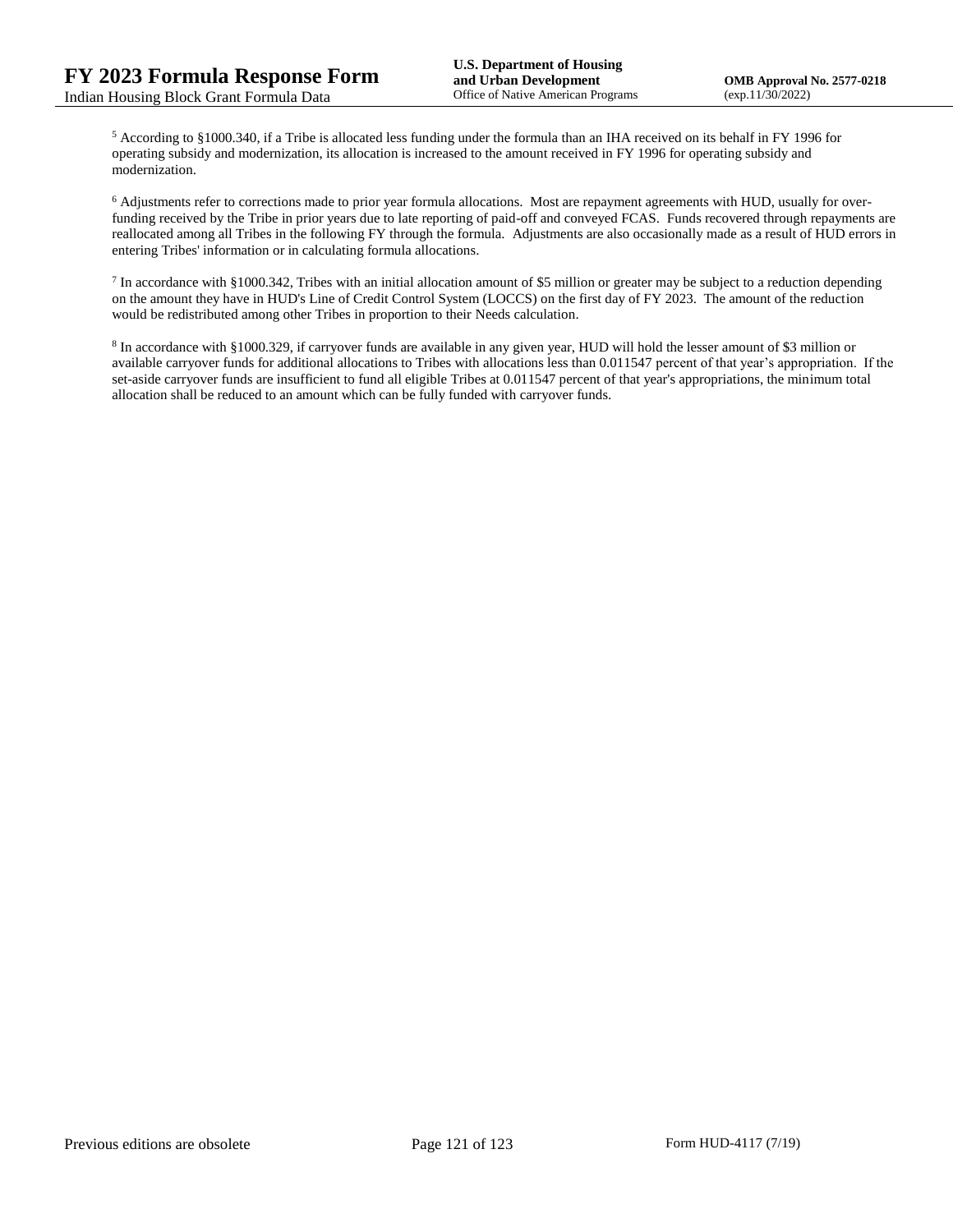# **Attachment A: FY 2024 Indian Housing Block Grant (IHBG) Needs Data**

The Needs data which will be used to estimate your Fiscal Year (FY) 2024 Indian Housing Block Grant (IHBG) formula allocation are shown below:

| <b>Need Variable</b>   | <b>Adjusted 2010 Decennial</b><br><b>Census and 2015 to 2019</b> |            | <b>Tribe Submitted</b><br><b>Census Challenge</b> |            |
|------------------------|------------------------------------------------------------------|------------|---------------------------------------------------|------------|
|                        | <b>American Community Survey</b>                                 |            | (if applicable)                                   |            |
|                        | Single Race                                                      | Multi Race | <b>Single Race</b>                                | Multi Race |
| American Indian and    | 1,387                                                            | 2,944      |                                                   |            |
| Alaska Native (AIAN)   |                                                                  |            |                                                   |            |
| persons*               |                                                                  |            |                                                   |            |
| <b>AIAN</b> households | 78                                                               | 242        |                                                   |            |
| with annual income     |                                                                  |            |                                                   |            |
| less than 30% of       |                                                                  |            |                                                   |            |
| median income          |                                                                  |            |                                                   |            |
| <b>AIAN</b> households | 58                                                               | 164        |                                                   |            |
| with annual income     |                                                                  |            |                                                   |            |
| between 30% and        |                                                                  |            |                                                   |            |
| 50% of median          |                                                                  |            |                                                   |            |
| income                 |                                                                  |            |                                                   |            |
| <b>AIAN</b> households | 66                                                               | 178        |                                                   |            |
| with annual income     |                                                                  |            |                                                   |            |
| between 50% and        |                                                                  |            |                                                   |            |
| 80% of median          |                                                                  |            |                                                   |            |
| income                 |                                                                  |            |                                                   |            |
| <b>AIAN</b> households | 28                                                               | 76         |                                                   |            |
| which are              |                                                                  |            |                                                   |            |
| overcrowded or         |                                                                  |            |                                                   |            |
| without kitchen or     |                                                                  |            |                                                   |            |
| plumbing               |                                                                  |            |                                                   |            |
| <b>AIAN</b> households | 65                                                               | 214        |                                                   |            |
| with housing cost      |                                                                  |            |                                                   |            |
| burden greater than    |                                                                  |            |                                                   |            |
| 50% of annual income   |                                                                  |            |                                                   |            |

\* The Decennial Census AIAN population data is adjusted for undercounts on reservation/trust lands and for remote Alaska. It is also adjusted for population change through FY 2019 based on the most recent Census county-level population projections. The count shown is the same as was used in FY 2022, since any further update is dependent on the introduction of the 2020 Decennial Census.

**Note:** The Housing Shortage Needs variable is not shown because it is based on the sum of lowincome households less the total number of Current Assisted Stock (CAS), and CAS is not